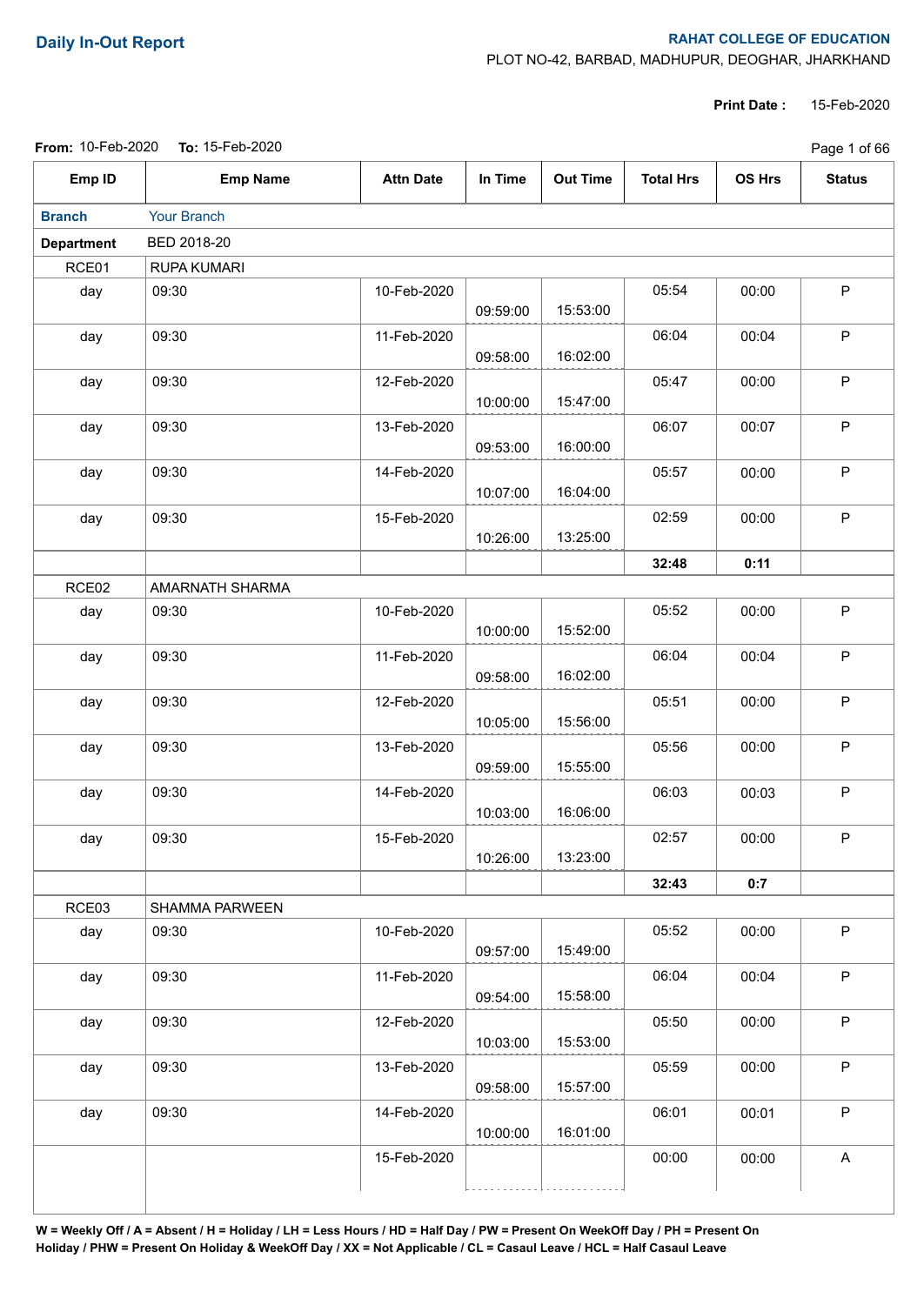Page 2 of 66

| Emp ID | <b>Emp Name</b>    | <b>Attn Date</b> | In Time  | <b>Out Time</b> | <b>Total Hrs</b> | OS Hrs | <b>Status</b> |
|--------|--------------------|------------------|----------|-----------------|------------------|--------|---------------|
|        |                    |                  |          |                 | 29:46            | 0:5    |               |
| RCE04  | <b>SONAM KUAMR</b> |                  |          |                 |                  |        |               |
| day    | 09:30              | 10-Feb-2020      |          |                 | 05:53            | 00:00  | $\mathsf P$   |
|        |                    |                  | 09:54:00 | 15:47:00        |                  |        |               |
| day    | 09:30              | 11-Feb-2020      |          |                 | 06:08            | 00:08  | $\sf P$       |
|        |                    |                  | 09:52:00 | 16:00:00        |                  |        |               |
| day    | 09:30              | 12-Feb-2020      | 10:01:00 | 15:50:00        | 05:49            | 00:00  | $\mathsf P$   |
| day    | 09:30              | 13-Feb-2020      |          |                 | 05:58            | 00:00  | $\sf P$       |
|        |                    |                  | 09:55:00 | 15:53:00        |                  |        |               |
| day    | 09:30              | 14-Feb-2020      |          |                 | 05:58            | 00:00  | $\mathsf P$   |
|        |                    |                  | 10:05:00 | 16:03:00        |                  |        |               |
| day    | 09:30              | 15-Feb-2020      |          |                 | 03:01            | 00:00  | $\mathsf P$   |
|        |                    |                  | 10:25:00 | 13:26:00        |                  |        |               |
|        |                    |                  |          |                 | 32:47            | 0:8    |               |
| RCE05  | <b>SWETA KUMRI</b> |                  |          |                 |                  |        |               |
| day    | 09:30              | 10-Feb-2020      |          |                 | 05:54            | 00:00  | $\mathsf P$   |
|        |                    |                  | 09:59:00 | 15:53:00        |                  |        |               |
| day    | 09:30              | 11-Feb-2020      |          |                 | 06:04            | 00:04  | $\sf P$       |
|        |                    |                  | 09:58:00 | 16:02:00        |                  |        |               |
| day    | 09:30              | 12-Feb-2020      |          |                 | 05:47            | 00:00  | $\mathsf P$   |
|        |                    |                  | 10:00:00 | 15:47:00        |                  |        |               |
| day    | 09:30              | 13-Feb-2020      |          |                 | 06:07            | 00:07  | $\mathsf P$   |
|        |                    |                  | 09:53:00 | 16:00:00        |                  |        |               |
| day    | 09:30              | 14-Feb-2020      |          |                 | 06:02            | 00:02  | $\sf P$       |
|        |                    |                  | 09:59:00 | 16:01:00        |                  |        |               |
| day    | 09:30              | 15-Feb-2020      |          |                 | 02:59            | 00:00  | $\mathsf P$   |
|        |                    |                  | 10:26:00 | 13:25:00        |                  |        |               |
|        |                    |                  |          |                 | 32:53            | 0:13   |               |
| RCE06  | SABA PRAVIN        |                  |          |                 |                  |        |               |
| day    | 09:30              | 10-Feb-2020      |          |                 | 05:52            | 00:00  | $\mathsf P$   |
|        |                    |                  | 09:55:00 | 15:47:00        |                  |        |               |
| day    | 09:30              | 11-Feb-2020      | 09:53:00 | 16:00:00        | 06:07            | 00:07  | $\sf P$       |
|        |                    |                  |          |                 | 05:51            |        | $\mathsf P$   |
| day    | 09:30              | 12-Feb-2020      | 10:02:00 | 15:53:00        |                  | 00:00  |               |
| day    | 09:30              | 13-Feb-2020      |          |                 | 05:59            | 00:00  | $\sf P$       |
|        |                    |                  | 09:58:00 | 15:57:00        |                  |        |               |
| day    | 09:30              | 14-Feb-2020      |          |                 | 06:01            | 00:01  | $\sf P$       |
|        |                    |                  | 10:00:00 | 16:01:00        |                  |        |               |
| day    | 09:30              | 15-Feb-2020      |          |                 | 03:00            | 00:00  | $\mathsf P$   |
|        |                    |                  | 10:25:00 | 13:25:00        |                  |        |               |
|        |                    |                  |          |                 | 32:50            | 0:8    |               |
| RCE07  | KHUSHBU KUMARI     |                  |          |                 |                  |        |               |
| day    | 09:30              | 10-Feb-2020      |          |                 | 05:51            | 00:00  | $\mathsf P$   |
|        |                    |                  | 10:00:00 | 15:51:00        |                  |        |               |
| day    | 09:30              | 11-Feb-2020      |          |                 | 06:05            | 00:05  | $\mathsf P$   |
|        |                    |                  | 09:57:00 | 16:02:00        |                  |        |               |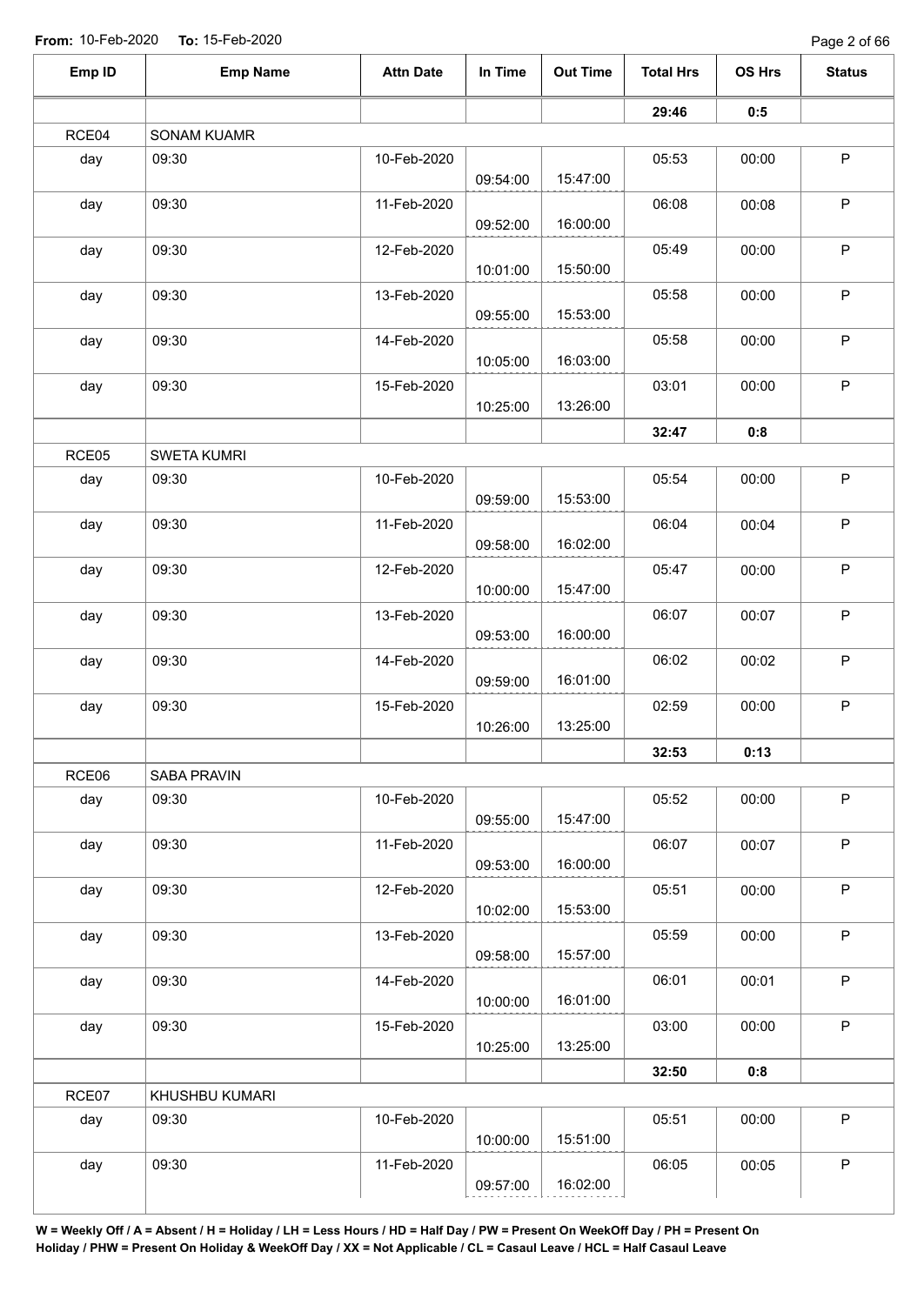| Emp ID | <b>Emp Name</b>      | <b>Attn Date</b> | In Time  | <b>Out Time</b> | <b>Total Hrs</b> | OS Hrs | <b>Status</b>             |
|--------|----------------------|------------------|----------|-----------------|------------------|--------|---------------------------|
| day    | 09:30                | 12-Feb-2020      | 10:00:00 | 15:47:00        | 05:47            | 00:00  | $\sf P$                   |
| day    | 09:30                | 13-Feb-2020      | 09:53:00 | 16:00:00        | 06:07            | 00:07  | $\sf P$                   |
| day    | 09:30                | 14-Feb-2020      | 10:06:00 | 16:03:00        | 05:57            | 00:00  | $\mathsf P$               |
| day    | 09:30                | 15-Feb-2020      | 10:26:00 | 13:23:00        | 02:57            | 00:00  | $\mathsf P$               |
|        |                      |                  |          |                 | 32:44            | 0:12   |                           |
| RCE08  | GOURAV KUMAR YADAV   |                  |          |                 |                  |        |                           |
| day    | 09:30                | 10-Feb-2020      | 09:59:00 | 15:52:00        | 05:53            | 00:00  | $\mathsf P$               |
| day    | 09:30                | 11-Feb-2020      | 09:58:00 | 16:02:00        | 06:04            | 00:04  | P                         |
| day    | 09:30                | 12-Feb-2020      | 10:04:00 | 15:53:00        | 05:49            | 00:00  | $\sf P$                   |
| day    | 09:30                | 13-Feb-2020      | 09:58:00 | 15:57:00        | 05:59            | 00:00  | $\sf P$                   |
| day    | 09:30                | 14-Feb-2020      | 10:00:00 | 16:01:00        | 06:01            | 00:01  | $\mathsf P$               |
|        |                      | 15-Feb-2020      |          |                 | 00:00            | 00:00  | $\boldsymbol{\mathsf{A}}$ |
|        |                      |                  |          |                 | 29:46            | 0:5    |                           |
| RCE09  | SONI KUMARI          |                  |          |                 |                  |        |                           |
| day    | 09:30                | 10-Feb-2020      | 10:00:00 | 15:52:00        | 05:52            | 00:00  | $\mathsf P$               |
| day    | 09:30                | 11-Feb-2020      | 09:59:00 | 16:02:00        | 06:03            | 00:03  | $\mathsf P$               |
| day    | 09:30                | 12-Feb-2020      | 10:00:00 | 15:46:00        | 05:46            | 00:00  | $\mathsf{P}$              |
| day    | 09:30                | 13-Feb-2020      | 09:54:00 | 16:00:00        | 06:06            | 00:06  | $\sf P$                   |
| day    | 09:30                | 14-Feb-2020      | 09:59:00 | 16:01:00        | 06:02            | 00:02  | $\sf P$                   |
| day    | 09:30                | 15-Feb-2020      | 10:26:00 | 13:23:00        | 02:57            | 00:00  | $\sf P$                   |
|        |                      |                  |          |                 | 32:46            | 0:11   |                           |
| RCE10  | <b>FATIMA KHATUN</b> |                  |          |                 |                  |        |                           |
| day    | 09:30                | 10-Feb-2020      | 09:56:00 | 15:49:00        | 05:53            | 00:00  | $\sf P$                   |
| day    | 09:30                | 11-Feb-2020      | 09:54:00 | 15:58:00        | 06:04            | 00:04  | $\sf P$                   |
| day    | 09:30                | 12-Feb-2020      | 10:04:00 | 15:54:00        | 05:50            | 00:00  | $\sf P$                   |
| day    | 09:30                | 13-Feb-2020      | 09:58:00 | 15:57:00        | 05:59            | 00:00  | $\mathsf P$               |
| day    | 09:30                | 14-Feb-2020      | 10:06:00 | 16:03:00        | 05:57            | 00:00  | P                         |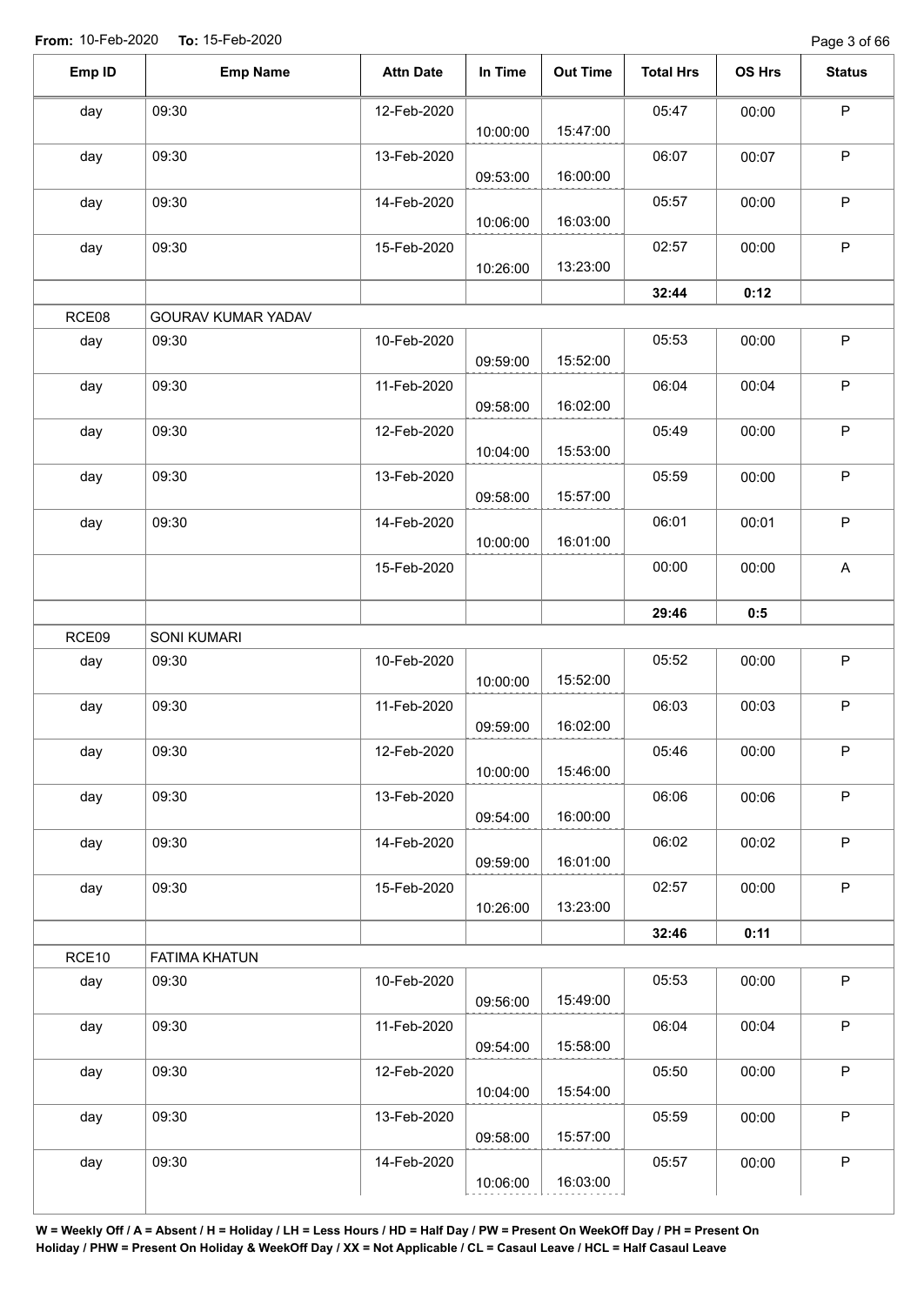| Emp ID | <b>Emp Name</b>     | <b>Attn Date</b> | In Time  | <b>Out Time</b> | <b>Total Hrs</b> | OS Hrs | <b>Status</b> |
|--------|---------------------|------------------|----------|-----------------|------------------|--------|---------------|
| day    | 09:30               | 15-Feb-2020      |          |                 | 03:01            | 00:00  | $\mathsf P$   |
|        |                     |                  | 10:25:00 | 13:26:00        |                  |        |               |
|        |                     |                  |          |                 | 32:44            | 0:4    |               |
| RCE11  | <b>FEROJ ANSARI</b> |                  |          |                 |                  |        |               |
| day    | 09:30               | 10-Feb-2020      | 09:57:00 | 15:49:00        | 05:52            | 00:00  | $\sf P$       |
| day    | 09:30               | 11-Feb-2020      | 09:54:00 | 15:58:00        | 06:04            | 00:04  | $\sf P$       |
| day    | 09:30               | 12-Feb-2020      | 10:05:00 | 15:56:00        | 05:51            | 00:00  | $\mathsf P$   |
| day    | 09:30               | 13-Feb-2020      | 09:59:00 | 15:55:00        | 05:56            | 00:00  | $\sf P$       |
| day    | 09:30               | 14-Feb-2020      | 10:02:00 | 16:06:00        | 06:04            | 00:04  | $\mathsf P$   |
| day    | 09:30               | 15-Feb-2020      | 10:25:00 | 13:26:00        | 03:01            | 00:00  | $\mathsf P$   |
|        |                     |                  |          |                 | 32:48            | 0:8    |               |
| RCE12  | SOURAV MAJUMDAR     |                  |          |                 |                  |        |               |
| day    | 09:30               | 10-Feb-2020      | 10:00:00 | 15:52:00        | 05:52            | 00:00  | $\sf P$       |
| day    | 09:30               | 11-Feb-2020      | 09:58:00 | 16:02:00        | 06:04            | 00:04  | $\sf P$       |
| day    | 09:30               | 12-Feb-2020      | 10:01:00 | 15:50:00        | 05:49            | 00:00  | $\sf P$       |
| day    | 09:30               | 13-Feb-2020      | 09:55:00 | 15:53:00        | 05:58            | 00:00  | $\sf P$       |
| day    | 09:30               | 14-Feb-2020      | 10:07:00 | 16:04:00        | 05:57            | 00:00  | $\mathsf P$   |
|        |                     | 15-Feb-2020      |          |                 | 00:00            | 00:00  | A             |
|        |                     |                  |          |                 | 29:40            | 0:4    |               |
| RCE13  | PREETI KUMARI       |                  |          |                 |                  |        |               |
| day    | 09:30               | 10-Feb-2020      | 09:59:00 | 15:52:00        | 05:53            | 00:00  | $\mathsf P$   |
| day    | 09:30               | 11-Feb-2020      | 09:58:00 | 16:02:00        | 06:04            | 00:04  | $\sf P$       |
| day    | 09:30               | 12-Feb-2020      | 10:01:00 | 15:50:00        | 05:49            | 00:00  | $\mathsf P$   |
| day    | 09:30               | 13-Feb-2020      | 09:55:00 | 15:53:00        | 05:58            | 00:00  | $\mathsf P$   |
| day    | 09:30               | 14-Feb-2020      | 10:05:00 | 16:03:00        | 05:58            | 00:00  | $\sf P$       |
| day    | 09:30               | 15-Feb-2020      | 10:25:00 | 13:26:00        | 03:01            | 00:00  | $\mathsf P$   |
|        |                     |                  |          |                 | 32:43            | 0:4    |               |
| RCE14  | SIKHA KUMARI        |                  |          |                 |                  |        |               |
| day    | 09:30               | 10-Feb-2020      |          |                 | 05:53            | 00:00  | $\sf P$       |
|        |                     |                  | 09:54:00 | 15:47:00        |                  |        |               |
|        |                     |                  |          |                 |                  |        |               |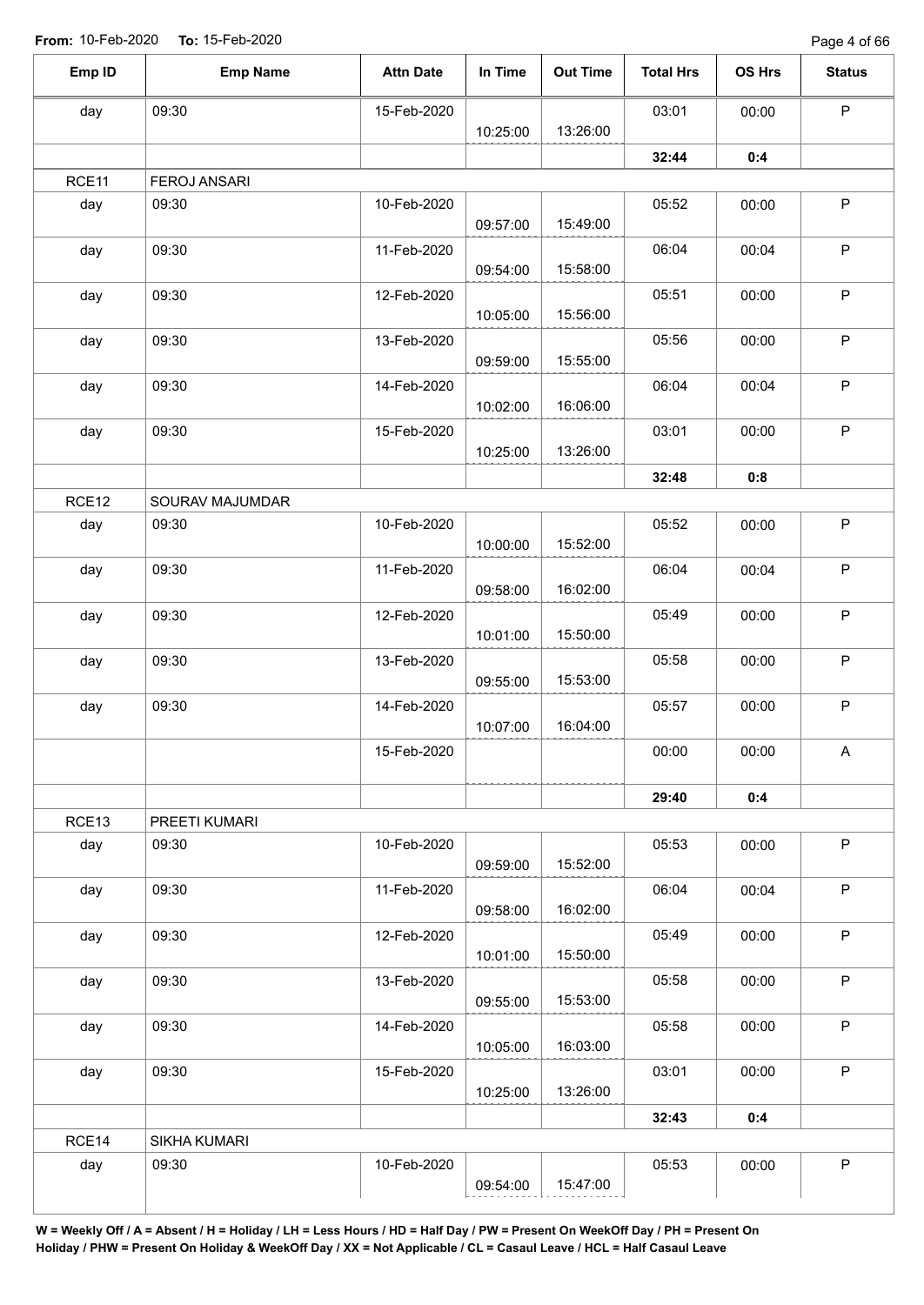| Emp ID | <b>Emp Name</b>     | <b>Attn Date</b> | In Time  | <b>Out Time</b> | <b>Total Hrs</b> | OS Hrs | <b>Status</b>             |
|--------|---------------------|------------------|----------|-----------------|------------------|--------|---------------------------|
| day    | 09:30               | 11-Feb-2020      | 09:52:00 | 16:00:00        | 06:08            | 00:08  | $\sf P$                   |
| day    | 09:30               | 12-Feb-2020      | 10:03:00 | 15:53:00        | 05:50            | 00:00  | $\sf P$                   |
| day    | 09:30               | 13-Feb-2020      | 09:59:00 | 15:58:00        | 05:59            | 00:00  | $\mathsf{P}$              |
| day    | 09:30               | 14-Feb-2020      | 10:06:00 | 16:04:00        | 05:58            | 00:00  | $\mathsf P$               |
| day    | 09:30               | 15-Feb-2020      | 10:25:00 | 13:26:00        | 03:01            | 00:00  | $\mathsf P$               |
|        |                     |                  |          |                 | 32:49            | 0:8    |                           |
| RCE15  | <b>ROJI KUMARI</b>  |                  |          |                 |                  |        |                           |
|        |                     | 10-Feb-2020      |          |                 | 00:00            | 00:00  | $\mathsf A$               |
|        |                     | 11-Feb-2020      |          |                 | 00:00            | 00:00  | $\boldsymbol{\mathsf{A}}$ |
|        |                     | 12-Feb-2020      |          |                 | 00:00            | 00:00  | $\boldsymbol{\mathsf{A}}$ |
|        |                     | 13-Feb-2020      |          |                 | 00:00            | 00:00  | $\boldsymbol{\mathsf{A}}$ |
|        |                     | 14-Feb-2020      |          |                 | 00:00            | 00:00  | $\boldsymbol{\mathsf{A}}$ |
|        |                     | 15-Feb-2020      |          |                 | 00:00            | 00:00  | $\boldsymbol{\mathsf{A}}$ |
|        |                     |                  |          |                 | 0:0              | 0:0    |                           |
| RCE16  | MD. ALI ZOHAR       |                  |          |                 |                  |        |                           |
| day    | 09:30               | 10-Feb-2020      | 09:54:00 | 15:47:00        | 05:53            | 00:00  | $\mathsf P$               |
| day    | 09:30               | 11-Feb-2020      | 09:52:00 | 16:00:00        | 06:08            | 00:08  | $\sf P$                   |
| day    | 09:30               | 12-Feb-2020      | 10:02:00 | 15:51:00        | 05:49            | 00:00  | $\mathsf P$               |
| day    | 09:30               | 13-Feb-2020      | 09:55:00 | 15:53:00        | 05:58            | 00:00  | P                         |
| day    | 09:30               | 14-Feb-2020      | 10:07:00 | 16:04:00        | 05:57            | 00:00  | $\mathsf P$               |
| day    | 09:30               | 15-Feb-2020      | 10:25:00 | 13:26:00        | 03:01            | 00:00  | $\mathsf P$               |
|        |                     |                  |          |                 | 32:46            | 0:8    |                           |
| RCE17  | DHIRAJ KUMAR PANDEY |                  |          |                 |                  |        |                           |
| day    | 09:30               | 10-Feb-2020      | 09:57:00 | 15:48:00        | 05:51            | 00:00  | P                         |
| day    | 09:30               | 11-Feb-2020      | 09:54:00 | 15:58:00        | 06:04            | 00:04  | $\mathsf{P}$              |
| day    | 09:30               | 12-Feb-2020      | 10:04:00 | 15:53:00        | 05:49            | 00:00  | $\mathsf P$               |
| day    | 09:30               | 13-Feb-2020      |          |                 | 05:59            | 00:00  | $\mathsf P$               |
|        |                     |                  | 09:58:00 | 15:57:00        |                  |        |                           |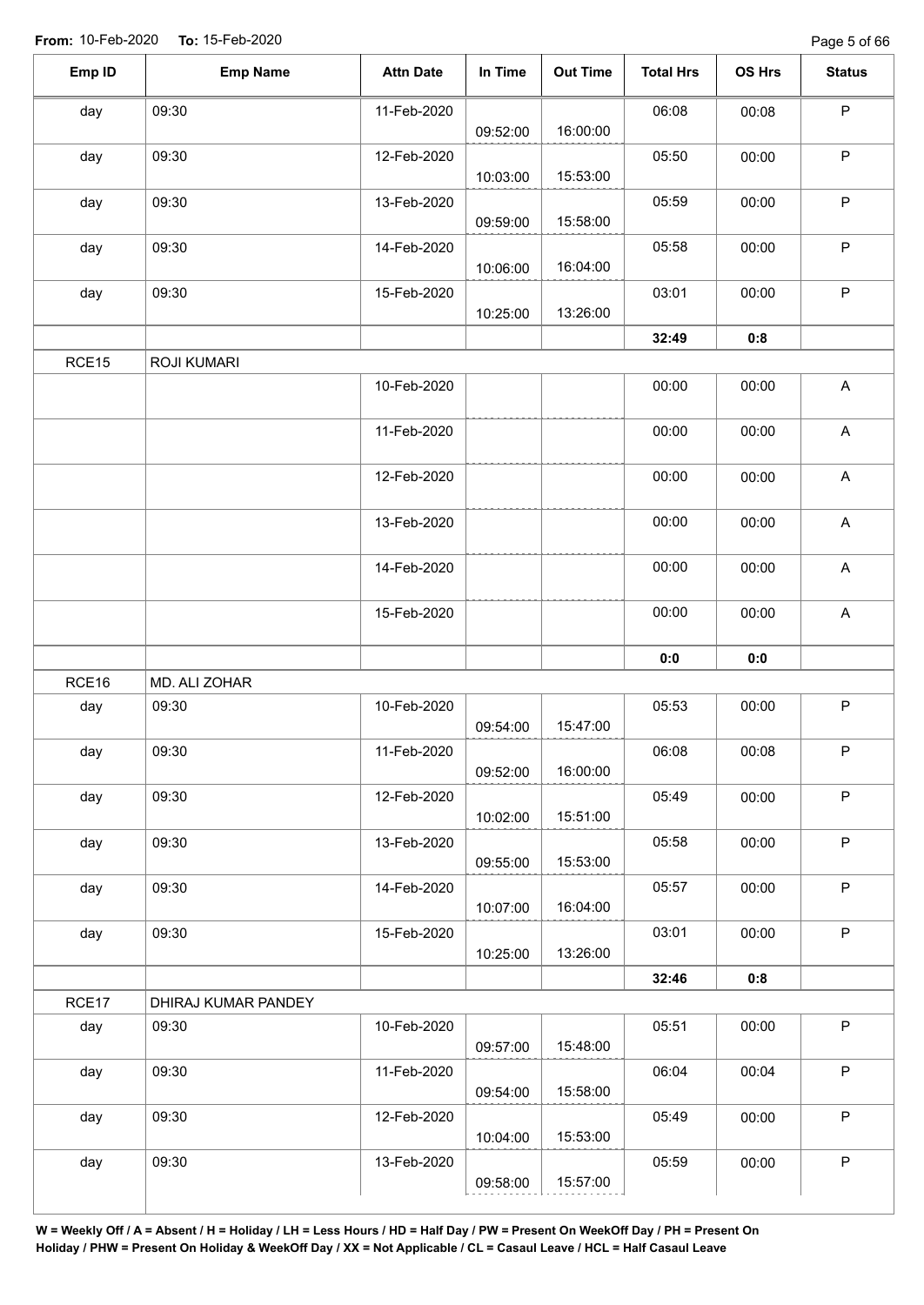Page 6 of 66

| Emp ID | <b>Emp Name</b>       | <b>Attn Date</b> | In Time  | <b>Out Time</b> | <b>Total Hrs</b> | OS Hrs | <b>Status</b>             |
|--------|-----------------------|------------------|----------|-----------------|------------------|--------|---------------------------|
| day    | 09:30                 | 14-Feb-2020      | 10:04:00 | 16:06:00        | 06:02            | 00:02  | $\mathsf P$               |
|        |                       | 15-Feb-2020      |          |                 | 00:00            | 00:00  | $\boldsymbol{\mathsf{A}}$ |
|        |                       |                  |          |                 | 29:45            | 0:6    |                           |
| RCE18  | <b>ASHIA PERWEEN</b>  |                  |          |                 |                  |        |                           |
| day    | 09:30                 | 10-Feb-2020      | 09:57:00 | 15:49:00        | 05:52            | 00:00  | $\mathsf P$               |
| day    | 09:30                 | 11-Feb-2020      | 09:54:00 | 15:58:00        | 06:04            | 00:04  | $\mathsf P$               |
| day    | 09:30                 | 12-Feb-2020      | 10:03:00 | 15:54:00        | 05:51            | 00:00  | $\mathsf P$               |
| day    | 09:30                 | 13-Feb-2020      | 09:57:00 | 15:57:00        | 06:00            | 00:00  | $\sf P$                   |
| day    | 09:30                 | 14-Feb-2020      | 10:06:00 | 16:04:00        | 05:58            | 00:00  | $\mathsf P$               |
|        |                       | 15-Feb-2020      |          |                 | 00:00            | 00:00  | $\boldsymbol{\mathsf{A}}$ |
|        |                       |                  |          |                 | 29:45            | 0:4    |                           |
| RCE19  | <b>JIYAMUNI SOREN</b> |                  |          |                 |                  |        |                           |
| day    | 09:30                 | 10-Feb-2020      | 09:59:00 | 15:51:00        | 05:52            | 00:00  | $\mathsf P$               |
| day    | 09:30                 | 11-Feb-2020      | 09:57:00 | 16:02:00        | 06:05            | 00:05  | $\sf P$                   |
| day    | 09:30                 | 12-Feb-2020      | 10:00:00 | 15:47:00        | 05:47            | 00:00  | $\mathsf P$               |
| day    | 09:30                 | 13-Feb-2020      | 09:53:00 | 16:00:00        | 06:07            | 00:07  | $\mathsf P$               |
| day    | 09:30                 | 14-Feb-2020      | 09:59:00 | 16:02:00        | 06:03            | 00:03  | $\mathsf P$               |
|        |                       | 15-Feb-2020      |          |                 | 00:00            | 00:00  | $\boldsymbol{\mathsf{A}}$ |
|        |                       |                  |          |                 | 29:54            | 0:15   |                           |
| RCE20  | ANJANA KUMARI SINGH   |                  |          |                 |                  |        |                           |
| day    | 09:30                 | 10-Feb-2020      | 10:00:00 | 15:51:00        | 05:51            | 00:00  | $\sf P$                   |
| day    | 09:30                 | 11-Feb-2020      | 09:57:00 | 16:02:00        | 06:05            | 00:05  | $\mathsf P$               |
| day    | 09:30                 | 12-Feb-2020      | 10:02:00 | 15:51:00        | 05:49            | 00:00  | $\sf P$                   |
| day    | 09:30                 | 13-Feb-2020      | 09:56:00 | 15:54:00        | 05:58            | 00:00  | $\mathsf P$               |
| day    | 09:30                 | 14-Feb-2020      | 10:03:00 | 16:06:00        | 06:03            | 00:03  | $\sf P$                   |
|        | 09:30                 | 15-Feb-2020      |          |                 | 03:01            | 00:00  | $\mathsf P$               |
| day    |                       |                  | 10:25:00 | 13:26:00        |                  |        |                           |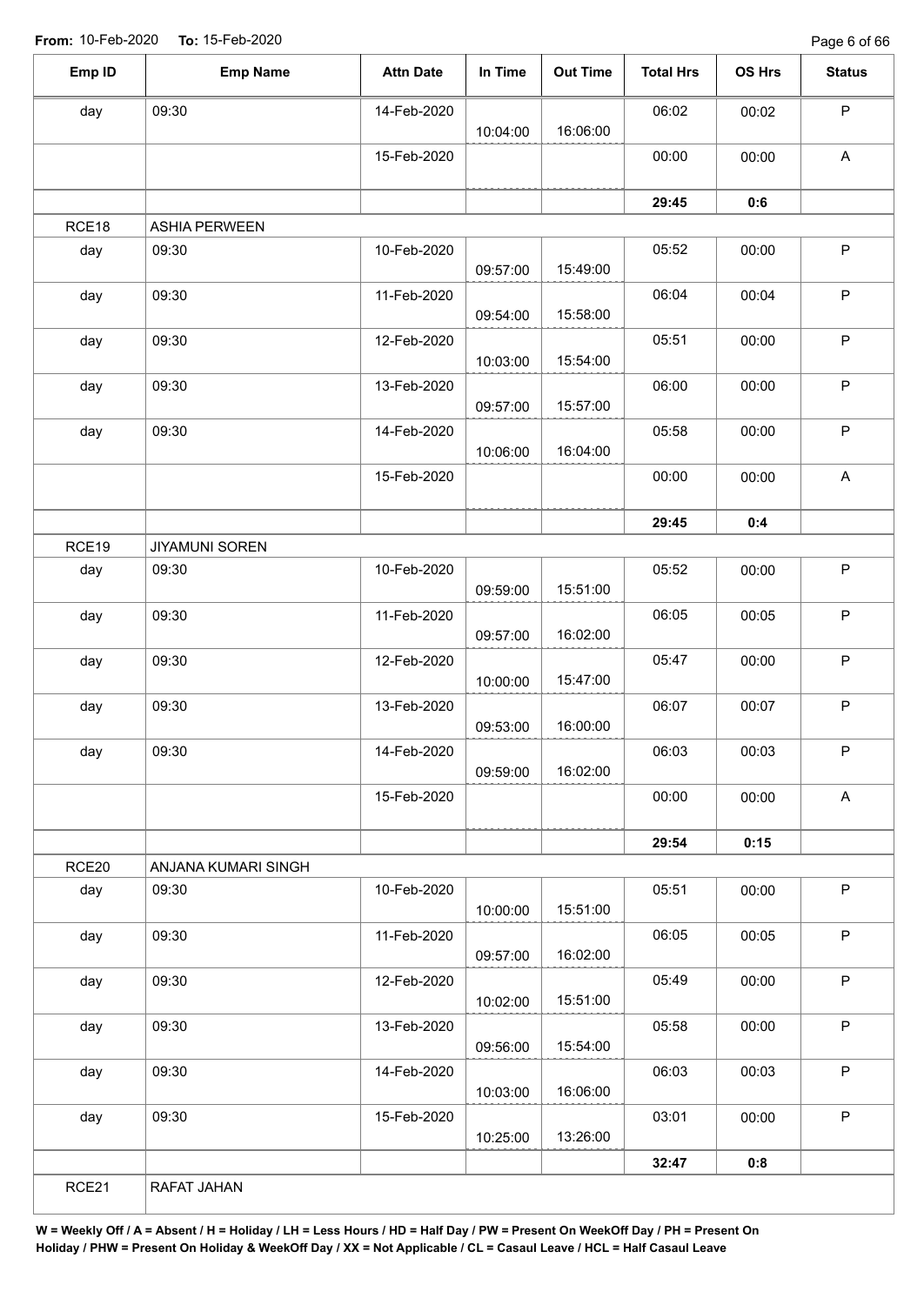Page 7 of 66

| Emp ID | <b>Emp Name</b>     | <b>Attn Date</b> | In Time  | <b>Out Time</b> | <b>Total Hrs</b> | OS Hrs | <b>Status</b> |
|--------|---------------------|------------------|----------|-----------------|------------------|--------|---------------|
| day    | 09:30               | 10-Feb-2020      | 09:56:00 | 15:48:00        | 05:52            | 00:00  | P             |
| day    | 09:30               | 11-Feb-2020      | 09:55:00 | 15:58:00        | 06:03            | 00:03  | $\mathsf P$   |
| day    | 09:30               | 12-Feb-2020      | 10:01:00 | 15:50:00        | 05:49            | 00:00  | $\mathsf P$   |
| day    | 09:30               | 13-Feb-2020      | 09:56:00 | 15:54:00        | 05:58            | 00:00  | $\mathsf P$   |
| day    | 09:30               | 14-Feb-2020      | 10:03:00 | 16:06:00        | 06:03            | 00:03  | $\sf P$       |
| day    | 09:30               | 15-Feb-2020      | 10:26:00 | 13:23:00        | 02:57            | 00:00  | $\mathsf P$   |
|        |                     |                  |          |                 | 32:42            | 0:6    |               |
| RCE22  | NIRAJ KUMAR RAY     |                  |          |                 |                  |        |               |
| day    | 09:30               | 10-Feb-2020      | 09:56:00 | 15:49:00        | 05:53            | 00:00  | $\mathsf P$   |
| day    | 09:30               | 11-Feb-2020      | 09:54:00 | 15:58:00        | 06:04            | 00:04  | $\sf P$       |
| day    | 09:30               | 12-Feb-2020      | 10:05:00 | 15:56:00        | 05:51            | 00:00  | $\mathsf P$   |
| day    | 09:30               | 13-Feb-2020      | 10:00:00 | 15:55:00        | 05:55            | 00:00  | $\mathsf P$   |
| day    | 09:30               | 14-Feb-2020      | 10:00:00 | 16:01:00        | 06:01            | 00:01  | $\mathsf P$   |
| day    | 09:30               | 15-Feb-2020      | 10:26:00 | 13:23:00        | 02:57            | 00:00  | $\sf P$       |
|        |                     |                  |          |                 | 32:41            | 0:5    |               |
| RCE23  | <b>MEENA KUMARI</b> |                  |          |                 |                  |        |               |
| day    | 09:30               | 10-Feb-2020      | 09:55:00 | 15:48:00        | 05:53            | 00:00  | P             |
| day    | 09:30               | 11-Feb-2020      | 09:53:00 | 16:00:00        | 06:07            | 00:07  | $\mathsf P$   |
| day    | 09:30               | 12-Feb-2020      | 10:01:00 | 15:50:00        | 05:49            | 00:00  | $\sf P$       |
| day    | 09:30               | 13-Feb-2020      | 09:56:00 | 15:53:00        | 05:57            | 00:00  | $\mathsf P$   |
| day    | 09:30               | 14-Feb-2020      | 10:07:00 | 16:04:00        | 05:57            | 00:00  | $\mathsf P$   |
| day    | 09:30               | 15-Feb-2020      | 10:26:00 | 13:23:00        | 02:57            | 00:00  | $\sf P$       |
|        |                     |                  |          |                 | 32:40            | 0:7    |               |
| RCE24  | POOJA KUMARI        |                  |          |                 |                  |        |               |
| day    | 09:30               | 10-Feb-2020      | 10:00:00 | 15:52:00        | 05:52            | 00:00  | $\mathsf P$   |
| day    | 09:30               | 11-Feb-2020      | 09:58:00 | 16:02:00        | 06:04            | 00:04  | $\mathsf P$   |
| day    | 09:30               | 12-Feb-2020      | 10:02:00 | 15:51:00        | 05:49            | 00:00  | P             |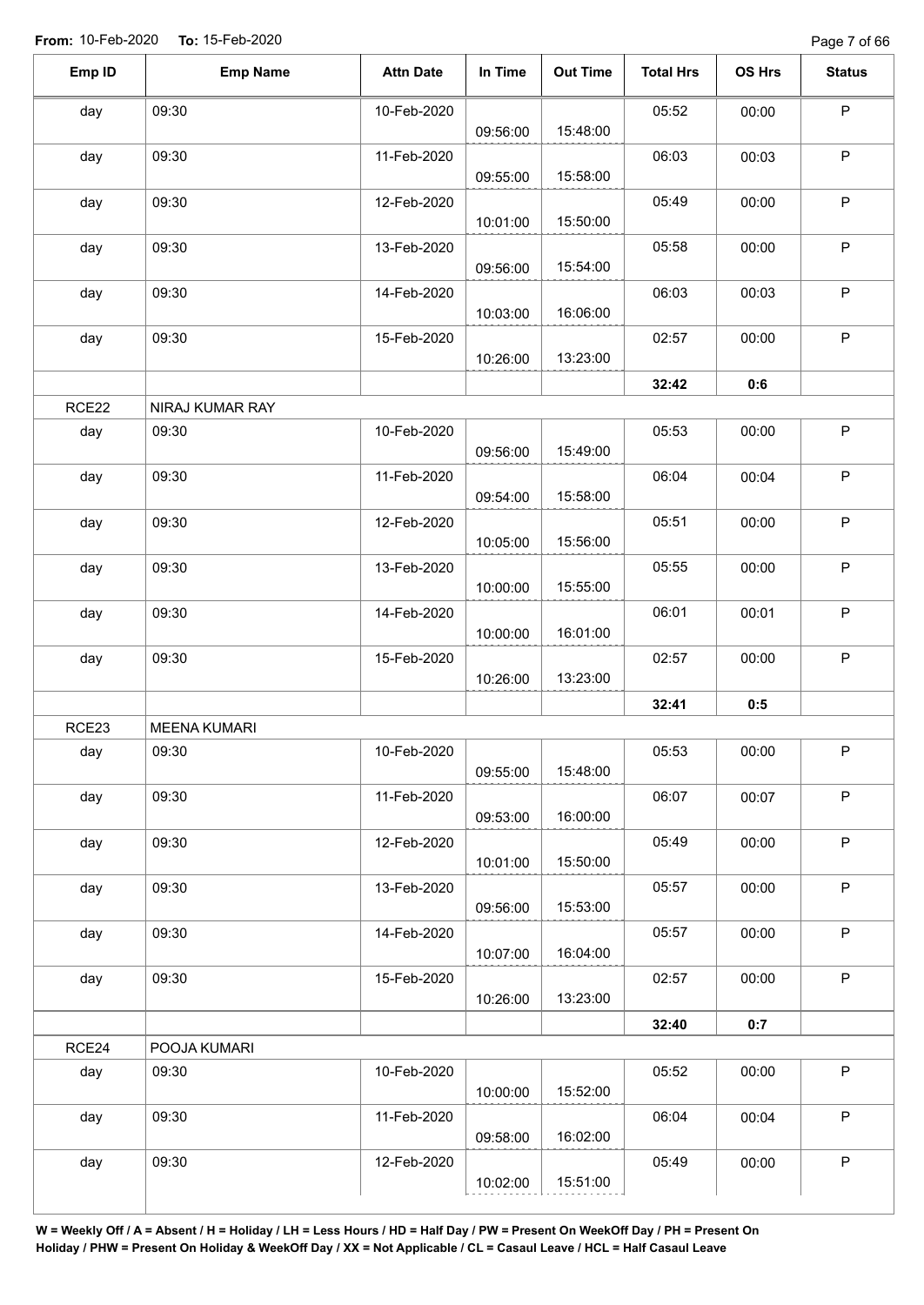Page 8 of 66

| Emp ID | <b>Emp Name</b>  | <b>Attn Date</b> | In Time  | <b>Out Time</b> | <b>Total Hrs</b> | OS Hrs | <b>Status</b>             |
|--------|------------------|------------------|----------|-----------------|------------------|--------|---------------------------|
| day    | 09:30            | 13-Feb-2020      |          |                 | 05:59            | 00:00  | $\mathsf P$               |
|        |                  |                  | 09:54:00 | 15:53:00        |                  |        |                           |
| day    | 09:30            | 14-Feb-2020      | 10:05:00 | 16:03:00        | 05:58            | 00:00  | P                         |
|        |                  | 15-Feb-2020      |          |                 | 00:00            | 00:00  | A                         |
|        |                  |                  |          |                 | 29:42            | 0:4    |                           |
| RCE25  | NISHA GUPTA      |                  |          |                 |                  |        |                           |
| day    | 09:30            | 10-Feb-2020      | 09:59:00 | 15:52:00        | 05:53            | 00:00  | $\mathsf P$               |
| day    | 09:30            | 11-Feb-2020      | 09:58:00 | 16:02:00        | 06:04            | 00:04  | $\sf P$                   |
| day    | 09:30            | 12-Feb-2020      | 10:00:00 | 15:48:00        | 05:48            | 00:00  | $\mathsf P$               |
| day    | 09:30            | 13-Feb-2020      | 09:52:00 | 15:59:00        | 06:07            | 00:07  | $\sf P$                   |
| day    | 09:30            | 14-Feb-2020      | 10:01:00 | 16:01:00        | 06:00            | 00:00  | $\mathsf P$               |
| day    | 09:30            | 15-Feb-2020      |          |                 | 02:57            | 00:00  | $\sf P$                   |
|        |                  |                  | 10:26:00 | 13:23:00        |                  |        |                           |
|        |                  |                  |          |                 | 32:49            | 0:11   |                           |
| RCE26  | <b>ARUN MODI</b> |                  |          |                 |                  |        |                           |
| day    | 09:30            | 10-Feb-2020      | 09:59:00 | 15:52:00        | 05:53            | 00:00  | $\mathsf P$               |
| day    | 09:30            | 11-Feb-2020      | 09:58:00 | 16:02:00        | 06:04            | 00:04  | P                         |
| day    | 09:30            | 12-Feb-2020      | 10:00:00 | 15:48:00        | 05:48            | 00:00  | $\sf P$                   |
| day    | 09:30            | 13-Feb-2020      | 09:52:00 | 16:00:00        | 06:08            | 00:08  | $\mathsf{P}$              |
| day    | 09:30            | 14-Feb-2020      | 10:00:00 | 16:01:00        | 06:01            | 00:01  | $\mathsf P$               |
|        |                  | 15-Feb-2020      |          |                 | 00:00            | 00:00  | $\mathsf{A}$              |
|        |                  |                  |          |                 | 29:54            | 0:13   |                           |
| RCE27  | SHEELA BASKI     |                  |          |                 |                  |        |                           |
| day    | 09:30            | 10-Feb-2020      | 09:59:00 | 15:53:00        | 05:54            | 00:00  | $\mathsf P$               |
| day    | 09:30            | 11-Feb-2020      | 09:57:00 | 16:02:00        | 06:05            | 00:05  | $\mathsf P$               |
| day    | 09:30            | 12-Feb-2020      | 10:02:00 | 15:51:00        | 05:49            | 00:00  | $\mathsf P$               |
| day    | 09:30            | 13-Feb-2020      |          | 15:54:00        | 05:58            | 00:00  | $\sf P$                   |
|        | 09:30            |                  | 09:56:00 |                 |                  |        | $\mathsf P$               |
| day    |                  | 14-Feb-2020      | 10:04:00 | 16:06:00        | 06:02            | 00:02  |                           |
|        |                  | 15-Feb-2020      |          |                 | 00:00            | 00:00  | $\boldsymbol{\mathsf{A}}$ |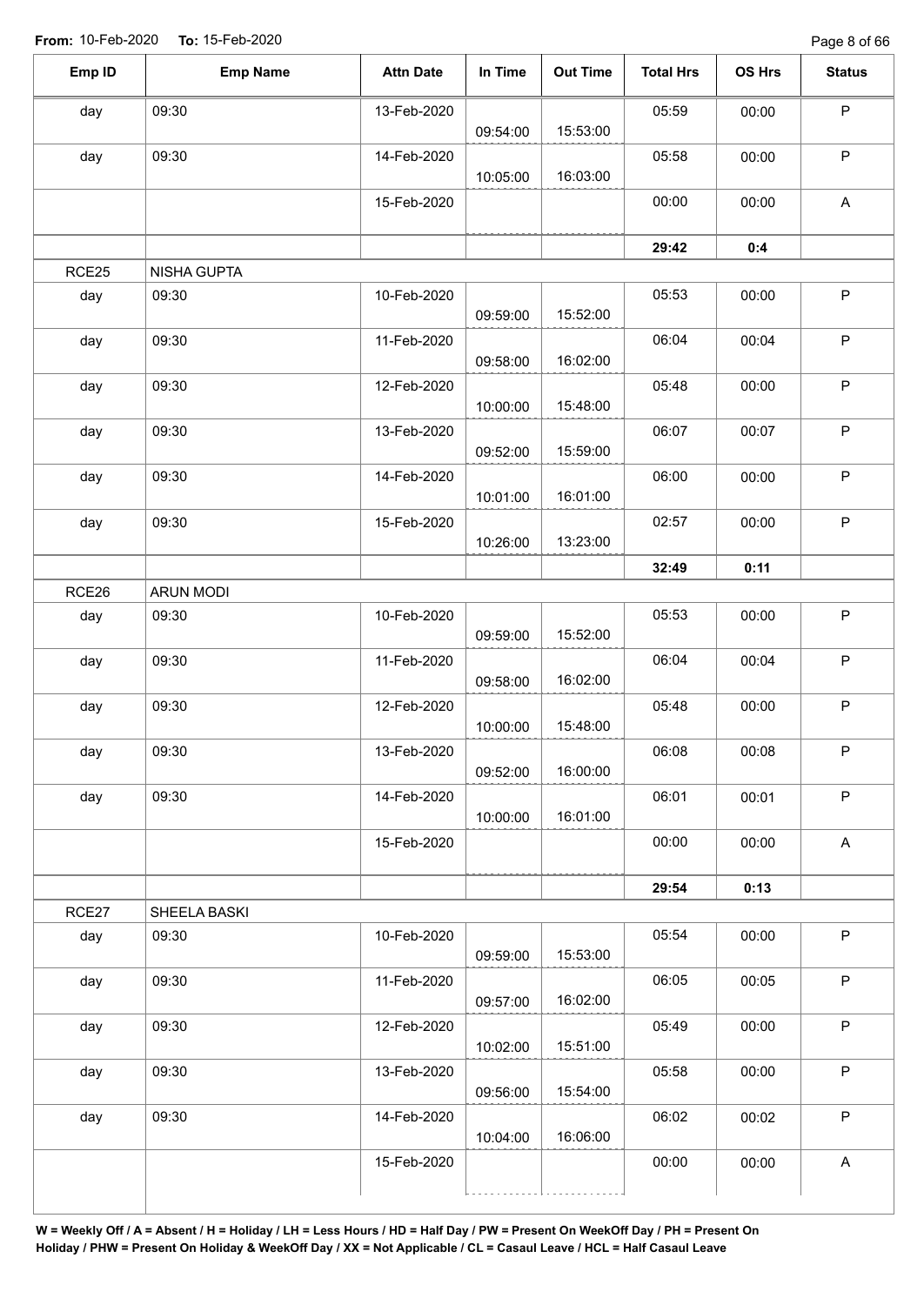Page 9 of 66

| Emp ID | <b>Emp Name</b>     | <b>Attn Date</b> | In Time  | <b>Out Time</b> | <b>Total Hrs</b> | OS Hrs | <b>Status</b> |
|--------|---------------------|------------------|----------|-----------------|------------------|--------|---------------|
|        |                     |                  |          |                 | 29:48            | 0:7    |               |
| RCE28  | NAMITA MARANDI      |                  |          |                 |                  |        |               |
| day    | 09:30               | 10-Feb-2020      |          |                 | 05:53            | 00:00  | $\mathsf P$   |
|        |                     |                  | 09:56:00 | 15:49:00        |                  |        |               |
| day    | 09:30               | 11-Feb-2020      |          |                 | 06:04            | 00:04  | $\mathsf P$   |
|        |                     |                  | 09:54:00 | 15:58:00        |                  |        |               |
| day    | 09:30               | 12-Feb-2020      |          |                 | 05:50            | 00:00  | $\mathsf P$   |
|        |                     |                  | 10:03:00 | 15:53:00        |                  |        |               |
| day    | 09:30               | 13-Feb-2020      |          |                 | 05:59            | 00:00  | $\mathsf P$   |
|        |                     |                  | 09:58:00 | 15:57:00        |                  |        |               |
| day    | 09:30               | 14-Feb-2020      |          | 16:01:00        | 06:01            | 00:01  | P             |
|        |                     |                  | 10:00:00 |                 |                  |        |               |
| day    | 09:30               | 15-Feb-2020      | 10:26:00 | 13:23:00        | 02:57            | 00:00  | P             |
|        |                     |                  |          |                 |                  |        |               |
|        |                     |                  |          |                 | 32:44            | 0:5    |               |
| RCE29  | <b>ANITA KUMARI</b> |                  |          |                 |                  |        |               |
| day    | 09:30               | 10-Feb-2020      |          | 15:48:00        | 05:54            | 00:00  | $\sf P$       |
|        |                     |                  | 09:54:00 |                 |                  |        |               |
| day    | 09:30               | 11-Feb-2020      | 09:53:00 | 16:00:00        | 06:07            | 00:07  | P             |
|        |                     |                  |          |                 |                  |        | $\sf P$       |
| day    | 09:30               | 12-Feb-2020      | 10:04:00 | 15:53:00        | 05:49            | 00:00  |               |
| day    | 09:30               | 13-Feb-2020      |          |                 | 05:59            | 00:00  | $\sf P$       |
|        |                     |                  | 09:59:00 | 15:58:00        |                  |        |               |
| day    | 09:30               | 14-Feb-2020      |          |                 | 06:00            | 00:00  | $\sf P$       |
|        |                     |                  | 10:01:00 | 16:01:00        |                  |        |               |
| day    | 09:30               | 15-Feb-2020      |          |                 | 02:57            | 00:00  | $\sf P$       |
|        |                     |                  | 10:26:00 | 13:23:00        |                  |        |               |
|        |                     |                  |          |                 | 32:46            | 0:7    |               |
| RCE30  | NEHA PERWEEN        |                  |          |                 |                  |        |               |
| day    | 09:30               | 10-Feb-2020      |          |                 | 05:52            | 00:00  | $\sf P$       |
|        |                     |                  | 09:59:00 | 15:51:00        |                  |        |               |
| day    | 09:30               | 11-Feb-2020      |          |                 | 06:05            | 00:05  | $\mathsf P$   |
|        |                     |                  | 09:57:00 | 16:02:00        |                  |        |               |
| day    | 09:30               | 12-Feb-2020      |          |                 | 05:47            | 00:00  | P             |
|        |                     |                  | 10:00:00 | 15:47:00        |                  |        |               |
| day    | 09:30               | 13-Feb-2020      |          |                 | 06:07            | 00:07  | $\sf P$       |
|        |                     |                  | 09:52:00 | 15:59:00        |                  |        |               |
| day    | 09:30               | 14-Feb-2020      |          |                 | 06:00            | 00:00  | P             |
|        |                     |                  | 10:01:00 | 16:01:00        |                  |        |               |
| day    | 09:30               | 15-Feb-2020      |          |                 | 02:57            | 00:00  | $\mathsf P$   |
|        |                     |                  | 10:26:00 | 13:23:00        |                  |        |               |
|        |                     |                  |          |                 | 32:48            | 0:12   |               |
| RCE31  | PRITY KUMARI        |                  |          |                 |                  |        |               |
| day    | 09:30               | 10-Feb-2020      |          |                 | 05:53            | 00:00  | $\mathsf P$   |
|        |                     |                  | 09:59:00 | 15:52:00        |                  |        |               |
| day    | 09:30               | 11-Feb-2020      |          |                 | 06:05            | 00:05  | $\sf P$       |
|        |                     |                  | 09:57:00 | 16:02:00        |                  |        |               |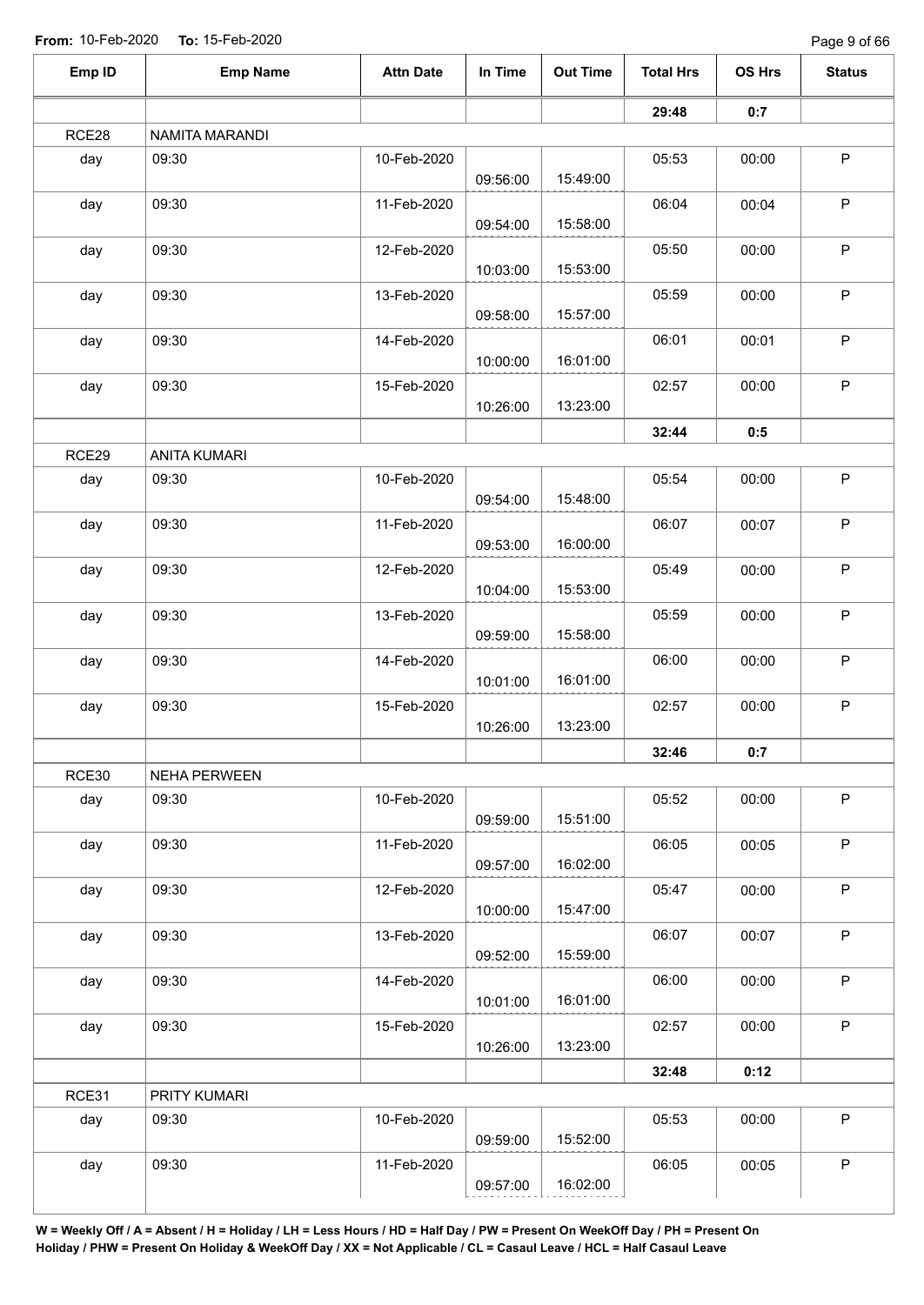Page 10 of 66

| Emp ID | <b>Emp Name</b>     | <b>Attn Date</b> | In Time  | <b>Out Time</b> | <b>Total Hrs</b> | OS Hrs | <b>Status</b> |
|--------|---------------------|------------------|----------|-----------------|------------------|--------|---------------|
| day    | 09:30               | 12-Feb-2020      |          |                 | 05:47            | 00:00  | $\sf P$       |
|        |                     |                  | 10:01:00 | 15:48:00        |                  |        |               |
| day    | 09:30               | 13-Feb-2020      | 09:54:00 | 15:59:00        | 06:05            | 00:05  | P             |
| day    | 09:30               | 14-Feb-2020      |          | 16:06:00        | 06:02            | 00:02  | P             |
|        |                     | 15-Feb-2020      | 10:04:00 |                 | 00:00            | 00:00  | A             |
|        |                     |                  |          |                 | 29:52            | 0:12   |               |
| RCE32  | <b>RINKY KUMARI</b> |                  |          |                 |                  |        |               |
|        | 09:30               |                  |          |                 | 05:53            |        | $\mathsf P$   |
| day    |                     | 10-Feb-2020      | 09:55:00 | 15:48:00        |                  | 00:00  |               |
| day    | 09:30               | 11-Feb-2020      | 09:53:00 | 16:00:00        | 06:07            | 00:07  | $\mathsf P$   |
| day    | 09:30               | 12-Feb-2020      | 10:03:00 | 15:53:00        | 05:50            | 00:00  | $\sf P$       |
| day    | 09:30               | 13-Feb-2020      |          |                 | 05:59            | 00:00  | $\mathsf P$   |
|        |                     |                  | 09:58:00 | 15:57:00        |                  |        |               |
| day    | 09:30               | 14-Feb-2020      | 10:06:00 | 16:03:00        | 05:57            | 00:00  | $\mathsf P$   |
|        |                     | 15-Feb-2020      |          |                 | 00:00            | 00:00  | A             |
|        |                     |                  |          |                 | 29:46            | 0:7    |               |
| RCE33  | NAYAN KUAMR SHARMA  |                  |          |                 |                  |        |               |
| day    | 09:30               | 10-Feb-2020      | 10:00:00 | 15:51:00        | 05:51            | 00:00  | $\mathsf P$   |
| day    | 09:30               | 11-Feb-2020      |          |                 | 06:05            | 00:05  | P             |
| day    | 09:30               | 12-Feb-2020      | 09:57:00 | 16:02:00        | 05:48            | 00:00  | $\mathsf P$   |
|        |                     |                  | 10:00:00 | 15:48:00        |                  |        |               |
| day    | 09:30               | 13-Feb-2020      | 09:52:00 | 15:59:00        | 06:07            | 00:07  | $\mathsf P$   |
| day    | 09:30               | 14-Feb-2020      | 10:06:00 | 16:04:00        | 05:58            | 00:00  | $\mathsf P$   |
| day    | 09:30               | 15-Feb-2020      |          | 13:26:00        | 02:59            | 00:00  | $\mathsf P$   |
|        |                     |                  | 10:27:00 |                 | 32:48            | 0:12   |               |
| RCE34  | <b>MONI KUMARI</b>  |                  |          |                 |                  |        |               |
| day    | 09:30               | 10-Feb-2020      | 10:00:00 | 15:52:00        | 05:52            | 00:00  | $\mathsf P$   |
| day    | 09:30               | 11-Feb-2020      |          |                 | 06:04            | 00:04  | $\sf P$       |
|        |                     |                  | 09:58:00 | 16:02:00        |                  |        |               |
| day    | 09:30               | 12-Feb-2020      | 10:02:00 | 15:51:00        | 05:49            | 00:00  | $\mathsf P$   |
| day    | 09:30               | 13-Feb-2020      |          |                 | 05:58            | 00:00  | $\mathsf P$   |
|        |                     |                  | 09:55:00 | 15:53:00        |                  |        |               |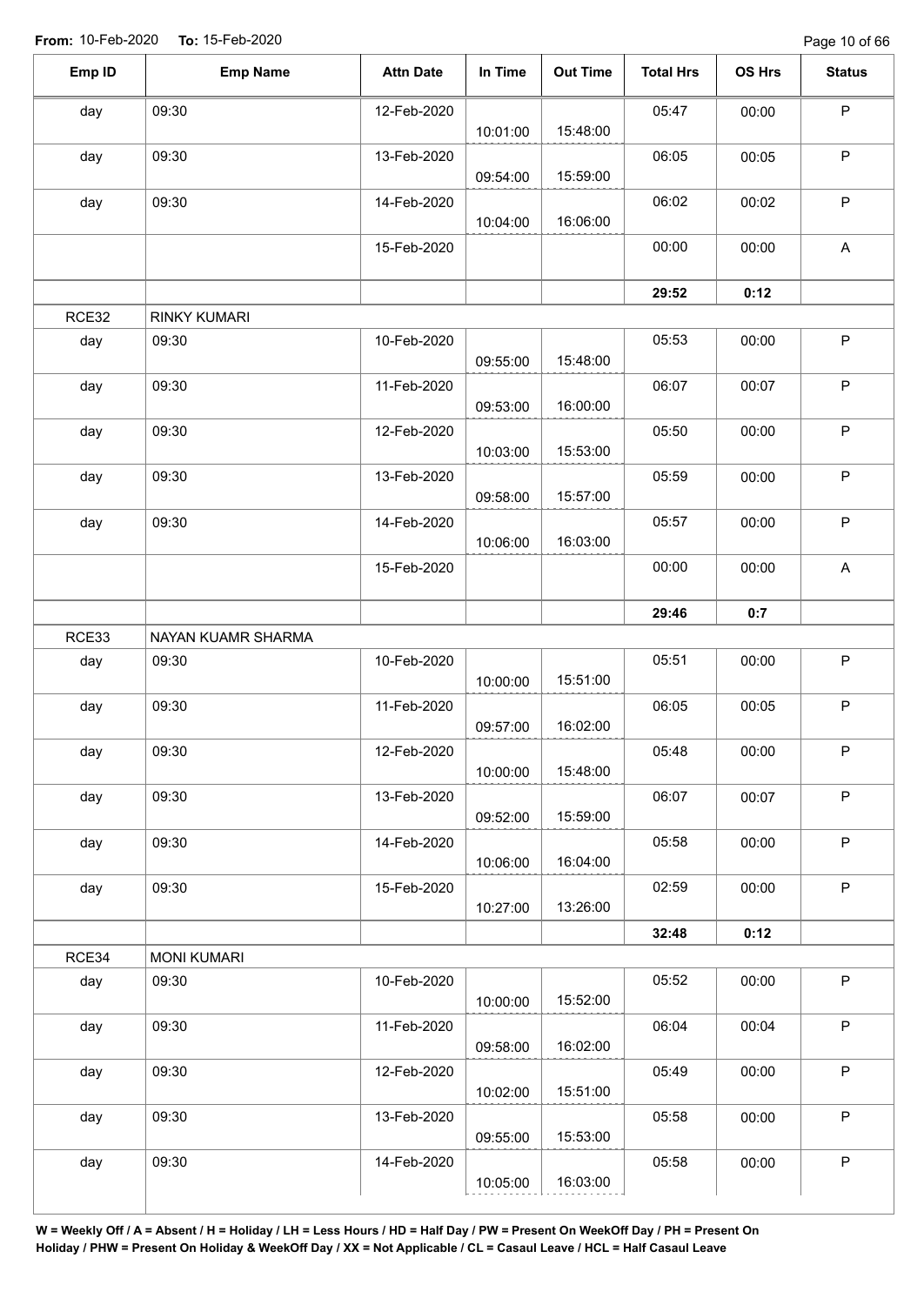Page 11 of 66

| Emp ID | <b>Emp Name</b>     | <b>Attn Date</b> | In Time  | <b>Out Time</b> | <b>Total Hrs</b> | OS Hrs | <b>Status</b> |
|--------|---------------------|------------------|----------|-----------------|------------------|--------|---------------|
|        |                     | 15-Feb-2020      |          |                 | 00:00            | 00:00  | $\mathsf{A}$  |
|        |                     |                  |          |                 | 29:41            | 0:4    |               |
| RCE35  | SONALI PRIYA        |                  |          |                 |                  |        |               |
| day    | 09:30               | 10-Feb-2020      | 09:55:00 | 15:48:00        | 05:53            | 00:00  | $\sf P$       |
| day    | 09:30               | 11-Feb-2020      | 09:55:00 | 15:58:00        | 06:03            | 00:03  | $\sf P$       |
| day    | 09:30               | 12-Feb-2020      | 10:01:00 | 15:51:00        | 05:50            | 00:00  | $\mathsf P$   |
| day    | 09:30               | 13-Feb-2020      | 09:56:00 | 15:53:00        | 05:57            | 00:00  | $\sf P$       |
| day    | 09:30               | 14-Feb-2020      | 10:06:00 | 16:04:00        | 05:58            | 00:00  | $\mathsf P$   |
| day    | 09:30               | 15-Feb-2020      | 10:27:00 | 13:26:00        | 02:59            | 00:00  | $\sf P$       |
|        |                     |                  |          |                 | 32:40            | 0:3    |               |
| RCE36  | PRIYA KUMARI        |                  |          |                 |                  |        |               |
| day    | 09:30               | 10-Feb-2020      | 09:59:00 | 15:52:00        | 05:53            | 00:00  | $\mathsf P$   |
| day    | 09:30               | 11-Feb-2020      | 09:57:00 | 16:02:00        | 06:05            | 00:05  | $\mathsf P$   |
| day    | 09:30               | 12-Feb-2020      | 10:03:00 | 15:54:00        | 05:51            | 00:00  | $\mathsf P$   |
| day    | 09:30               | 13-Feb-2020      | 09:58:00 | 15:57:00        | 05:59            | 00:00  | $\mathsf P$   |
| day    | 09:30               | 14-Feb-2020      | 10:00:00 | 16:01:00        | 06:01            | 00:01  | $\sf P$       |
| day    | 09:30               | 15-Feb-2020      | 10:27:00 | 13:26:00        | 02:59            | 00:00  | $\mathsf P$   |
|        |                     |                  |          |                 | 32:48            | 0:6    |               |
| RCE37  | <b>SONAM KUMARI</b> |                  |          |                 |                  |        |               |
| day    | 09:30               | 10-Feb-2020      | 09:55:00 | 15:47:00        | 05:52            | 00:00  | $\sf P$       |
| day    | 09:30               | 11-Feb-2020      | 09:53:00 | 16:00:00        | 06:07            | 00:07  | $\mathsf P$   |
| day    | 09:30               | 12-Feb-2020      | 10:02:00 | 15:52:00        | 05:50            | 00:00  | $\mathsf P$   |
| day    | 09:30               | 13-Feb-2020      | 09:55:00 | 15:53:00        | 05:58            | 00:00  | $\mathsf P$   |
| day    | 09:30               | 14-Feb-2020      | 10:06:00 | 16:03:00        | 05:57            | 00:00  | $\mathsf P$   |
|        |                     | 15-Feb-2020      |          |                 | 00:00            | 00:00  | $\mathsf{A}$  |
|        |                     |                  |          |                 | 29:44            | 0:7    |               |
| RCE38  | PRERNA SUPRIYA      |                  |          |                 |                  |        |               |
| day    | 09:30               | 10-Feb-2020      | 09:56:00 | 15:49:00        | 05:53            | 00:00  | $\mathsf P$   |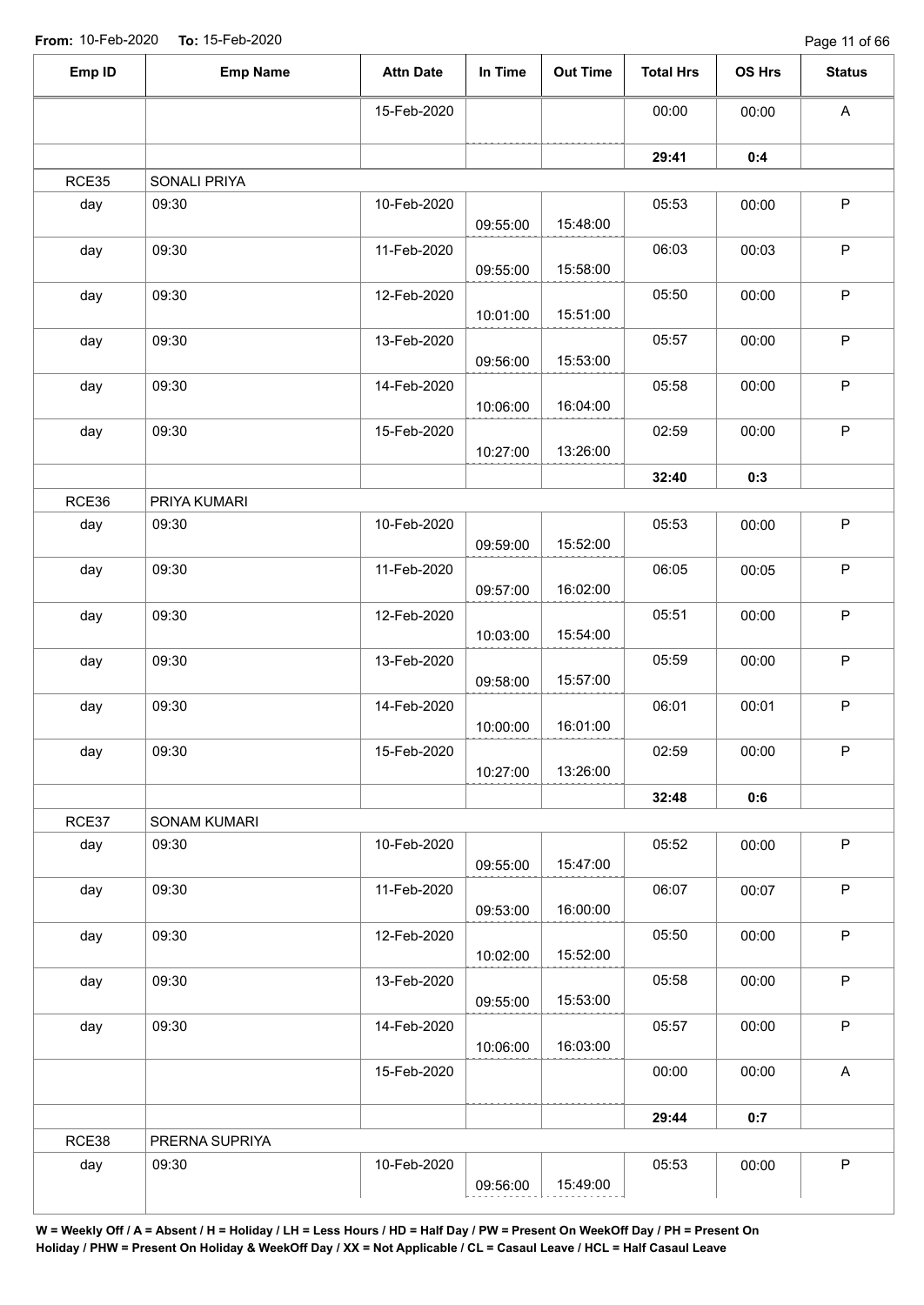| Emp ID | <b>Emp Name</b>       | <b>Attn Date</b> | In Time  | <b>Out Time</b> | <b>Total Hrs</b> | OS Hrs | <b>Status</b> |
|--------|-----------------------|------------------|----------|-----------------|------------------|--------|---------------|
| day    | 09:30                 | 11-Feb-2020      | 09:54:00 | 15:58:00        | 06:04            | 00:04  | $\mathsf P$   |
| day    | 09:30                 | 12-Feb-2020      | 10:03:00 | 15:54:00        | 05:51            | 00:00  | $\mathsf P$   |
| day    | 09:30                 | 13-Feb-2020      | 09:57:00 | 15:57:00        | 06:00            | 00:00  | $\mathsf P$   |
| day    | 09:30                 | 14-Feb-2020      | 10:03:00 | 16:06:00        | 06:03            | 00:03  | $\mathsf P$   |
| day    | 09:30                 | 15-Feb-2020      | 10:27:00 | 13:26:00        | 02:59            | 00:00  | $\mathsf P$   |
|        |                       |                  |          |                 | 32:50            | 0:7    |               |
| RCE39  | RENUKA KISKU          |                  |          |                 |                  |        |               |
| day    | 09:30                 | 10-Feb-2020      | 09:59:00 | 15:52:00        | 05:53            | 00:00  | $\mathsf P$   |
| day    | 09:30                 | 11-Feb-2020      | 09:58:00 | 16:02:00        | 06:04            | 00:04  | $\mathsf P$   |
| day    | 09:30                 | 12-Feb-2020      | 10:02:00 | 15:51:00        | 05:49            | 00:00  | $\mathsf P$   |
| day    | 09:30                 | 13-Feb-2020      | 09:56:00 | 15:54:00        | 05:58            | 00:00  | $\mathsf P$   |
| day    | 09:30                 | 14-Feb-2020      | 10:07:00 | 16:04:00        | 05:57            | 00:00  | $\mathsf P$   |
| day    | 09:30                 | 15-Feb-2020      | 10:26:00 | 13:26:00        | 03:00            | 00:00  | $\mathsf P$   |
|        |                       |                  |          |                 | 32:41            | 0:4    |               |
| RCE40  | ARCHANA KUMARI        |                  |          |                 |                  |        |               |
| day    | 09:30                 | 10-Feb-2020      | 09:57:00 | 15:48:00        | 05:51            | 00:00  | $\mathsf P$   |
| day    | 09:30                 | 11-Feb-2020      | 09:54:00 | 15:58:00        | 06:04            | 00:04  | $\mathsf P$   |
| day    | 09:30                 | 12-Feb-2020      | 10:04:00 | 15:53:00        | 05:49            | 00:00  | $\mathsf P$   |
| day    | 09:30                 | 13-Feb-2020      | 09:58:00 | 15:57:00        | 05:59            | 00:00  | $\mathsf P$   |
| day    | 09:30                 | 14-Feb-2020      | 10:05:00 | 16:03:00        | 05:58            | 00:00  | $\mathsf P$   |
| day    | 09:30                 | 15-Feb-2020      | 10:27:00 | 13:27:00        | 03:00            | 00:00  | P             |
|        |                       |                  |          |                 | 32:41            | 0:4    |               |
| RCE41  | BHAGIRAT KUMAR MANDAL |                  |          |                 |                  |        |               |
| day    | 09:30                 | 10-Feb-2020      | 09:59:00 | 15:52:00        | 05:53            | 00:00  | P             |
| day    | 09:30                 | 11-Feb-2020      | 09:58:00 | 16:02:00        | 06:04            | 00:04  | $\mathsf P$   |
| day    | 09:30                 | 12-Feb-2020      | 10:00:00 | 15:48:00        | 05:48            | 00:00  | $\mathsf P$   |
| day    | 09:30                 | 13-Feb-2020      | 09:54:00 | 15:59:00        | 06:05            | 00:05  | $\mathsf P$   |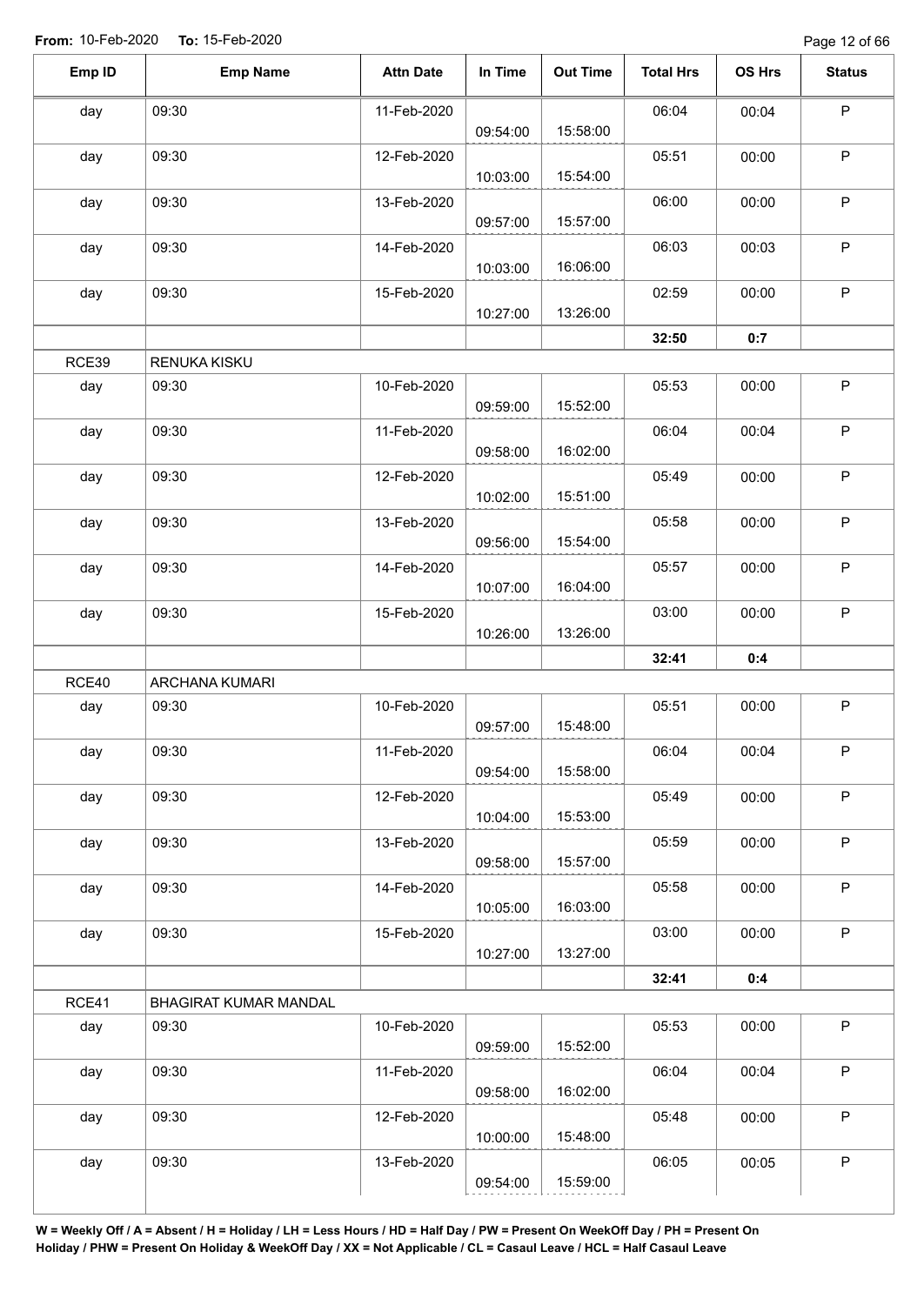Page 13 of 66

| Emp ID       | <b>Emp Name</b>             | <b>Attn Date</b> | In Time  | <b>Out Time</b> | <b>Total Hrs</b> | OS Hrs | <b>Status</b>             |
|--------------|-----------------------------|------------------|----------|-----------------|------------------|--------|---------------------------|
|              |                             |                  |          |                 |                  |        |                           |
| day          | 09:30                       | 14-Feb-2020      | 10:06:00 | 16:04:00        | 05:58            | 00:00  | $\sf P$                   |
| day          | 09:30                       | 15-Feb-2020      |          |                 | 02:53            | 00:00  | $\mathsf P$               |
|              |                             |                  | 10:35:00 | 13:28:00        |                  |        |                           |
|              |                             |                  |          |                 | 32:41            | 0:9    |                           |
| RCE42<br>day | SHIVSHANKAR MANDAL<br>09:30 | 10-Feb-2020      |          |                 | 05:52            | 00:00  | $\sf P$                   |
|              |                             |                  | 09:57:00 | 15:49:00        |                  |        |                           |
| day          | 09:30                       | 11-Feb-2020      | 09:54:00 | 15:58:00        | 06:04            | 00:04  | $\sf P$                   |
| day          | 09:30                       | 12-Feb-2020      |          |                 | 05:51            | 00:00  | $\mathsf P$               |
|              |                             |                  | 10:03:00 | 15:54:00        |                  |        |                           |
| day          | 09:30                       | 13-Feb-2020      | 09:57:00 | 15:57:00        | 06:00            | 00:00  | $\sf P$                   |
| day          | 09:30                       | 14-Feb-2020      | 09:59:00 | 16:02:00        | 06:03            | 00:03  | $\sf P$                   |
|              |                             | 15-Feb-2020      |          |                 | 00:00            | 00:00  | $\boldsymbol{\mathsf{A}}$ |
|              |                             |                  |          |                 | 29:50            | 0:7    |                           |
| RCE43        | SANGEETA KUMARI             |                  |          |                 |                  |        |                           |
|              |                             | 10-Feb-2020      |          |                 | 00:00            | 00:00  | $\mathsf{A}$              |
| day          | 09:30                       | 11-Feb-2020      | 09:52:00 | 16:00:00        | 06:08            | 00:08  | $\mathsf P$               |
| day          | 09:30                       | 12-Feb-2020      | 10:03:00 | 15:54:00        | 05:51            | 00:00  | $\sf P$                   |
| day          | 09:30                       | 13-Feb-2020      |          |                 | 05:59            | 00:00  | $\mathsf P$               |
| day          | 09:30                       | 14-Feb-2020      | 09:58:00 | 15:57:00        | 06:03            | 00:03  | $\mathsf{P}$              |
|              |                             |                  | 10:03:00 | 16:06:00        |                  |        |                           |
|              |                             | 15-Feb-2020      |          |                 | 00:00            | 00:00  | $\mathsf{A}$              |
|              |                             |                  |          |                 | 24:1             | 0:11   |                           |
| RCE44        | KUMAR MANISH SINGH          |                  |          |                 |                  |        |                           |
| day          | 09:30                       | 10-Feb-2020      | 09:59:00 | 15:52:00        | 05:53            | 00:00  | P                         |
| day          | 09:30                       | 11-Feb-2020      | 09:58:00 | 16:02:00        | 06:04            | 00:04  | $\sf P$                   |
| day          | 09:30                       | 12-Feb-2020      |          | 15:46:00        | 05:46            | 00:00  | $\mathsf P$               |
| day          | 09:30                       | 13-Feb-2020      | 10:00:00 |                 | 06:07            | 00:07  | $\sf P$                   |
|              |                             |                  | 09:52:00 | 15:59:00        |                  |        |                           |
| day          | 09:30                       | 14-Feb-2020      | 10:00:00 | 16:01:00        | 06:01            | 00:01  | $\mathsf P$               |
| day          | 09:30                       | 15-Feb-2020      | 10:27:00 | 13:27:00        | 03:00            | 00:00  | $\mathsf P$               |
|              |                             |                  |          |                 | 32:51            | 0:12   |                           |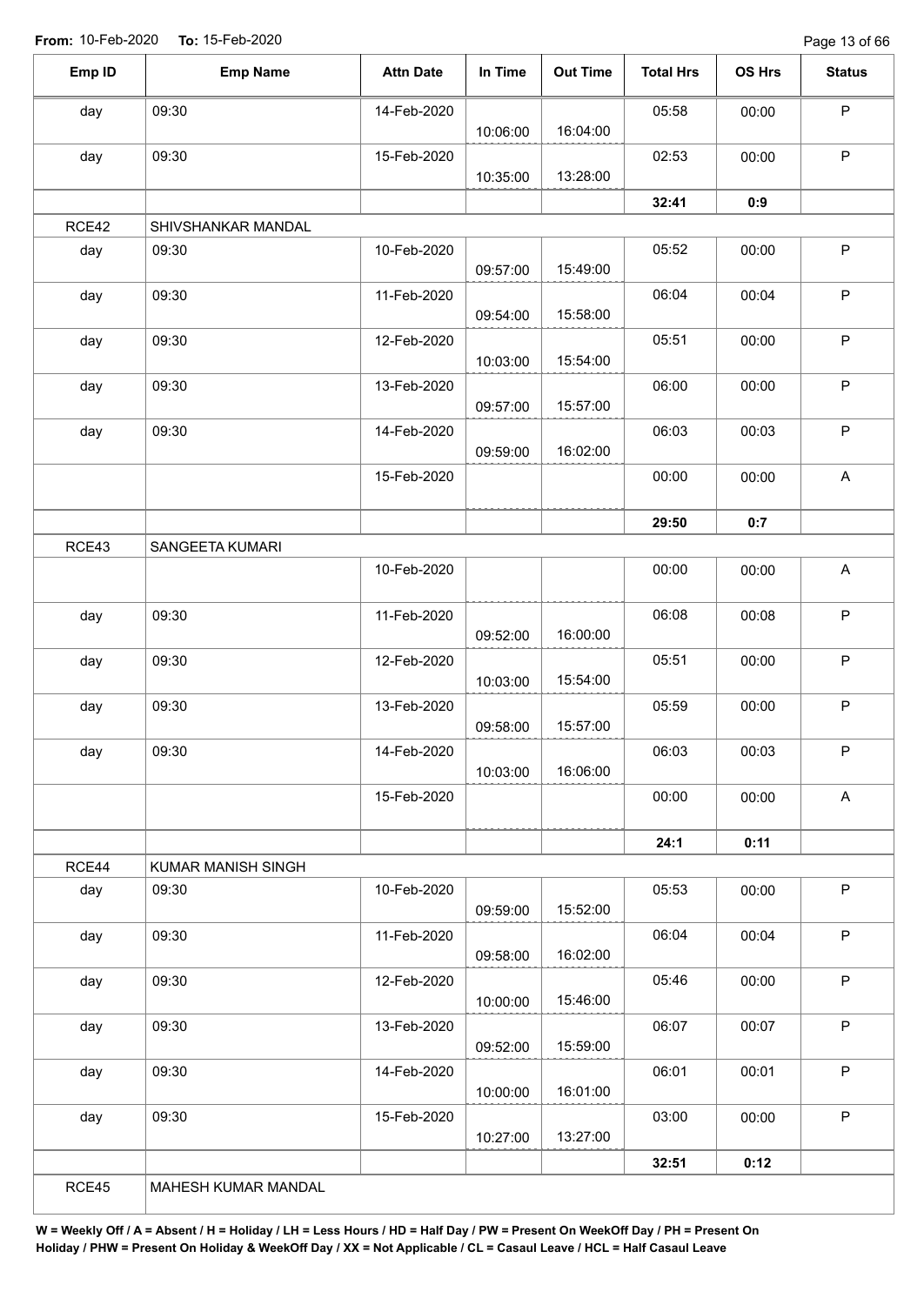| Emp ID | <b>Emp Name</b> | <b>Attn Date</b> | In Time  | <b>Out Time</b> | <b>Total Hrs</b> | OS Hrs | <b>Status</b>             |
|--------|-----------------|------------------|----------|-----------------|------------------|--------|---------------------------|
| day    | 09:30           | 10-Feb-2020      | 09:58:00 | 15:50:00        | 05:52            | 00:00  | ${\sf P}$                 |
| day    | 09:30           | 11-Feb-2020      | 09:56:00 | 16:04:00        | 06:08            | 00:08  | $\mathsf P$               |
| day    | 09:30           | 12-Feb-2020      | 10:00:00 | 15:48:00        | 05:48            | 00:00  | $\mathsf P$               |
| day    | 09:30           | 13-Feb-2020      | 09:53:00 | 15:59:00        | 06:06            | 00:06  | $\mathsf P$               |
| day    | 09:30           | 14-Feb-2020      | 10:01:00 | 16:01:00        | 06:00            | 00:00  | $\mathsf P$               |
|        |                 | 15-Feb-2020      |          |                 | 00:00            | 00:00  | A                         |
|        |                 |                  |          |                 | 29:54            | 0:14   |                           |
| RCE46  | SAHBAJ ANSARI   |                  |          |                 |                  |        |                           |
|        |                 | 10-Feb-2020      |          |                 | 00:00            | 00:00  | A                         |
| day    | 09:30           | 11-Feb-2020      | 09:53:00 | 16:00:00        | 06:07            | 00:07  | $\mathsf P$               |
| day    | 09:30           | 12-Feb-2020      | 10:05:00 | 15:56:00        | 05:51            | 00:00  | $\mathsf P$               |
| day    | 09:30           | 13-Feb-2020      | 10:00:00 | 15:55:00        | 05:55            | 00:00  | ${\sf P}$                 |
| day    | 09:30           | 14-Feb-2020      | 10:06:00 | 16:03:00        | 05:57            | 00:00  | $\mathsf P$               |
|        |                 | 15-Feb-2020      |          |                 | 00:00            | 00:00  | $\boldsymbol{\mathsf{A}}$ |
|        |                 |                  |          |                 | 23:50            | 0:7    |                           |
| RCE47  | MONAKI MARANDI  |                  |          |                 |                  |        |                           |
| day    | 09:30           | 10-Feb-2020      | 09:56:00 | 15:49:00        | 05:53            | 00:00  | P                         |
| day    | 09:30           | 11-Feb-2020      | 09:54:00 | 15:58:00        | 06:04            | 00:04  | $\mathsf P$               |
| day    | 09:30           | 12-Feb-2020      | 10:03:00 | 15:54:00        | 05:51            | 00:00  | $\mathsf P$               |
| day    | 09:30           | 13-Feb-2020      | 09:57:00 | 15:57:00        | 06:00            | 00:00  | $\mathsf P$               |
| day    | 09:30           | 14-Feb-2020      | 10:06:00 | 16:04:00        | 05:58            | 00:00  | $\sf P$                   |
| day    | 09:30           | 15-Feb-2020      | 10:27:00 | 13:27:00        | 03:00            | 00:00  | $\mathsf P$               |
|        |                 |                  |          |                 | 32:46            | 0:4    |                           |
| RCE48  | SUMITRA KUMARI  |                  |          |                 |                  |        |                           |
| day    | 09:30           | 10-Feb-2020      | 09:59:00 | 15:52:00        | 05:53            | 00:00  | $\mathsf P$               |
| day    | 09:30           | 11-Feb-2020      | 09:58:00 | 16:02:00        | 06:04            | 00:04  | $\mathsf P$               |
| day    | 09:30           | 12-Feb-2020      |          |                 | 05:46            | 00:00  | P                         |
|        |                 |                  | 10:00:00 | 15:46:00        |                  |        |                           |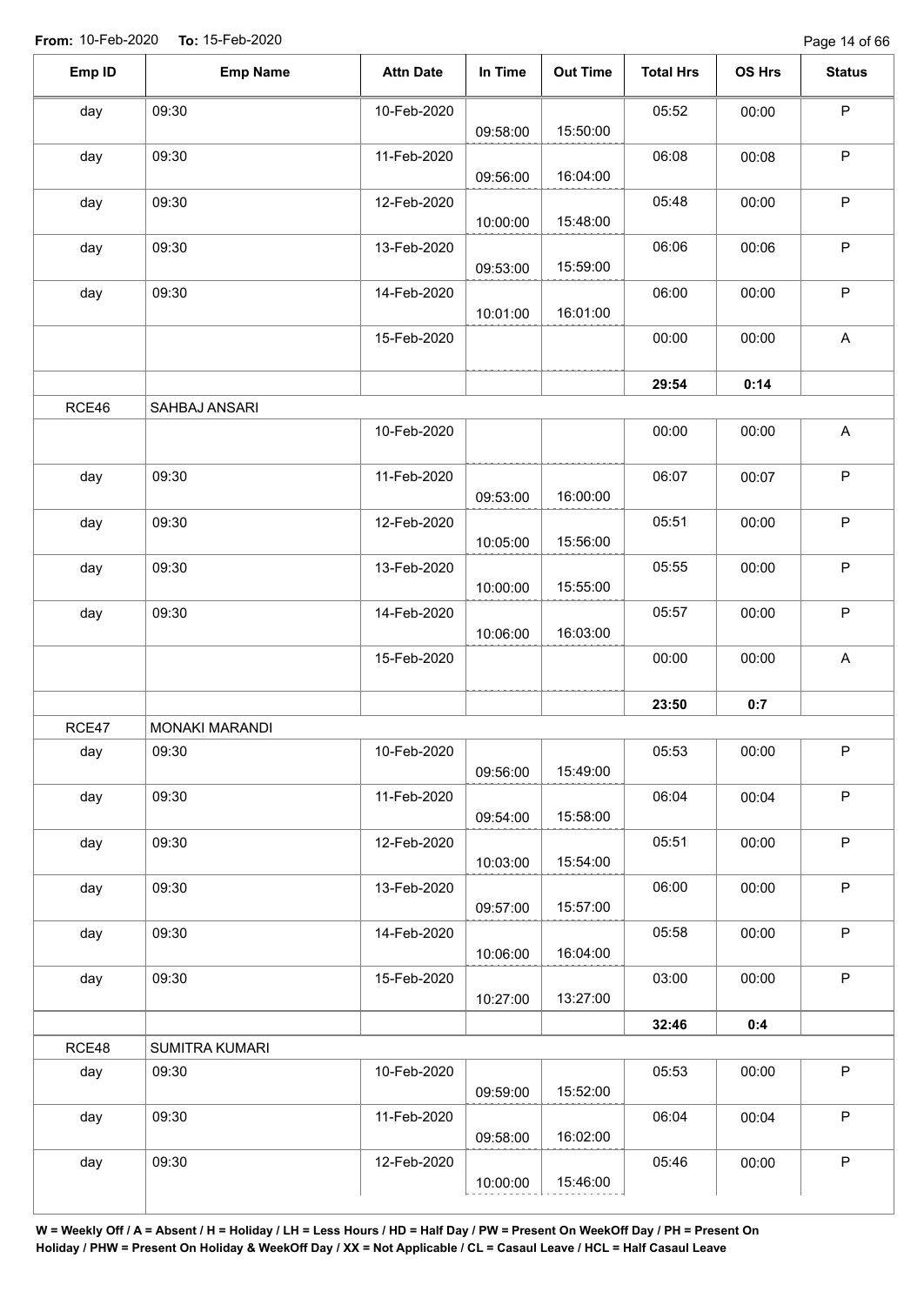Page 15 of 66

| Emp ID       | <b>Emp Name</b>    | <b>Attn Date</b> | In Time  | <b>Out Time</b> | <b>Total Hrs</b> | OS Hrs | <b>Status</b> |
|--------------|--------------------|------------------|----------|-----------------|------------------|--------|---------------|
| day          | 09:30              | 13-Feb-2020      |          |                 | 06:06            | 00:06  | $\mathsf P$   |
|              |                    |                  | 09:54:00 | 16:00:00        |                  |        |               |
| day          | 09:30              | 14-Feb-2020      | 09:59:00 | 16:02:00        | 06:03            | 00:03  | P             |
| day          | 09:30              | 15-Feb-2020      |          |                 | 03:00            | 00:00  | $\mathsf P$   |
|              |                    |                  | 10:27:00 | 13:27:00        |                  |        |               |
|              |                    |                  |          |                 | 32:52            | 0:13   |               |
| RCE49        | <b>BINA KUMARI</b> |                  |          |                 |                  |        |               |
| day          | 09:30              | 10-Feb-2020      | 09:56:00 | 15:49:00        | 05:53            | 00:00  | $\mathsf P$   |
| day          | 09:30              | 11-Feb-2020      | 09:54:00 | 15:59:00        | 06:05            | 00:05  | $\mathsf P$   |
| day          | 09:30              | 12-Feb-2020      |          |                 | 05:51            | 00:00  | $\mathsf P$   |
|              |                    |                  | 10:03:00 | 15:54:00        |                  |        |               |
| day          | 09:30              | 13-Feb-2020      |          |                 | 05:59            | 00:00  | $\sf P$       |
|              |                    |                  | 09:58:00 | 15:57:00        |                  |        |               |
| day          | 09:30              | 14-Feb-2020      |          |                 | 06:03            | 00:03  | $\mathsf P$   |
|              |                    |                  | 10:03:00 | 16:06:00        |                  |        |               |
| day          | 09:30              | 15-Feb-2020      |          |                 | 03:00            | 00:00  | $\mathsf P$   |
|              |                    |                  | 10:27:00 | 13:27:00        |                  |        |               |
|              |                    |                  |          |                 | 32:51            | 0:8    |               |
| <b>RCE50</b> | DANISH HUSSAIN     |                  |          |                 |                  |        |               |
| day          | 09:30              | 10-Feb-2020      |          |                 | 05:52            | 00:00  | $\mathsf P$   |
|              |                    |                  | 09:56:00 | 15:48:00        |                  |        |               |
| day          | 09:30              | 11-Feb-2020      |          | 15:58:00        | 06:03            | 00:03  | $\mathsf P$   |
|              |                    |                  | 09:55:00 |                 |                  |        |               |
| day          | 09:30              | 12-Feb-2020      | 10:02:00 | 15:51:00        | 05:49            | 00:00  | P             |
| day          | 09:30              | 13-Feb-2020      |          |                 | 05:58            | 00:00  | $\mathsf P$   |
|              |                    |                  | 09:56:00 | 15:54:00        |                  |        |               |
| day          | 09:30              | 14-Feb-2020      |          |                 | 05:57            | 00:00  | $\mathsf P$   |
|              |                    |                  | 10:06:00 | 16:03:00        |                  |        |               |
|              |                    | 15-Feb-2020      |          |                 | 00:00            | 00:00  | $\mathsf A$   |
|              |                    |                  |          |                 | 29:39            | 0:3    |               |
| RCE51        | AMAN MIRZA         |                  |          |                 |                  |        |               |
|              |                    | 10-Feb-2020      |          |                 | 00:00            | 00:00  | A             |
|              |                    |                  |          |                 |                  |        |               |
| day          | 09:30              | 11-Feb-2020      |          |                 | 06:08            | 00:08  | $\mathsf P$   |
|              |                    |                  | 09:52:00 | 16:00:00        |                  |        |               |
| day          | 09:30              | 12-Feb-2020      |          |                 | 05:50            | 00:00  | $\sf P$       |
|              |                    |                  | 10:03:00 | 15:53:00        |                  |        |               |
| day          | 09:30              | 13-Feb-2020      |          |                 | 05:59            | 00:00  | $\mathsf P$   |
|              |                    |                  | 09:58:00 | 15:57:00        |                  |        |               |
| day          | 09:30              | 14-Feb-2020      |          |                 | 06:01            | 00:01  | $\sf P$       |
|              |                    |                  | 10:00:00 | 16:01:00        |                  |        |               |
| day          | 09:30              | 15-Feb-2020      |          |                 | 02:53            | 00:00  | $\sf P$       |
|              |                    |                  | 10:35:00 | 13:28:00        |                  |        |               |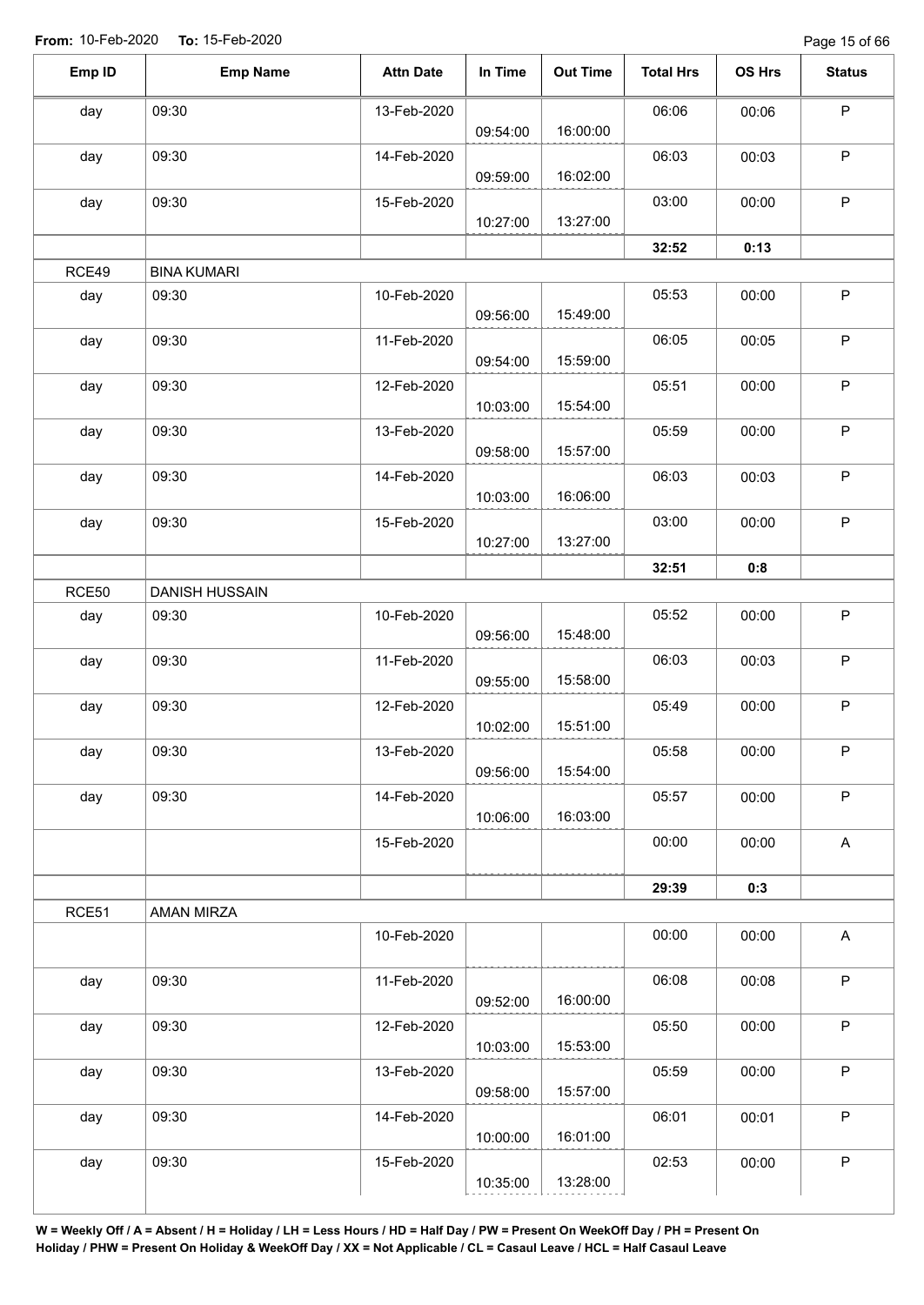Page 16 of 66

| Emp ID | <b>Emp Name</b>    | <b>Attn Date</b> | In Time  | <b>Out Time</b> | <b>Total Hrs</b> | OS Hrs | <b>Status</b> |
|--------|--------------------|------------------|----------|-----------------|------------------|--------|---------------|
|        |                    |                  |          |                 | 26:51            | 0:9    |               |
| RCE52  | MD. FAHAD ALAM     |                  |          |                 |                  |        |               |
| day    | 09:30              | 10-Feb-2020      | 09:58:00 | 15:49:00        | 05:51            | 00:00  | $\sf P$       |
| day    | 09:30              | 11-Feb-2020      | 09:56:00 | 16:04:00        | 06:08            | 00:08  | $\sf P$       |
| day    | 09:30              | 12-Feb-2020      | 10:02:00 | 15:51:00        | 05:49            | 00:00  | $\sf P$       |
| day    | 09:30              | 13-Feb-2020      | 09:55:00 | 15:53:00        | 05:58            | 00:00  | $\sf P$       |
| day    | 09:30              | 14-Feb-2020      | 10:07:00 | 16:04:00        | 05:57            | 00:00  | $\sf P$       |
| day    | 09:30              | 15-Feb-2020      | 10:32:00 | 13:28:00        | 02:56            | 00:00  | $\mathsf P$   |
|        |                    |                  |          |                 | 32:39            | 0:8    |               |
| RCE53  | <b>RABIN DAS</b>   |                  |          |                 |                  |        |               |
| day    | 09:30              | 10-Feb-2020      | 09:57:00 | 15:50:00        | 05:53            | 00:00  | $\mathsf P$   |
| day    | 09:30              | 11-Feb-2020      | 09:56:00 | 16:04:00        | 06:08            | 00:08  | $\sf P$       |
| day    | 09:30              | 12-Feb-2020      | 10:00:00 | 15:47:00        | 05:47            | 00:00  | $\sf P$       |
| day    | 09:30              | 13-Feb-2020      | 09:53:00 | 16:00:00        | 06:07            | 00:07  | $\sf P$       |
| day    | 09:30              | 14-Feb-2020      | 09:59:00 | 16:02:00        | 06:03            | 00:03  | $\sf P$       |
|        |                    | 15-Feb-2020      |          |                 | 00:00            | 00:00  | $\mathsf A$   |
|        |                    |                  |          |                 | 29:58            | 0:18   |               |
| RCE54  | <b>BINOD MURMU</b> |                  |          |                 |                  |        |               |
| day    | 09:30              | 10-Feb-2020      | 09:55:00 | 15:48:00        | 05:53            | 00:00  | $\mathsf P$   |
| day    | 09:30              | 11-Feb-2020      | 09:55:00 | 15:58:00        | 06:03            | 00:03  | $\mathsf P$   |
| day    | 09:30              | 12-Feb-2020      | 10:05:00 | 15:56:00        | 05:51            | 00:00  | $\mathsf P$   |
| day    | 09:30              | 13-Feb-2020      | 10:00:00 | 15:55:00        | 05:55            | 00:00  | $\mathsf P$   |
| day    | 09:30              | 14-Feb-2020      | 09:59:00 | 16:02:00        | 06:03            | 00:03  | P             |
| day    | 09:30              | 15-Feb-2020      | 10:27:00 | 13:27:00        | 03:00            | 00:00  | $\mathsf P$   |
|        |                    |                  |          |                 | 32:45            | 0:6    |               |
| RCE55  | NISHA MURMU        |                  |          |                 |                  |        |               |
| day    | 09:30              | 10-Feb-2020      | 09:58:00 | 15:50:00        | 05:52            | 00:00  | $\mathsf P$   |
| day    | 09:30              | 11-Feb-2020      | 09:56:00 | 16:04:00        | 06:08            | 00:08  | $\mathsf P$   |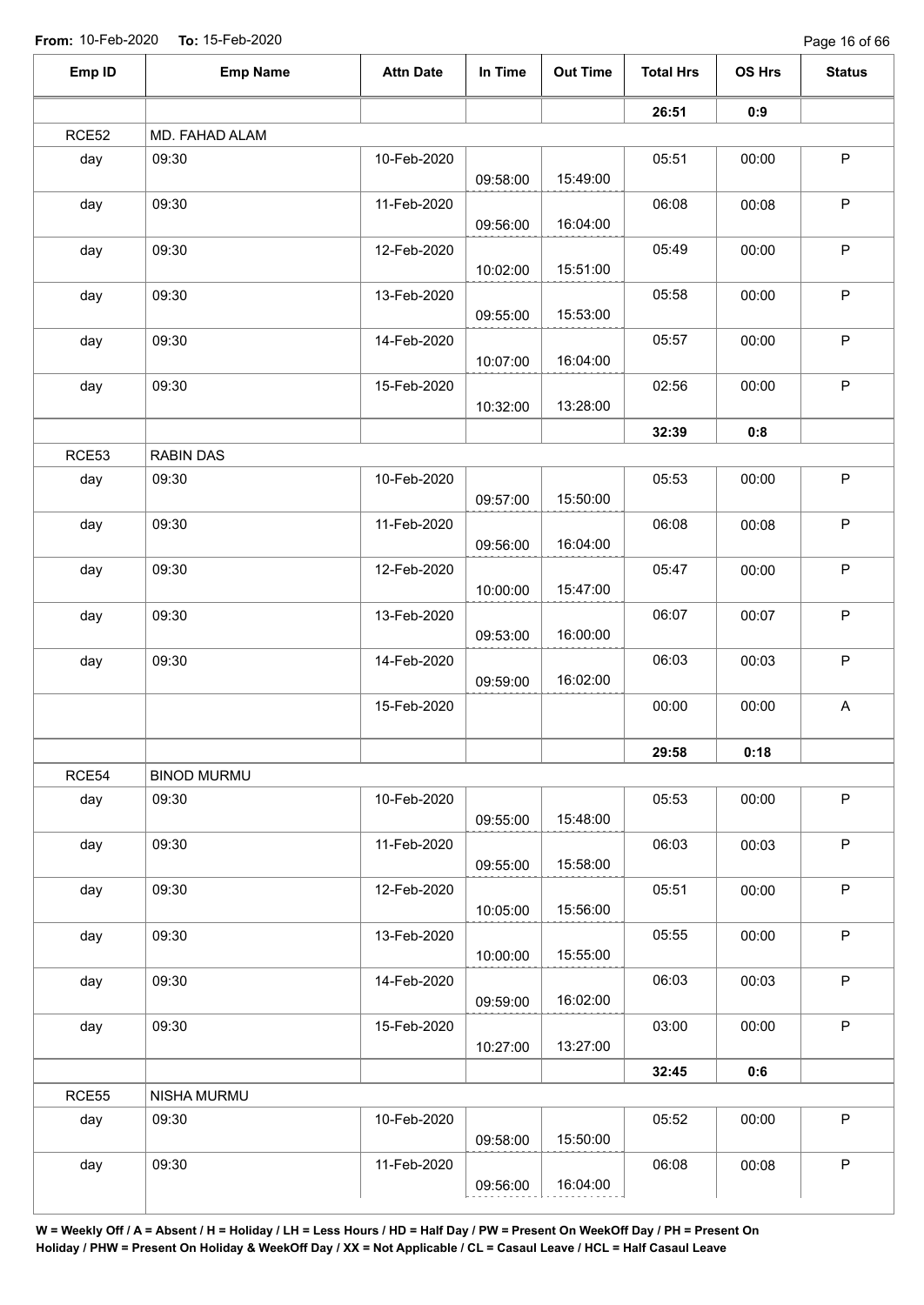Page 17 of 66

| Emp ID | <b>Emp Name</b>       | <b>Attn Date</b> | In Time  | <b>Out Time</b> | <b>Total Hrs</b> | OS Hrs | <b>Status</b> |
|--------|-----------------------|------------------|----------|-----------------|------------------|--------|---------------|
| day    | 09:30                 | 12-Feb-2020      |          |                 | 05:48            | 00:00  | $\sf P$       |
|        |                       |                  | 10:00:00 | 15:48:00        |                  |        |               |
| day    | 09:30                 | 13-Feb-2020      | 09:54:00 | 15:59:00        | 06:05            | 00:05  | P             |
| day    | 09:30                 | 14-Feb-2020      |          | 16:01:00        | 06:00            | 00:00  | P             |
|        |                       | 15-Feb-2020      | 10:01:00 |                 | 00:00            | 00:00  | A             |
|        |                       |                  |          |                 |                  |        |               |
|        |                       |                  |          |                 | 29:53            | 0:13   |               |
| RCE56  | <b>SELINA HEMBROM</b> |                  |          |                 |                  |        |               |
| day    | 09:30                 | 10-Feb-2020      | 09:58:00 | 15:50:00        | 05:52            | 00:00  | $\mathsf P$   |
| day    | 09:30                 | 11-Feb-2020      | 09:56:00 | 16:04:00        | 06:08            | 00:08  | $\mathsf P$   |
| day    | 09:30                 | 12-Feb-2020      |          |                 | 05:47            | 00:00  | $\mathsf P$   |
|        |                       |                  | 10:00:00 | 15:47:00        |                  |        |               |
| day    | 09:30                 | 13-Feb-2020      | 09:53:00 | 16:00:00        | 06:07            | 00:07  | $\mathsf P$   |
| day    | 09:30                 | 14-Feb-2020      | 10:05:00 | 16:03:00        | 05:58            | 00:00  | $\sf P$       |
| day    | 09:30                 | 15-Feb-2020      |          |                 | 02:59            | 00:00  | $\sf P$       |
|        |                       |                  | 10:28:00 | 13:27:00        |                  |        |               |
|        |                       |                  |          |                 | 32:51            | 0:15   |               |
| RCE57  | DEEPAK KUMAR DAS      |                  |          |                 |                  |        |               |
| day    | 09:30                 | 10-Feb-2020      |          |                 | 05:53            | 00:00  | $\sf P$       |
|        |                       |                  | 09:56:00 | 15:49:00        |                  |        |               |
| day    | 09:30                 | 11-Feb-2020      | 09:54:00 | 15:59:00        | 06:05            | 00:05  | P             |
| day    | 09:30                 | 12-Feb-2020      |          |                 | 05:51            | 00:00  | P             |
|        |                       |                  | 10:05:00 | 15:56:00        |                  |        |               |
| day    | 09:30                 | 13-Feb-2020      | 09:59:00 | 15:55:00        | 05:56            | 00:00  | $\mathsf P$   |
| day    | 09:30                 | 14-Feb-2020      |          |                 | 06:03            | 00:03  | $\mathsf P$   |
|        |                       |                  | 10:03:00 | 16:06:00        |                  |        |               |
| day    | 09:30                 | 15-Feb-2020      | 10:28:00 | 13:27:00        | 02:59            | 00:00  | $\mathsf P$   |
|        |                       |                  |          |                 | 32:47            | 0:8    |               |
| RCE58  | DIPAK KUMAR YADAV     |                  |          |                 |                  |        |               |
| day    | 09:30                 | 10-Feb-2020      | 09:54:00 | 15:47:00        | 05:53            | 00:00  | $\mathsf P$   |
| day    | 09:30                 | 11-Feb-2020      |          |                 | 06:07            | 00:07  | $\sf P$       |
|        |                       |                  | 09:53:00 | 16:00:00        |                  |        |               |
| day    | 09:30                 | 12-Feb-2020      |          |                 | 05:49            | 00:00  | $\mathsf P$   |
|        |                       |                  | 10:02:00 | 15:51:00        |                  |        |               |
|        | 09:30                 | 13-Feb-2020      |          |                 | 05:58            | 00:00  | $\sf P$       |
| day    |                       |                  |          |                 |                  |        |               |
| day    | 09:30                 | 14-Feb-2020      | 09:55:00 | 15:53:00        | 06:02            | 00:02  | P             |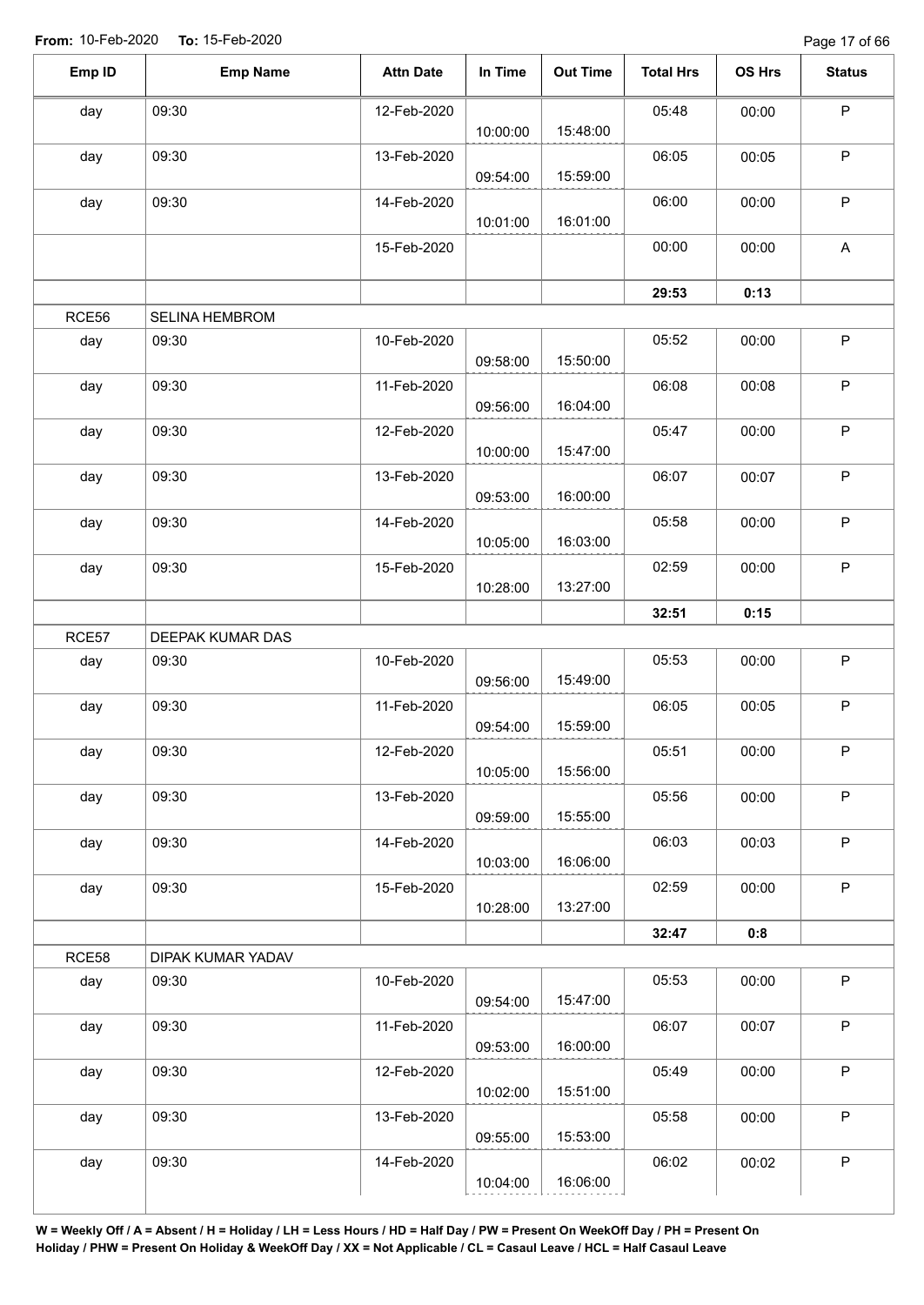Page 18 of 66

| Emp ID | <b>Emp Name</b>     | <b>Attn Date</b> | In Time  | <b>Out Time</b> | <b>Total Hrs</b> | OS Hrs | <b>Status</b>             |
|--------|---------------------|------------------|----------|-----------------|------------------|--------|---------------------------|
|        |                     | 15-Feb-2020      |          |                 | 00:00            | 00:00  | A                         |
|        |                     |                  |          |                 | 29:49            | 0:9    |                           |
| RCE59  | HIRDAY MANDAL       |                  |          |                 |                  |        |                           |
| day    | 09:30               | 10-Feb-2020      | 09:58:00 | 15:50:00        | 05:52            | 00:00  | $\sf P$                   |
| day    | 09:30               | 11-Feb-2020      | 09:56:00 | 16:04:00        | 06:08            | 00:08  | $\sf P$                   |
| day    | 09:30               | 12-Feb-2020      | 10:01:00 | 15:50:00        | 05:49            | 00:00  | $\mathsf P$               |
| day    | 09:30               | 13-Feb-2020      | 09:56:00 | 15:54:00        | 05:58            | 00:00  | $\mathsf P$               |
| day    | 09:30               | 14-Feb-2020      | 10:00:00 | 16:01:00        | 06:01            | 00:01  | $\mathsf P$               |
|        |                     | 15-Feb-2020      |          |                 | 00:00            | 00:00  | $\boldsymbol{\mathsf{A}}$ |
|        |                     |                  |          |                 | 29:48            | 0:9    |                           |
| RCE60  | DINESH KUMAR MANDAL |                  |          |                 |                  |        |                           |
| day    | 09:30               | 10-Feb-2020      | 09:58:00 | 15:50:00        | 05:52            | 00:00  | $\mathsf P$               |
| day    | 09:30               | 11-Feb-2020      | 09:56:00 | 16:04:00        | 06:08            | 00:08  | $\mathsf P$               |
| day    | 09:30               | 12-Feb-2020      | 10:01:00 | 15:50:00        | 05:49            | 00:00  | $\sf P$                   |
| day    | 09:30               | 13-Feb-2020      | 09:55:00 | 15:53:00        | 05:58            | 00:00  | $\sf P$                   |
| day    | 09:30               | 14-Feb-2020      | 10:05:00 | 16:03:00        | 05:58            | 00:00  | $\mathsf P$               |
| day    | 09:30               | 15-Feb-2020      | 10:35:00 | 13:28:00        | 02:53            | 00:00  | P                         |
|        |                     |                  |          |                 | 32:38            | 0:8    |                           |
| RCE61  | MD. SHAQUIB REZA    |                  |          |                 |                  |        |                           |
| day    | 09:30               | 10-Feb-2020      | 09:58:00 | 15:50:00        | 05:52            | 00:00  | $\mathsf P$               |
| day    | 09:30               | 11-Feb-2020      | 09:56:00 | 16:04:00        | 06:08            | 00:08  | $\mathsf P$               |
| day    | 09:30               | 12-Feb-2020      | 10:01:00 | 15:50:00        | 05:49            | 00:00  | $\mathsf P$               |
| day    | 09:30               | 13-Feb-2020      | 09:55:00 | 15:53:00        | 05:58            | 00:00  | $\mathsf P$               |
| day    | 09:30               | 14-Feb-2020      | 10:04:00 | 16:06:00        | 06:02            | 00:02  | $\mathsf P$               |
| day    | 09:30               | 15-Feb-2020      | 10:27:00 | 13:27:00        | 03:00            | 00:00  | $\mathsf P$               |
|        |                     |                  |          |                 | 32:49            | 0:10   |                           |
| RCE62  | SHABANA KHATOON     |                  |          |                 |                  |        |                           |
| day    | 09:30               | 10-Feb-2020      | 09:54:00 | 15:47:00        | 05:53            | 00:00  | $\mathsf P$               |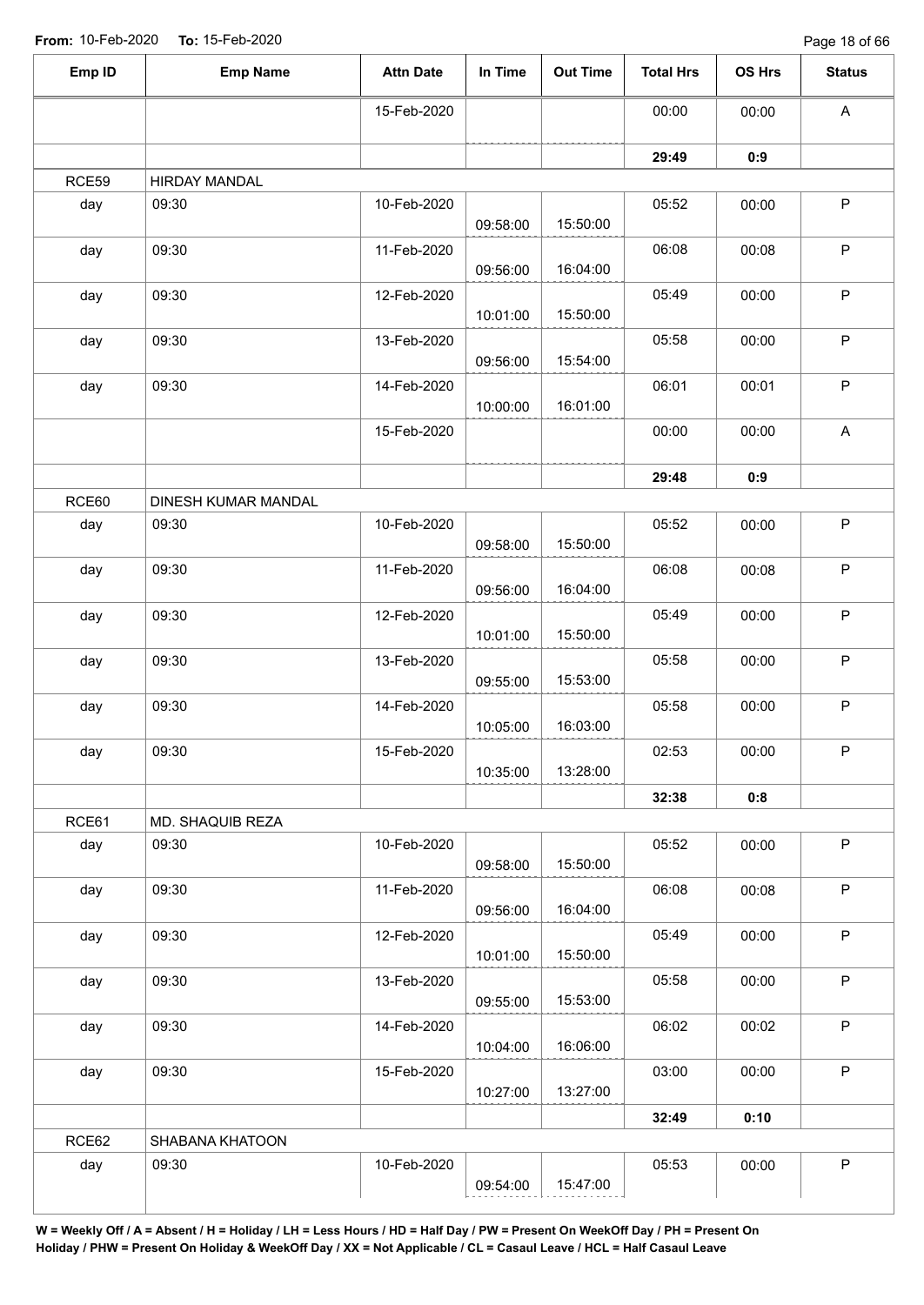| Emp ID | <b>Emp Name</b>        | <b>Attn Date</b> | In Time  | <b>Out Time</b> | <b>Total Hrs</b> | OS Hrs | <b>Status</b>             |
|--------|------------------------|------------------|----------|-----------------|------------------|--------|---------------------------|
| day    | 09:30                  | 11-Feb-2020      | 09:52:00 | 16:00:00        | 06:08            | 00:08  | $\sf P$                   |
| day    | 09:30                  | 12-Feb-2020      | 10:02:00 | 15:51:00        | 05:49            | 00:00  | $\mathsf P$               |
| day    | 09:30                  | 13-Feb-2020      | 09:55:00 | 15:53:00        | 05:58            | 00:00  | $\mathsf P$               |
| day    | 09:30                  | 14-Feb-2020      | 10:07:00 | 16:04:00        | 05:57            | 00:00  | $\sf P$                   |
|        |                        | 15-Feb-2020      |          |                 | 00:00            | 00:00  | A                         |
|        |                        |                  |          |                 | 29:45            | 0:8    |                           |
| RCE63  | NEELAM KUMARI          |                  |          |                 |                  |        |                           |
| day    | 09:30                  | 10-Feb-2020      | 09:56:00 | 15:48:00        | 05:52            | 00:00  | $\mathsf P$               |
| day    | 09:30                  | 11-Feb-2020      | 09:55:00 | 15:58:00        | 06:03            | 00:03  | $\sf P$                   |
| day    | 09:30                  | 12-Feb-2020      | 10:03:00 | 15:54:00        | 05:51            | 00:00  | $\sf P$                   |
| day    | 09:30                  | 13-Feb-2020      | 09:57:00 | 15:57:00        | 06:00            | 00:00  | $\mathsf P$               |
| day    | 09:30                  | 14-Feb-2020      | 10:04:00 | 16:06:00        | 06:02            | 00:02  | $\sf P$                   |
| day    | 09:30                  | 15-Feb-2020      | 10:35:00 | 13:28:00        | 02:53            | 00:00  | $\mathsf P$               |
|        |                        |                  |          |                 | 32:41            | 0:5    |                           |
| RCE64  | <b>DIPTI MEHRA</b>     |                  |          |                 |                  |        |                           |
| day    | 09:30                  | 10-Feb-2020      | 09:58:00 | 15:49:00        | 05:51            | 00:00  | $\sf P$                   |
| day    | 09:30                  | 11-Feb-2020      | 09:56:00 | 16:04:00        | 06:08            | 00:08  | $\mathsf P$               |
| day    | 09:30                  | 12-Feb-2020      | 10:03:00 | 15:54:00        | 05:51            | 00:00  | $\sf P$                   |
| day    | 09:30                  | 13-Feb-2020      | 09:57:00 | 15:57:00        | 06:00            | 00:00  | $\sf P$                   |
| day    | 09:30                  | 14-Feb-2020      | 10:06:00 | 16:03:00        | 05:57            | 00:00  | $\sf P$                   |
| day    | 09:30                  | 15-Feb-2020      | 10:27:00 | 13:27:00        | 03:00            | 00:00  | $\sf P$                   |
|        |                        |                  |          |                 | 32:47            | 0:8    |                           |
| RCE65  | VIBASH KUMAR PATRALEKH |                  |          |                 |                  |        |                           |
|        |                        | 10-Feb-2020      |          |                 | 00:00            | 00:00  | $\boldsymbol{\mathsf{A}}$ |
|        |                        | 11-Feb-2020      |          |                 | 00:00            | 00:00  | $\boldsymbol{\mathsf{A}}$ |
|        |                        | 12-Feb-2020      |          |                 | 00:00            | 00:00  | $\boldsymbol{\mathsf{A}}$ |
|        |                        | 13-Feb-2020      |          |                 | 00:00            | 00:00  | $\boldsymbol{\mathsf{A}}$ |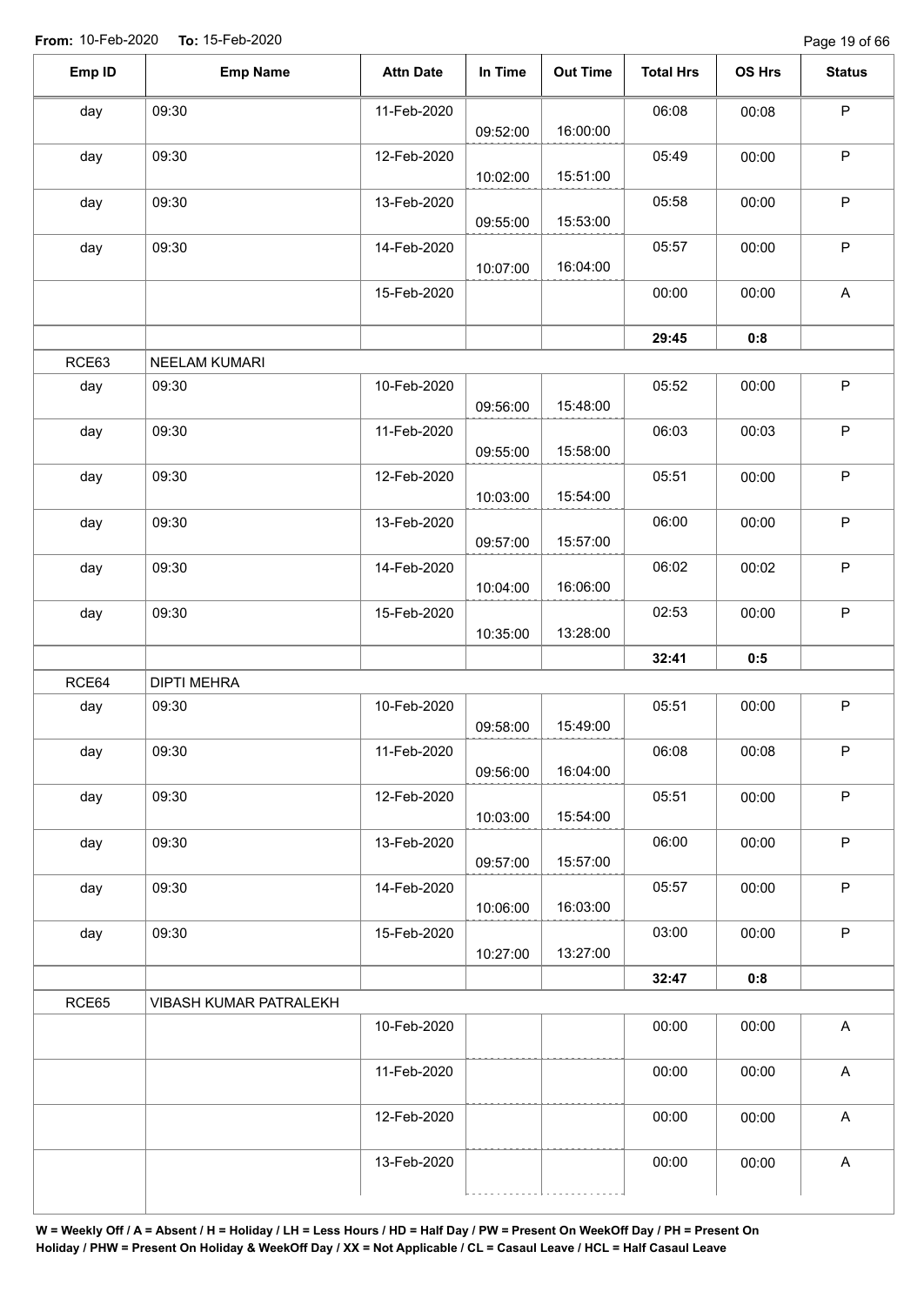Page 20 of 66

| RCE66<br>day<br>day<br>day<br>day | MD. ZUBAIR ALAM<br>09:30<br>09:30<br>09:30<br>09:30 | 14-Feb-2020<br>15-Feb-2020<br>10-Feb-2020<br>11-Feb-2020<br>12-Feb-2020 | 09:55:00<br>09:53:00 | 15:47:00 | 00:00<br>00:00<br>0:0<br>05:52 | 00:00<br>00:00<br>0:0<br>00:00 | $\boldsymbol{\mathsf{A}}$<br>$\boldsymbol{\mathsf{A}}$<br>$\mathsf P$ |
|-----------------------------------|-----------------------------------------------------|-------------------------------------------------------------------------|----------------------|----------|--------------------------------|--------------------------------|-----------------------------------------------------------------------|
|                                   |                                                     |                                                                         |                      |          |                                |                                |                                                                       |
|                                   |                                                     |                                                                         |                      |          |                                |                                |                                                                       |
|                                   |                                                     |                                                                         |                      |          |                                |                                |                                                                       |
|                                   |                                                     |                                                                         |                      |          |                                |                                |                                                                       |
|                                   |                                                     |                                                                         |                      |          |                                |                                |                                                                       |
|                                   |                                                     |                                                                         |                      | 16:00:00 | 06:07                          | 00:07                          | $\mathsf P$                                                           |
|                                   |                                                     |                                                                         | 10:03:00             | 15:53:00 | 05:50                          | 00:00                          | $\mathsf P$                                                           |
|                                   |                                                     | 13-Feb-2020                                                             | 09:59:00             | 15:57:00 | 05:58                          | 00:00                          | $\mathsf P$                                                           |
| day                               | 09:30                                               | 14-Feb-2020                                                             | 10:00:00             | 16:01:00 | 06:01                          | 00:01                          | $\mathsf P$                                                           |
| day                               | 09:30                                               | 15-Feb-2020                                                             | 10:28:00             | 13:27:00 | 02:59                          | 00:00                          | $\mathsf P$                                                           |
|                                   |                                                     |                                                                         |                      |          | 32:47                          | 0:8                            |                                                                       |
| RCE67                             | AZMA NOORAIN                                        |                                                                         |                      |          |                                |                                |                                                                       |
| day                               | 09:30                                               | 10-Feb-2020                                                             | 09:55:00             | 15:47:00 | 05:52                          | 00:00                          | $\mathsf P$                                                           |
| day                               | 09:30                                               | 11-Feb-2020                                                             | 09:53:00             | 16:00:00 | 06:07                          | 00:07                          | $\sf P$                                                               |
| day                               | 09:30                                               | 12-Feb-2020                                                             | 10:02:00             | 15:51:00 | 05:49                          | 00:00                          | $\sf P$                                                               |
| day                               | 09:30                                               | 13-Feb-2020                                                             | 09:55:00             | 15:53:00 | 05:58                          | 00:00                          | $\sf P$                                                               |
| day                               | 09:30                                               | 14-Feb-2020                                                             | 10:04:00             | 16:06:00 | 06:02                          | 00:02                          | $\mathsf P$                                                           |
|                                   |                                                     | 15-Feb-2020                                                             |                      |          | 00:00                          | 00:00                          | $\boldsymbol{\mathsf{A}}$                                             |
|                                   |                                                     |                                                                         |                      |          | 29:48                          | 0:9                            |                                                                       |
| RCE68                             | SARWAR AKHLAQUE AHMAD                               |                                                                         |                      |          |                                |                                |                                                                       |
| day                               | 09:30                                               | 10-Feb-2020                                                             | 09:54:00             | 15:47:00 | 05:53                          | 00:00                          | $\mathsf P$                                                           |
| day                               | 09:30                                               | 11-Feb-2020                                                             | 09:52:00             | 16:00:00 | 06:08                          | 00:08                          | $\mathsf P$                                                           |
| day                               | 09:30                                               | 12-Feb-2020                                                             | 10:05:00             | 15:56:00 | 05:51                          | 00:00                          | $\sf P$                                                               |
| day                               | 09:30                                               | 13-Feb-2020                                                             | 10:00:00             | 15:55:00 | 05:55                          | 00:00                          | $\sf P$                                                               |
| day                               | 09:30                                               | 14-Feb-2020                                                             | 09:59:00             | 16:01:00 | 06:02                          | 00:02                          | $\mathsf P$                                                           |
|                                   |                                                     | 15-Feb-2020                                                             |                      |          | 00:00                          | 00:00                          | $\mathsf A$                                                           |
|                                   |                                                     |                                                                         |                      |          | 29:49                          | 0:10                           |                                                                       |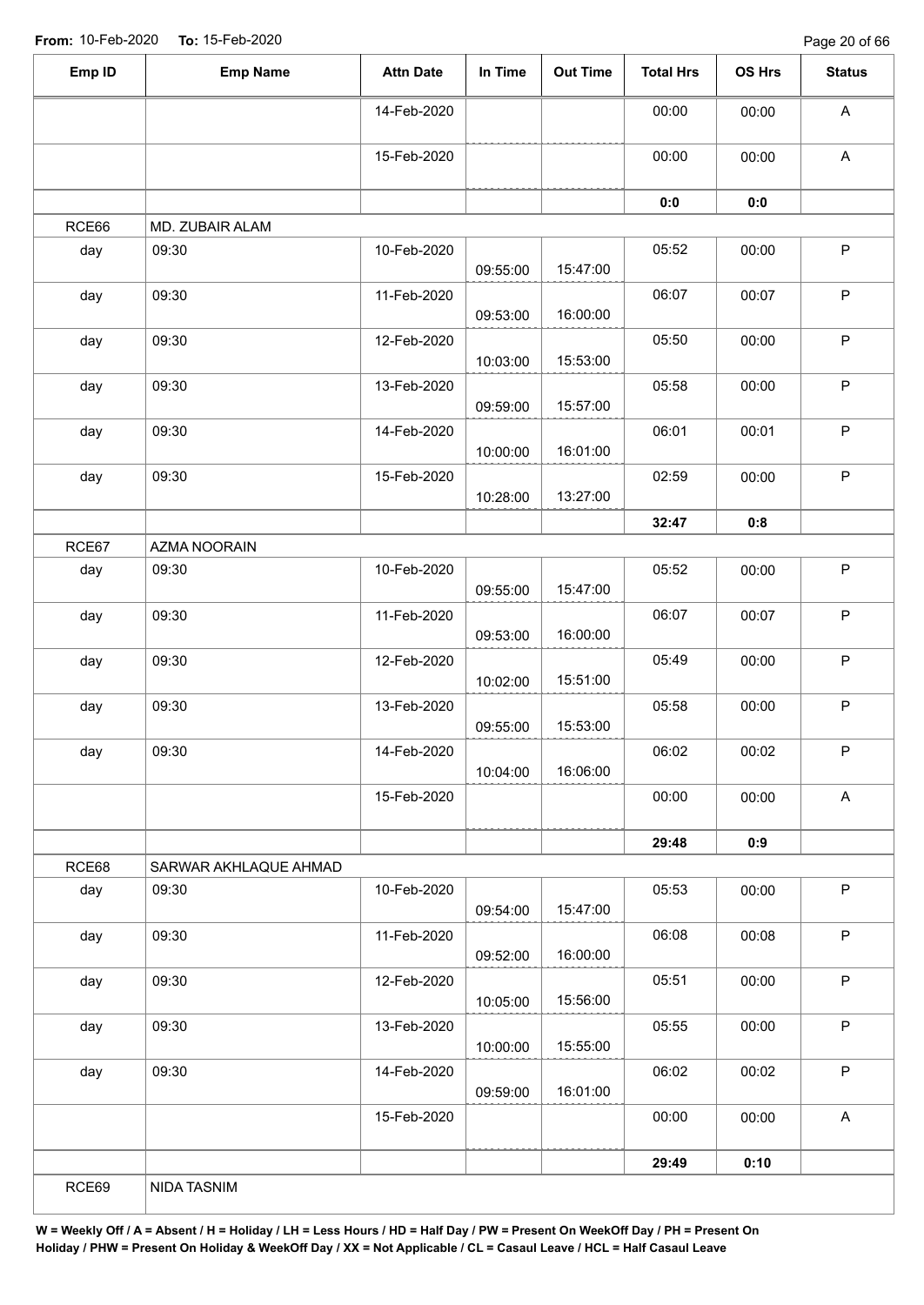| Emp ID | <b>Emp Name</b>     | <b>Attn Date</b> | In Time  | <b>Out Time</b> | <b>Total Hrs</b> | OS Hrs | <b>Status</b> |
|--------|---------------------|------------------|----------|-----------------|------------------|--------|---------------|
| day    | 09:30               | 10-Feb-2020      | 09:54:00 | 15:47:00        | 05:53            | 00:00  | $\mathsf P$   |
| day    | 09:30               | 11-Feb-2020      | 09:52:00 | 16:00:00        | 06:08            | 00:08  | $\mathsf P$   |
| day    | 09:30               | 12-Feb-2020      | 10:01:00 | 15:50:00        | 05:49            | 00:00  | $\mathsf P$   |
| day    | 09:30               | 13-Feb-2020      | 09:55:00 | 15:53:00        | 05:58            | 00:00  | $\mathsf P$   |
| day    | 09:30               | 14-Feb-2020      | 10:07:00 | 16:04:00        | 05:57            | 00:00  | $\mathsf P$   |
|        |                     | 15-Feb-2020      |          |                 | 00:00            | 00:00  | A             |
|        |                     |                  |          |                 | 29:45            | 0:8    |               |
| RCE70  | <b>SUMAN KUMARI</b> |                  |          |                 |                  |        |               |
| day    | 09:30               | 10-Feb-2020      | 09:59:00 | 15:52:00        | 05:53            | 00:00  | $\sf P$       |
| day    | 09:30               | 11-Feb-2020      | 09:58:00 | 16:02:00        | 06:04            | 00:04  | $\mathsf P$   |
| day    | 09:30               | 12-Feb-2020      | 10:00:00 | 15:48:00        | 05:48            | 00:00  | $\mathsf P$   |
| day    | 09:30               | 13-Feb-2020      | 09:53:00 | 16:00:00        | 06:07            | 00:07  | $\sf P$       |
| day    | 09:30               | 14-Feb-2020      | 09:59:00 | 16:01:00        | 06:02            | 00:02  | $\mathsf P$   |
| day    | 09:30               | 15-Feb-2020      | 10:28:00 | 13:27:00        | 02:59            | 00:00  | $\mathsf P$   |
|        |                     |                  |          |                 | 32:53            | 0:13   |               |
| RCE71  | MD. MUNTAZIR ANSARI |                  |          |                 |                  |        |               |
| day    | 09:30               | 10-Feb-2020      | 09:58:00 | 15:50:00        | 05:52            | 00:00  | P             |
| day    | 09:30               | 11-Feb-2020      | 09:56:00 | 16:04:00        | 06:08            | 00:08  | $\mathsf P$   |
| day    | 09:30               | 12-Feb-2020      | 10:02:00 | 15:53:00        | 05:51            | 00:00  | $\mathsf P$   |
| day    | 09:30               | 13-Feb-2020      | 09:59:00 | 15:57:00        | 05:58            | 00:00  | $\mathsf P$   |
| day    | 09:30               | 14-Feb-2020      | 10:04:00 | 16:06:00        | 06:02            | 00:02  | $\mathsf P$   |
|        |                     | 15-Feb-2020      |          |                 | 00:00            | 00:00  | $\mathsf A$   |
|        |                     |                  |          |                 | 29:51            | 0:10   |               |
| RCE72  | NARAYAN KUMAR       |                  |          |                 |                  |        |               |
| day    | 09:30               | 10-Feb-2020      | 09:54:00 | 15:47:00        | 05:53            | 00:00  | $\mathsf P$   |
| day    | 09:30               | 11-Feb-2020      | 09:52:00 | 16:00:00        | 06:08            | 00:08  | $\mathsf P$   |
| day    | 09:30               | 12-Feb-2020      | 10:01:00 | 15:50:00        | 05:49            | 00:00  | P             |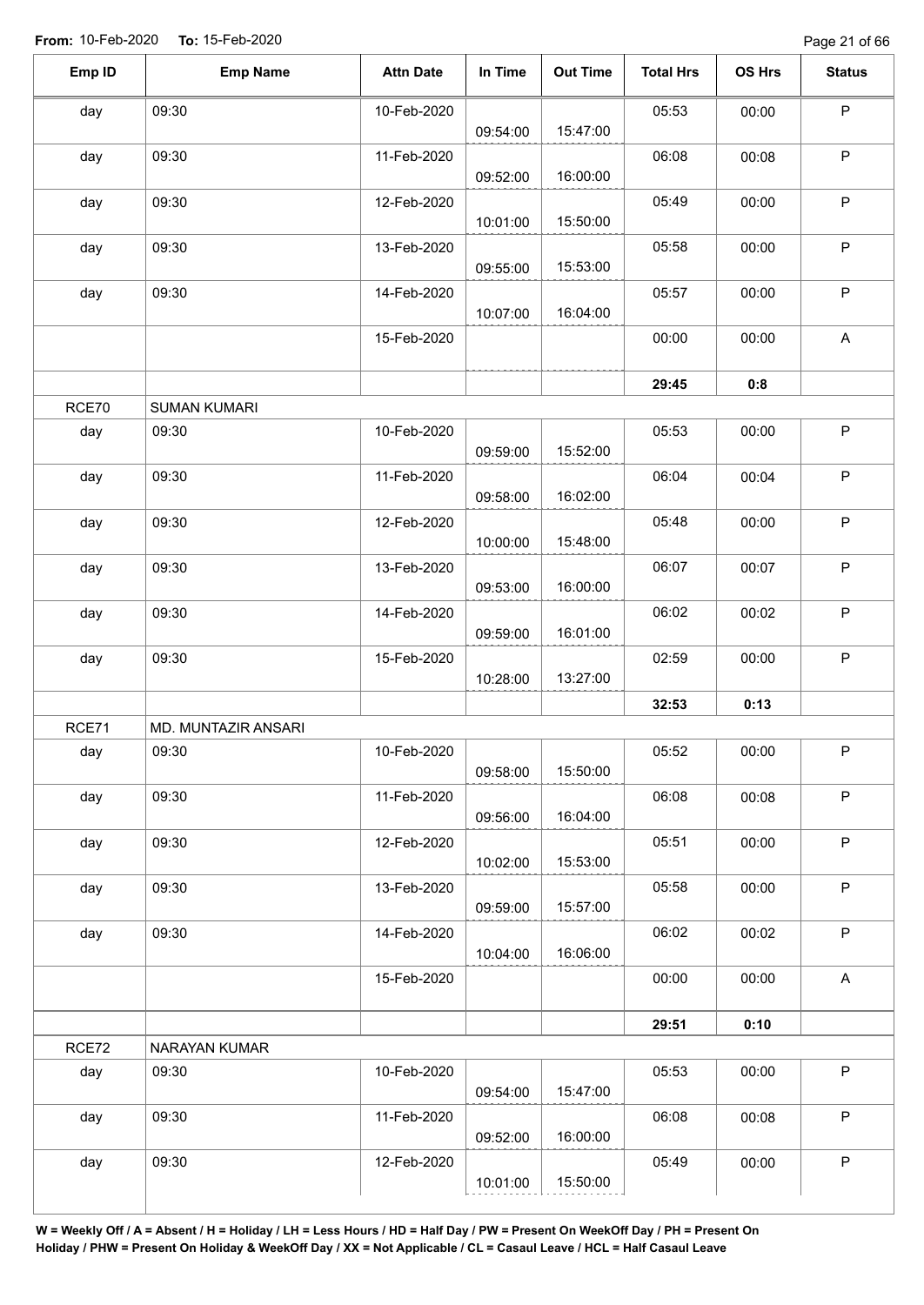Page 22 of 66

| Emp ID | <b>Emp Name</b>  | <b>Attn Date</b> | In Time  | <b>Out Time</b> | <b>Total Hrs</b> | OS Hrs | <b>Status</b>             |
|--------|------------------|------------------|----------|-----------------|------------------|--------|---------------------------|
| day    | 09:30            | 13-Feb-2020      |          |                 | 05:59            | 00:00  | $\mathsf P$               |
|        |                  |                  | 09:54:00 | 15:53:00        |                  |        |                           |
| day    | 09:30            | 14-Feb-2020      | 10:05:00 | 16:03:00        | 05:58            | 00:00  | $\mathsf P$               |
|        |                  | 15-Feb-2020      |          |                 | 00:00            | 00:00  | $\boldsymbol{\mathsf{A}}$ |
|        |                  |                  |          |                 | 29:47            | 0:8    |                           |
| RCE73  | PARDINATH HANSDA |                  |          |                 |                  |        |                           |
| day    | 09:30            | 10-Feb-2020      | 09:57:00 | 15:51:00        | 05:54            | 00:00  | $\mathsf P$               |
| day    | 09:30            | 11-Feb-2020      | 09:56:00 | 16:04:00        | 06:08            | 00:08  | $\mathsf P$               |
| day    | 09:30            | 12-Feb-2020      | 10:00:00 | 15:47:00        | 05:47            | 00:00  | $\mathsf P$               |
| day    | 09:30            | 13-Feb-2020      | 09:53:00 | 16:00:00        | 06:07            | 00:07  | $\mathsf P$               |
| day    | 09:30            | 14-Feb-2020      | 09:59:00 | 16:02:00        | 06:03            | 00:03  | $\sf P$                   |
|        |                  | 15-Feb-2020      |          |                 | 00:00            | 00:00  | A                         |
|        |                  |                  |          |                 | 29:59            | 0:18   |                           |
| RCE74  | SURENDRA KUMAR   |                  |          |                 |                  |        |                           |
| day    | 09:30            | 10-Feb-2020      |          |                 | 05:52            | 00:00  | $\mathsf P$               |
|        |                  |                  | 09:58:00 | 15:50:00        |                  |        |                           |
| day    | 09:30            | 11-Feb-2020      | 09:56:00 | 16:04:00        | 06:08            | 00:08  | $\mathsf P$               |
| day    | 09:30            | 12-Feb-2020      | 10:00:00 | 15:48:00        | 05:48            | 00:00  | $\mathsf P$               |
| day    | 09:30            | 13-Feb-2020      | 09:52:00 | 15:59:00        | 06:07            | 00:07  | $\mathsf P$               |
| day    | 09:30            | 14-Feb-2020      | 10:01:00 | 16:01:00        | 06:00            | 00:00  | $\mathsf P$               |
|        |                  | 15-Feb-2020      |          |                 | 00:00            | 00:00  | $\mathsf A$               |
|        |                  |                  |          |                 | 29:55            | 0:15   |                           |
| RCE75  | PRAMILA MARANDI  |                  |          |                 |                  |        |                           |
| day    | 09:30            | 10-Feb-2020      | 09:58:00 | 15:49:00        | 05:51            | 00:00  | $\mathsf P$               |
| day    | 09:30            | 11-Feb-2020      | 09:56:00 | 16:04:00        | 06:08            | 00:08  | $\mathsf P$               |
| day    | 09:30            | 12-Feb-2020      | 10:01:00 | 15:50:00        | 05:49            | 00:00  | $\mathsf P$               |
| day    | 09:30            | 13-Feb-2020      | 09:56:00 | 15:54:00        | 05:58            | 00:00  | $\mathsf P$               |
| day    | 09:30            | 14-Feb-2020      | 10:00:00 | 16:01:00        | 06:01            | 00:01  | $\mathsf P$               |
| day    | 09:30            | 15-Feb-2020      |          |                 | 02:59            | 00:00  | $\mathsf P$               |
|        |                  |                  | 10:28:00 | 13:27:00        |                  |        |                           |
|        |                  |                  |          |                 |                  |        |                           |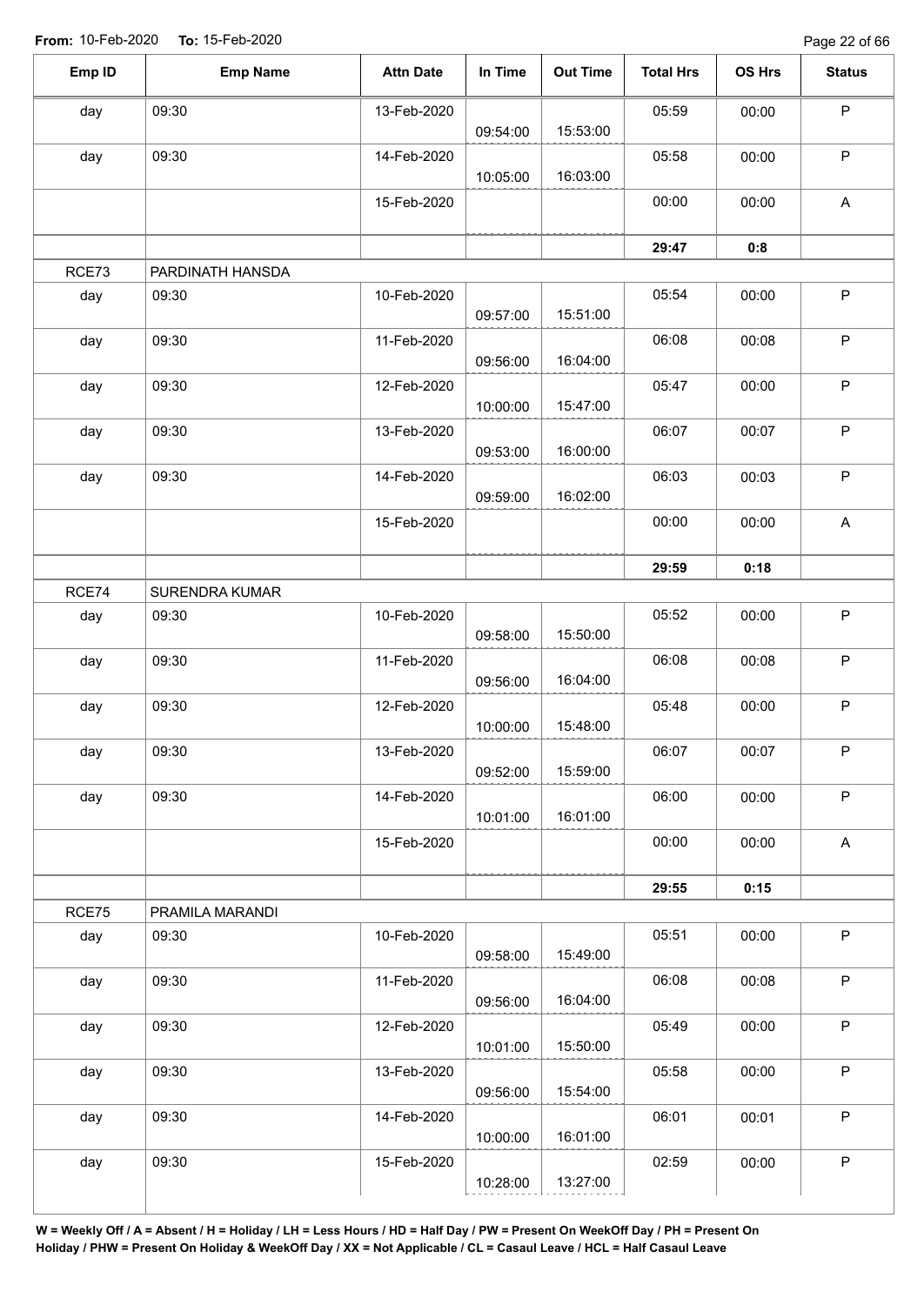Page 23 of 66

| Emp ID | <b>Emp Name</b>      | <b>Attn Date</b> | In Time  | <b>Out Time</b> | <b>Total Hrs</b> | OS Hrs | <b>Status</b>             |
|--------|----------------------|------------------|----------|-----------------|------------------|--------|---------------------------|
|        |                      |                  |          |                 | 32:46            | 0:9    |                           |
| RCE76  | MUKESH KUMAR MANDAL  |                  |          |                 |                  |        |                           |
| day    | 09:30                | 10-Feb-2020      |          |                 | 05:52            | 00:00  | $\sf P$                   |
|        |                      |                  | 09:58:00 | 15:50:00        |                  |        |                           |
| day    | 09:30                | 11-Feb-2020      |          |                 | 06:08            | 00:08  | $\sf P$                   |
|        |                      |                  | 09:56:00 | 16:04:00        |                  |        |                           |
| day    | 09:30                | 12-Feb-2020      | 10:00:00 | 15:47:00        | 05:47            | 00:00  | $\mathsf P$               |
| day    | 09:30                | 13-Feb-2020      | 09:53:00 | 15:59:00        | 06:06            | 00:06  | $\sf P$                   |
| day    | 09:30                | 14-Feb-2020      | 09:59:00 | 16:02:00        | 06:03            | 00:03  | $\mathsf P$               |
|        |                      | 15-Feb-2020      |          |                 | 00:00            | 00:00  | $\boldsymbol{\mathsf{A}}$ |
|        |                      |                  |          |                 | 29:56            | 0:17   |                           |
| RCE77  | <b>KREETI KUMARI</b> |                  |          |                 |                  |        |                           |
| day    | 09:30                | 10-Feb-2020      | 09:57:00 | 15:51:00        | 05:54            | 00:00  | $\mathsf P$               |
| day    | 09:30                | 11-Feb-2020      | 09:57:00 | 16:04:00        | 06:07            | 00:07  | $\sf P$                   |
| day    | 09:30                | 12-Feb-2020      | 10:00:00 | 15:48:00        | 05:48            | 00:00  | $\sf P$                   |
| day    | 09:30                | 13-Feb-2020      |          |                 | 06:07            | 00:07  | $\sf P$                   |
|        |                      |                  | 09:53:00 | 16:00:00        |                  |        |                           |
| day    | 09:30                | 14-Feb-2020      | 10:01:00 | 16:01:00        | 06:00            | 00:00  | $\sf P$                   |
| day    | 09:30                | 15-Feb-2020      | 10:28:00 | 13:27:00        | 02:59            | 00:00  | $\sf P$                   |
|        |                      |                  |          |                 | 32:55            | 0:14   |                           |
| RCE78  | SONIYA KUMARI        |                  |          |                 |                  |        |                           |
| day    | 09:30                | 10-Feb-2020      | 09:57:00 | 15:51:00        | 05:54            | 00:00  | $\mathsf P$               |
| day    | 09:30                | 11-Feb-2020      |          |                 | 06:08            | 00:08  | $\mathsf P$               |
|        |                      |                  | 09:56:00 | 16:04:00        |                  |        |                           |
| day    | 09:30                | 12-Feb-2020      | 10:01:00 | 15:47:00        | 05:46            | 00:00  | $\mathsf P$               |
| day    | 09:30                | 13-Feb-2020      | 09:53:00 | 15:59:00        | 06:06            | 00:06  | $\sf P$                   |
| day    | 09:30                | 14-Feb-2020      | 10:03:00 | 16:06:00        | 06:03            | 00:03  | $\mathsf P$               |
|        |                      | 15-Feb-2020      |          |                 | 00:00            | 00:00  | $\mathsf{A}$              |
|        |                      |                  |          |                 | 29:57            | 0:17   |                           |
| RCE79  | PUSHPA VERMA         |                  |          |                 |                  |        |                           |
| day    | 09:30                | 10-Feb-2020      |          |                 | 05:52            | 00:00  | $\mathsf P$               |
|        |                      |                  | 09:58:00 | 15:50:00        |                  |        |                           |
| day    | 09:30                | 11-Feb-2020      | 09:56:00 | 16:04:00        | 06:08            | 00:08  | $\mathsf P$               |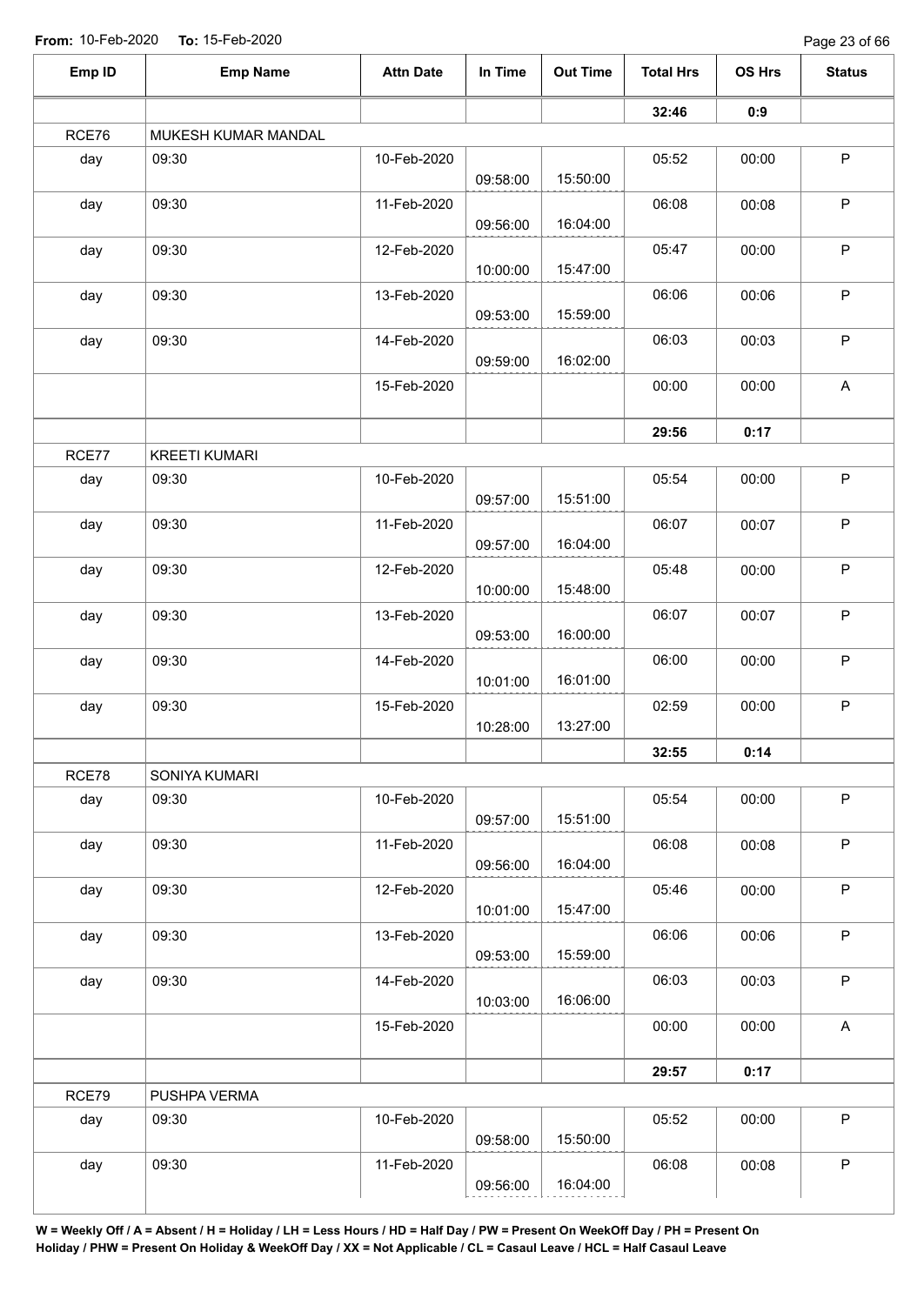Page 24 of 66

| Emp ID | <b>Emp Name</b>     | <b>Attn Date</b> | In Time  | <b>Out Time</b> | <b>Total Hrs</b> | OS Hrs | <b>Status</b>             |
|--------|---------------------|------------------|----------|-----------------|------------------|--------|---------------------------|
| day    | 09:30               | 12-Feb-2020      | 10:00:00 | 15:47:00        | 05:47            | 00:00  | $\mathsf P$               |
| day    | 09:30               | 13-Feb-2020      | 09:53:00 | 15:59:00        | 06:06            | 00:06  | P                         |
| day    | 09:30               | 14-Feb-2020      | 10:07:00 | 16:04:00        | 05:57            | 00:00  | $\mathsf P$               |
|        |                     | 15-Feb-2020      |          |                 | 00:00            | 00:00  | $\boldsymbol{\mathsf{A}}$ |
|        |                     |                  |          |                 | 29:50            | 0:14   |                           |
| RCE80  | MD. SAJJAD ALAM     |                  |          |                 |                  |        |                           |
| day    | 09:30               | 10-Feb-2020      | 09:55:00 | 15:47:00        | 05:52            | 00:00  | $\mathsf P$               |
| day    | 09:30               | 11-Feb-2020      | 09:53:00 | 16:00:00        | 06:07            | 00:07  | $\mathsf P$               |
| day    | 09:30               | 12-Feb-2020      | 10:01:00 | 15:50:00        | 05:49            | 00:00  | $\mathsf P$               |
| day    | 09:30               | 13-Feb-2020      | 09:54:00 | 15:53:00        | 05:59            | 00:00  | $\mathsf P$               |
| day    | 09:30               | 14-Feb-2020      | 10:06:00 | 16:03:00        | 05:57            | 00:00  | $\sf P$                   |
| day    | 09:30               | 15-Feb-2020      | 10:28:00 | 13:27:00        | 02:59            | 00:00  | $\mathsf P$               |
|        |                     |                  |          |                 | 32:43            | 0:7    |                           |
| RCE81  | KANCHAN KUMARI      |                  |          |                 |                  |        |                           |
| day    | 09:30               | 10-Feb-2020      | 10:00:00 | 15:51:00        | 05:51            | 00:00  | $\mathsf P$               |
| day    | 09:30               | 11-Feb-2020      | 09:57:00 | 16:02:00        | 06:05            | 00:05  | $\mathsf P$               |
| day    | 09:30               | 12-Feb-2020      | 10:03:00 | 15:53:00        | 05:50            | 00:00  | P                         |
| day    | 09:30               | 13-Feb-2020      | 09:59:00 | 15:57:00        | 05:58            | 00:00  | $\mathsf P$               |
| day    | 09:30               | 14-Feb-2020      | 10:04:00 | 16:05:00        | 06:01            | 00:01  | $\mathsf P$               |
| day    | 09:30               | 15-Feb-2020      | 10:29:00 | 13:27:00        | 02:58            | 00:00  | $\sf P$                   |
|        |                     |                  |          |                 | 32:43            | 0:6    |                           |
| RCE82  | PREMJIT KUMAR YADAV |                  |          |                 |                  |        |                           |
| day    | 09:30               | 10-Feb-2020      | 09:58:00 | 15:50:00        | 05:52            | 00:00  | $\sf P$                   |
| day    | 09:30               | 11-Feb-2020      | 09:56:00 | 16:04:00        | 06:08            | 00:08  | $\mathsf P$               |
| day    | 09:30               | 12-Feb-2020      | 10:01:00 | 15:47:00        | 05:46            | 00:00  | $\sf P$                   |
| day    | 09:30               | 13-Feb-2020      | 09:52:00 | 16:00:00        | 06:08            | 00:08  | $\mathsf P$               |
| day    | 09:30               | 14-Feb-2020      | 10:01:00 | 16:01:00        | 06:00            | 00:00  | $\mathsf P$               |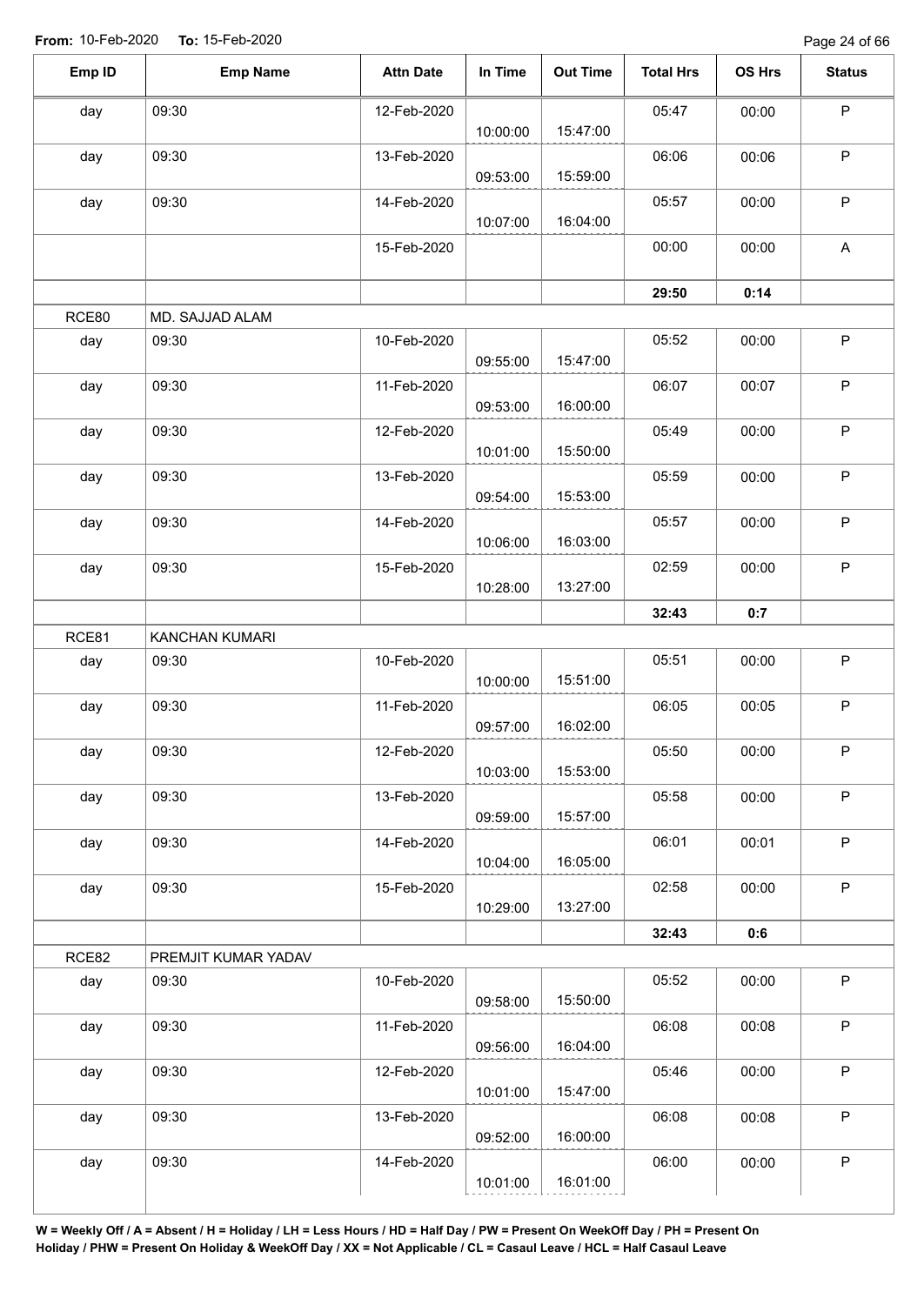Page 25 of 66

| Emp ID | <b>Emp Name</b>       | <b>Attn Date</b> | In Time  | <b>Out Time</b> | <b>Total Hrs</b> | OS Hrs | <b>Status</b> |
|--------|-----------------------|------------------|----------|-----------------|------------------|--------|---------------|
| day    | 09:30                 | 15-Feb-2020      |          |                 | 02:58            | 00:00  | $\sf P$       |
|        |                       |                  | 10:29:00 | 13:27:00        |                  |        |               |
|        |                       |                  |          |                 | 32:52            | 0:16   |               |
| RCE83  | <b>ABHISHEK KUMAR</b> |                  |          |                 |                  |        |               |
| day    | 09:30                 | 10-Feb-2020      | 09:58:00 | 15:50:00        | 05:52            | 00:00  | $\sf P$       |
| day    | 09:30                 | 11-Feb-2020      |          |                 | 06:08            | 00:08  | $\sf P$       |
|        |                       |                  | 09:56:00 | 16:04:00        |                  |        |               |
| day    | 09:30                 | 12-Feb-2020      |          |                 | 05:49            | 00:00  | $\sf P$       |
|        |                       |                  | 10:02:00 | 15:51:00        |                  |        |               |
| day    | 09:30                 | 13-Feb-2020      | 09:56:00 | 15:53:00        | 05:57            | 00:00  | $\mathsf P$   |
| day    | 09:30                 | 14-Feb-2020      |          |                 | 05:57            | 00:00  | $\sf P$       |
|        |                       |                  | 10:07:00 | 16:04:00        |                  |        |               |
| day    | 09:30                 | 15-Feb-2020      |          |                 | 02:58            | 00:00  | $\sf P$       |
|        |                       |                  | 10:29:00 | 13:27:00        |                  |        |               |
|        |                       |                  |          |                 | 32:41            | 0:8    |               |
| RCE84  | MANJEET KUMAR RANA    |                  |          |                 |                  |        |               |
| day    | 09:30                 | 10-Feb-2020      |          |                 | 05:52            | 00:00  | $\sf P$       |
|        |                       |                  | 09:56:00 | 15:48:00        |                  |        |               |
| day    | 09:30                 | 11-Feb-2020      |          | 15:58:00        | 06:04            | 00:04  | $\sf P$       |
|        | 09:30                 |                  | 09:54:00 |                 |                  |        | $\sf P$       |
| day    |                       | 12-Feb-2020      | 10:05:00 | 15:56:00        | 05:51            | 00:00  |               |
| day    | 09:30                 | 13-Feb-2020      |          |                 | 05:56            | 00:00  | $\mathsf P$   |
|        |                       |                  | 09:59:00 | 15:55:00        |                  |        |               |
| day    | 09:30                 | 14-Feb-2020      |          |                 | 06:01            | 00:01  | $\mathsf P$   |
|        |                       |                  | 10:00:00 | 16:01:00        |                  |        |               |
|        |                       | 15-Feb-2020      |          |                 | 00:00            | 00:00  | A             |
|        |                       |                  |          |                 | 29:44            | 0:5    |               |
| RCE85  | NAYAN KUMAR DEY       |                  |          |                 |                  |        |               |
| day    | 09:30                 | 10-Feb-2020      |          |                 | 05:52            | 00:00  | $\sf P$       |
|        |                       |                  | 09:58:00 | 15:50:00        |                  |        |               |
| day    | 09:30                 | 11-Feb-2020      |          |                 | 06:08            | 00:08  | P             |
|        |                       |                  | 09:56:00 | 16:04:00        |                  |        |               |
| day    | 09:30                 | 12-Feb-2020      |          |                 | 05:49            | 00:00  | $\sf P$       |
|        |                       |                  | 10:01:00 | 15:50:00        |                  |        |               |
| day    | 09:30                 | 13-Feb-2020      |          | 15:54:00        | 05:58            | 00:00  | $\mathsf P$   |
|        |                       |                  | 09:56:00 |                 |                  |        | $\mathsf{P}$  |
| day    | 09:30                 | 14-Feb-2020      | 10:03:00 | 16:06:00        | 06:03            | 00:03  |               |
|        |                       | 15-Feb-2020      |          |                 | 00:00            | 00:00  | A             |
|        |                       |                  |          |                 |                  |        |               |
|        |                       |                  |          |                 | 29:50            | 0:11   |               |
| RCE86  | ROHIT GUPTA           |                  |          |                 |                  |        |               |
| day    | 09:30                 | 10-Feb-2020      |          |                 | 05:52            | 00:00  | P             |
|        |                       |                  | 09:56:00 | 15:48:00        |                  |        |               |
|        |                       |                  |          |                 |                  |        |               |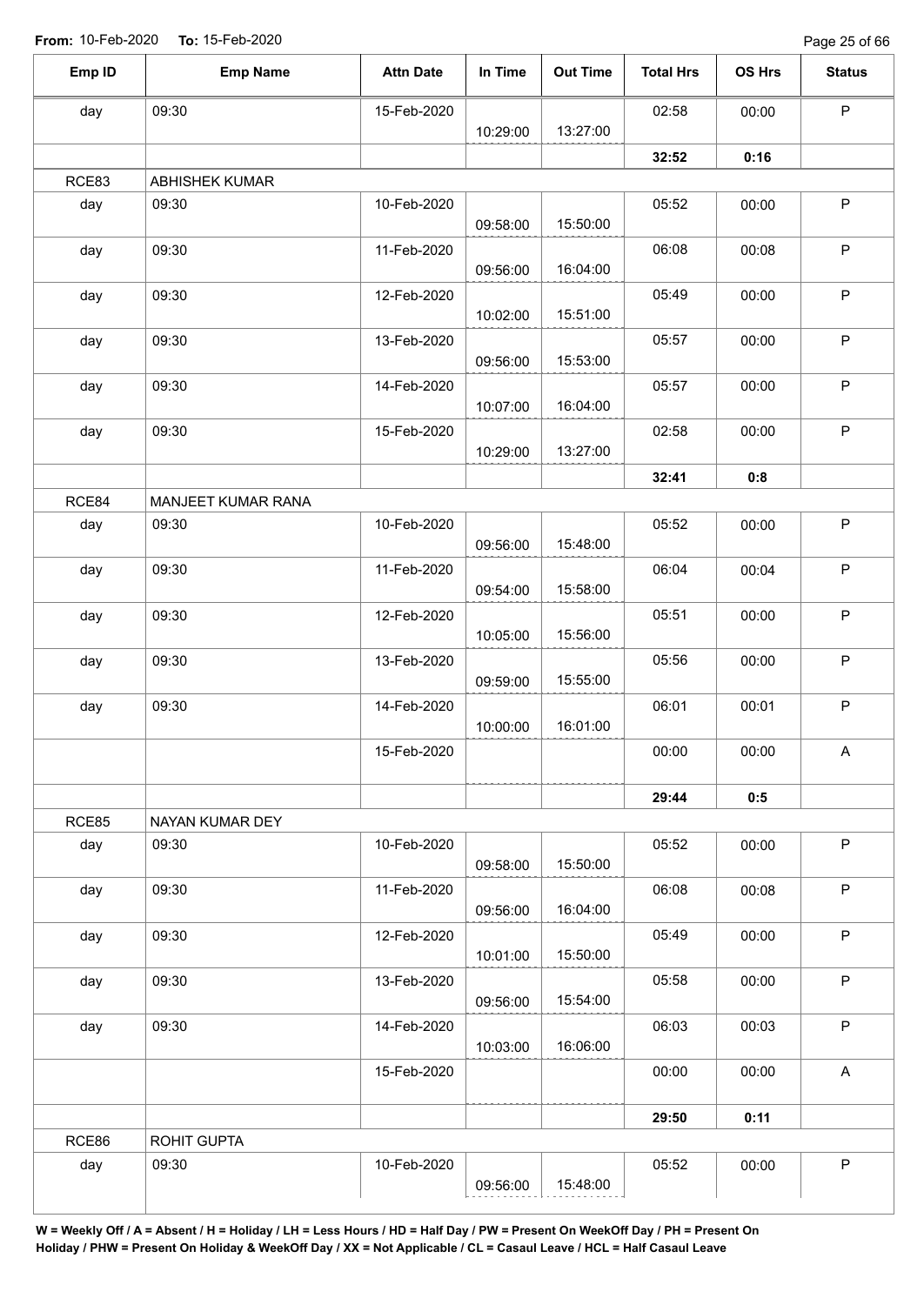| Emp ID | <b>Emp Name</b> | <b>Attn Date</b> | In Time  | <b>Out Time</b> | <b>Total Hrs</b> | OS Hrs | <b>Status</b>             |
|--------|-----------------|------------------|----------|-----------------|------------------|--------|---------------------------|
| day    | 09:30           | 11-Feb-2020      | 09:55:00 | 15:58:00        | 06:03            | 00:03  | $\mathsf P$               |
| day    | 09:30           | 12-Feb-2020      |          | 15:53:00        | 05:49            | 00:00  | $\mathsf P$               |
| day    | 09:30           | 13-Feb-2020      | 10:04:00 |                 | 05:59            | 00:00  | $\mathsf P$               |
| day    | 09:30           | 14-Feb-2020      | 09:59:00 | 15:58:00        | 06:03            | 00:03  | ${\sf P}$                 |
| day    | 09:30           | 15-Feb-2020      | 10:03:00 | 16:06:00        | 02:58            | 00:00  | $\mathsf P$               |
|        |                 |                  | 10:29:00 | 13:27:00        | 32:44            | 0:6    |                           |
| RCE87  | SULATA KUMARI   |                  |          |                 |                  |        |                           |
|        |                 | 10-Feb-2020      |          |                 | 00:00            | 00:00  | A                         |
|        |                 | 11-Feb-2020      |          |                 | 00:00            | 00:00  | $\mathsf A$               |
|        |                 | 12-Feb-2020      |          |                 | 00:00            | 00:00  | A                         |
| day    | 09:30           | 13-Feb-2020      | 09:53:00 | 15:59:00        | 06:06            | 00:06  | $\mathsf P$               |
| day    | 09:30           | 14-Feb-2020      | 10:04:00 | 16:06:00        | 06:02            | 00:02  | $\mathsf P$               |
|        |                 | 15-Feb-2020      |          |                 | 00:00            | 00:00  | $\boldsymbol{\mathsf{A}}$ |
|        |                 |                  |          |                 | 12:8             | 0:8    |                           |
| RCE88  | SHILA SOREN     |                  |          |                 |                  |        |                           |
| day    | 09:30           | 10-Feb-2020      | 09:56:00 | 15:48:00        | 05:52            | 00:00  | $\mathsf P$               |
| day    | 09:30           | 11-Feb-2020      | 09:55:00 | 15:58:00        | 06:03            | 00:03  | P                         |
| day    | 09:30           | 12-Feb-2020      | 10:01:00 | 15:51:00        | 05:50            | 00:00  | $\sf P$                   |
| day    | 09:30           | 13-Feb-2020      | 09:55:00 | 15:53:00        | 05:58            | 00:00  | $\mathsf P$               |
| day    | 09:30           | 14-Feb-2020      | 10:07:00 | 16:04:00        | 05:57            | 00:00  | $\mathsf P$               |
| day    | 09:30           | 15-Feb-2020      | 10:29:00 | 13:28:00        | 02:59            | 00:00  | $\mathsf{P}$              |
|        |                 |                  |          |                 | 32:39            | 0:3    |                           |
| RCE89  | AFTAB ALAM      |                  |          |                 |                  |        |                           |
| day    | 09:30           | 10-Feb-2020      | 09:57:00 | 15:51:00        | 05:54            | 00:00  | $\mathsf{P}$              |
| day    | 09:30           | 11-Feb-2020      | 09:56:00 | 16:04:00        | 06:08            | 00:08  | $\sf P$                   |
| day    | 09:30           | 12-Feb-2020      | 10:01:00 | 15:47:00        | 05:46            | 00:00  | $\mathsf{P}$              |
| day    | 09:30           | 13-Feb-2020      |          |                 | 06:06            | 00:06  | $\sf P$                   |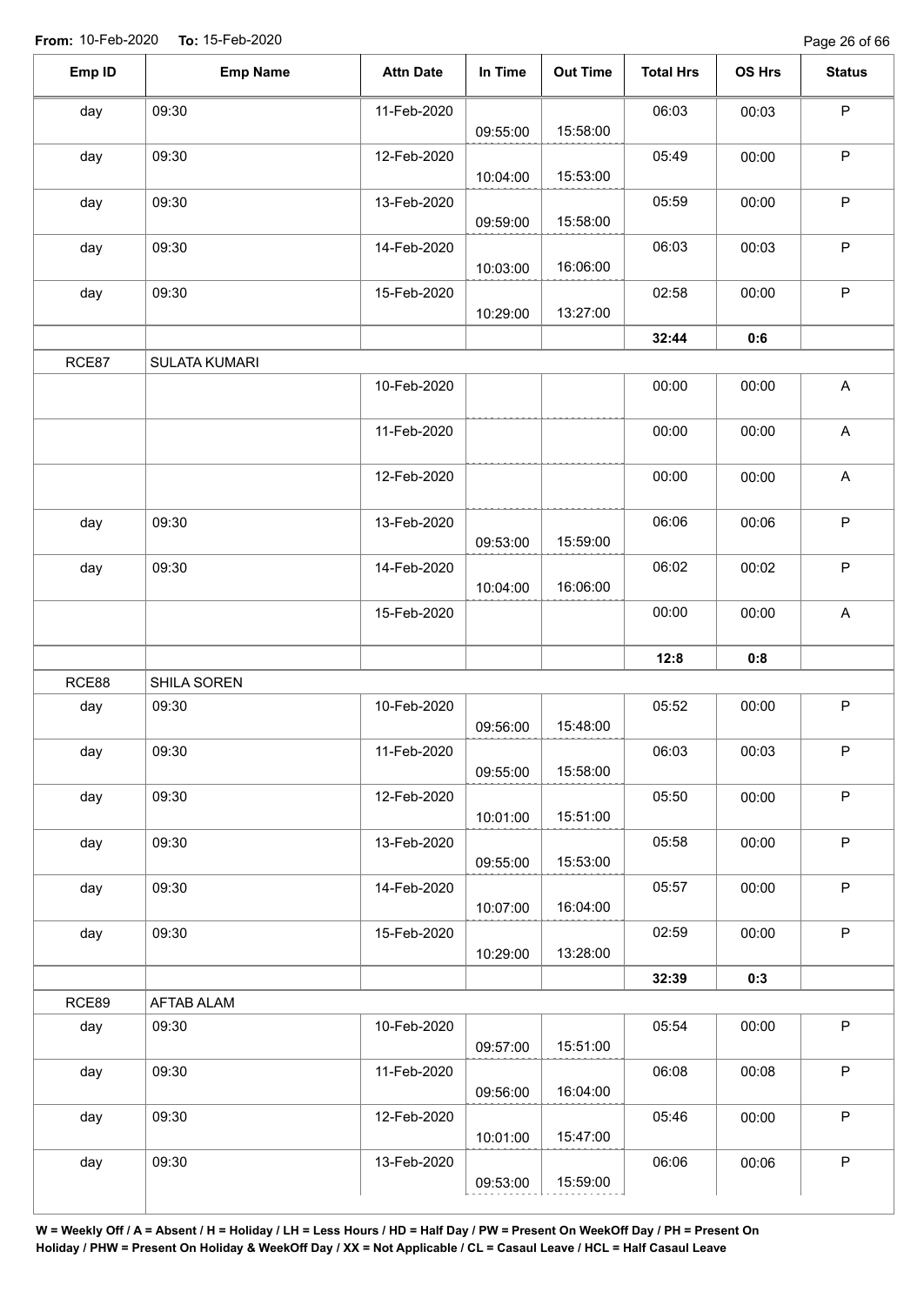Page 27 of 66

| Emp ID | <b>Emp Name</b>       | <b>Attn Date</b> | In Time  | <b>Out Time</b> | <b>Total Hrs</b> | OS Hrs | <b>Status</b>             |
|--------|-----------------------|------------------|----------|-----------------|------------------|--------|---------------------------|
| day    | 09:30                 | 14-Feb-2020      |          |                 | 06:03            | 00:03  | $\sf P$                   |
|        |                       |                  | 10:03:00 | 16:06:00        |                  |        |                           |
|        |                       | 15-Feb-2020      |          |                 | 00:00            | 00:00  | $\boldsymbol{\mathsf{A}}$ |
|        |                       |                  |          |                 | 29:57            | 0:17   |                           |
| RCE90  | <b>RUKSAR KHATOON</b> |                  |          |                 |                  |        |                           |
| day    | 09:30                 | 10-Feb-2020      | 09:58:00 | 15:50:00        | 05:52            | 00:00  | $\mathsf P$               |
| day    | 09:30                 | 11-Feb-2020      | 09:56:00 | 16:04:00        | 06:08            | 00:08  | $\mathsf P$               |
| day    | 09:30                 | 12-Feb-2020      |          | 15:47:00        | 05:47            | 00:00  | $\sf P$                   |
|        | 09:30                 | 13-Feb-2020      | 10:00:00 |                 | 06:06            |        | $\mathsf P$               |
| day    |                       |                  | 09:53:00 | 15:59:00        |                  | 00:06  |                           |
| day    | 09:30                 | 14-Feb-2020      | 10:03:00 | 16:06:00        | 06:03            | 00:03  | $\mathsf P$               |
| day    | 09:30                 | 15-Feb-2020      |          |                 | 02:59            | 00:00  | $\mathsf P$               |
|        |                       |                  | 10:29:00 | 13:28:00        |                  |        |                           |
|        |                       |                  |          |                 | 32:55            | 0:17   |                           |
| RCE91  | KUNTI KUMARI          |                  |          |                 |                  |        |                           |
|        |                       | 10-Feb-2020      |          |                 | 00:00            | 00:00  | A                         |
|        |                       | 11-Feb-2020      |          |                 | 00:00            | 00:00  | A                         |
| day    | 09:30                 | 12-Feb-2020      |          |                 | 05:07            | 00:00  | $\mathsf P$               |
|        |                       |                  | 10:39:00 | 15:46:00        |                  |        |                           |
| day    | 09:30                 | 13-Feb-2020      | 09:52:00 | 15:59:00        | 06:07            | 00:07  | $\sf P$                   |
| day    | 09:30                 | 14-Feb-2020      |          |                 | 06:00            | 00:00  | P                         |
|        |                       |                  | 10:01:00 | 16:01:00        |                  |        |                           |
|        |                       | 15-Feb-2020      |          |                 | 00:00            | 00:00  | $\boldsymbol{\mathsf{A}}$ |
|        |                       |                  |          |                 | 17:14            | 0:7    |                           |
| RCE92  | <b>MANISHA KUMARI</b> |                  |          |                 |                  |        |                           |
| day    | 09:30                 | 10-Feb-2020      | 09:56:00 | 15:48:00        | 05:52            | 00:00  | $\mathsf P$               |
| day    | 09:30                 | 11-Feb-2020      | 09:55:00 | 15:58:00        | 06:03            | 00:03  | $\mathsf P$               |
| day    | 09:30                 | 12-Feb-2020      |          |                 | 05:52            | 00:00  | $\mathsf P$               |
|        |                       |                  | 10:04:00 | 15:56:00        |                  |        |                           |
| day    | 09:30                 | 13-Feb-2020      | 10:00:00 | 15:55:00        | 05:55            | 00:00  | $\mathsf P$               |
| day    | 09:30                 | 14-Feb-2020      |          |                 | 06:03            | 00:03  | $\sf P$                   |
|        |                       |                  | 09:59:00 | 16:02:00        |                  |        |                           |
| day    | 09:30                 | 15-Feb-2020      |          |                 | 02:59            | 00:00  | $\sf P$                   |
|        |                       |                  | 10:29:00 | 13:28:00        |                  |        |                           |
|        |                       |                  |          |                 | 32:44            | 0:6    |                           |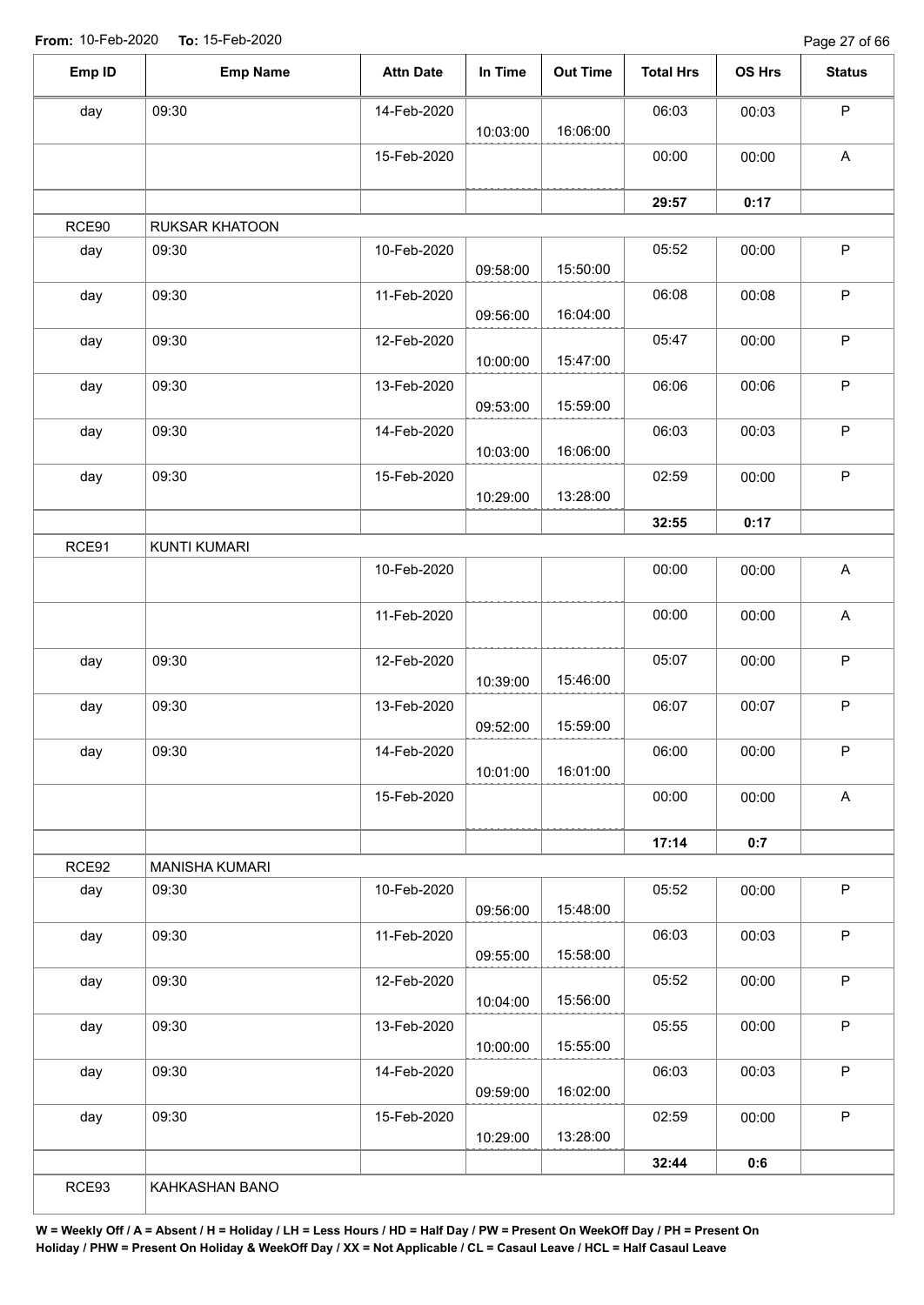| Emp ID | <b>Emp Name</b>       | <b>Attn Date</b> | In Time  | <b>Out Time</b> | <b>Total Hrs</b> | OS Hrs | <b>Status</b> |
|--------|-----------------------|------------------|----------|-----------------|------------------|--------|---------------|
| day    | 09:30                 | 10-Feb-2020      | 09:54:00 | 15:47:00        | 05:53            | 00:00  | $\mathsf P$   |
| day    | 09:30                 | 11-Feb-2020      | 09:52:00 | 16:00:00        | 06:08            | 00:08  | $\sf P$       |
| day    | 09:30                 | 12-Feb-2020      | 10:02:00 | 15:51:00        | 05:49            | 00:00  | $\mathsf P$   |
| day    | 09:30                 | 13-Feb-2020      | 09:55:00 | 15:53:00        | 05:58            | 00:00  | $\sf P$       |
| day    | 09:30                 | 14-Feb-2020      | 10:04:00 | 16:06:00        | 06:02            | 00:02  | $\mathsf P$   |
|        |                       | 15-Feb-2020      |          |                 | 00:00            | 00:00  | A             |
|        |                       |                  |          |                 | 29:50            | 0:10   |               |
| RCE94  | <b>BHAWANI KUMARI</b> |                  |          |                 |                  |        |               |
| day    | 09:30                 | 10-Feb-2020      | 09:57:00 | 15:49:00        | 05:52            | 00:00  | $\sf P$       |
| day    | 09:30                 | 11-Feb-2020      | 09:54:00 | 15:58:00        | 06:04            | 00:04  | $\sf P$       |
| day    | 09:30                 | 12-Feb-2020      | 10:03:00 | 15:54:00        | 05:51            | 00:00  | $\mathsf P$   |
| day    | 09:30                 | 13-Feb-2020      | 09:58:00 | 15:57:00        | 05:59            | 00:00  | $\sf P$       |
| day    | 09:30                 | 14-Feb-2020      | 10:01:00 | 16:01:00        | 06:00            | 00:00  | $\mathsf P$   |
| day    | 09:30                 | 15-Feb-2020      | 10:29:00 | 13:28:00        | 02:59            | 00:00  | $\sf P$       |
|        |                       |                  |          |                 | 32:45            | 0:4    |               |
| RCE95  | SONI KUMARI           |                  |          |                 |                  |        |               |
| day    | 09:30                 | 10-Feb-2020      | 09:54:00 | 15:47:00        | 05:53            | 00:00  | ${\sf P}$     |
| day    | 09:30                 | 11-Feb-2020      | 09:52:00 | 16:00:00        | 06:08            | 00:08  | $\sf P$       |
| day    | 09:30                 | 12-Feb-2020      | 10:03:00 | 15:53:00        | 05:50            | 00:00  | $\mathsf{P}$  |
| day    | 09:30                 | 13-Feb-2020      | 09:59:00 | 15:58:00        | 05:59            | 00:00  | $\sf P$       |
| day    | 09:30                 | 14-Feb-2020      | 10:03:00 | 16:06:00        | 06:03            | 00:03  | $\sf P$       |
| day    | 09:30                 | 15-Feb-2020      | 10:29:00 | 13:28:00        | 02:59            | 00:00  | $\mathsf P$   |
|        |                       |                  |          |                 | 32:52            | 0:11   |               |
| RCE96  | DEEPAK KUMAR SINGH    |                  |          |                 |                  |        |               |
| day    | 09:30                 | 10-Feb-2020      | 09:56:00 | 15:49:00        | 05:53            | 00:00  | $\mathsf P$   |
| day    | 09:30                 | 11-Feb-2020      | 09:54:00 | 15:58:00        | 06:04            | 00:04  | $\mathsf P$   |
| day    | 09:30                 | 12-Feb-2020      | 10:05:00 | 15:56:00        | 05:51            | 00:00  | ${\sf P}$     |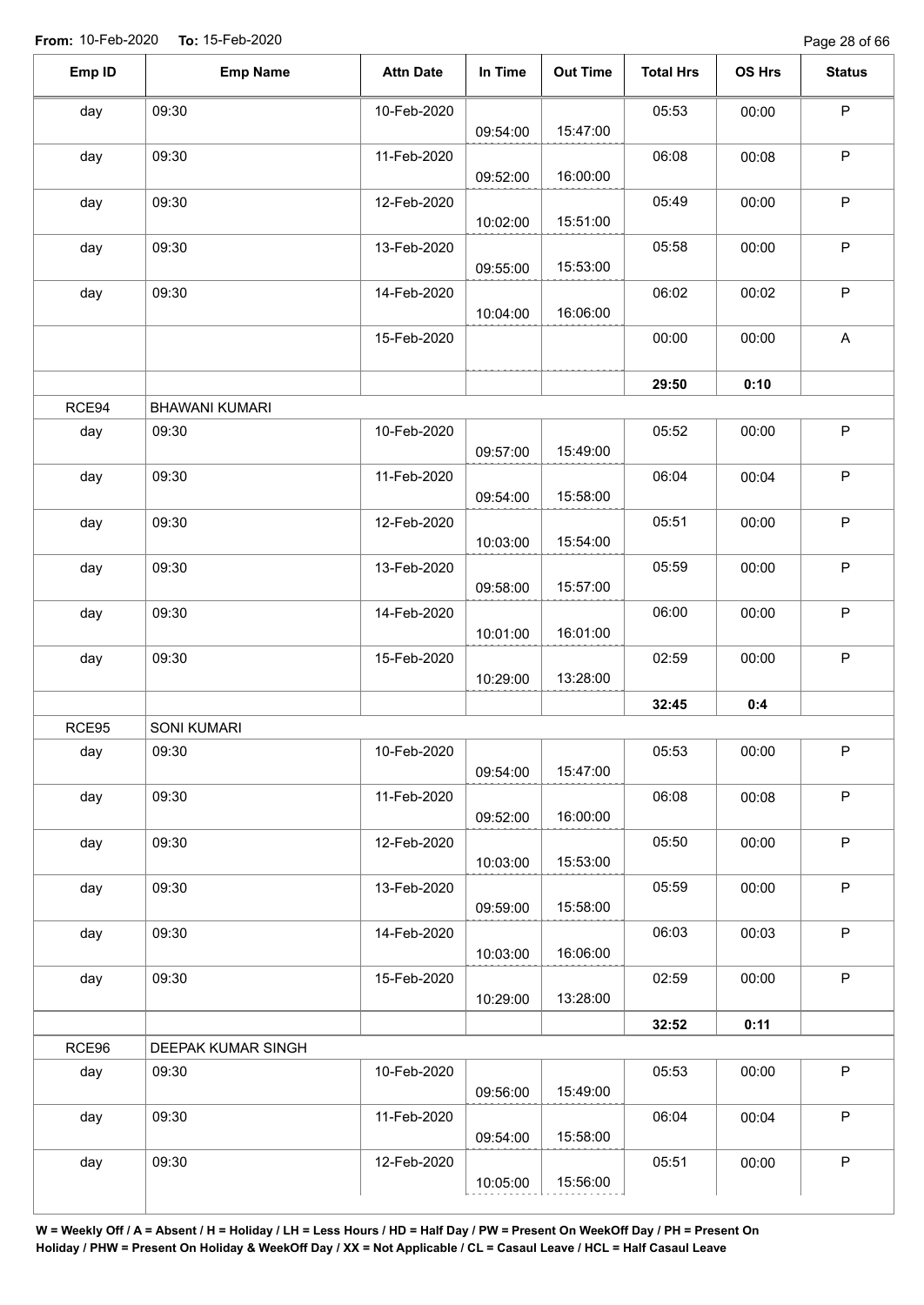Page 29 of 66

| Emp ID | <b>Emp Name</b>      | <b>Attn Date</b> | In Time  | <b>Out Time</b> | <b>Total Hrs</b> | OS Hrs | <b>Status</b> |
|--------|----------------------|------------------|----------|-----------------|------------------|--------|---------------|
| day    | 09:30                | 13-Feb-2020      |          |                 | 05:55            | 00:00  | $\mathsf P$   |
|        |                      |                  | 10:00:00 | 15:55:00        |                  |        |               |
| day    | 09:30                | 14-Feb-2020      | 10:00:00 | 16:01:00        | 06:01            | 00:01  | $\mathsf P$   |
| day    | 09:30                | 15-Feb-2020      | 10:29:00 | 13:28:00        | 02:59            | 00:00  | P             |
|        |                      |                  |          |                 | 32:43            | 0:5    |               |
| RCE97  | <b>SUMAN KUMARI</b>  |                  |          |                 |                  |        |               |
| day    | 09:30                | 10-Feb-2020      | 09:55:00 | 15:48:00        | 05:53            | 00:00  | $\sf P$       |
| day    | 09:30                | 11-Feb-2020      | 09:55:00 | 15:58:00        | 06:03            | 00:03  | $\mathsf P$   |
| day    | 09:30                | 12-Feb-2020      | 10:04:00 | 15:56:00        | 05:52            | 00:00  | $\mathsf P$   |
| day    | 09:30                | 13-Feb-2020      | 10:00:00 | 15:55:00        | 05:55            | 00:00  | $\mathsf P$   |
| day    | 09:30                | 14-Feb-2020      | 10:05:00 | 16:06:00        | 06:01            | 00:01  | $\sf P$       |
| day    | 09:30                | 15-Feb-2020      | 10:29:00 | 13:28:00        | 02:59            | 00:00  | $\mathsf P$   |
|        |                      |                  |          |                 | 32:43            | 0:4    |               |
| RCE98  | MANOJ BESRA          |                  |          |                 |                  |        |               |
|        | 09:30                | 10-Feb-2020      |          |                 | 05:54            | 00:00  | $\mathsf P$   |
| day    |                      |                  | 09:57:00 | 15:51:00        |                  |        |               |
| day    | 09:30                | 11-Feb-2020      | 09:56:00 | 16:04:00        | 06:08            | 00:08  | $\sf P$       |
| day    | 09:30                | 12-Feb-2020      | 10:01:00 | 15:47:00        | 05:46            | 00:00  | $\sf P$       |
| day    | 09:30                | 13-Feb-2020      | 09:52:00 | 15:59:00        | 06:07            | 00:07  | P             |
| day    | 09:30                | 14-Feb-2020      | 10:01:00 | 16:01:00        | 06:00            | 00:00  | $\mathsf P$   |
| day    | 09:30                | 15-Feb-2020      | 10:29:00 | 13:28:00        | 02:59            | 00:00  | $\mathsf P$   |
|        |                      |                  |          |                 | 32:54            | 0:15   |               |
| RCE99  | PRAFULLA KUMAR SINGH |                  |          |                 |                  |        |               |
| day    | 09:30                | 10-Feb-2020      | 09:58:00 | 15:50:00        | 05:52            | 00:00  | $\mathsf P$   |
| day    | 09:30                | 11-Feb-2020      | 09:56:00 | 16:04:00        | 06:08            | 00:08  | $\sf P$       |
| day    | 09:30                | 12-Feb-2020      | 10:01:00 | 15:50:00        | 05:49            | 00:00  | $\mathsf P$   |
| day    | 09:30                | 13-Feb-2020      | 09:56:00 | 15:54:00        | 05:58            | 00:00  | $\sf P$       |
| day    | 09:30                | 14-Feb-2020      | 10:00:00 | 16:01:00        | 06:01            | 00:01  | P             |
| day    | 09:30                | 15-Feb-2020      | 10:29:00 | 13:28:00        | 02:59            | 00:00  | $\sf P$       |
|        |                      |                  |          |                 |                  |        |               |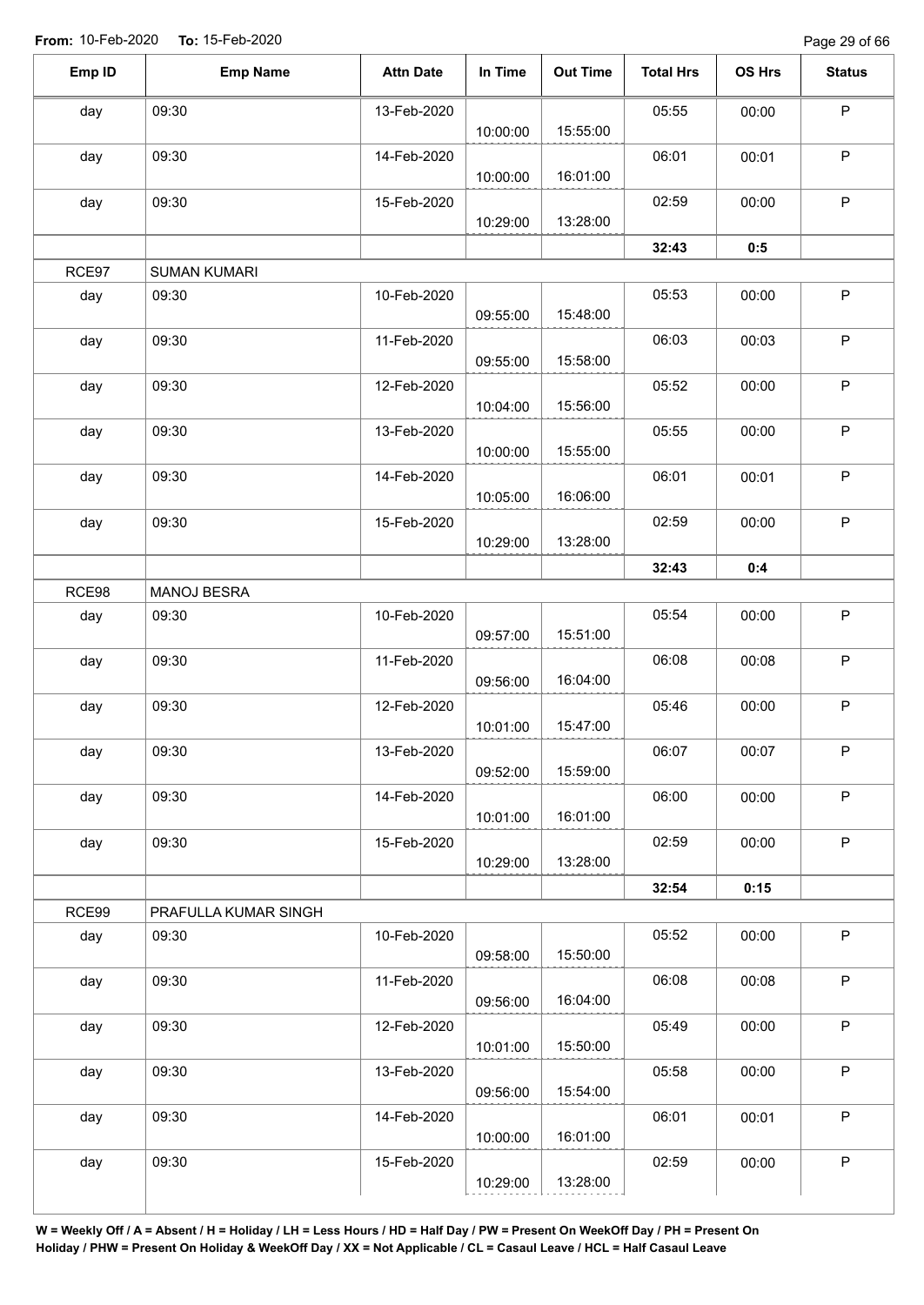Page 30 of 66

| Emp ID            | <b>Emp Name</b>        | <b>Attn Date</b> | In Time  | <b>Out Time</b> | <b>Total Hrs</b> | OS Hrs | <b>Status</b> |
|-------------------|------------------------|------------------|----------|-----------------|------------------|--------|---------------|
|                   |                        |                  |          |                 | 32:47            | 0:9    |               |
| <b>RCE100</b>     | KHUSHBU YADAV          |                  |          |                 |                  |        |               |
| day               | 09:30                  | 10-Feb-2020      | 09:56:00 | 15:49:00        | 05:53            | 00:00  | $\sf P$       |
| day               | 09:30                  | 11-Feb-2020      | 09:54:00 | 15:59:00        | 06:05            | 00:05  | $\mathsf P$   |
| day               | 09:30                  | 12-Feb-2020      | 10:03:00 | 15:54:00        | 05:51            | 00:00  | $\mathsf P$   |
| day               | 09:30                  | 13-Feb-2020      | 09:58:00 | 15:57:00        | 05:59            | 00:00  | $\sf P$       |
| day               | 09:30                  | 14-Feb-2020      | 10:04:00 | 16:05:00        | 06:01            | 00:01  | $\mathsf P$   |
| day               | 09:30                  | 15-Feb-2020      | 10:29:00 | 13:28:00        | 02:59            | 00:00  | $\sf P$       |
|                   |                        |                  |          |                 | 32:48            | 0:6    |               |
| <b>RCE224</b>     | MADHU SUDAN GORAIN     |                  |          |                 |                  |        |               |
| day               | 09:30                  | 10-Feb-2020      | 09:55:00 | 15:47:00        | 05:52            | 00:00  | $\sf P$       |
| day               | 09:30                  | 11-Feb-2020      | 09:53:00 | 16:00:00        | 06:07            | 00:07  | $\sf P$       |
| day               | 09:30                  | 12-Feb-2020      | 10:02:00 | 15:50:00        | 05:48            | 00:00  | $\mathsf P$   |
| day               | 09:30                  | 13-Feb-2020      | 09:56:00 | 15:54:00        | 05:58            | 00:00  | $\sf P$       |
| day               | 09:30                  | 14-Feb-2020      | 10:07:00 | 16:04:00        | 05:57            | 00:00  | $\mathsf P$   |
| day               | 09:30                  | 15-Feb-2020      | 10:29:00 | 13:28:00        | 02:59            | 00:00  | $\mathsf P$   |
|                   |                        |                  |          |                 | 32:41            | 0:7    |               |
| <b>Department</b> | <b>TEACHING STAFF</b>  |                  |          |                 |                  |        |               |
| <b>RCE203</b>     | MUKESH KUMAR SNGH      |                  |          |                 |                  |        |               |
| day               | 09:30                  | 10-Feb-2020      | 09:53:00 | 15:46:00        | 05:53            | 00:00  | $\mathsf P$   |
| day               | 09:30                  | 11-Feb-2020      | 09:51:00 | 16:08:00        | 06:17            | 00:17  | P             |
| day               | 09:30                  | 12-Feb-2020      | 09:59:00 | 15:44:00        | 05:45            | 00:00  | $\mathsf P$   |
| day               | 09:30                  | 13-Feb-2020      | 09:50:00 | 16:04:00        | 06:14            | 00:14  | $\sf P$       |
| day               | 09:30                  | 14-Feb-2020      | 09:58:00 | 16:12:00        | 06:14            | 00:14  | $\mathsf{P}$  |
| day               | 09:30                  | 15-Feb-2020      | 10:14:00 | 13:33:00        | 03:19            | 00:00  | $\mathsf P$   |
|                   |                        |                  |          |                 | 33:42            | 0:45   |               |
| <b>RCE204</b>     | AVINASH CHANDRA THAKUR |                  |          |                 |                  |        |               |
| day               | 09:30                  | 10-Feb-2020      | 09:53:00 | 15:46:00        | 05:53            | 00:00  | $\mathsf P$   |
| day               | 09:30                  | 11-Feb-2020      |          |                 | 06:17            | 00:17  | $\mathsf P$   |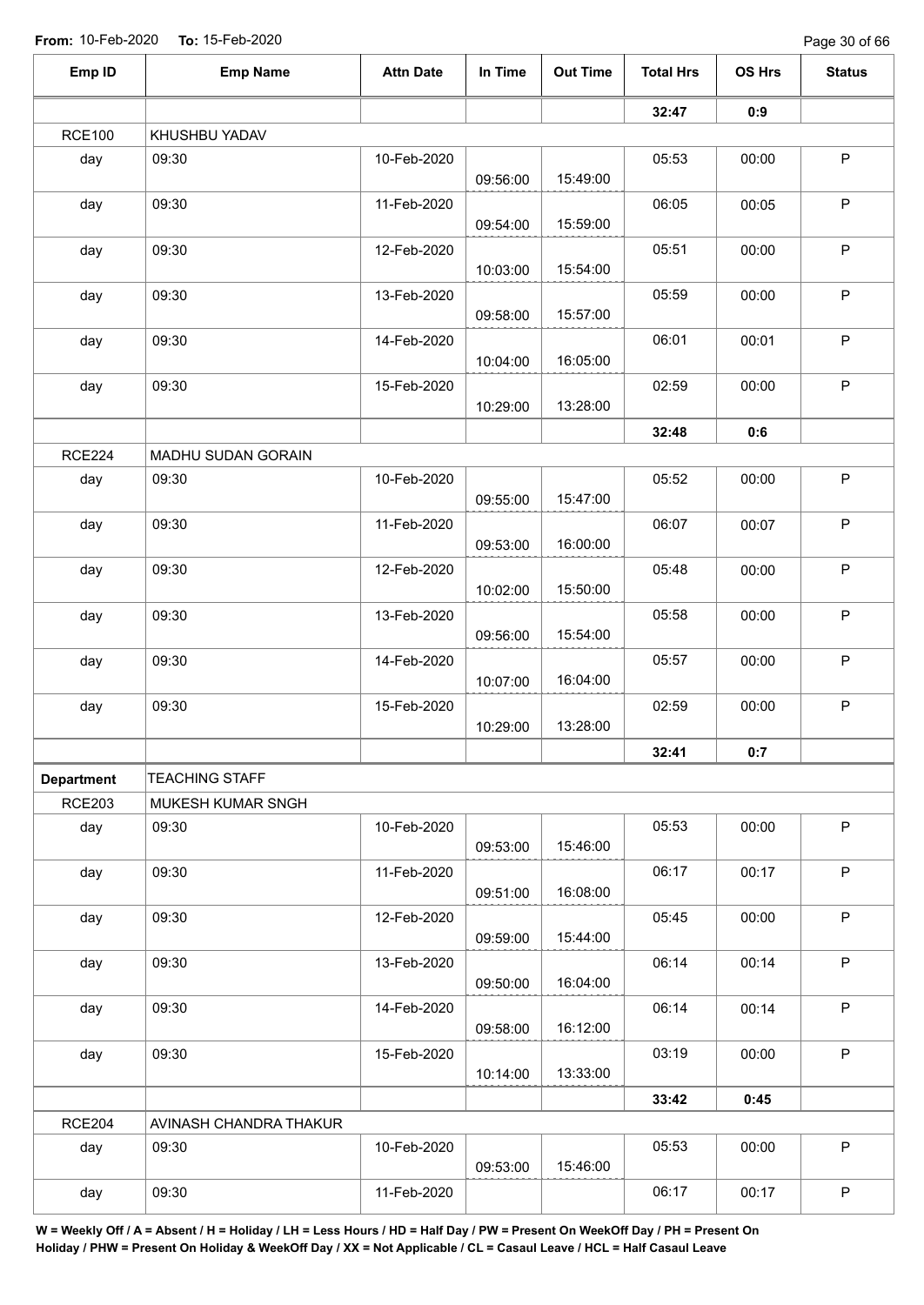| Emp ID        | <b>Emp Name</b>       | <b>Attn Date</b> | In Time  | <b>Out Time</b> | <b>Total Hrs</b> | OS Hrs | <b>Status</b>             |
|---------------|-----------------------|------------------|----------|-----------------|------------------|--------|---------------------------|
|               |                       |                  | 09:51:00 | 16:08:00        |                  |        |                           |
| day           | 09:30                 | 12-Feb-2020      | 09:59:00 | 15:44:00        | 05:45            | 00:00  | $\mathsf P$               |
| day           | 09:30                 | 13-Feb-2020      | 09:50:00 | 16:04:00        | 06:14            | 00:14  | $\sf P$                   |
| day           | 09:30                 | 14-Feb-2020      | 09:58:00 | 16:12:00        | 06:14            | 00:14  | ${\sf P}$                 |
| day           | 09:30                 | 15-Feb-2020      | 10:15:00 | 13:33:00        | 03:18            | 00:00  | ${\sf P}$                 |
|               |                       |                  |          |                 | 33:41            | 0:45   |                           |
| <b>RCE205</b> | ANNU TALAN MINZ       |                  |          |                 |                  |        |                           |
|               |                       | 10-Feb-2020      |          |                 | 00:00            | 00:00  | $\mathsf A$               |
|               |                       | 11-Feb-2020      |          |                 | 00:00            | 00:00  | $\mathsf A$               |
|               |                       | 12-Feb-2020      |          |                 | 00:00            | 00:00  | $\boldsymbol{\mathsf{A}}$ |
|               |                       | 13-Feb-2020      |          |                 | 00:00            | 00:00  | $\mathsf A$               |
|               |                       | 14-Feb-2020      |          |                 | 00:00            | 00:00  | A                         |
|               |                       | 15-Feb-2020      |          |                 | 00:00            | 00:00  | $\mathsf A$               |
|               |                       |                  |          |                 | 0:0              | 0:0    |                           |
| <b>RCE206</b> | SANDIP KUMAR MAHTO    |                  |          |                 |                  |        |                           |
| day           | 09:30                 | 10-Feb-2020      | 09:53:00 | 15:46:00        | 05:53            | 00:00  | $\mathsf P$               |
| day           | 09:30                 | 11-Feb-2020      | 09:50:00 | 16:08:00        | 06:18            | 00:18  | $\mathsf P$               |
| day           | 09:30                 | 12-Feb-2020      | 09:59:00 | 15:44:00        | 05:45            | 00:00  | $\mathsf P$               |
| day           | 09:30                 | 13-Feb-2020      | 09:50:00 | 16:04:00        | 06:14            | 00:14  | $\mathsf P$               |
| day           | 09:30                 | 14-Feb-2020      | 09:58:00 | 16:12:00        | 06:14            | 00:14  | $\sf P$                   |
| day           | 09:30                 | 15-Feb-2020      | 10:15:00 | 13:33:00        | 03:18            | 00:00  | $\mathsf P$               |
|               |                       |                  |          |                 | 33:42            | 0:46   |                           |
| <b>RCE207</b> | <b>MANISHA KUMARI</b> |                  |          |                 |                  |        |                           |
| day           | 09:30                 | 10-Feb-2020      | 09:53:00 | 15:45:00        | 05:52            | 00:00  | $\mathsf P$               |
| day           | 09:30                 | 11-Feb-2020      | 09:51:00 | 16:09:00        | 06:18            | 00:18  | $\mathsf P$               |
| day           | 09:30                 | 12-Feb-2020      | 09:59:00 | 15:45:00        | 05:46            | 00:00  | $\mathsf P$               |
| day           | 09:30                 | 13-Feb-2020      | 09:50:00 | 16:04:00        | 06:14            | 00:14  | $\mathsf P$               |
| day           | 09:30                 | 14-Feb-2020      |          |                 | 06:14            | 00:14  | $\mathsf P$               |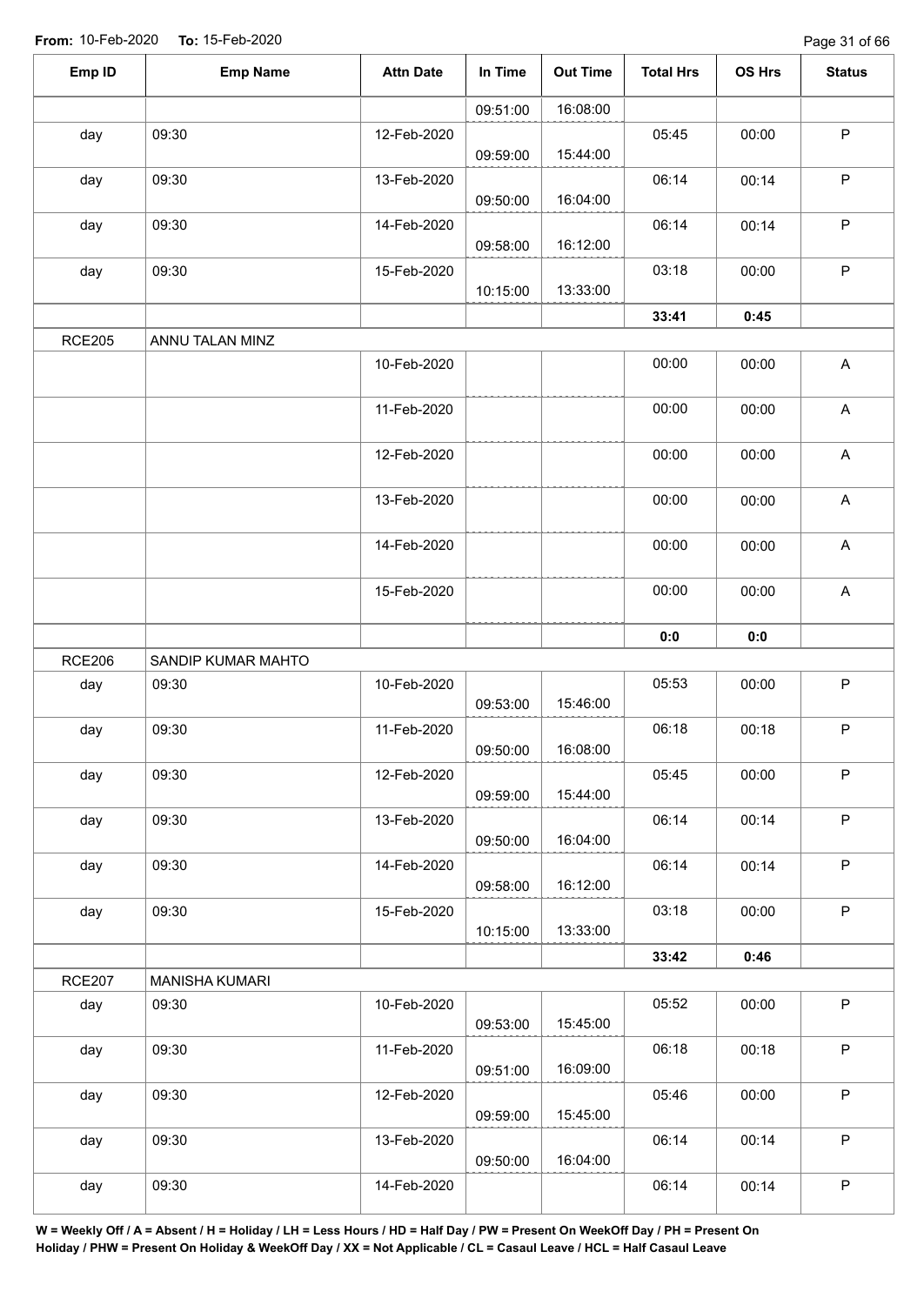Page 32 of 66

| Emp ID        | <b>Emp Name</b>       | <b>Attn Date</b> | In Time  | <b>Out Time</b> | <b>Total Hrs</b> | OS Hrs | <b>Status</b>             |
|---------------|-----------------------|------------------|----------|-----------------|------------------|--------|---------------------------|
|               |                       |                  | 09:58:00 | 16:12:00        |                  |        |                           |
| day           | 09:30                 | 15-Feb-2020      |          |                 | 03:18            | 00:00  | $\mathsf P$               |
|               |                       |                  | 10:15:00 | 13:33:00        |                  |        |                           |
|               |                       |                  |          |                 | 33:42            | 0:46   |                           |
| <b>RCE208</b> | MD. JULFIKAR          |                  |          |                 |                  |        |                           |
| day           | 09:30                 | 10-Feb-2020      | 09:53:00 | 15:46:00        | 05:53            | 00:00  | $\mathsf P$               |
| day           | 09:30                 | 11-Feb-2020      | 09:51:00 | 16:08:00        | 06:17            | 00:17  | $\sf P$                   |
| day           | 09:30                 | 12-Feb-2020      | 09:59:00 | 15:44:00        | 05:45            | 00:00  | $\sf P$                   |
| day           | 09:30                 | 13-Feb-2020      | 09:50:00 | 16:04:00        | 06:14            | 00:14  | $\sf P$                   |
| day           | 09:30                 | 14-Feb-2020      | 09:58:00 | 16:12:00        | 06:14            | 00:14  | $\mathsf P$               |
| day           | 09:30                 | 15-Feb-2020      | 10:15:00 | 13:33:00        | 03:18            | 00:00  | $\sf P$                   |
|               |                       |                  |          |                 | 33:41            | 0:45   |                           |
| <b>RCE209</b> | DR. RANU BHATTACHARYA |                  |          |                 |                  |        |                           |
| day           | 09:30                 | 10-Feb-2020      | 09:53:00 | 15:45:00        | 05:52            | 00:00  | $\sf P$                   |
| day           | 09:30                 | 11-Feb-2020      | 09:51:00 | 16:09:00        | 06:18            | 00:18  | $\sf P$                   |
| day           | 09:30                 | 12-Feb-2020      | 09:59:00 | 15:45:00        | 05:46            | 00:00  | $\sf P$                   |
| day           | 09:30                 | 13-Feb-2020      | 09:50:00 | 16:04:00        | 06:14            | 00:14  | $\sf P$                   |
| day           | 09:30                 | 14-Feb-2020      | 09:58:00 | 16:12:00        | 06:14            | 00:14  | $\mathsf P$               |
| day           | 09:30                 | 15-Feb-2020      | 10:14:00 | 13:33:00        | 03:19            | 00:00  | $\sf P$                   |
|               |                       |                  |          |                 | 33:43            | 0:46   |                           |
| <b>RCE210</b> | DWARIKA PRASAD YADAV  |                  |          |                 |                  |        |                           |
|               |                       | 10-Feb-2020      |          |                 | 00:00            | 00:00  | $\boldsymbol{\mathsf{A}}$ |
|               |                       | 11-Feb-2020      |          |                 | 00:00            | 00:00  | $\boldsymbol{\mathsf{A}}$ |
|               |                       | 12-Feb-2020      |          |                 | 00:00            | 00:00  | $\boldsymbol{\mathsf{A}}$ |
|               |                       | 13-Feb-2020      |          |                 | 00:00            | 00:00  | $\boldsymbol{\mathsf{A}}$ |
|               |                       | 14-Feb-2020      |          |                 | 00:00            | 00:00  | $\boldsymbol{\mathsf{A}}$ |
|               |                       | 15-Feb-2020      |          |                 | 00:00            | 00:00  | $\boldsymbol{\mathsf{A}}$ |
|               |                       |                  |          |                 | 0:0              | 0:0    |                           |
| <b>RCE211</b> | SIMA PANDEY           |                  |          |                 |                  |        |                           |
| day           | 09:30                 | 10-Feb-2020      |          |                 | 05:53            | 00:00  | ${\sf P}$                 |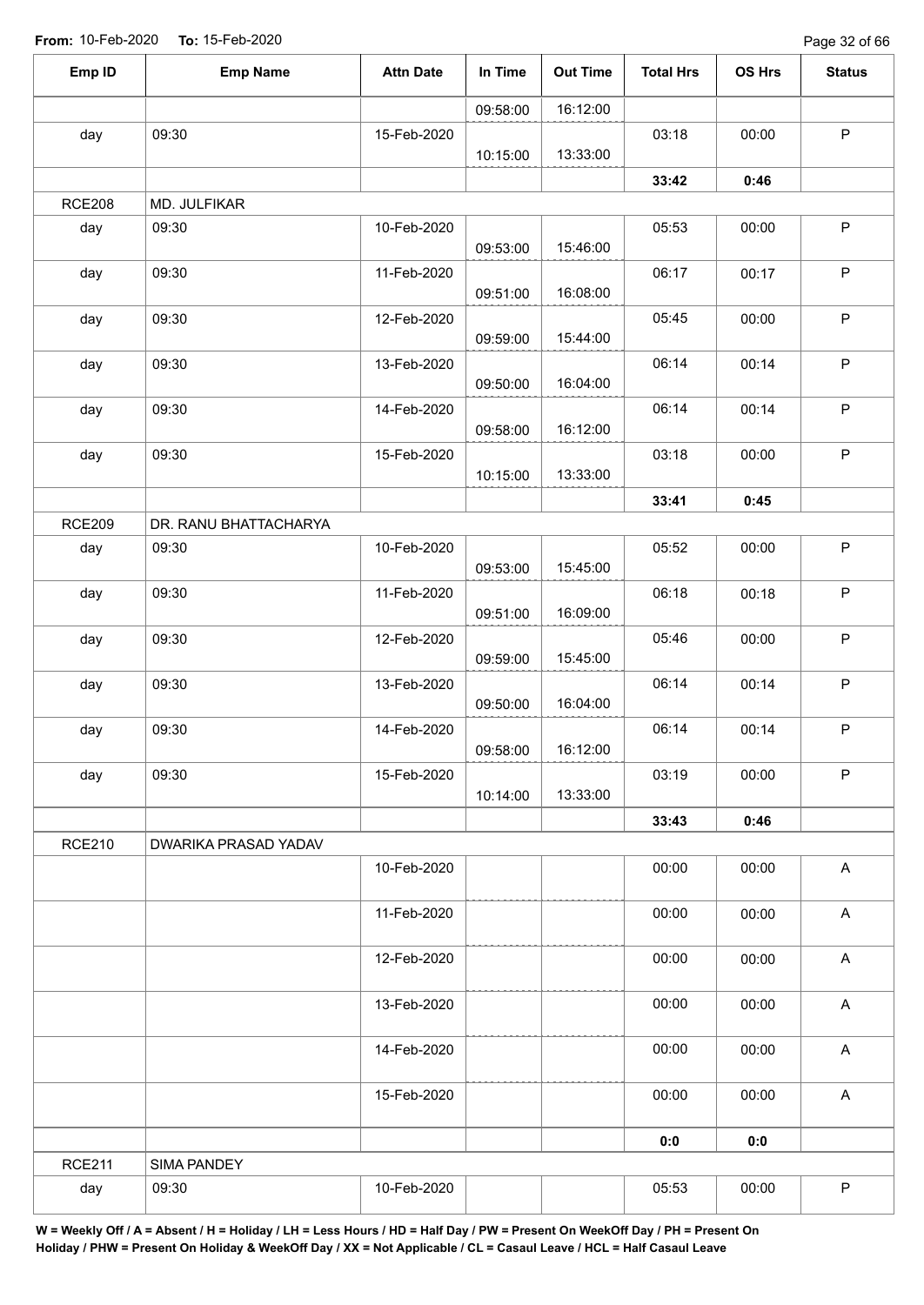Page 33 of 66

| Emp ID        | <b>Emp Name</b>       | <b>Attn Date</b> | In Time  | <b>Out Time</b> | <b>Total Hrs</b> | OS Hrs | <b>Status</b> |
|---------------|-----------------------|------------------|----------|-----------------|------------------|--------|---------------|
|               |                       |                  | 09:53:00 | 15:46:00        |                  |        |               |
| day           | 09:30                 | 11-Feb-2020      |          |                 | 06:17            | 00:17  | P             |
|               |                       |                  | 09:51:00 | 16:08:00        |                  |        |               |
| day           | 09:30                 | 12-Feb-2020      |          |                 | 05:46            | 00:00  | $\mathsf P$   |
|               |                       |                  | 09:59:00 | 15:45:00        |                  |        |               |
| day           | 09:30                 | 13-Feb-2020      |          |                 | 06:14            | 00:14  | $\sf P$       |
|               |                       |                  | 09:50:00 | 16:04:00        |                  |        |               |
| day           | 09:30                 | 14-Feb-2020      |          |                 | 06:15            | 00:15  | $\mathsf P$   |
|               |                       |                  | 09:57:00 | 16:12:00        |                  |        |               |
| day           | 09:30                 | 15-Feb-2020      |          |                 | 03:18            | 00:00  | $\sf P$       |
|               |                       |                  | 10:15:00 | 13:33:00        |                  |        |               |
|               |                       |                  |          |                 | 33:43            | 0:46   |               |
| <b>RCE212</b> | <b>SAMAPAN MANDAL</b> |                  |          |                 |                  |        |               |
| day           | 09:30                 | 10-Feb-2020      |          |                 | 05:52            | 00:00  | $\mathsf P$   |
|               |                       |                  | 09:53:00 | 15:45:00        |                  |        |               |
| day           | 09:30                 | 11-Feb-2020      | 09:51:00 | 16:08:00        | 06:17            | 00:17  | $\mathsf P$   |
|               | 09:30                 | 12-Feb-2020      |          |                 |                  |        | $\mathsf P$   |
| day           |                       |                  | 09:59:00 | 15:44:00        | 05:45            | 00:00  |               |
| day           | 09:30                 | 13-Feb-2020      |          |                 | 06:14            | 00:14  | $\mathsf P$   |
|               |                       |                  | 09:50:00 | 16:04:00        |                  |        |               |
| day           | 09:30                 | 14-Feb-2020      |          |                 | 06:14            | 00:14  | $\mathsf P$   |
|               |                       |                  | 09:58:00 | 16:12:00        |                  |        |               |
|               |                       | 15-Feb-2020      |          |                 | 00:00            | 00:00  | A             |
|               |                       |                  |          |                 |                  |        |               |
|               |                       |                  |          |                 | 30:22            | 0:45   |               |
| <b>RCE213</b> | MD. MUSTAQUE          |                  |          |                 |                  |        |               |
| day           | 09:30                 | 10-Feb-2020      |          |                 | 05:52            | 00:00  | P             |
|               |                       |                  | 09:53:00 | 15:45:00        |                  |        |               |
| day           | 09:30                 | 11-Feb-2020      |          |                 | 06:18            | 00:18  | $\mathsf P$   |
|               |                       |                  | 09:51:00 | 16:09:00        |                  |        |               |
| day           | 09:30                 | 12-Feb-2020      |          |                 | 05:45            | 00:00  | $\mathsf P$   |
|               |                       |                  | 09:59:00 | 15:44:00        |                  |        |               |
| day           | 09:30                 | 13-Feb-2020      | 09:50:00 | 16:05:00        | 06:15            | 00:15  | $\sf P$       |
|               | 09:30                 | 14-Feb-2020      |          |                 | 06:14            | 00:14  | P             |
| day           |                       |                  | 09:58:00 | 16:12:00        |                  |        |               |
| day           | 09:30                 | 15-Feb-2020      |          |                 | 03:18            | 00:00  | $\sf P$       |
|               |                       |                  | 10:15:00 | 13:33:00        |                  |        |               |
|               |                       |                  |          |                 | 33:42            | 0:47   |               |
| <b>RCE214</b> | MD. SANAUL HAQUE      |                  |          |                 |                  |        |               |
| day           | 09:30                 | 10-Feb-2020      |          |                 | 05:52            | 00:00  | $\mathsf P$   |
|               |                       |                  | 09:53:00 | 15:45:00        |                  |        |               |
| day           | 09:30                 | 11-Feb-2020      |          |                 | 06:17            | 00:17  | $\mathsf P$   |
|               |                       |                  | 09:51:00 | 16:08:00        |                  |        |               |
| day           | 09:30                 | 12-Feb-2020      |          |                 | 05:45            | 00:00  | $\sf P$       |
|               |                       |                  | 09:59:00 | 15:44:00        |                  |        |               |
| day           | 09:30                 | 13-Feb-2020      |          |                 | 06:14            | 00:14  | $\sf P$       |
|               |                       |                  |          |                 |                  |        |               |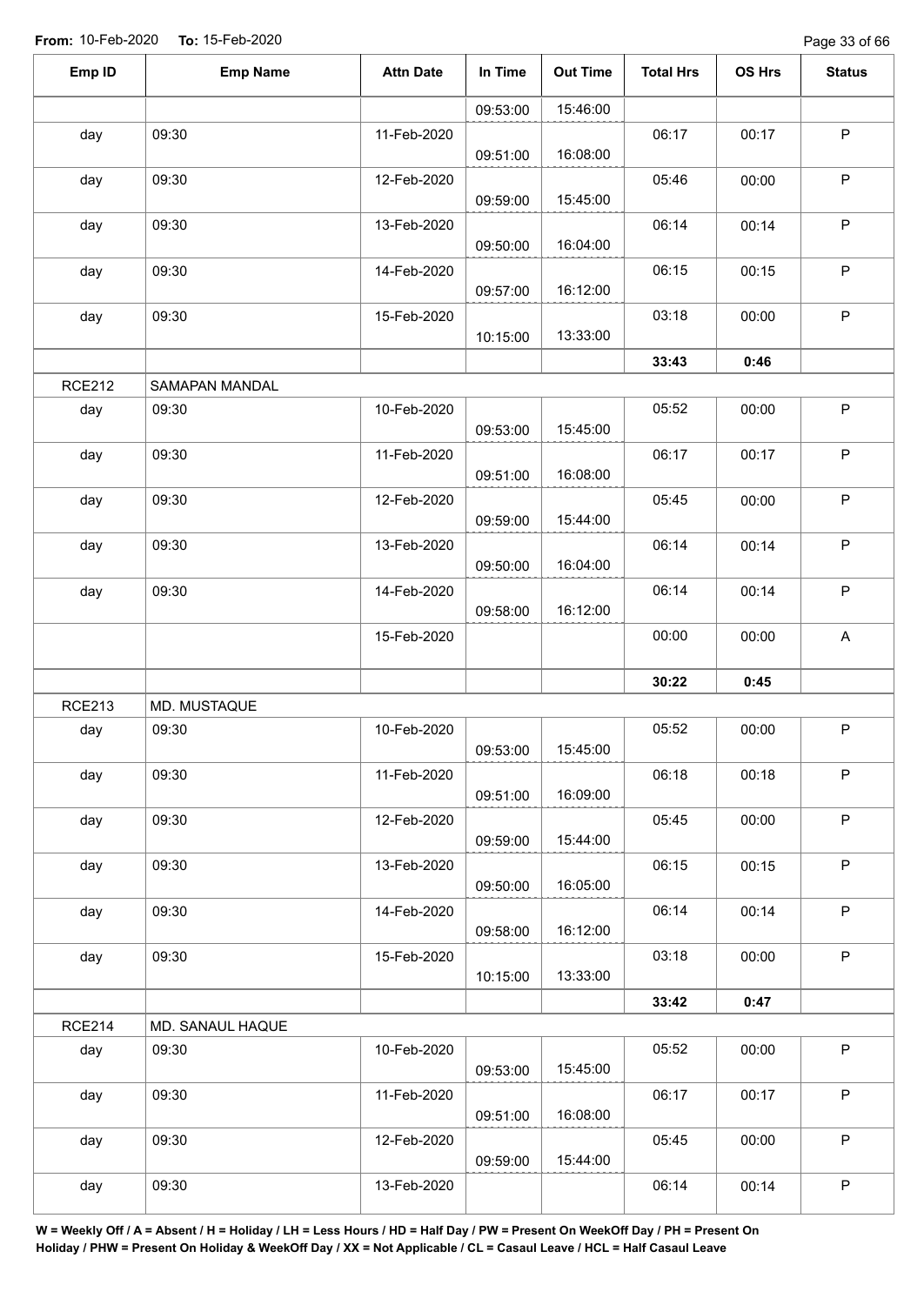| Emp ID        | <b>Emp Name</b>    | <b>Attn Date</b> | In Time  | <b>Out Time</b> | <b>Total Hrs</b> | OS Hrs | <b>Status</b> |
|---------------|--------------------|------------------|----------|-----------------|------------------|--------|---------------|
|               |                    |                  | 09:51:00 | 16:05:00        |                  |        |               |
| day           | 09:30              | 14-Feb-2020      | 09:58:00 | 16:12:00        | 06:14            | 00:14  | $\mathsf P$   |
| day           | 09:30              | 15-Feb-2020      | 10:14:00 | 13:33:00        | 03:19            | 00:00  | P             |
|               |                    |                  |          |                 | 33:41            | 0:45   |               |
| <b>RCE215</b> | SATYAJEET MONDAL   |                  |          |                 |                  |        |               |
| day           | 09:30              | 10-Feb-2020      | 09:53:00 | 15:45:00        | 05:52            | 00:00  | $\mathsf P$   |
| day           | 09:30              | 11-Feb-2020      | 09:51:00 | 16:08:00        | 06:17            | 00:17  | $\mathsf P$   |
| day           | 09:30              | 12-Feb-2020      | 09:59:00 | 15:44:00        | 05:45            | 00:00  | $\sf P$       |
| day           | 09:30              | 13-Feb-2020      | 09:51:00 | 16:04:00        | 06:13            | 00:13  | $\sf P$       |
| day           | 09:30              | 14-Feb-2020      | 09:58:00 | 16:12:00        | 06:14            | 00:14  | $\sf P$       |
| day           | 09:30              | 15-Feb-2020      | 10:14:00 | 13:33:00        | 03:19            | 00:00  | $\mathsf P$   |
|               |                    |                  |          |                 | 33:40            | 0:44   |               |
| <b>RCE216</b> | <b>MADAN KUMAR</b> |                  |          |                 |                  |        |               |
| day           | 09:30              | 10-Feb-2020      | 09:53:00 | 15:45:00        | 05:52            | 00:00  | $\sf P$       |
| day           | 09:30              | 11-Feb-2020      | 09:51:00 | 16:08:00        | 06:17            | 00:17  | $\mathsf P$   |
| day           | 09:30              | 12-Feb-2020      | 09:59:00 | 15:45:00        | 05:46            | 00:00  | $\mathsf P$   |
| day           | 09:30              | 13-Feb-2020      | 09:50:00 | 16:04:00        | 06:14            | 00:14  | $\mathsf P$   |
| day           | 09:30              | 14-Feb-2020      | 09:58:00 | 16:12:00        | 06:14            | 00:14  | $\sf P$       |
| day           | 09:30              | 15-Feb-2020      | 10:15:00 | 13:33:00        | 03:18            | 00:00  | P             |
|               |                    |                  |          |                 | 33:41            | 0:45   |               |
| <b>RCE225</b> | DR. MD ENAM        |                  |          |                 |                  |        |               |
| day           | 09:30              | 10-Feb-2020      | 09:53:00 | 15:46:00        | 05:53            | 00:00  | P             |
| day           | 09:30              | 11-Feb-2020      | 09:50:00 | 16:08:00        | 06:18            | 00:18  | $\mathsf P$   |
| day           | 09:30              | 12-Feb-2020      | 09:59:00 | 15:44:00        | 05:45            | 00:00  | P             |
| day           | 09:30              | 13-Feb-2020      | 09:50:00 | 16:04:00        | 06:14            | 00:14  | $\mathsf{P}$  |
| day           | 09:30              | 14-Feb-2020      | 09:57:00 | 16:12:00        | 06:15            | 00:15  | $\mathsf P$   |
|               |                    | 15-Feb-2020      |          |                 | 00:00            | 00:00  | $\mathsf A$   |
|               |                    |                  |          |                 | 30:25            | 0:47   |               |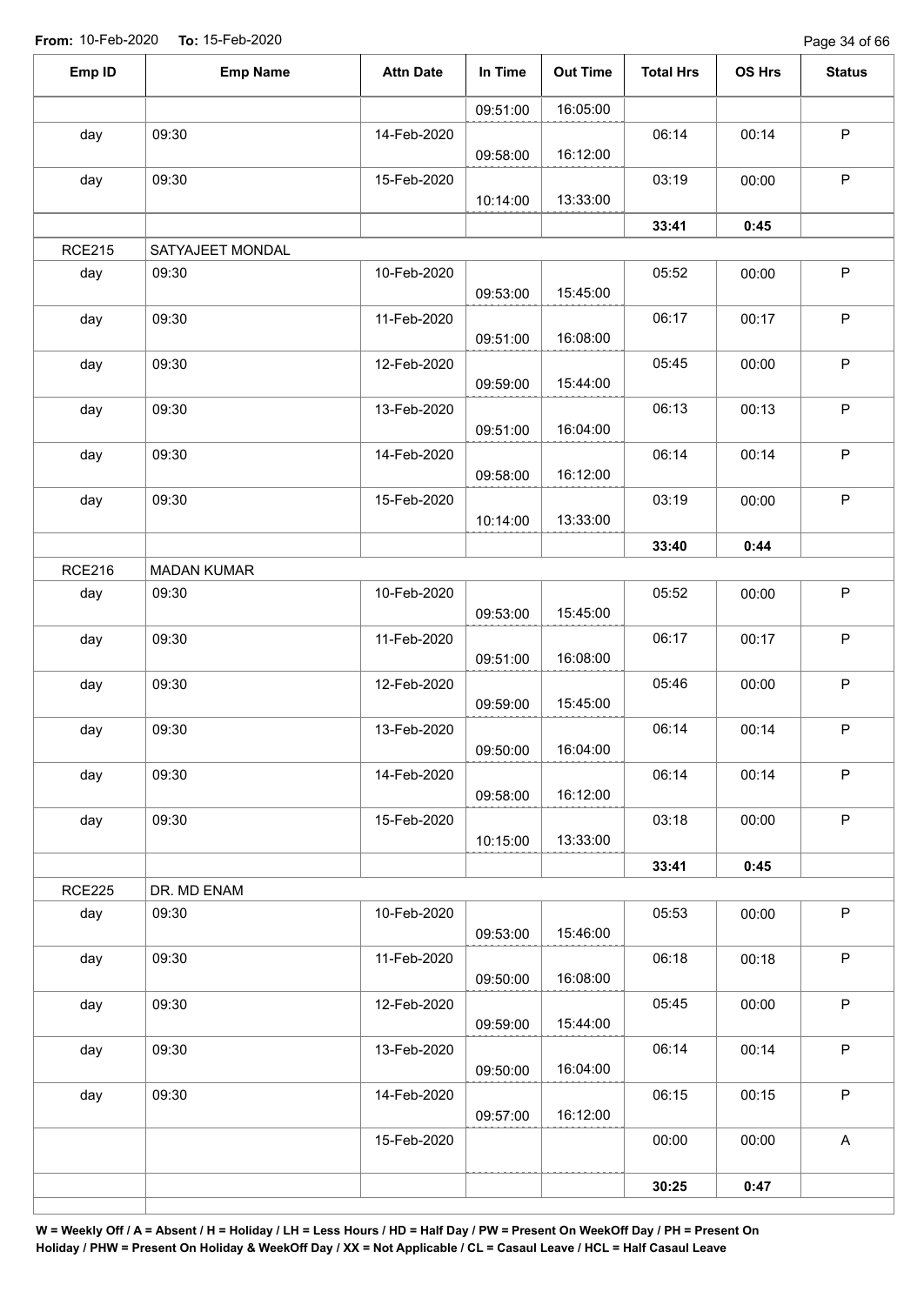Page 35 of 66

| Emp ID            | <b>Emp Name</b>          | <b>Attn Date</b> | In Time  | <b>Out Time</b> | <b>Total Hrs</b> | OS Hrs | <b>Status</b> |
|-------------------|--------------------------|------------------|----------|-----------------|------------------|--------|---------------|
| <b>RCE226</b>     | AKHILESH KUMAR PANDEY    |                  |          |                 |                  |        |               |
| day               | 09:30                    | 10-Feb-2020      | 09:53:00 | 15:45:00        | 05:52            | 00:00  | $\mathsf P$   |
| day               | 09:30                    | 11-Feb-2020      | 09:51:00 | 16:09:00        | 06:18            | 00:00  | $\mathsf{P}$  |
| day               | 09:30                    | 12-Feb-2020      | 09:59:00 | 15:45:00        | 05:46            | 00:00  | $\sf P$       |
| day               | 09:30                    | 13-Feb-2020      | 09:50:00 | 16:04:00        | 06:14            | 00:00  | $\mathsf P$   |
| day               | 09:30                    | 14-Feb-2020      | 09:57:00 | 16:12:00        | 06:15            | 00:00  | $\sf P$       |
| day               | 09:30                    | 15-Feb-2020      | 10:17:00 | 13:33:00        | 03:16            | 00:00  | $\mathsf{P}$  |
|                   |                          |                  |          |                 | 33:41            | 0:0    |               |
| <b>Department</b> | NON TEACHING STAFF       |                  |          |                 |                  |        |               |
| <b>RCE217</b>     | <b>LALIT KUMAR TANTI</b> |                  |          |                 |                  |        |               |
| day               | 09:30                    | 10-Feb-2020      | 09:52:00 | 15:46:00        | 05:54            | 00:00  | $\mathsf P$   |
| day               | 09:30                    | 11-Feb-2020      | 09:50:00 | 16:09:00        | 06:19            | 00:19  | $\mathsf P$   |
| day               | 09:30                    | 12-Feb-2020      | 09:58:00 | 15:46:00        | 05:48            | 00:00  | $\mathsf P$   |
| day               | 09:30                    | 13-Feb-2020      | 09:49:00 | 16:05:00        | 06:16            | 00:16  | P             |
| day               | 09:30                    | 14-Feb-2020      | 09:57:00 | 16:13:00        | 06:16            | 00:16  | $\mathsf{P}$  |
| day               | 09:30                    | 15-Feb-2020      | 10:10:00 | 13:34:00        | 03:24            | 00:00  | $\mathsf P$   |
|                   |                          |                  |          |                 | 33:57            | 0:51   |               |
| <b>RCE218</b>     | MD. SONU ANSARI          |                  |          |                 |                  |        |               |
| day               | 09:30                    | 10-Feb-2020      | 09:52:00 | 15:46:00        | 05:54            | 00:00  | $\mathsf P$   |
| day               | 09:30                    | 11-Feb-2020      | 09:50:00 | 16:09:00        | 06:19            | 00:19  | $\sf P$       |
| day               | 09:30                    | 12-Feb-2020      | 09:58:00 | 15:45:00        | 05:47            | 00:00  | $\sf P$       |
| day               | 09:30                    | 13-Feb-2020      | 09:49:00 | 16:05:00        | 06:16            | 00:16  | $\mathsf P$   |
| day               | 09:30                    | 14-Feb-2020      | 09:57:00 | 16:13:00        | 06:16            | 00:16  | P             |
| day               | 09:30                    | 15-Feb-2020      | 10:10:00 | 13:34:00        | 03:24            | 00:00  | $\mathsf P$   |
|                   |                          |                  |          |                 | 33:56            | 0:51   |               |
| <b>RCE219</b>     | <b>FAIYAZ FAISAL</b>     |                  |          |                 |                  |        |               |
| day               | 09:30                    | 10-Feb-2020      | 09:52:00 | 15:46:00        | 05:54            | 00:00  | $\sf P$       |
| day               | 09:30                    | 11-Feb-2020      | 09:50:00 | 16:09:00        | 06:19            | 00:19  | P             |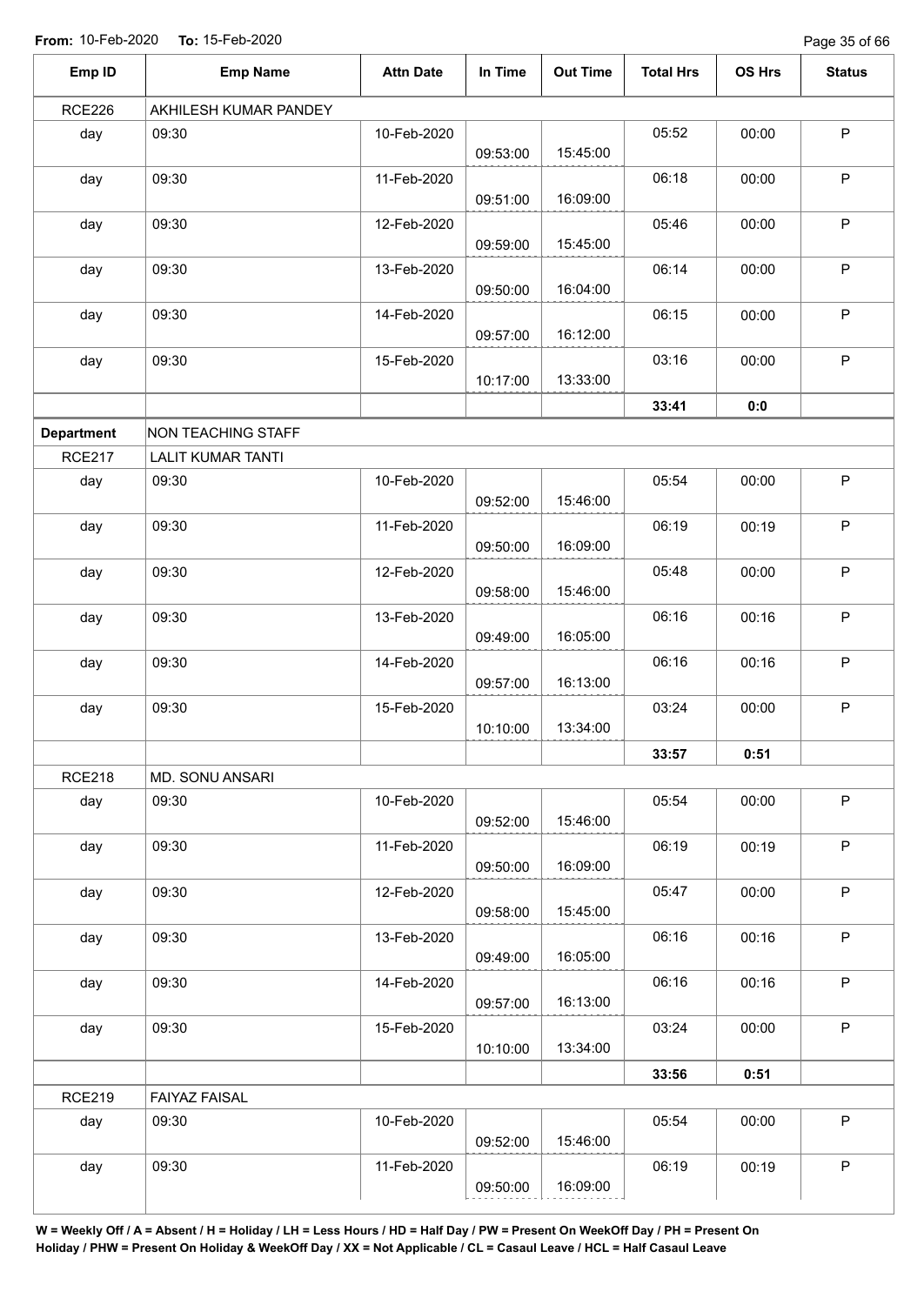Page 36 of 66

| $\mathsf P$<br>05:47<br>09:30<br>12-Feb-2020<br>00:00<br>15:45:00<br>09:58:00<br>06:16<br>P<br>09:30<br>00:16<br>13-Feb-2020<br>16:05:00<br>09:49:00<br>$\mathsf P$<br>09:30<br>06:16<br>14-Feb-2020<br>00:16<br>16:13:00<br>09:57:00<br>$\mathsf P$<br>09:30<br>03:24<br>15-Feb-2020<br>00:00<br>13:34:00<br>10:10:00<br>33:56<br>0:51<br><b>RCE220</b><br>SAIFUL KHAN<br>$\mathsf P$<br>09:30<br>10-Feb-2020<br>05:54<br>day<br>00:00<br>15:46:00<br>09:52:00<br>$\mathsf P$<br>09:30<br>day<br>11-Feb-2020<br>06:19<br>00:19<br>16:09:00<br>09:50:00<br>$\sf P$<br>09:30<br>05:48<br>12-Feb-2020<br>day<br>00:00<br>15:46:00<br>09:58:00<br>$\mathsf P$<br>09:30<br>06:16<br>day<br>13-Feb-2020<br>00:16<br>16:05:00<br>09:49:00<br>$\mathsf P$<br>09:30<br>06:16<br>14-Feb-2020<br>00:16<br>16:13:00<br>09:57:00<br>$\mathsf P$<br>09:30<br>15-Feb-2020<br>03:24<br>00:00<br>13:34:00<br>10:10:00<br>33:57<br>0:51<br>MD. IRSHAD<br>$\mathsf P$<br>09:30<br>10-Feb-2020<br>05:54<br>00:00<br>15:46:00<br>09:52:00<br>$\mathsf P$<br>09:30<br>06:19<br>11-Feb-2020<br>00:19<br>16:09:00<br>09:50:00<br>12-Feb-2020<br>09:30<br>$\mathsf P$<br>05:48<br>00:00<br>15:46:00<br>09:58:00<br>$\mathsf P$<br>09:30<br>06:16<br>13-Feb-2020<br>00:16<br>16:05:00<br>09:49:00<br>$\mathsf P$<br>09:30<br>06:16<br>14-Feb-2020<br>00:16<br>16:13:00<br>09:57:00<br>$\sf P$<br>09:30<br>03:24<br>day<br>15-Feb-2020<br>00:00<br>13:34:00<br>10:10:00<br>33:57<br>0:51<br><b>MURLI YADAV</b><br>$\sf P$<br>05:54<br>day<br>09:30<br>10-Feb-2020<br>00:00<br>15:46:00<br>09:52:00<br>$\mathsf P$<br>06:19<br>09:30<br>11-Feb-2020<br>00:19<br>16:09:00<br>09:50:00<br>$\sf P$<br>05:47<br>09:30<br>00:00<br>12-Feb-2020<br>15:45:00<br>09:58:00<br>$\sf P$<br>09:30<br>06:16<br>13-Feb-2020<br>00:16<br>16:05:00<br>09:49:00<br>06:16<br>$\mathsf P$<br>09:30<br>14-Feb-2020<br>00:16<br>16:13:00<br>09:57:00 | Emp ID        | <b>Emp Name</b> | <b>Attn Date</b> | In Time | <b>Out Time</b> | <b>Total Hrs</b> | OS Hrs | <b>Status</b> |
|------------------------------------------------------------------------------------------------------------------------------------------------------------------------------------------------------------------------------------------------------------------------------------------------------------------------------------------------------------------------------------------------------------------------------------------------------------------------------------------------------------------------------------------------------------------------------------------------------------------------------------------------------------------------------------------------------------------------------------------------------------------------------------------------------------------------------------------------------------------------------------------------------------------------------------------------------------------------------------------------------------------------------------------------------------------------------------------------------------------------------------------------------------------------------------------------------------------------------------------------------------------------------------------------------------------------------------------------------------------------------------------------------------------------------------------------------------------------------------------------------------------------------------------------------------------------------------------------------------------------------------------------------------------------------------------------------------------------------------------------------------------------------------------------------------------------------------------------------------------------------------------------------|---------------|-----------------|------------------|---------|-----------------|------------------|--------|---------------|
|                                                                                                                                                                                                                                                                                                                                                                                                                                                                                                                                                                                                                                                                                                                                                                                                                                                                                                                                                                                                                                                                                                                                                                                                                                                                                                                                                                                                                                                                                                                                                                                                                                                                                                                                                                                                                                                                                                      | day           |                 |                  |         |                 |                  |        |               |
|                                                                                                                                                                                                                                                                                                                                                                                                                                                                                                                                                                                                                                                                                                                                                                                                                                                                                                                                                                                                                                                                                                                                                                                                                                                                                                                                                                                                                                                                                                                                                                                                                                                                                                                                                                                                                                                                                                      |               |                 |                  |         |                 |                  |        |               |
|                                                                                                                                                                                                                                                                                                                                                                                                                                                                                                                                                                                                                                                                                                                                                                                                                                                                                                                                                                                                                                                                                                                                                                                                                                                                                                                                                                                                                                                                                                                                                                                                                                                                                                                                                                                                                                                                                                      | day           |                 |                  |         |                 |                  |        |               |
|                                                                                                                                                                                                                                                                                                                                                                                                                                                                                                                                                                                                                                                                                                                                                                                                                                                                                                                                                                                                                                                                                                                                                                                                                                                                                                                                                                                                                                                                                                                                                                                                                                                                                                                                                                                                                                                                                                      |               |                 |                  |         |                 |                  |        |               |
|                                                                                                                                                                                                                                                                                                                                                                                                                                                                                                                                                                                                                                                                                                                                                                                                                                                                                                                                                                                                                                                                                                                                                                                                                                                                                                                                                                                                                                                                                                                                                                                                                                                                                                                                                                                                                                                                                                      | day           |                 |                  |         |                 |                  |        |               |
|                                                                                                                                                                                                                                                                                                                                                                                                                                                                                                                                                                                                                                                                                                                                                                                                                                                                                                                                                                                                                                                                                                                                                                                                                                                                                                                                                                                                                                                                                                                                                                                                                                                                                                                                                                                                                                                                                                      |               |                 |                  |         |                 |                  |        |               |
|                                                                                                                                                                                                                                                                                                                                                                                                                                                                                                                                                                                                                                                                                                                                                                                                                                                                                                                                                                                                                                                                                                                                                                                                                                                                                                                                                                                                                                                                                                                                                                                                                                                                                                                                                                                                                                                                                                      | day           |                 |                  |         |                 |                  |        |               |
|                                                                                                                                                                                                                                                                                                                                                                                                                                                                                                                                                                                                                                                                                                                                                                                                                                                                                                                                                                                                                                                                                                                                                                                                                                                                                                                                                                                                                                                                                                                                                                                                                                                                                                                                                                                                                                                                                                      |               |                 |                  |         |                 |                  |        |               |
|                                                                                                                                                                                                                                                                                                                                                                                                                                                                                                                                                                                                                                                                                                                                                                                                                                                                                                                                                                                                                                                                                                                                                                                                                                                                                                                                                                                                                                                                                                                                                                                                                                                                                                                                                                                                                                                                                                      |               |                 |                  |         |                 |                  |        |               |
|                                                                                                                                                                                                                                                                                                                                                                                                                                                                                                                                                                                                                                                                                                                                                                                                                                                                                                                                                                                                                                                                                                                                                                                                                                                                                                                                                                                                                                                                                                                                                                                                                                                                                                                                                                                                                                                                                                      |               |                 |                  |         |                 |                  |        |               |
|                                                                                                                                                                                                                                                                                                                                                                                                                                                                                                                                                                                                                                                                                                                                                                                                                                                                                                                                                                                                                                                                                                                                                                                                                                                                                                                                                                                                                                                                                                                                                                                                                                                                                                                                                                                                                                                                                                      |               |                 |                  |         |                 |                  |        |               |
|                                                                                                                                                                                                                                                                                                                                                                                                                                                                                                                                                                                                                                                                                                                                                                                                                                                                                                                                                                                                                                                                                                                                                                                                                                                                                                                                                                                                                                                                                                                                                                                                                                                                                                                                                                                                                                                                                                      |               |                 |                  |         |                 |                  |        |               |
|                                                                                                                                                                                                                                                                                                                                                                                                                                                                                                                                                                                                                                                                                                                                                                                                                                                                                                                                                                                                                                                                                                                                                                                                                                                                                                                                                                                                                                                                                                                                                                                                                                                                                                                                                                                                                                                                                                      |               |                 |                  |         |                 |                  |        |               |
|                                                                                                                                                                                                                                                                                                                                                                                                                                                                                                                                                                                                                                                                                                                                                                                                                                                                                                                                                                                                                                                                                                                                                                                                                                                                                                                                                                                                                                                                                                                                                                                                                                                                                                                                                                                                                                                                                                      |               |                 |                  |         |                 |                  |        |               |
|                                                                                                                                                                                                                                                                                                                                                                                                                                                                                                                                                                                                                                                                                                                                                                                                                                                                                                                                                                                                                                                                                                                                                                                                                                                                                                                                                                                                                                                                                                                                                                                                                                                                                                                                                                                                                                                                                                      |               |                 |                  |         |                 |                  |        |               |
|                                                                                                                                                                                                                                                                                                                                                                                                                                                                                                                                                                                                                                                                                                                                                                                                                                                                                                                                                                                                                                                                                                                                                                                                                                                                                                                                                                                                                                                                                                                                                                                                                                                                                                                                                                                                                                                                                                      |               |                 |                  |         |                 |                  |        |               |
|                                                                                                                                                                                                                                                                                                                                                                                                                                                                                                                                                                                                                                                                                                                                                                                                                                                                                                                                                                                                                                                                                                                                                                                                                                                                                                                                                                                                                                                                                                                                                                                                                                                                                                                                                                                                                                                                                                      |               |                 |                  |         |                 |                  |        |               |
|                                                                                                                                                                                                                                                                                                                                                                                                                                                                                                                                                                                                                                                                                                                                                                                                                                                                                                                                                                                                                                                                                                                                                                                                                                                                                                                                                                                                                                                                                                                                                                                                                                                                                                                                                                                                                                                                                                      | day           |                 |                  |         |                 |                  |        |               |
|                                                                                                                                                                                                                                                                                                                                                                                                                                                                                                                                                                                                                                                                                                                                                                                                                                                                                                                                                                                                                                                                                                                                                                                                                                                                                                                                                                                                                                                                                                                                                                                                                                                                                                                                                                                                                                                                                                      |               |                 |                  |         |                 |                  |        |               |
|                                                                                                                                                                                                                                                                                                                                                                                                                                                                                                                                                                                                                                                                                                                                                                                                                                                                                                                                                                                                                                                                                                                                                                                                                                                                                                                                                                                                                                                                                                                                                                                                                                                                                                                                                                                                                                                                                                      | day           |                 |                  |         |                 |                  |        |               |
|                                                                                                                                                                                                                                                                                                                                                                                                                                                                                                                                                                                                                                                                                                                                                                                                                                                                                                                                                                                                                                                                                                                                                                                                                                                                                                                                                                                                                                                                                                                                                                                                                                                                                                                                                                                                                                                                                                      |               |                 |                  |         |                 |                  |        |               |
|                                                                                                                                                                                                                                                                                                                                                                                                                                                                                                                                                                                                                                                                                                                                                                                                                                                                                                                                                                                                                                                                                                                                                                                                                                                                                                                                                                                                                                                                                                                                                                                                                                                                                                                                                                                                                                                                                                      |               |                 |                  |         |                 |                  |        |               |
|                                                                                                                                                                                                                                                                                                                                                                                                                                                                                                                                                                                                                                                                                                                                                                                                                                                                                                                                                                                                                                                                                                                                                                                                                                                                                                                                                                                                                                                                                                                                                                                                                                                                                                                                                                                                                                                                                                      | <b>RCE221</b> |                 |                  |         |                 |                  |        |               |
|                                                                                                                                                                                                                                                                                                                                                                                                                                                                                                                                                                                                                                                                                                                                                                                                                                                                                                                                                                                                                                                                                                                                                                                                                                                                                                                                                                                                                                                                                                                                                                                                                                                                                                                                                                                                                                                                                                      | day           |                 |                  |         |                 |                  |        |               |
|                                                                                                                                                                                                                                                                                                                                                                                                                                                                                                                                                                                                                                                                                                                                                                                                                                                                                                                                                                                                                                                                                                                                                                                                                                                                                                                                                                                                                                                                                                                                                                                                                                                                                                                                                                                                                                                                                                      |               |                 |                  |         |                 |                  |        |               |
|                                                                                                                                                                                                                                                                                                                                                                                                                                                                                                                                                                                                                                                                                                                                                                                                                                                                                                                                                                                                                                                                                                                                                                                                                                                                                                                                                                                                                                                                                                                                                                                                                                                                                                                                                                                                                                                                                                      | day           |                 |                  |         |                 |                  |        |               |
|                                                                                                                                                                                                                                                                                                                                                                                                                                                                                                                                                                                                                                                                                                                                                                                                                                                                                                                                                                                                                                                                                                                                                                                                                                                                                                                                                                                                                                                                                                                                                                                                                                                                                                                                                                                                                                                                                                      |               |                 |                  |         |                 |                  |        |               |
|                                                                                                                                                                                                                                                                                                                                                                                                                                                                                                                                                                                                                                                                                                                                                                                                                                                                                                                                                                                                                                                                                                                                                                                                                                                                                                                                                                                                                                                                                                                                                                                                                                                                                                                                                                                                                                                                                                      | day           |                 |                  |         |                 |                  |        |               |
|                                                                                                                                                                                                                                                                                                                                                                                                                                                                                                                                                                                                                                                                                                                                                                                                                                                                                                                                                                                                                                                                                                                                                                                                                                                                                                                                                                                                                                                                                                                                                                                                                                                                                                                                                                                                                                                                                                      |               |                 |                  |         |                 |                  |        |               |
|                                                                                                                                                                                                                                                                                                                                                                                                                                                                                                                                                                                                                                                                                                                                                                                                                                                                                                                                                                                                                                                                                                                                                                                                                                                                                                                                                                                                                                                                                                                                                                                                                                                                                                                                                                                                                                                                                                      | day           |                 |                  |         |                 |                  |        |               |
|                                                                                                                                                                                                                                                                                                                                                                                                                                                                                                                                                                                                                                                                                                                                                                                                                                                                                                                                                                                                                                                                                                                                                                                                                                                                                                                                                                                                                                                                                                                                                                                                                                                                                                                                                                                                                                                                                                      |               |                 |                  |         |                 |                  |        |               |
|                                                                                                                                                                                                                                                                                                                                                                                                                                                                                                                                                                                                                                                                                                                                                                                                                                                                                                                                                                                                                                                                                                                                                                                                                                                                                                                                                                                                                                                                                                                                                                                                                                                                                                                                                                                                                                                                                                      | day           |                 |                  |         |                 |                  |        |               |
|                                                                                                                                                                                                                                                                                                                                                                                                                                                                                                                                                                                                                                                                                                                                                                                                                                                                                                                                                                                                                                                                                                                                                                                                                                                                                                                                                                                                                                                                                                                                                                                                                                                                                                                                                                                                                                                                                                      |               |                 |                  |         |                 |                  |        |               |
|                                                                                                                                                                                                                                                                                                                                                                                                                                                                                                                                                                                                                                                                                                                                                                                                                                                                                                                                                                                                                                                                                                                                                                                                                                                                                                                                                                                                                                                                                                                                                                                                                                                                                                                                                                                                                                                                                                      |               |                 |                  |         |                 |                  |        |               |
|                                                                                                                                                                                                                                                                                                                                                                                                                                                                                                                                                                                                                                                                                                                                                                                                                                                                                                                                                                                                                                                                                                                                                                                                                                                                                                                                                                                                                                                                                                                                                                                                                                                                                                                                                                                                                                                                                                      |               |                 |                  |         |                 |                  |        |               |
|                                                                                                                                                                                                                                                                                                                                                                                                                                                                                                                                                                                                                                                                                                                                                                                                                                                                                                                                                                                                                                                                                                                                                                                                                                                                                                                                                                                                                                                                                                                                                                                                                                                                                                                                                                                                                                                                                                      | <b>RCE222</b> |                 |                  |         |                 |                  |        |               |
|                                                                                                                                                                                                                                                                                                                                                                                                                                                                                                                                                                                                                                                                                                                                                                                                                                                                                                                                                                                                                                                                                                                                                                                                                                                                                                                                                                                                                                                                                                                                                                                                                                                                                                                                                                                                                                                                                                      |               |                 |                  |         |                 |                  |        |               |
|                                                                                                                                                                                                                                                                                                                                                                                                                                                                                                                                                                                                                                                                                                                                                                                                                                                                                                                                                                                                                                                                                                                                                                                                                                                                                                                                                                                                                                                                                                                                                                                                                                                                                                                                                                                                                                                                                                      |               |                 |                  |         |                 |                  |        |               |
|                                                                                                                                                                                                                                                                                                                                                                                                                                                                                                                                                                                                                                                                                                                                                                                                                                                                                                                                                                                                                                                                                                                                                                                                                                                                                                                                                                                                                                                                                                                                                                                                                                                                                                                                                                                                                                                                                                      | day           |                 |                  |         |                 |                  |        |               |
|                                                                                                                                                                                                                                                                                                                                                                                                                                                                                                                                                                                                                                                                                                                                                                                                                                                                                                                                                                                                                                                                                                                                                                                                                                                                                                                                                                                                                                                                                                                                                                                                                                                                                                                                                                                                                                                                                                      |               |                 |                  |         |                 |                  |        |               |
|                                                                                                                                                                                                                                                                                                                                                                                                                                                                                                                                                                                                                                                                                                                                                                                                                                                                                                                                                                                                                                                                                                                                                                                                                                                                                                                                                                                                                                                                                                                                                                                                                                                                                                                                                                                                                                                                                                      | day           |                 |                  |         |                 |                  |        |               |
|                                                                                                                                                                                                                                                                                                                                                                                                                                                                                                                                                                                                                                                                                                                                                                                                                                                                                                                                                                                                                                                                                                                                                                                                                                                                                                                                                                                                                                                                                                                                                                                                                                                                                                                                                                                                                                                                                                      |               |                 |                  |         |                 |                  |        |               |
|                                                                                                                                                                                                                                                                                                                                                                                                                                                                                                                                                                                                                                                                                                                                                                                                                                                                                                                                                                                                                                                                                                                                                                                                                                                                                                                                                                                                                                                                                                                                                                                                                                                                                                                                                                                                                                                                                                      | day           |                 |                  |         |                 |                  |        |               |
|                                                                                                                                                                                                                                                                                                                                                                                                                                                                                                                                                                                                                                                                                                                                                                                                                                                                                                                                                                                                                                                                                                                                                                                                                                                                                                                                                                                                                                                                                                                                                                                                                                                                                                                                                                                                                                                                                                      |               |                 |                  |         |                 |                  |        |               |
|                                                                                                                                                                                                                                                                                                                                                                                                                                                                                                                                                                                                                                                                                                                                                                                                                                                                                                                                                                                                                                                                                                                                                                                                                                                                                                                                                                                                                                                                                                                                                                                                                                                                                                                                                                                                                                                                                                      | day           |                 |                  |         |                 |                  |        |               |
|                                                                                                                                                                                                                                                                                                                                                                                                                                                                                                                                                                                                                                                                                                                                                                                                                                                                                                                                                                                                                                                                                                                                                                                                                                                                                                                                                                                                                                                                                                                                                                                                                                                                                                                                                                                                                                                                                                      |               |                 |                  |         |                 |                  |        |               |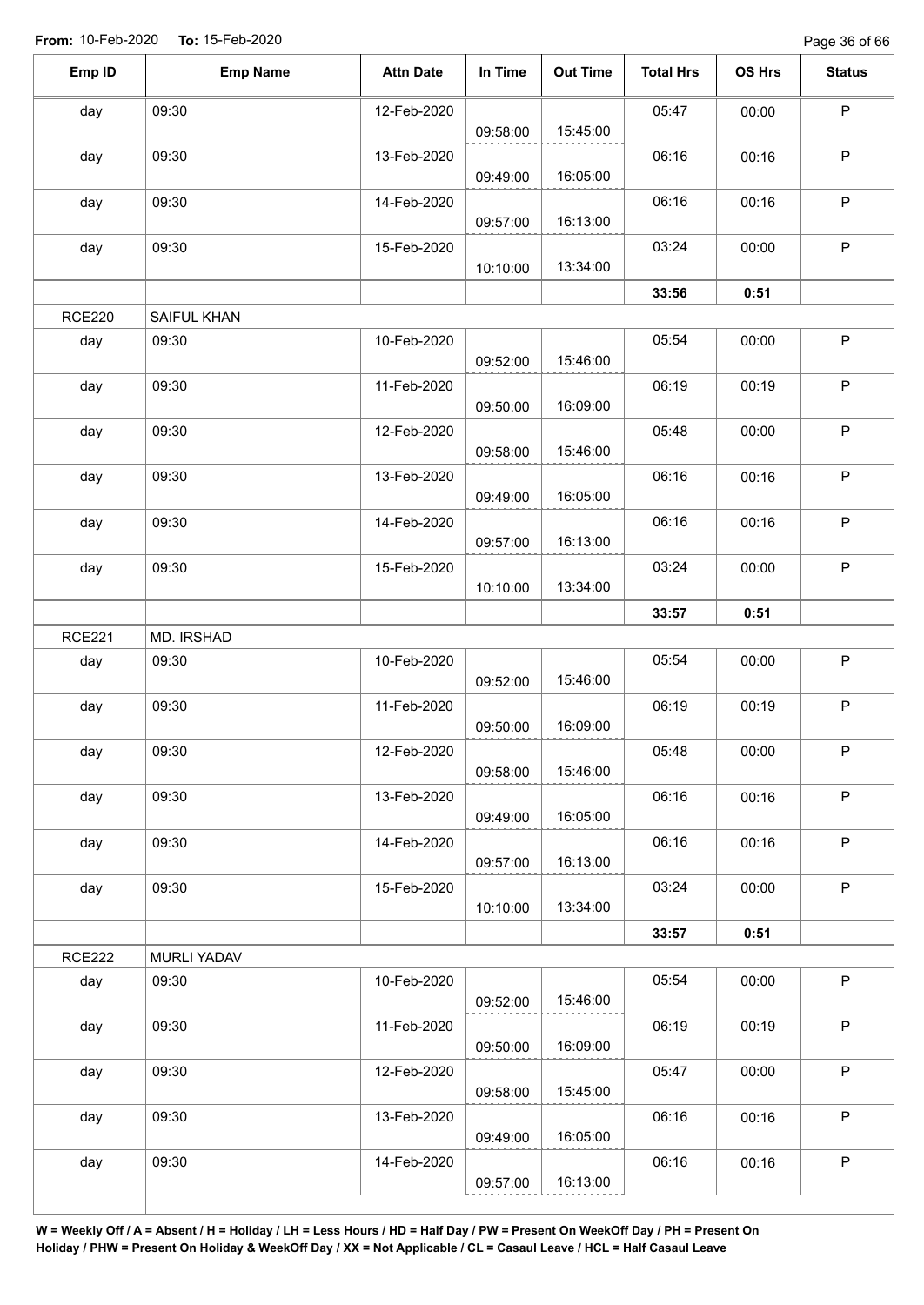Page 37 of 66

| Emp ID            | <b>Emp Name</b>         | <b>Attn Date</b> | In Time  | <b>Out Time</b> | <b>Total Hrs</b> | OS Hrs | <b>Status</b> |
|-------------------|-------------------------|------------------|----------|-----------------|------------------|--------|---------------|
| day               | 09:30                   | 15-Feb-2020      |          |                 | 03:24            | 00:00  | $\sf P$       |
|                   |                         |                  | 10:10:00 | 13:34:00        |                  |        |               |
|                   |                         |                  |          |                 | 33:56            | 0:51   |               |
| <b>RCE223</b>     | ERSHAD AHMAD            |                  |          |                 |                  |        |               |
| day               | 09:30                   | 10-Feb-2020      | 09:52:00 | 15:46:00        | 05:54            | 00:00  | $\mathsf P$   |
| day               | 09:30                   | 11-Feb-2020      | 09:50:00 | 16:09:00        | 06:19            | 00:19  | $\mathsf P$   |
| day               | 09:30                   | 12-Feb-2020      | 09:58:00 | 15:46:00        | 05:48            | 00:00  | P             |
| day               | 09:30                   | 13-Feb-2020      | 09:49:00 | 16:05:00        | 06:16            | 00:16  | P             |
| day               | 09:30                   | 14-Feb-2020      | 09:57:00 | 16:13:00        | 06:16            | 00:16  | $\mathsf P$   |
| day               | 09:30                   | 15-Feb-2020      |          |                 | 03:24            | 00:00  | $\mathsf P$   |
|                   |                         |                  | 10:10:00 | 13:34:00        |                  |        |               |
| <b>Department</b> | BED 2019-21             |                  |          |                 | 33:57            | 0:51   |               |
| <b>RCE101</b>     | <b>ISTIYAQUE ANSARI</b> |                  |          |                 |                  |        |               |
| day               | 09:30                   | 10-Feb-2020      | 09:59:00 | 15:40:00        | 05:41            | 00:00  | $\sf P$       |
| day               | 09:30                   | 11-Feb-2020      | 09:43:00 | 15:59:00        | 06:16            | 00:16  | $\mathsf P$   |
| day               | 09:30                   | 12-Feb-2020      | 09:56:00 | 15:42:00        | 05:46            | 00:00  | $\sf P$       |
| day               | 09:30                   | 13-Feb-2020      | 09:44:00 | 15:55:00        | 06:11            | 00:11  | $\mathsf P$   |
| day               | 09:30                   | 14-Feb-2020      | 09:53:00 | 16:00:00        | 06:07            | 00:07  | P             |
| day               | 09:30                   | 15-Feb-2020      | 10:35:00 | 13:29:00        | 02:54            | 00:00  | P             |
|                   |                         |                  |          |                 | 32:55            | 0:34   |               |
| <b>RCE102</b>     | AKASH DEY               |                  |          |                 |                  |        |               |
| day               | 09:30                   | 10-Feb-2020      | 09:58:00 | 15:40:00        | 05:42            | 00:00  | P             |
| day               | 09:30                   | 11-Feb-2020      | 09:43:00 | 15:59:00        | 06:16            | 00:16  | P             |
| day               | 09:30                   | 12-Feb-2020      | 09:55:00 | 15:41:00        | 05:46            | 00:00  | P             |
| day               | 09:30                   | 13-Feb-2020      | 09:41:00 | 15:57:00        | 06:16            | 00:16  | P             |
| day               | 09:30                   | 14-Feb-2020      | 09:51:00 | 16:04:00        | 06:13            | 00:13  | $\sf P$       |
| day               | 09:30                   | 15-Feb-2020      | 10:30:00 | 13:29:00        | 02:59            | 00:00  | P             |
|                   |                         |                  |          |                 | 33:12            | 0:45   |               |
| <b>RCE103</b>     | <b>KHAIRUN NISHA</b>    |                  |          |                 |                  |        |               |
| day               | 09:30                   | 10-Feb-2020      |          |                 | 05:49            | 00:00  | $\mathsf P$   |
|                   |                         |                  |          |                 |                  |        |               |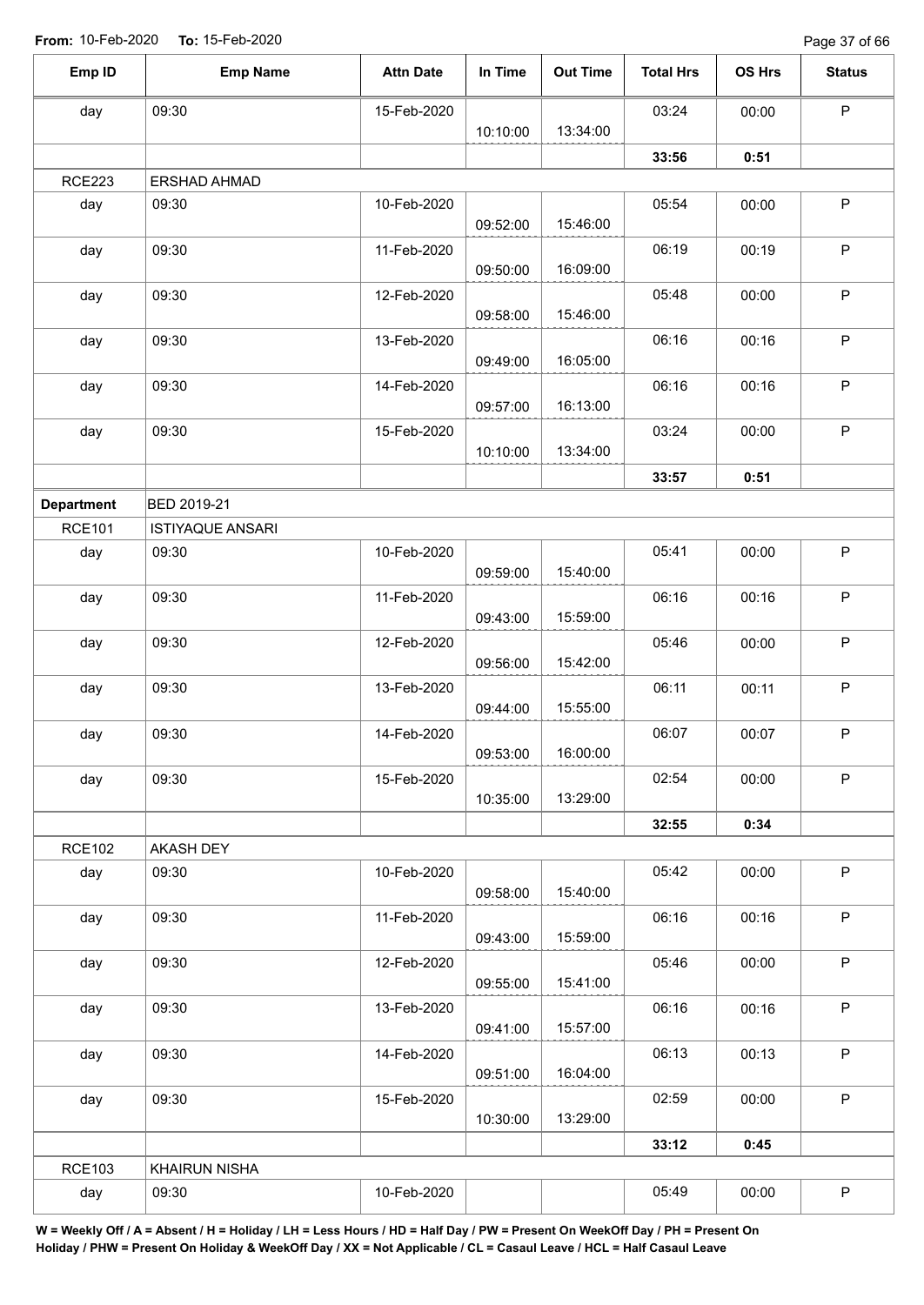| Emp ID        | <b>Emp Name</b>    | <b>Attn Date</b> | In Time  | <b>Out Time</b> | <b>Total Hrs</b> | OS Hrs | <b>Status</b> |
|---------------|--------------------|------------------|----------|-----------------|------------------|--------|---------------|
|               |                    |                  | 09:53:00 | 15:42:00        |                  |        |               |
| day           | 09:30              | 11-Feb-2020      | 09:42:00 | 16:01:00        | 06:19            | 00:19  | $\sf P$       |
| day           | 09:30              | 12-Feb-2020      | 09:56:00 | 15:43:00        | 05:47            | 00:00  | $\sf P$       |
| day           | 09:30              | 13-Feb-2020      | 09:43:00 | 15:55:00        | 06:12            | 00:12  | $\mathsf P$   |
| day           | 09:30              | 14-Feb-2020      | 09:49:00 | 16:02:00        | 06:13            | 00:13  | $\sf P$       |
|               |                    | 15-Feb-2020      |          |                 | 00:00            | 00:00  | $\mathsf{A}$  |
|               |                    |                  |          |                 | 30:20            | 0:44   |               |
| <b>RCE104</b> | <b>VIVEK ANAND</b> |                  |          |                 |                  |        |               |
| day           | 09:30              | 10-Feb-2020      | 09:55:00 | 15:41:00        | 05:46            | 00:00  | $\mathsf P$   |
| day           | 09:30              | 11-Feb-2020      | 09:46:00 | 15:57:00        | 06:11            | 00:11  | $\sf P$       |
| day           | 09:30              | 12-Feb-2020      | 09:55:00 | 15:41:00        | 05:46            | 00:00  | $\mathsf P$   |
| day           | 09:30              | 13-Feb-2020      | 09:41:00 | 15:58:00        | 06:17            | 00:17  | $\sf P$       |
| day           | 09:30              | 14-Feb-2020      | 09:51:00 | 16:05:00        | 06:14            | 00:14  | $\mathsf P$   |
| day           | 09:30              | 15-Feb-2020      | 10:31:00 | 13:31:00        | 03:00            | 00:00  | $\mathsf P$   |
|               |                    |                  |          |                 | 33:14            | 0:42   |               |
| <b>RCE105</b> | ARUN KUMAR MANDAL  |                  |          |                 |                  |        |               |
| day           | 09:30              | 10-Feb-2020      | 09:58:00 | 15:40:00        | 05:42            | 00:00  | ${\sf P}$     |
|               |                    | 11-Feb-2020      |          |                 | 00:00            | 00:00  | A             |
| day           | 09:30              | 12-Feb-2020      | 09:53:00 | 15:47:00        | 05:54            | 00:00  | $\sf P$       |
| day           | 09:30              | 13-Feb-2020      | 09:45:00 | 15:54:00        | 06:09            | 00:09  | $\mathsf P$   |
| day           | 09:30              | 14-Feb-2020      | 09:50:00 | 16:02:00        | 06:12            | 00:12  | $\mathsf P$   |
| day           | 09:30              | 15-Feb-2020      | 10:31:00 | 13:29:00        | 02:58            | 00:00  | $\mathsf P$   |
|               |                    |                  |          |                 | 26:55            | 0:21   |               |
| <b>RCE106</b> | ROHIT PANDEY       |                  |          |                 |                  |        |               |
| day           | 09:30              | 10-Feb-2020      | 09:56:00 | 15:41:00        | 05:45            | 00:00  | P             |
| day           | 09:30              | 11-Feb-2020      | 09:46:00 | 15:57:00        | 06:11            | 00:11  | $\sf P$       |
| day           | 09:30              | 12-Feb-2020      | 09:54:00 | 15:47:00        | 05:53            | 00:00  | $\mathsf P$   |
| day           | 09:30              | 13-Feb-2020      |          |                 | 06:08            | 00:08  | ${\sf P}$     |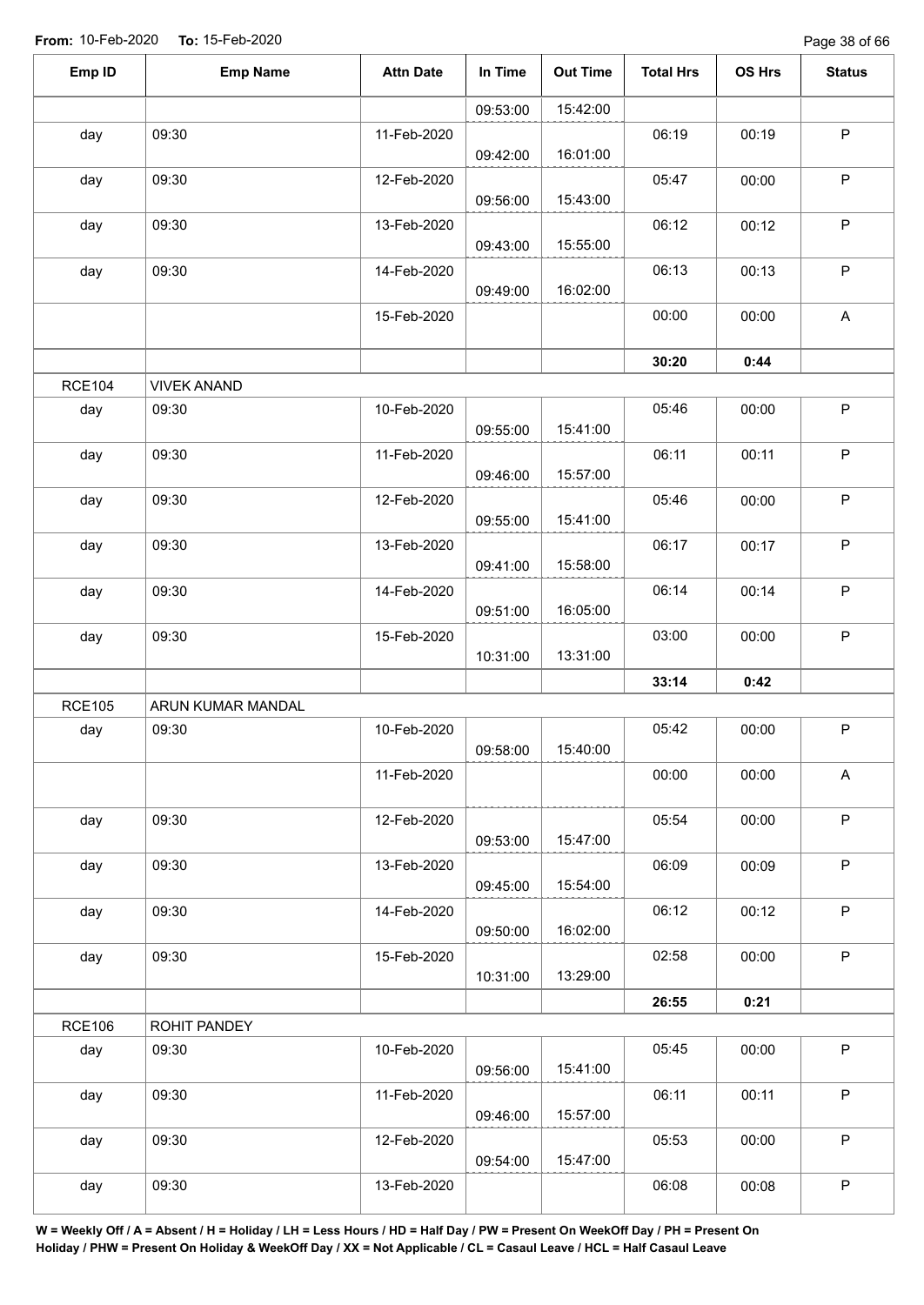Page 39 of 66

| Emp ID        | <b>Emp Name</b>   | <b>Attn Date</b> | In Time  | <b>Out Time</b> | <b>Total Hrs</b> | OS Hrs | <b>Status</b>             |
|---------------|-------------------|------------------|----------|-----------------|------------------|--------|---------------------------|
|               |                   |                  | 09:46:00 | 15:54:00        |                  |        |                           |
| day           | 09:30             | 14-Feb-2020      | 09:49:00 | 16:02:00        | 06:13            | 00:13  | $\mathsf P$               |
| day           | 09:30             | 15-Feb-2020      | 10:31:00 | 13:29:00        | 02:58            | 00:00  | $\mathsf P$               |
|               |                   |                  |          |                 | 33:8             | 0:32   |                           |
| <b>RCE107</b> | PREETY KUMARI     |                  |          |                 |                  |        |                           |
| day           | 09:30             | 10-Feb-2020      | 09:51:00 | 15:42:00        | 05:51            | 00:00  | $\sf P$                   |
|               |                   | 11-Feb-2020      |          |                 | 00:00            | 00:00  | $\boldsymbol{\mathsf{A}}$ |
| day           | 09:30             | 12-Feb-2020      | 09:54:00 | 15:48:00        | 05:54            | 00:00  | $\mathsf P$               |
| day           | 09:30             | 13-Feb-2020      | 09:46:00 | 15:54:00        | 06:08            | 00:08  | $\sf P$                   |
| day           | 09:30             | 14-Feb-2020      | 09:53:00 | 15:59:00        | 06:06            | 00:06  | $\sf P$                   |
| day           | 09:30             | 15-Feb-2020      | 10:31:00 | 13:30:00        | 02:59            | 00:00  | ${\sf P}$                 |
|               |                   |                  |          |                 | 26:58            | 0:14   |                           |
| <b>RCE108</b> | <b>AJIT KUMAR</b> |                  |          |                 |                  |        |                           |
| day           | 09:30             | 10-Feb-2020      | 09:53:00 | 15:42:00        | 05:49            | 00:00  | $\mathsf P$               |
|               |                   | 11-Feb-2020      |          |                 | 00:00            | 00:00  | $\boldsymbol{\mathsf{A}}$ |
| day           | 09:30             | 12-Feb-2020      | 09:53:00 | 15:47:00        | 05:54            | 00:00  | $\mathsf P$               |
| day           | 09:30             | 13-Feb-2020      | 09:45:00 | 15:54:00        | 06:09            | 00:09  | P                         |
| day           | 09:30             | 14-Feb-2020      | 09:50:00 | 16:02:00        | 06:12            | 00:12  | $\mathsf P$               |
| day           | 09:30             | 15-Feb-2020      | 10:31:00 | 13:30:00        | 02:59            | 00:00  | $\mathsf P$               |
|               |                   |                  |          |                 | 27:3             | 0:21   |                           |
| <b>RCE109</b> | RAKESH KUMR GUPTA |                  |          |                 |                  |        |                           |
|               |                   | 10-Feb-2020      |          |                 | 00:00            | 00:00  | $\boldsymbol{\mathsf{A}}$ |
| day           | 09:30             | 11-Feb-2020      | 09:44:00 | 15:58:00        | 06:14            | 00:14  | $\mathsf P$               |
| day           | 09:30             | 12-Feb-2020      | 09:54:00 | 15:47:00        | 05:53            | 00:00  | $\sf P$                   |
| day           | 09:30             | 13-Feb-2020      | 09:46:00 | 15:54:00        | 06:08            | 00:08  | $\sf P$                   |
| day           | 09:30             | 14-Feb-2020      | 09:50:00 | 16:02:00        | 06:12            | 00:12  | $\sf P$                   |
| day           | 09:30             | 15-Feb-2020      | 10:31:00 | 13:31:00        | 03:00            | 00:00  | $\mathsf P$               |
|               |                   |                  |          |                 | 27:27            | 0:34   |                           |
|               |                   |                  |          |                 |                  |        |                           |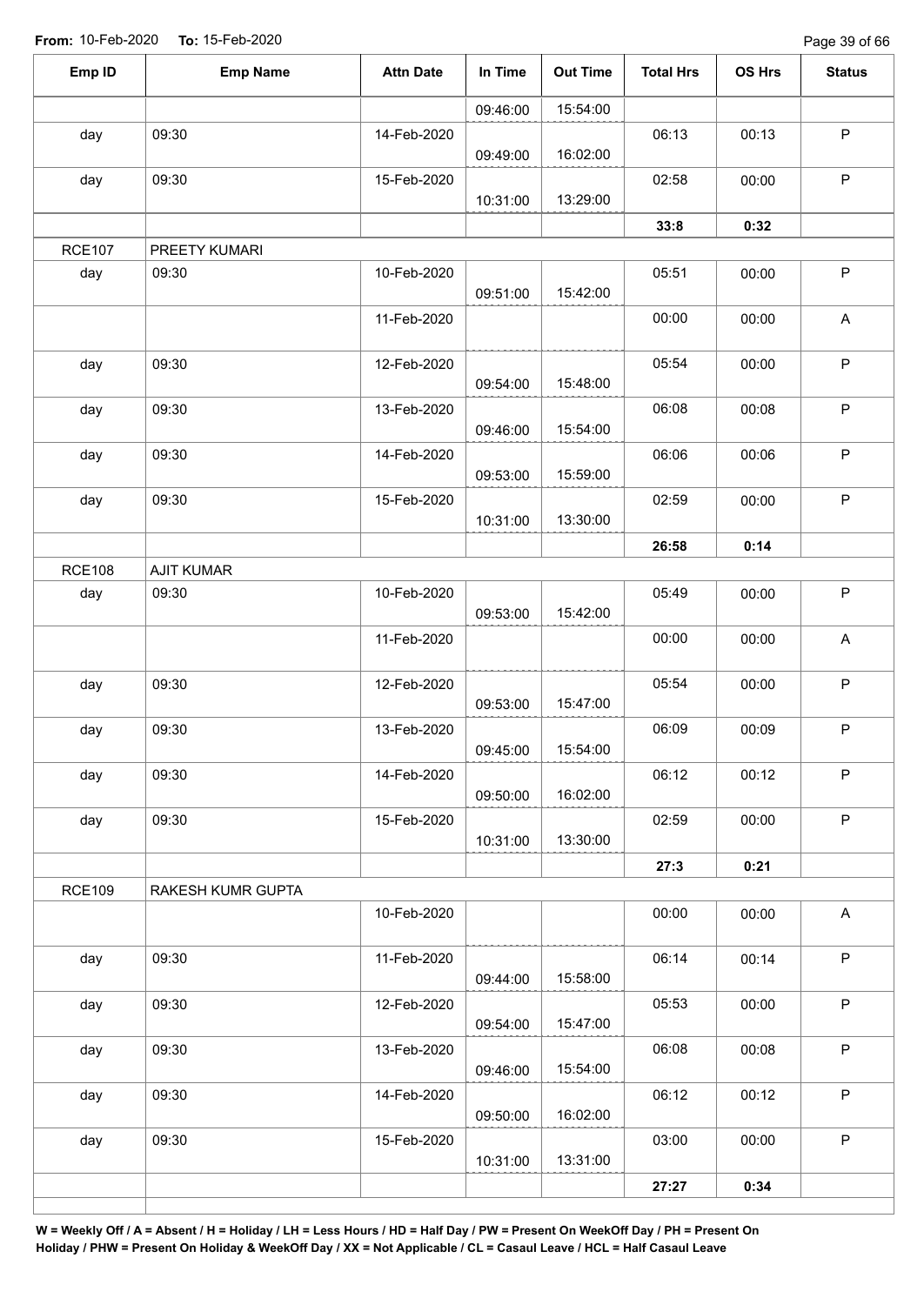Page 40 of 66

| Emp ID        | <b>Emp Name</b>     | <b>Attn Date</b> | In Time  | <b>Out Time</b> | <b>Total Hrs</b> | OS Hrs | <b>Status</b>             |
|---------------|---------------------|------------------|----------|-----------------|------------------|--------|---------------------------|
| <b>RCE110</b> | <b>SHALU KUMARI</b> |                  |          |                 |                  |        |                           |
| day           | 09:30               | 10-Feb-2020      | 09:55:00 | 15:42:00        | 05:47            | 00:00  | $\mathsf P$               |
| day           | 09:30               | 11-Feb-2020      | 09:45:00 | 15:57:00        | 06:12            | 00:12  | $\mathsf P$               |
| day           | 09:30               | 12-Feb-2020      | 09:53:00 | 15:47:00        | 05:54            | 00:00  | $\mathsf P$               |
| day           | 09:30               | 13-Feb-2020      | 09:45:00 | 15:54:00        | 06:09            | 00:09  | $\mathsf P$               |
| day           | 09:30               | 14-Feb-2020      | 09:52:00 | 16:00:00        | 06:08            | 00:08  | $\mathsf P$               |
| day           | 09:30               | 15-Feb-2020      | 10:31:00 | 13:31:00        | 03:00            | 00:00  | $\mathsf P$               |
|               |                     |                  |          |                 | 33:10            | 0:29   |                           |
| <b>RCE111</b> | SADDAM ANSARI       |                  |          |                 |                  |        |                           |
| day           | 09:30               | 10-Feb-2020      | 09:55:00 | 15:41:00        | 05:46            | 00:00  | $\mathsf P$               |
| day           | 09:30               | 11-Feb-2020      | 09:46:00 | 15:57:00        | 06:11            | 00:11  | $\mathsf P$               |
| day           | 09:30               | 12-Feb-2020      | 09:56:00 | 15:42:00        | 05:46            | 00:00  | $\mathsf P$               |
| day           | 09:30               | 13-Feb-2020      | 09:42:00 | 15:56:00        | 06:14            | 00:14  | $\mathsf P$               |
| day           | 09:30               | 14-Feb-2020      | 09:52:00 | 16:04:00        | 06:12            | 00:12  | $\mathsf P$               |
| day           | 09:30               | 15-Feb-2020      | 10:31:00 | 13:31:00        | 03:00            | 00:00  | $\mathsf P$               |
|               |                     |                  |          |                 | 33:9             | 0:37   |                           |
| <b>RCE112</b> | <b>GOUTAM KUMAR</b> |                  |          |                 |                  |        |                           |
|               |                     | 10-Feb-2020      |          |                 | 00:00            | 00:00  | $\boldsymbol{\mathsf{A}}$ |
| day           | 09:30               | 11-Feb-2020      | 09:43:00 | 15:59:00        | 06:16            | 00:16  | $\mathsf P$               |
|               |                     | 12-Feb-2020      |          |                 | 00:00            | 00:00  | $\mathsf A$               |
| day           | 09:30               | 13-Feb-2020      | 09:41:00 | 15:57:00        | 06:16            | 00:16  | $\mathsf P$               |
| day           | 09:30               | 14-Feb-2020      | 09:51:00 | 16:04:00        | 06:13            | 00:13  | $\mathsf P$               |
| day           | 09:30               | 15-Feb-2020      | 10:31:00 | 13:30:00        | 02:59            | 00:00  | $\mathsf P$               |
|               |                     |                  |          |                 | 21:44            | 0:45   |                           |
| <b>RCE113</b> | NAHEED KAUSER       |                  |          |                 |                  |        |                           |
| day           | 09:30               | 10-Feb-2020      | 09:58:00 | 15:40:00        | 05:42            | 00:00  | $\sf P$                   |
| day           | 09:30               | 11-Feb-2020      | 09:44:00 | 15:59:00        | 06:15            | 00:15  | $\mathsf P$               |
| day           | 09:30               | 12-Feb-2020      |          |                 | 05:45            | 00:00  | $\sf P$                   |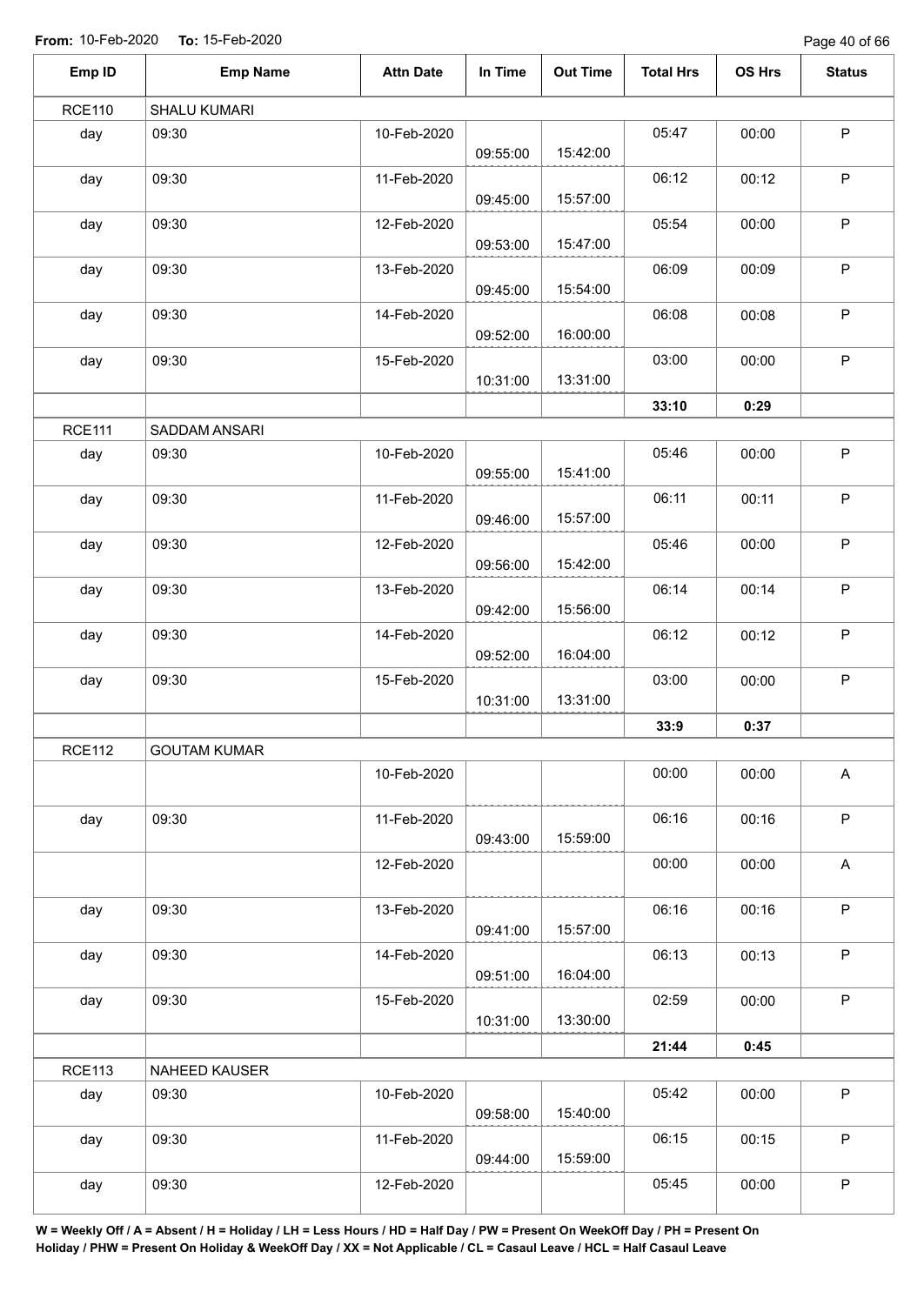Page 41 of 66

| Emp ID<br><b>Emp Name</b>      | <b>Attn Date</b> | In Time  | <b>Out Time</b> | <b>Total Hrs</b> | OS Hrs | <b>Status</b> |
|--------------------------------|------------------|----------|-----------------|------------------|--------|---------------|
|                                |                  | 09:55:00 | 15:40:00        |                  |        |               |
| 09:30<br>day                   | 13-Feb-2020      | 09:40:00 | 15:58:00        | 06:18            | 00:18  | $\mathsf P$   |
| 09:30<br>day                   | 14-Feb-2020      | 09:49:00 | 16:02:00        | 06:13            | 00:13  | $\mathsf P$   |
|                                | 15-Feb-2020      |          |                 | 00:00            | 00:00  | $\mathsf{A}$  |
|                                |                  |          |                 | 30:13            | 0:46   |               |
| <b>RCE114</b><br>PRADEEP KUMAR |                  |          |                 |                  |        |               |
| day<br>09:30                   | 10-Feb-2020      | 10:00:00 | 15:44:00        | 05:44            | 00:00  | $\mathsf P$   |
| 09:30<br>day                   | 11-Feb-2020      | 09:47:00 | 16:03:00        | 06:16            | 00:16  | $\mathsf P$   |
| 09:30<br>day                   | 12-Feb-2020      | 09:57:00 | 15:39:00        | 05:42            | 00:00  | $\sf P$       |
| 09:30<br>day                   | 13-Feb-2020      | 09:47:00 | 15:52:00        | 06:05            | 00:05  | $\mathsf P$   |
| 09:30<br>day                   | 14-Feb-2020      | 09:55:00 | 16:06:00        | 06:11            | 00:11  | $\mathsf P$   |
| 09:30<br>day                   | 15-Feb-2020      | 10:35:00 | 13:29:00        | 02:54            | 00:00  | $\sf P$       |
|                                |                  |          |                 | 32:52            | 0:32   |               |
| MD. ADIL<br><b>RCE115</b>      |                  |          |                 |                  |        |               |
| 09:30<br>day                   | 10-Feb-2020      | 09:58:00 | 15:40:00        | 05:42            | 00:00  | $\sf P$       |
| 09:30<br>day                   | 11-Feb-2020      | 09:43:00 | 15:59:00        | 06:16            | 00:16  | $\mathsf P$   |
| 09:30<br>day                   | 12-Feb-2020      | 09:55:00 | 15:41:00        | 05:46            | 00:00  | P             |
| 09:30<br>day                   | 13-Feb-2020      | 09:41:00 | 15:58:00        | 06:17            | 00:17  | $\mathsf P$   |
| 09:30<br>day                   | 14-Feb-2020      | 09:51:00 | 16:05:00        | 06:14            | 00:14  | $\mathsf P$   |
| 09:30<br>day                   | 15-Feb-2020      | 10:31:00 | 13:28:00        | 02:57            | 00:00  | $\mathsf P$   |
|                                |                  |          |                 | 33:12            | 0:47   |               |
| <b>RCE116</b><br>CHANDAN KUMAR |                  |          |                 |                  |        |               |
| day<br>09:30                   | 10-Feb-2020      | 09:52:00 | 15:43:00        | 05:51            | 00:00  | $\mathsf P$   |
| 09:30<br>day                   | 11-Feb-2020      | 09:41:00 | 16:00:00        | 06:19            | 00:19  | P             |
|                                | 12-Feb-2020      |          |                 | 00:00            | 00:00  | $\mathsf A$   |
| 09:30<br>day                   | 13-Feb-2020      | 09:41:00 | 15:58:00        | 06:17            | 00:17  | $\mathsf P$   |
| 09:30<br>day                   | 14-Feb-2020      | 09:49:00 | 16:02:00        | 06:13            | 00:13  | $\mathsf P$   |
| 09:30<br>day                   | 15-Feb-2020      |          |                 | 02:58            | 00:00  | $\sf P$       |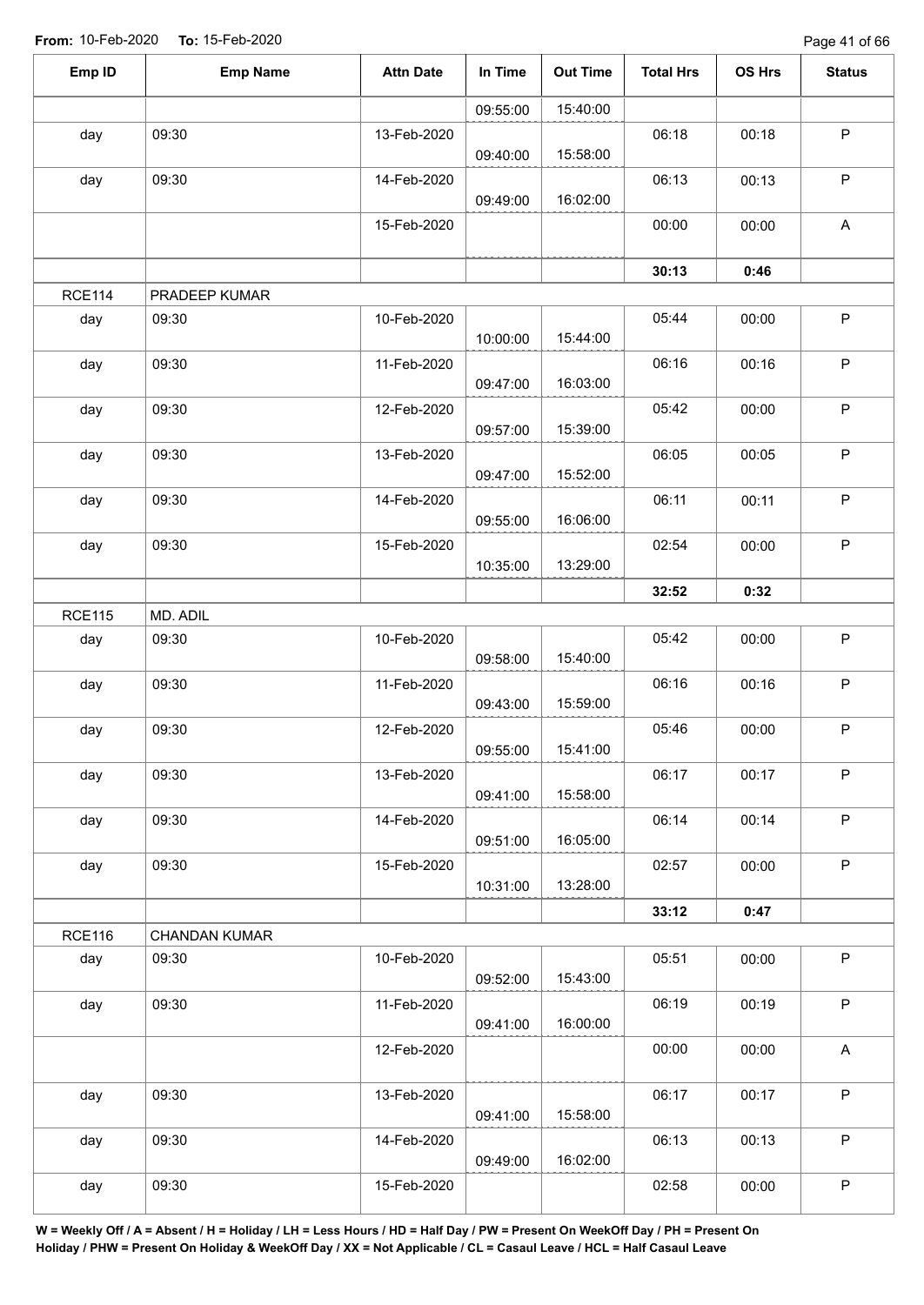| Emp ID        | <b>Emp Name</b>     | <b>Attn Date</b> | In Time  | <b>Out Time</b> | <b>Total Hrs</b> | OS Hrs | <b>Status</b>             |
|---------------|---------------------|------------------|----------|-----------------|------------------|--------|---------------------------|
|               |                     |                  | 10:31:00 | 13:29:00        |                  |        |                           |
|               |                     |                  |          |                 | 27:38            | 0:49   |                           |
| <b>RCE117</b> | AVINASH KUMAR GUPTA |                  |          |                 |                  |        |                           |
| day           | 09:30               | 10-Feb-2020      | 09:59:00 | 15:40:00        | 05:41            | 00:00  | $\sf P$                   |
| day           | 09:30               | 11-Feb-2020      | 09:43:00 | 15:59:00        | 06:16            | 00:16  | $\sf P$                   |
|               |                     | 12-Feb-2020      |          |                 | 00:00            | 00:00  | $\boldsymbol{\mathsf{A}}$ |
| day           | 09:30               | 13-Feb-2020      | 09:44:00 | 15:55:00        | 06:11            | 00:11  | $\sf P$                   |
| day           | 09:30               | 14-Feb-2020      | 09:53:00 | 16:00:00        | 06:07            | 00:07  | $\mathsf P$               |
| day           | 09:30               | 15-Feb-2020      | 10:31:00 | 13:30:00        | 02:59            | 00:00  | $\sf P$                   |
|               |                     |                  |          |                 | 27:14            | 0:34   |                           |
| <b>RCE118</b> | JYOTI BHAGAT        |                  |          |                 |                  |        |                           |
| day           | 09:30               | 10-Feb-2020      | 09:51:00 | 15:43:00        | 05:52            | 00:00  | $\mathsf P$               |
| day           | 09:30               | 11-Feb-2020      | 09:41:00 | 16:00:00        | 06:19            | 00:19  | $\sf P$                   |
| day           | 09:30               | 12-Feb-2020      | 09:56:00 | 15:43:00        | 05:47            | 00:00  | $\mathsf P$               |
| day           | 09:30               | 13-Feb-2020      | 09:43:00 | 15:56:00        | 06:13            | 00:13  | $\sf P$                   |
| day           | 09:30               | 14-Feb-2020      | 09:50:00 | 16:04:00        | 06:14            | 00:14  | $\mathsf P$               |
|               |                     | 15-Feb-2020      |          |                 | 00:00            | 00:00  | $\boldsymbol{\mathsf{A}}$ |
|               |                     |                  |          |                 | 30:25            | 0:46   |                           |
| <b>RCE119</b> | SHARFRAZ ANSARI     |                  |          |                 |                  |        |                           |
| day           | 09:30               | 10-Feb-2020      | 09:59:00 | 15:40:00        | 05:41            | 00:00  | $\mathsf P$               |
| day           | 09:30               | 11-Feb-2020      | 09:43:00 | 15:59:00        | 06:16            | 00:16  | $\sf P$                   |
| day           | 09:30               | 12-Feb-2020      | 09:55:00 | 15:42:00        | 05:47            | 00:00  | P                         |
| day           | 09:30               | 13-Feb-2020      | 09:44:00 | 15:55:00        | 06:11            | 00:11  | $\mathsf P$               |
| day           | 09:30               | 14-Feb-2020      | 09:53:00 | 15:59:00        | 06:06            | 00:06  | $\sf P$                   |
| day           | 09:30               | 15-Feb-2020      | 10:31:00 | 13:30:00        | 02:59            | 00:00  | $\mathsf{P}$              |
|               |                     |                  |          |                 | 33:0             | 0:33   |                           |
| <b>RCE120</b> | SUMAIYA AFREEN      |                  |          |                 |                  |        |                           |
| day           | 09:30               | 10-Feb-2020      | 09:52:00 | 15:42:00        | 05:50            | 00:00  | $\mathsf P$               |
| day           | 09:30               | 11-Feb-2020      |          |                 | 06:19            | 00:19  | ${\sf P}$                 |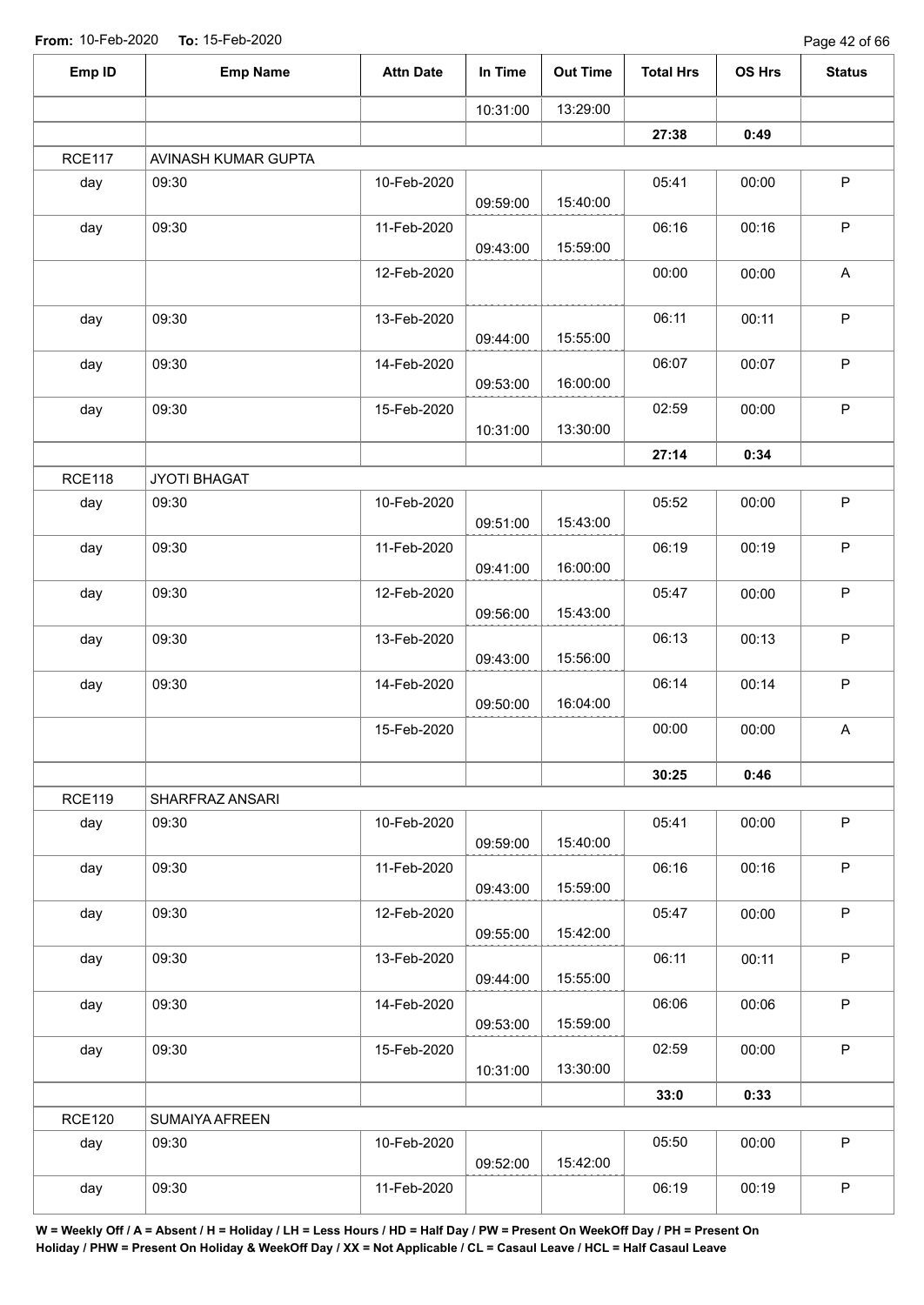Page 43 of 66

| Emp ID        | <b>Emp Name</b>      | <b>Attn Date</b> | In Time  | <b>Out Time</b> | <b>Total Hrs</b> | OS Hrs | <b>Status</b> |
|---------------|----------------------|------------------|----------|-----------------|------------------|--------|---------------|
|               |                      |                  | 09:42:00 | 16:01:00        |                  |        |               |
| day           | 09:30                | 12-Feb-2020      |          | 15:43:00        | 05:47            | 00:00  | $\mathsf P$   |
|               | 09:30                |                  | 09:56:00 |                 |                  |        | $\mathsf P$   |
| day           |                      | 13-Feb-2020      | 09:43:00 | 15:56:00        | 06:13            | 00:13  |               |
| day           | 09:30                | 14-Feb-2020      | 09:51:00 | 16:05:00        | 06:14            | 00:14  | $\sf P$       |
| day           | 09:30                | 15-Feb-2020      | 10:31:00 | 13:29:00        | 02:58            | 00:00  | $\mathsf P$   |
|               |                      |                  |          |                 | 33:21            | 0:46   |               |
| <b>RCE121</b> | SANDEEP MAHRA        |                  |          |                 |                  |        |               |
| day           | 09:30                | 10-Feb-2020      | 09:53:00 | 15:42:00        | 05:49            | 00:00  | $\sf P$       |
| day           | 09:30                | 11-Feb-2020      | 09:42:00 | 16:01:00        | 06:19            | 00:19  | $\mathsf P$   |
| day           | 09:30                | 12-Feb-2020      |          |                 | 05:48            | 00:00  | $\sf P$       |
|               |                      |                  | 09:56:00 | 15:44:00        |                  |        |               |
| day           | 09:30                | 13-Feb-2020      |          |                 | 06:12            | 00:12  | $\mathsf P$   |
|               |                      |                  | 09:43:00 | 15:55:00        |                  |        | $\mathsf P$   |
| day           | 09:30                | 14-Feb-2020      | 09:53:00 | 15:59:00        | 06:06            | 00:06  |               |
| day           | 09:30                | 15-Feb-2020      | 10:31:00 | 13:30:00        | 02:59            | 00:00  | $\mathsf P$   |
|               |                      |                  |          |                 | 33:13            | 0:37   |               |
| <b>RCE122</b> | MD. AMIR AMZAD ANSAR |                  |          |                 |                  |        |               |
| day           | 09:30                | 10-Feb-2020      | 09:51:00 | 15:43:00        | 05:52            | 00:00  | $\mathsf P$   |
| day           | 09:30                | 11-Feb-2020      | 09:41:00 | 16:00:00        | 06:19            | 00:19  | $\mathsf P$   |
| day           | 09:30                | 12-Feb-2020      |          |                 | 05:46            | 00:00  | $\mathsf P$   |
|               |                      |                  | 09:56:00 | 15:42:00        |                  |        |               |
|               |                      | 13-Feb-2020      |          |                 | 00:00            | 00:00  | A             |
| day           | 09:30                | 14-Feb-2020      | 09:50:00 | 16:02:00        | 06:12            | 00:12  | $\sf P$       |
| day           | 09:30                | 15-Feb-2020      |          |                 | 03:00            | 00:00  | $\mathsf P$   |
|               |                      |                  | 10:31:00 | 13:31:00        |                  |        |               |
|               |                      |                  |          |                 | 27:9             | 0:31   |               |
| <b>RCE123</b> | <b>VIKRAM VERMA</b>  |                  |          |                 |                  |        |               |
| day           | 09:30                | 10-Feb-2020      | 09:51:00 | 15:43:00        | 05:52            | 00:00  | $\sf P$       |
| day           | 09:30                | 11-Feb-2020      | 09:41:00 | 16:00:00        | 06:19            | 00:19  | $\sf P$       |
| day           | 09:30                | 12-Feb-2020      | 09:56:00 | 15:43:00        | 05:47            | 00:00  | $\mathsf P$   |
| day           | 09:30                | 13-Feb-2020      | 09:43:00 | 15:56:00        | 06:13            | 00:13  | $\sf P$       |
| day           | 09:30                | 14-Feb-2020      |          |                 | 06:15            | 00:15  | $\sf P$       |
|               |                      |                  |          |                 |                  |        |               |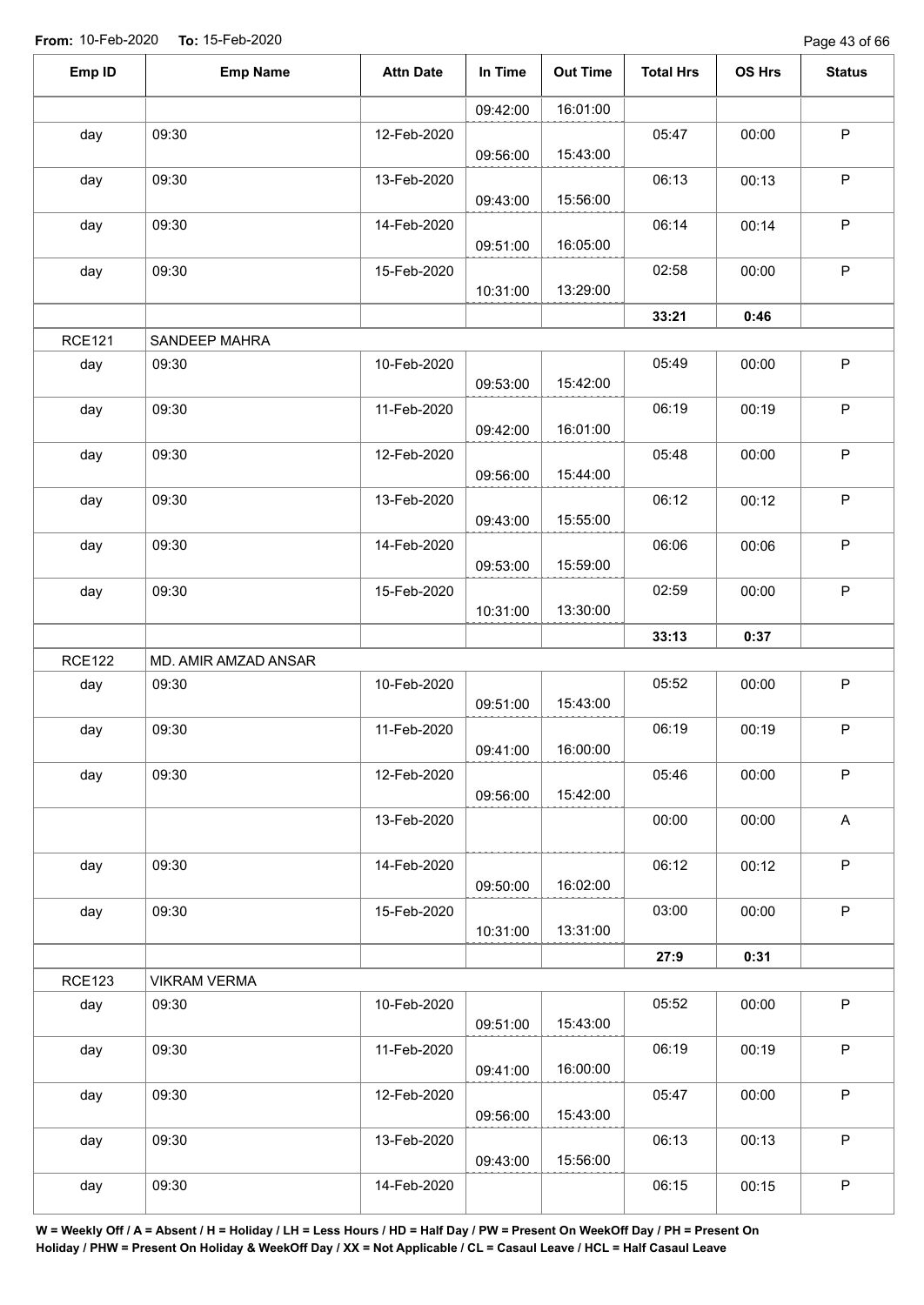Page 44 of 66

| Emp ID        | <b>Emp Name</b>     | <b>Attn Date</b> | In Time  | <b>Out Time</b> | <b>Total Hrs</b> | OS Hrs | <b>Status</b>             |
|---------------|---------------------|------------------|----------|-----------------|------------------|--------|---------------------------|
|               |                     |                  | 09:50:00 | 16:05:00        |                  |        |                           |
| day           | 09:30               | 15-Feb-2020      |          |                 | 02:41            | 00:00  | $\mathsf P$               |
|               |                     |                  | 10:50:00 | 13:31:00        |                  |        |                           |
|               |                     |                  |          |                 | 33:7             | 0:47   |                           |
| <b>RCE124</b> | SUBODH KUMAR MANDAL |                  |          |                 |                  |        |                           |
| day           | 09:30               | 10-Feb-2020      | 09:52:00 | 15:42:00        | 05:50            | 00:00  | P                         |
| day           | 09:30               | 11-Feb-2020      | 09:42:00 | 16:01:00        | 06:19            | 00:19  | $\sf P$                   |
| day           | 09:30               | 12-Feb-2020      | 09:54:00 | 15:40:00        | 05:46            | 00:00  | $\mathsf P$               |
| day           | 09:30               | 13-Feb-2020      | 09:40:00 | 15:58:00        | 06:18            | 00:18  | $\sf P$                   |
| day           | 09:30               | 14-Feb-2020      |          |                 | 06:06            | 00:06  | $\sf P$                   |
|               | 09:30               | 15-Feb-2020      | 09:53:00 | 15:59:00        | 03:00            | 00:00  | $\mathsf P$               |
| day           |                     |                  | 10:31:00 | 13:31:00        |                  |        |                           |
|               |                     |                  |          |                 | 33:19            | 0:43   |                           |
| <b>RCE125</b> | <b>TAPAN DAS</b>    |                  |          |                 |                  |        |                           |
| day           | 09:30               | 10-Feb-2020      | 10:00:00 | 15:44:00        | 05:44            | 00:00  | $\mathsf P$               |
| day           | 09:30               | 11-Feb-2020      | 09:47:00 | 16:03:00        | 06:16            | 00:16  | $\mathsf P$               |
| day           | 09:30               | 12-Feb-2020      | 09:57:00 | 15:39:00        | 05:42            | 00:00  | $\mathsf P$               |
| day           | 09:30               | 13-Feb-2020      | 09:47:00 | 15:52:00        | 06:05            | 00:05  | $\mathsf P$               |
| day           | 09:30               | 14-Feb-2020      | 09:55:00 | 16:06:00        | 06:11            | 00:11  | $\mathsf P$               |
| day           | 09:30               | 15-Feb-2020      | 10:35:00 | 13:29:00        | 02:54            | 00:00  | $\mathsf P$               |
|               |                     |                  |          |                 | 32:52            | 0:32   |                           |
| <b>RCE126</b> | <b>MANISH AZAD</b>  |                  |          |                 |                  |        |                           |
| day           | 09:30               | 10-Feb-2020      | 09:51:00 | 15:42:00        | 05:51            | 00:00  | $\mathsf P$               |
| day           | 09:30               | 11-Feb-2020      | 09:42:00 | 16:01:00        | 06:19            | 00:19  | $\mathsf P$               |
| day           | 09:30               | 12-Feb-2020      | 09:56:00 | 15:44:00        | 05:48            | 00:00  | $\sf P$                   |
|               |                     | 13-Feb-2020      |          |                 | 00:00            | 00:00  | $\boldsymbol{\mathsf{A}}$ |
| day           | 09:30               | 14-Feb-2020      |          |                 | 06:15            | 00:15  | $\sf P$                   |
| day           | 09:30               | 15-Feb-2020      | 09:50:00 | 16:05:00        | 02:59            | 00:00  | P                         |
|               |                     |                  | 10:31:00 | 13:30:00        |                  |        |                           |
|               |                     |                  |          |                 | 27:12            | 0:34   |                           |
| <b>RCE127</b> | SANTOSH PANDIT      |                  |          |                 | 05:51            |        | $\sf P$                   |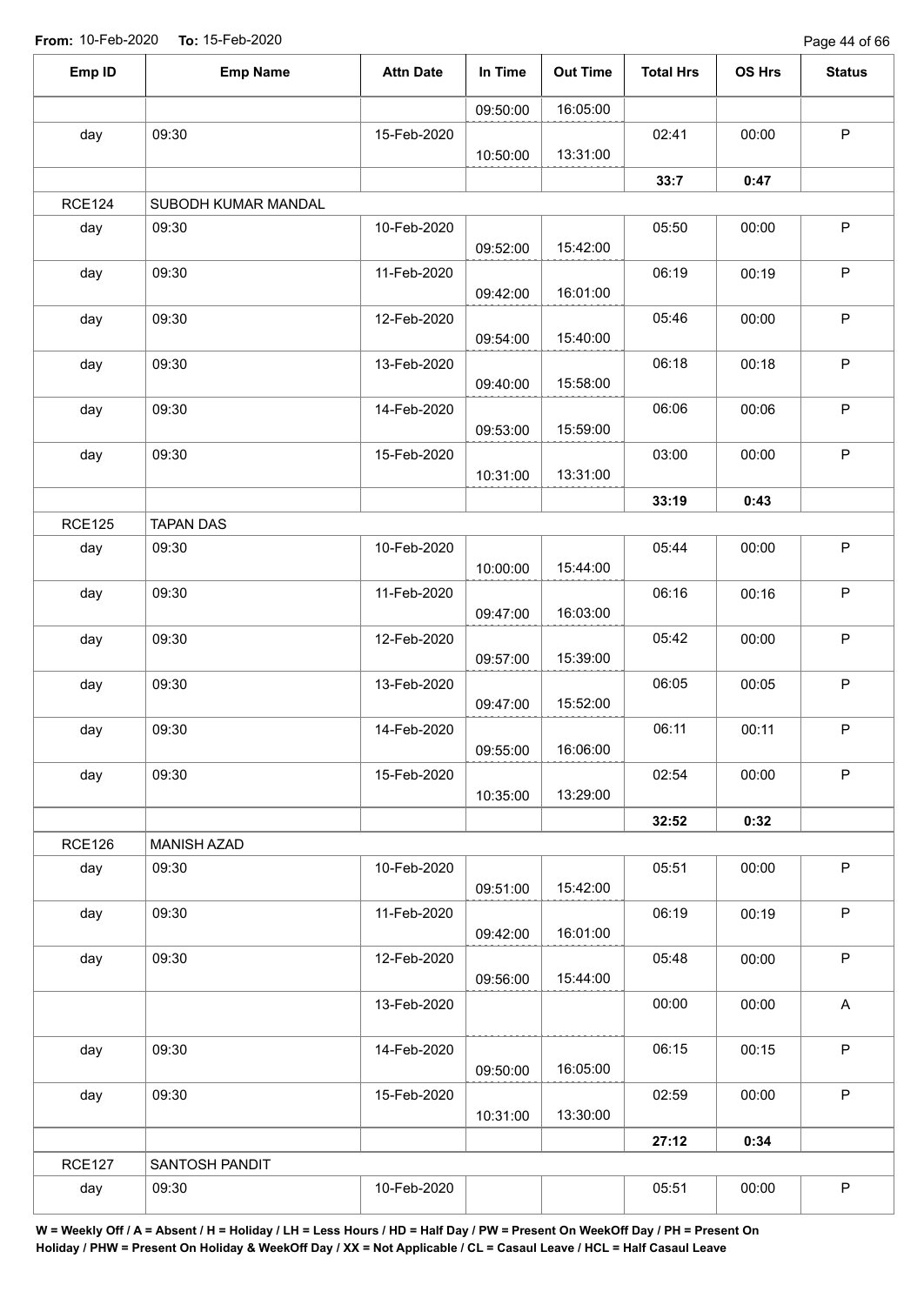Page 45 of 66

| Emp ID        | <b>Emp Name</b>     | <b>Attn Date</b> | In Time  | <b>Out Time</b> | <b>Total Hrs</b> | OS Hrs | <b>Status</b> |
|---------------|---------------------|------------------|----------|-----------------|------------------|--------|---------------|
|               |                     |                  | 09:52:00 | 15:43:00        |                  |        |               |
| day           | 09:30               | 11-Feb-2020      | 09:41:00 | 16:00:00        | 06:19            | 00:19  | $\sf P$       |
| day           | 09:30               | 12-Feb-2020      | 09:55:00 | 15:41:00        | 05:46            | 00:00  | $\sf P$       |
| day           | 09:30               | 13-Feb-2020      | 09:41:00 | 15:58:00        | 06:17            | 00:17  | $\mathsf P$   |
| day           | 09:30               | 14-Feb-2020      | 09:53:00 | 15:59:00        | 06:06            | 00:06  | $\mathsf P$   |
| day           | 09:30               | 15-Feb-2020      | 10:31:00 | 13:30:00        | 02:59            | 00:00  | $\sf P$       |
|               |                     |                  |          |                 | 33:18            | 0:42   |               |
| <b>RCE128</b> | MD.FAIZAN ANSARI    |                  |          |                 |                  |        |               |
| day           | 09:30               | 10-Feb-2020      | 10:00:00 | 15:43:00        | 05:43            | 00:00  | $\mathsf P$   |
| day           | 09:30               | 11-Feb-2020      | 09:47:00 | 16:02:00        | 06:15            | 00:15  | $\mathsf P$   |
| day           | 09:30               | 12-Feb-2020      | 09:57:00 | 15:39:00        | 05:42            | 00:00  | $\mathsf P$   |
| day           | 09:30               | 13-Feb-2020      | 09:47:00 | 15:51:00        | 06:04            | 00:04  | $\sf P$       |
| day           | 09:30               | 14-Feb-2020      | 09:55:00 | 16:06:00        | 06:11            | 00:11  | $\mathsf P$   |
|               |                     | 15-Feb-2020      |          |                 | 00:00            | 00:00  | A             |
|               |                     |                  |          |                 | 29:55            | 0:30   |               |
| <b>RCE129</b> | MD. MUKADDAR ANSARI |                  |          |                 |                  |        |               |
| day           | 09:30               | 10-Feb-2020      | 10:00:00 | 15:43:00        | 05:43            | 00:00  | $\mathsf P$   |
| day           | 09:30               | 11-Feb-2020      | 09:47:00 | 16:03:00        | 06:16            | 00:16  | $\mathsf P$   |
| day           | 09:30               | 12-Feb-2020      | 09:57:00 | 15:39:00        | 05:42            | 00:00  | $\mathsf P$   |
| day           | 09:30               | 13-Feb-2020      | 09:47:00 | 15:51:00        | 06:04            | 00:04  | $\mathsf P$   |
| day           | 09:30               | 14-Feb-2020      | 09:55:00 | 16:07:00        | 06:12            | 00:12  | $\mathsf{P}$  |
| day           | 09:30               | 15-Feb-2020      | 10:32:00 | 13:32:00        | 03:00            | 00:00  | $\sf P$       |
|               |                     |                  |          |                 | 32:57            | 0:32   |               |
| <b>RCE130</b> | FIROZ ANSARI        |                  |          |                 |                  |        |               |
| day           | 09:30               | 10-Feb-2020      | 10:00:00 | 15:43:00        | 05:43            | 00:00  | $\mathsf P$   |
| day           | 09:30               | 11-Feb-2020      | 09:47:00 | 16:02:00        | 06:15            | 00:15  | $\mathsf P$   |
| day           | 09:30               | 12-Feb-2020      | 09:57:00 | 15:39:00        | 05:42            | 00:00  | $\sf P$       |
| day           | 09:30               | 13-Feb-2020      |          |                 | 06:05            | 00:05  | $\sf P$       |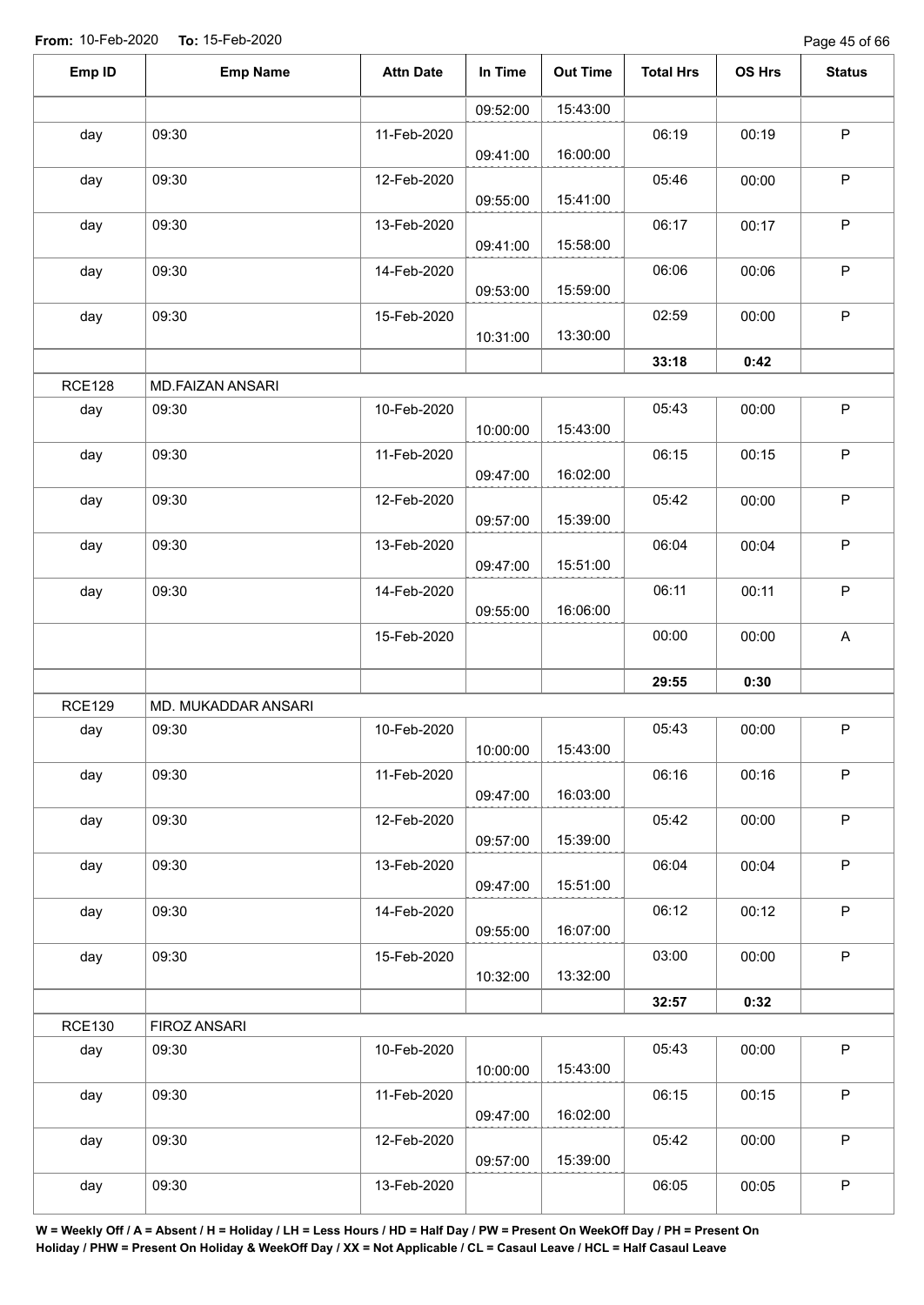Page 46 of 66

| Emp ID        | <b>Emp Name</b>   | <b>Attn Date</b> | In Time  | <b>Out Time</b> | <b>Total Hrs</b> | OS Hrs | <b>Status</b> |
|---------------|-------------------|------------------|----------|-----------------|------------------|--------|---------------|
|               |                   |                  | 09:47:00 | 15:52:00        |                  |        |               |
| day           | 09:30             | 14-Feb-2020      | 09:55:00 | 16:06:00        | 06:11            | 00:11  | $\mathsf P$   |
| day           | 09:30             | 15-Feb-2020      | 10:35:00 | 13:29:00        | 02:54            | 00:00  | $\mathsf P$   |
|               |                   |                  |          |                 | 32:50            | 0:31   |               |
| <b>RCE131</b> | RAJA KUMAR BHAGAT |                  |          |                 |                  |        |               |
| day           | 09:30             | 10-Feb-2020      | 09:58:00 | 15:40:00        | 05:42            | 00:00  | $\mathsf P$   |
| day           | 09:30             | 11-Feb-2020      | 09:44:00 | 15:58:00        | 06:14            | 00:14  | $\mathsf P$   |
| day           | 09:30             | 12-Feb-2020      | 09:54:00 | 15:47:00        | 05:53            | 00:00  | $\mathsf P$   |
|               |                   | 13-Feb-2020      |          |                 | 00:00            | 00:00  | A             |
| day           | 09:30             | 14-Feb-2020      | 09:49:00 | 16:02:00        | 06:13            | 00:13  | $\sf P$       |
| day           | 09:30             | 15-Feb-2020      | 10:30:00 | 13:31:00        | 03:01            | 00:00  | $\mathsf P$   |
|               |                   |                  |          |                 | 27:3             | 0:27   |               |
| <b>RCE132</b> | <b>AFTAB ALAM</b> |                  |          |                 |                  |        |               |
| day           | 09:30             | 10-Feb-2020      | 09:59:00 | 15:40:00        | 05:41            | 00:00  | $\sf P$       |
| day           | 09:30             | 11-Feb-2020      | 09:43:00 | 15:58:00        | 06:15            | 00:15  | $\mathsf P$   |
| day           | 09:30             | 12-Feb-2020      | 09:54:00 | 15:48:00        | 05:54            | 00:00  | $\mathsf P$   |
| day           | 09:30             | 13-Feb-2020      | 09:46:00 | 15:54:00        | 06:08            | 00:08  | $\mathsf P$   |
| day           | 09:30             | 14-Feb-2020      | 09:53:00 | 15:59:00        | 06:06            | 00:06  | $\mathsf P$   |
| day           | 09:30             | 15-Feb-2020      | 10:30:00 | 13:29:00        | 02:59            | 00:00  | $\mathsf P$   |
|               |                   |                  |          |                 | 33:3             | 0:29   |               |
| <b>RCE133</b> | UTTAM KUMAR       |                  |          |                 |                  |        |               |
| day           | 09:30             | 10-Feb-2020      | 09:56:00 | 15:41:00        | 05:45            | 00:00  | $\mathsf P$   |
| day           | 09:30             | 11-Feb-2020      | 09:46:00 | 15:56:00        | 06:10            | 00:10  | $\mathsf P$   |
| day           | 09:30             | 12-Feb-2020      | 09:53:00 | 15:45:00        | 05:52            | 00:00  | $\mathsf P$   |
| day           | 09:30             | 13-Feb-2020      | 09:46:00 | 15:54:00        | 06:08            | 00:08  | $\sf P$       |
| day           | 09:30             | 14-Feb-2020      | 09:52:00 | 15:59:00        | 06:07            | 00:07  | $\mathsf P$   |
| day           | 09:30             | 15-Feb-2020      | 10:30:00 | 13:29:00        | 02:59            | 00:00  | $\mathsf P$   |
|               |                   |                  |          |                 | 33:1             | 0:25   |               |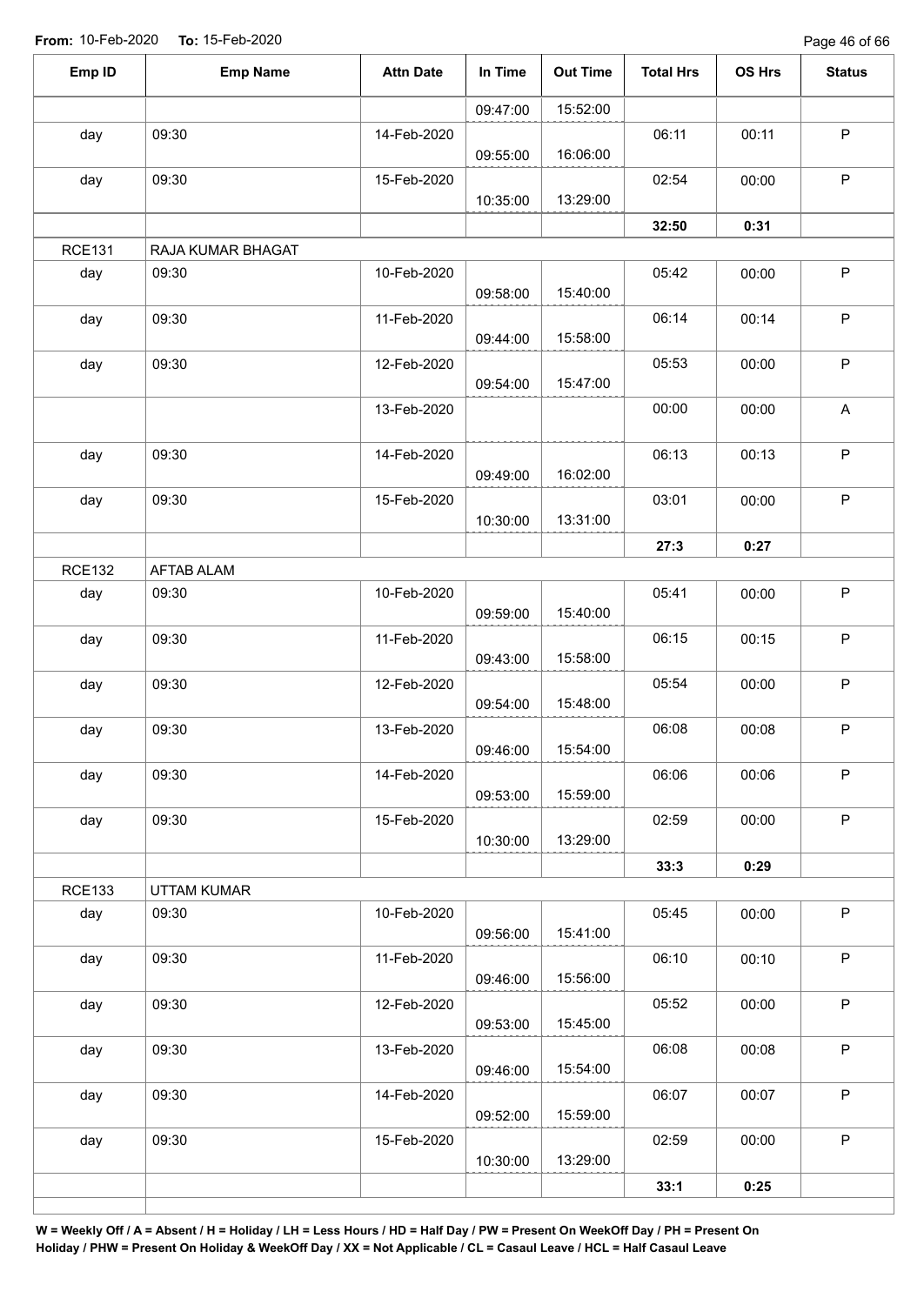Page 47 of 66

| Emp ID        | <b>Emp Name</b>         | <b>Attn Date</b> | In Time  | <b>Out Time</b> | <b>Total Hrs</b> | OS Hrs | <b>Status</b>             |
|---------------|-------------------------|------------------|----------|-----------------|------------------|--------|---------------------------|
| <b>RCE134</b> | FARHAT TABASSUM         |                  |          |                 |                  |        |                           |
| day           | 09:30                   | 10-Feb-2020      | 10:00:00 | 15:44:00        | 05:44            | 00:00  | $\mathsf P$               |
| day           | 09:30                   | 11-Feb-2020      | 09:47:00 | 16:03:00        | 06:16            | 00:16  | $\mathsf P$               |
| day           | 09:30                   | 12-Feb-2020      | 09:57:00 | 15:39:00        | 05:42            | 00:00  | $\mathsf P$               |
| day           | 09:30                   | 13-Feb-2020      | 09:47:00 | 15:51:00        | 06:04            | 00:04  | $\mathsf P$               |
| day           | 09:30                   | 14-Feb-2020      | 09:55:00 | 16:06:00        | 06:11            | 00:11  | $\mathsf P$               |
| day           | 09:30                   | 15-Feb-2020      | 10:30:00 | 13:30:00        | 03:00            | 00:00  | $\mathsf P$               |
|               |                         |                  |          |                 | 32:57            | 0:31   |                           |
| <b>RCE135</b> | ABHISHEK KUMAR TIWARI   |                  |          |                 |                  |        |                           |
| day           | 09:30                   | 10-Feb-2020      | 10:00:00 | 15:43:00        | 05:43            | 00:00  | $\mathsf P$               |
| day           | 09:30                   | 11-Feb-2020      | 09:47:00 | 16:02:00        | 06:15            | 00:15  | $\mathsf P$               |
| day           | 09:30                   | 12-Feb-2020      | 09:57:00 | 15:39:00        | 05:42            | 00:00  | $\mathsf P$               |
| day           | 09:30                   | 13-Feb-2020      | 09:47:00 | 15:51:00        | 06:04            | 00:04  | $\mathsf P$               |
| day           | 09:30                   | 14-Feb-2020      | 09:55:00 | 16:06:00        | 06:11            | 00:11  | $\mathsf P$               |
| day           | 09:30                   | 15-Feb-2020      | 10:30:00 | 13:29:00        | 02:59            | 00:00  | $\mathsf P$               |
|               |                         |                  |          |                 | 32:54            | 0:30   |                           |
| <b>RCE136</b> | ABHISHEK PANDEY         |                  |          |                 |                  |        |                           |
| day           | 09:30                   | 10-Feb-2020      | 09:58:00 | 15:40:00        | 05:42            | 00:00  | $\mathsf P$               |
| day           | 09:30                   | 11-Feb-2020      | 09:45:00 | 15:59:00        | 06:14            | 00:14  | $\mathsf P$               |
| day           | 09:30                   | 12-Feb-2020      | 09:54:00 | 15:40:00        | 05:46            | 00:00  | $\mathsf P$               |
| day           | 09:30                   | 13-Feb-2020      | 09:40:00 | 15:58:00        | 06:18            | 00:18  | $\mathsf P$               |
| day           | 09:30                   | 14-Feb-2020      | 09:49:00 | 16:02:00        | 06:13            | 00:13  | $\mathsf P$               |
| day           | 09:30                   | 15-Feb-2020      | 10:30:00 | 13:29:00        | 02:59            | 00:00  | $\sf P$                   |
|               |                         |                  |          |                 | 33:12            | 0:45   |                           |
| <b>RCE137</b> | <b>GAUTAM KUMAR DAS</b> |                  |          |                 |                  |        |                           |
|               |                         | 10-Feb-2020      |          |                 | 00:00            | 00:00  | $\boldsymbol{\mathsf{A}}$ |
| day           | 09:30                   | 11-Feb-2020      | 09:41:00 | 16:01:00        | 06:20            | 00:20  | $\mathsf P$               |
| day           | 09:30                   | 12-Feb-2020      |          |                 | 05:47            | 00:00  | $\sf P$                   |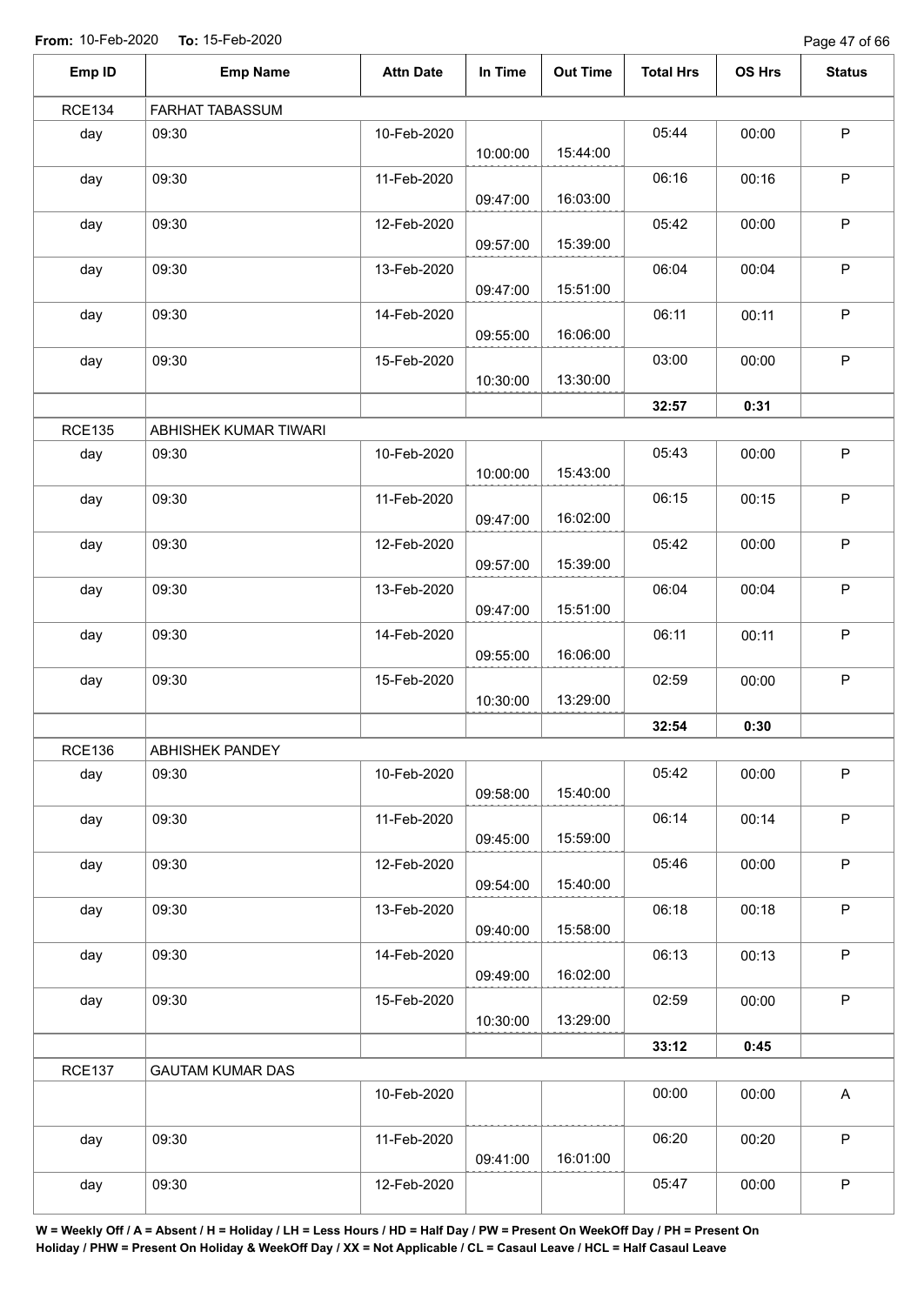Page 48 of 66

| Emp ID        | <b>Emp Name</b>    | <b>Attn Date</b> | In Time  | <b>Out Time</b> | <b>Total Hrs</b> | <b>OS Hrs</b> | <b>Status</b> |
|---------------|--------------------|------------------|----------|-----------------|------------------|---------------|---------------|
|               |                    |                  | 09:56:00 | 15:43:00        |                  |               |               |
| day           | 09:30              | 13-Feb-2020      | 09:42:00 | 15:56:00        | 06:14            | 00:14         | $\mathsf P$   |
| day           | 09:30              | 14-Feb-2020      | 09:54:00 | 15:59:00        | 06:05            | 00:05         | $\mathsf P$   |
| day           | 09:30              | 15-Feb-2020      | 10:30:00 | 13:29:00        | 02:59            | 00:00         | $\mathsf P$   |
|               |                    |                  |          |                 | 27:25            | 0:39          |               |
| <b>RCE138</b> | NIRANJAN KUMAR     |                  |          |                 |                  |               |               |
| day           | 09:30              | 10-Feb-2020      | 09:53:00 | 15:42:00        | 05:49            | 00:00         | $\mathsf P$   |
| day           | 09:30              | 11-Feb-2020      | 09:42:00 | 16:01:00        | 06:19            | 00:19         | $\mathsf P$   |
| day           | 09:30              | 12-Feb-2020      | 09:56:00 | 15:43:00        | 05:47            | 00:00         | P             |
| day           | 09:30              | 13-Feb-2020      | 09:43:00 | 15:56:00        | 06:13            | 00:13         | $\sf P$       |
| day           | 09:30              | 14-Feb-2020      | 09:51:00 | 16:04:00        | 06:13            | 00:13         | $\mathsf P$   |
| day           | 09:30              | 15-Feb-2020      | 10:30:00 | 13:29:00        | 02:59            | 00:00         | $\sf P$       |
|               |                    |                  |          |                 | 33:20            | 0:45          |               |
| <b>RCE139</b> | PINKU KUMAR BHOKTA |                  |          |                 |                  |               |               |
| day           | 09:30              | 10-Feb-2020      | 09:52:00 | 15:42:00        | 05:50            | 00:00         | $\mathsf P$   |
| day           | 09:30              | 11-Feb-2020      | 09:42:00 | 16:01:00        | 06:19            | 00:19         | $\mathsf P$   |
| day           | 09:30              | 12-Feb-2020      | 09:56:00 | 15:43:00        | 05:47            | 00:00         | $\mathsf P$   |
| day           | 09:30              | 13-Feb-2020      | 09:43:00 | 15:55:00        | 06:12            | 00:12         | $\mathsf P$   |
| day           | 09:30              | 14-Feb-2020      | 09:54:00 | 16:00:00        | 06:06            | 00:06         | $\mathsf P$   |
| day           | 09:30              | 15-Feb-2020      | 10:30:00 | 13:29:00        | 02:59            | 00:00         | $\mathsf P$   |
|               |                    |                  |          |                 | 33:13            | 0:37          |               |
| <b>RCE140</b> | MANJULA HEMBROM    |                  |          |                 |                  |               |               |
| day           | 09:30              | 10-Feb-2020      | 09:55:00 | 15:42:00        | 05:47            | 00:00         | $\mathsf P$   |
| day           | 09:30              | 11-Feb-2020      | 09:45:00 | 15:57:00        | 06:12            | 00:12         | P             |
| day           | 09:30              | 12-Feb-2020      | 09:54:00 | 15:47:00        | 05:53            | 00:00         | $\mathsf P$   |
| day           | 09:30              | 13-Feb-2020      | 09:45:00 | 15:54:00        | 06:09            | 00:09         | $\mathsf P$   |
| day           | 09:30              | 14-Feb-2020      | 09:52:00 | 15:59:00        | 06:07            | 00:07         | $\mathsf P$   |
| day           | 09:30              | 15-Feb-2020      |          |                 | 02:59            | 00:00         | ${\sf P}$     |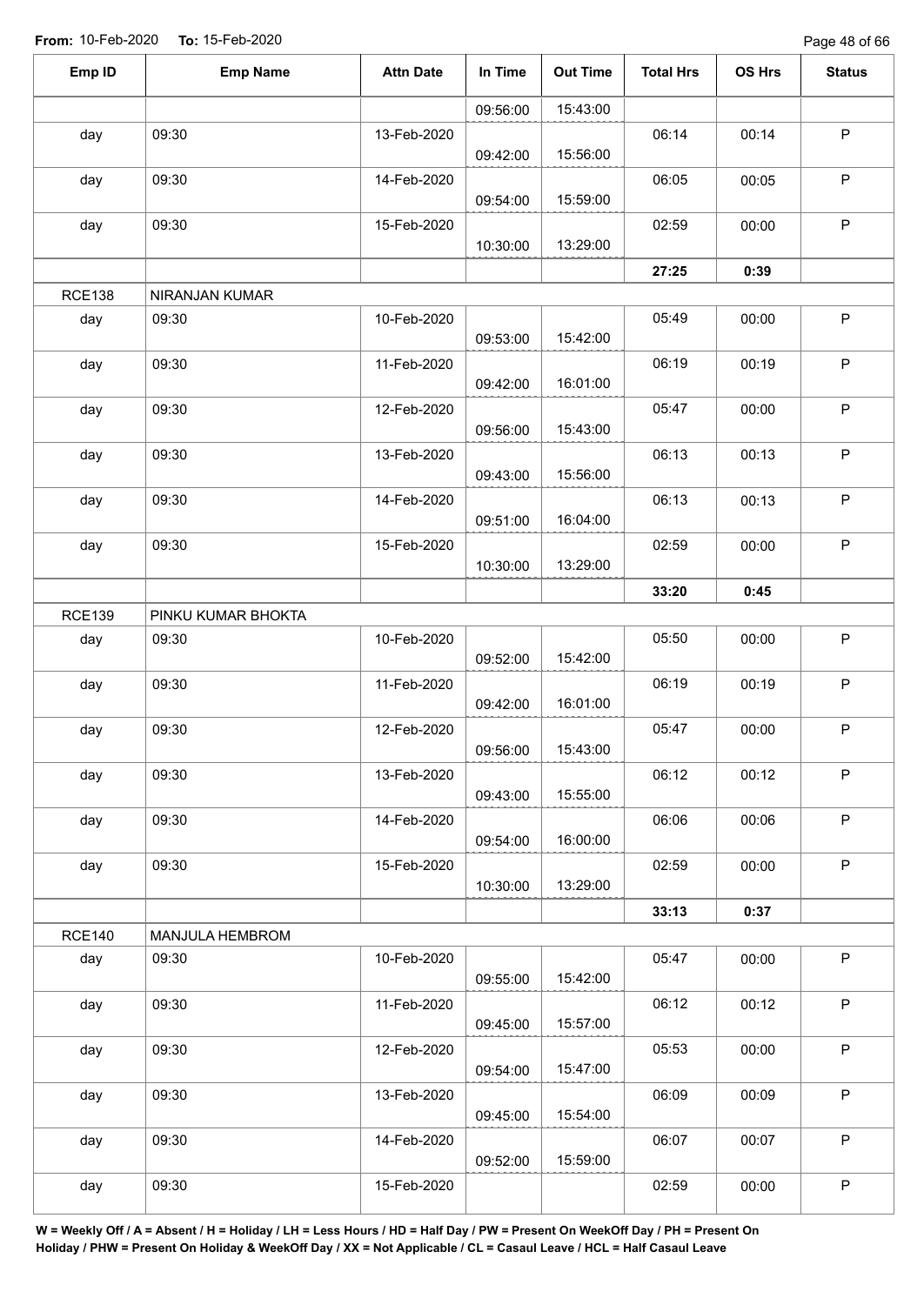Page 49 of 66

| Emp ID        | <b>Emp Name</b>     | <b>Attn Date</b> | In Time  | <b>Out Time</b> | <b>Total Hrs</b> | OS Hrs | <b>Status</b>             |
|---------------|---------------------|------------------|----------|-----------------|------------------|--------|---------------------------|
|               |                     |                  | 10:30:00 | 13:29:00        |                  |        |                           |
|               |                     |                  |          |                 | 33:7             | 0:28   |                           |
| <b>RCE141</b> | RAJESH KUMAR SAW    |                  |          |                 |                  |        |                           |
| day           | 09:30               | 10-Feb-2020      | 09:51:00 | 15:43:00        | 05:52            | 00:00  | $\mathsf P$               |
| day           | 09:30               | 11-Feb-2020      | 09:42:00 | 16:01:00        | 06:19            | 00:19  | $\sf P$                   |
| day           | 09:30               | 12-Feb-2020      | 09:56:00 | 15:44:00        | 05:48            | 00:00  | $\sf P$                   |
| day           | 09:30               | 13-Feb-2020      | 09:42:00 | 15:56:00        | 06:14            | 00:14  | $\sf P$                   |
| day           | 09:30               | 14-Feb-2020      | 09:54:00 | 15:59:00        | 06:05            | 00:05  | $\sf P$                   |
| day           | 09:30               | 15-Feb-2020      | 10:32:00 | 13:30:00        | 02:58            | 00:00  | $\mathsf P$               |
|               |                     |                  |          |                 | 33:16            | 0:38   |                           |
| <b>RCE142</b> | RAJESH KUMAR YADAV  |                  |          |                 |                  |        |                           |
| day           | 09:30               | 10-Feb-2020      | 09:55:00 | 15:42:00        | 05:47            | 00:00  | $\sf P$                   |
| day           | 09:30               | 11-Feb-2020      | 09:45:00 | 15:57:00        | 06:12            | 00:12  | $\mathsf P$               |
| day           | 09:30               | 12-Feb-2020      | 09:54:00 | 15:47:00        | 05:53            | 00:00  | $\sf P$                   |
| day           | 09:30               | 13-Feb-2020      | 09:46:00 | 15:54:00        | 06:08            | 00:08  | $\sf P$                   |
| day           | 09:30               | 14-Feb-2020      | 09:52:00 | 15:59:00        | 06:07            | 00:07  | $\sf P$                   |
| day           | 09:30               | 15-Feb-2020      | 10:32:00 | 13:30:00        | 02:58            | 00:00  | $\mathsf P$               |
|               |                     |                  |          |                 | 33:5             | 0:27   |                           |
| <b>RCE143</b> | MAHESH KUMAR MANDAL |                  |          |                 |                  |        |                           |
| day           | 09:30               | 10-Feb-2020      | 09:58:00 | 15:40:00        | 05:42            | 00:00  | $\sf P$                   |
| day           | 09:30               | 11-Feb-2020      | 09:43:00 | 15:59:00        | 06:16            | 00:16  | $\mathsf P$               |
| day           | 09:30               | 12-Feb-2020      | 09:54:00 | 15:48:00        | 05:54            | 00:00  | $\mathsf P$               |
| day           | 09:30               | 13-Feb-2020      | 09:46:00 | 15:54:00        | 06:08            | 00:08  | $\sf P$                   |
| day           | 09:30               | 14-Feb-2020      | 09:52:00 | 16:00:00        | 06:08            | 00:08  | $\mathsf P$               |
|               |                     | 15-Feb-2020      |          |                 | 00:00            | 00:00  | $\boldsymbol{\mathsf{A}}$ |
|               |                     |                  |          |                 | 30:8             | 0:32   |                           |
| <b>RCE144</b> | ABDUL KARIM ANSARI  |                  |          |                 |                  |        |                           |
| day           | 09:30               | 10-Feb-2020      | 09:52:00 | 15:42:00        | 05:50            | 00:00  | $\mathsf P$               |
|               |                     | 11-Feb-2020      |          |                 | 00:00            | 00:00  | A                         |
|               |                     |                  |          |                 |                  |        |                           |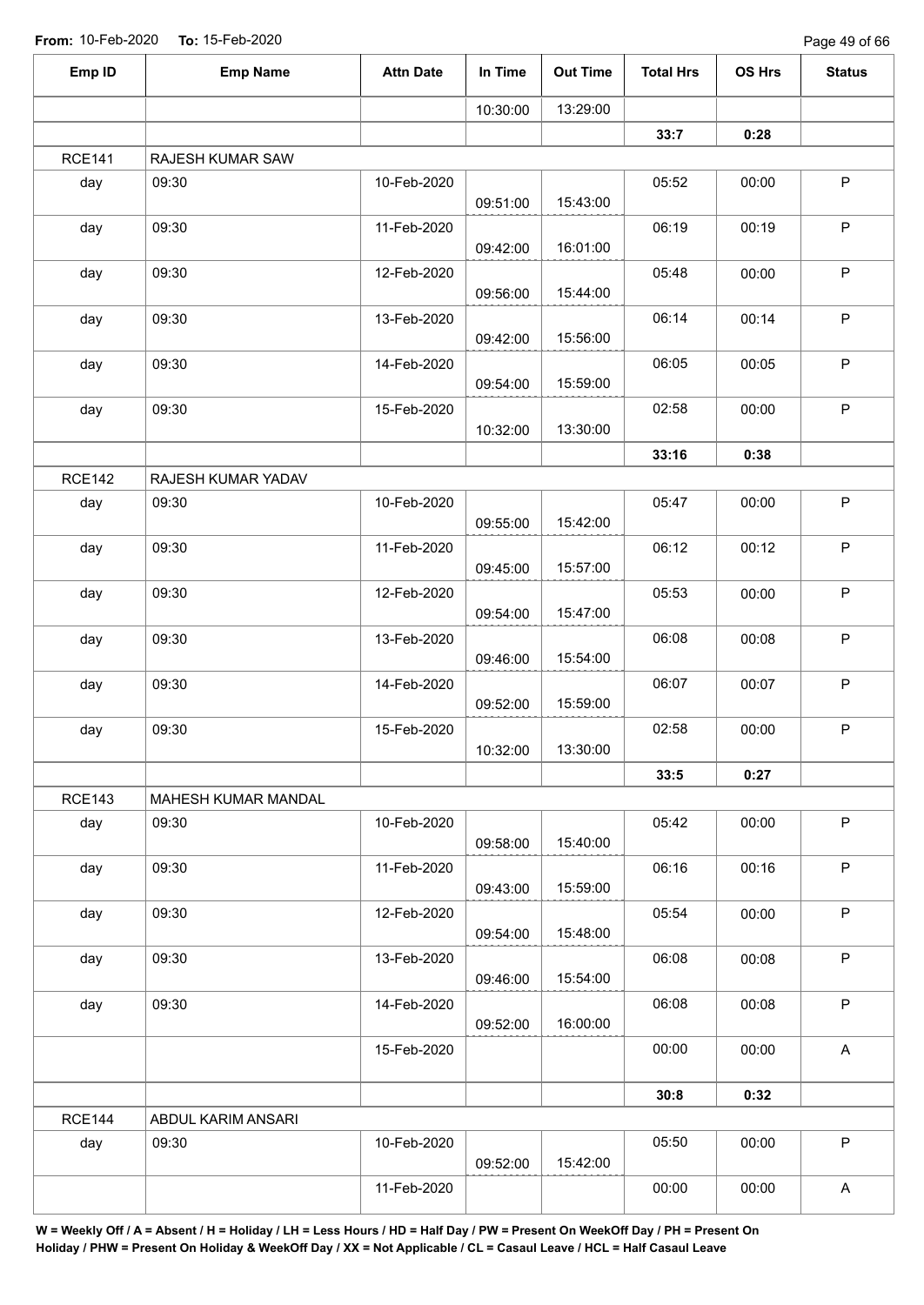Page 50 of 66

| Emp ID        | <b>Emp Name</b>      | <b>Attn Date</b> | In Time  | <b>Out Time</b> | <b>Total Hrs</b> | OS Hrs | <b>Status</b> |
|---------------|----------------------|------------------|----------|-----------------|------------------|--------|---------------|
|               |                      |                  |          |                 |                  |        |               |
| day           | 09:30                | 12-Feb-2020      | 09:54:00 | 15:40:00        | 05:46            | 00:00  | $\mathsf P$   |
| day           | 09:30                | 13-Feb-2020      | 09:40:00 | 15:58:00        | 06:18            | 00:18  | $\mathsf P$   |
| day           | 09:30                | 14-Feb-2020      | 09:49:00 | 16:02:00        | 06:13            | 00:13  | $\sf P$       |
| day           | 09:30                | 15-Feb-2020      | 10:32:00 | 13:31:00        | 02:59            | 00:00  | $\mathsf P$   |
|               |                      |                  |          |                 | 27:6             | 0:31   |               |
| <b>RCE145</b> | <b>TARESH THAKUR</b> |                  |          |                 |                  |        |               |
| day           | 09:30                | 10-Feb-2020      | 09:56:00 | 15:41:00        | 05:45            | 00:00  | $\mathsf P$   |
| day           | 09:30                | 11-Feb-2020      | 09:46:00 | 15:56:00        | 06:10            | 00:10  | $\mathsf P$   |
| day           | 09:30                | 12-Feb-2020      | 09:53:00 | 15:45:00        | 05:52            | 00:00  | $\mathsf P$   |
| day           | 09:30                | 13-Feb-2020      | 09:45:00 | 15:54:00        | 06:09            | 00:09  | $\mathsf P$   |
| day           | 09:30                | 14-Feb-2020      | 09:50:00 | 16:02:00        | 06:12            | 00:12  | $\sf P$       |
|               |                      | 15-Feb-2020      |          |                 | 00:00            | 00:00  | A             |
|               |                      |                  |          |                 | 30:8             | 0:31   |               |
| <b>RCE146</b> | <b>REKHA KUMARI</b>  |                  |          |                 |                  |        |               |
| day           | 09:30                | 10-Feb-2020      | 09:52:00 | 15:42:00        | 05:50            | 00:00  | $\mathsf P$   |
| day           | 09:30                | 11-Feb-2020      | 09:42:00 | 16:01:00        | 06:19            | 00:19  | $\sf P$       |
| day           | 09:30                | 12-Feb-2020      | 09:56:00 | 15:43:00        | 05:47            | 00:00  | $\mathsf P$   |
| day           | 09:30                | 13-Feb-2020      | 09:43:00 | 15:55:00        | 06:12            | 00:12  | $\sf P$       |
| day           | 09:30                | 14-Feb-2020      | 09:53:00 | 15:59:00        | 06:06            | 00:06  | $\sf P$       |
| day           | 09:30                | 15-Feb-2020      | 10:32:00 | 13:32:00        | 03:00            | 00:00  | $\mathsf{P}$  |
|               |                      |                  |          |                 | 33:14            | 0:37   |               |
| <b>RCE147</b> | NAMITA MURMU         |                  |          |                 |                  |        |               |
| day           | 09:30                | 10-Feb-2020      | 09:52:00 | 15:43:00        | 05:51            | 00:00  | $\mathsf P$   |
| day           | 09:30                | 11-Feb-2020      | 09:41:00 | 16:00:00        | 06:19            | 00:19  | $\mathsf P$   |
| day           | 09:30                | 12-Feb-2020      | 09:54:00 | 15:41:00        | 05:47            | 00:00  | $\sf P$       |
| day           | 09:30                | 13-Feb-2020      | 09:41:00 | 15:58:00        | 06:17            | 00:17  | $\mathsf P$   |
| day           | 09:30                | 14-Feb-2020      |          |                 | 06:14            | 00:14  | $\sf P$       |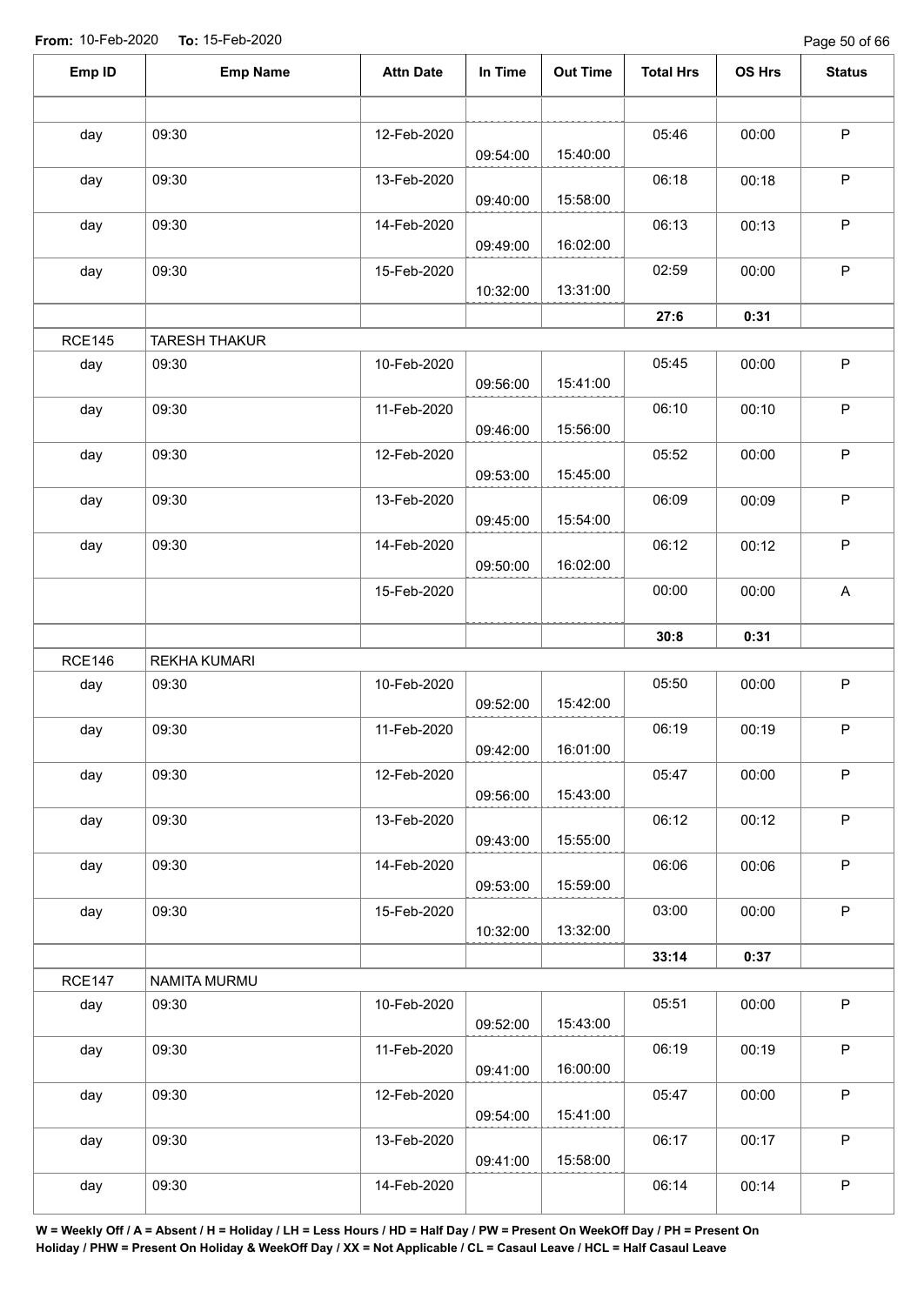Page 51 of 66

|               | <b>Emp Name</b>    | <b>Attn Date</b> | In Time  | <b>Out Time</b> | <b>Total Hrs</b> | OS Hrs | <b>Status</b> |
|---------------|--------------------|------------------|----------|-----------------|------------------|--------|---------------|
|               |                    |                  | 09:51:00 | 16:05:00        |                  |        |               |
| day           | 09:30              | 15-Feb-2020      |          |                 | 03:00            | 00:00  | $\mathsf P$   |
|               |                    |                  | 10:32:00 | 13:32:00        |                  |        |               |
|               |                    |                  |          |                 | 33:28            | 0:50   |               |
| <b>RCE148</b> | PAWAN KUMAR SHARMA |                  |          |                 |                  |        |               |
| day           | 09:30              | 10-Feb-2020      | 09:57:00 | 15:39:00        | 05:42            | 00:00  | P             |
| day           | 09:30              | 11-Feb-2020      | 09:45:00 | 15:59:00        | 06:14            | 00:14  | $\sf P$       |
| day           | 09:30              | 12-Feb-2020      | 09:55:00 | 15:42:00        | 05:47            | 00:00  | $\mathsf P$   |
| day           | 09:30              | 13-Feb-2020      | 09:44:00 | 15:55:00        | 06:11            | 00:11  | $\sf P$       |
| day           | 09:30              | 14-Feb-2020      | 09:54:00 | 16:00:00        | 06:06            | 00:06  | $\sf P$       |
| day           | 09:30              | 15-Feb-2020      |          |                 | 03:00            | 00:00  | $\mathsf P$   |
|               |                    |                  | 10:32:00 | 13:32:00        |                  |        |               |
|               |                    |                  |          |                 | 33:0             | 0:31   |               |
| <b>RCE149</b> | ANITA HEMBROM      |                  |          |                 |                  |        |               |
| day           | 09:30              | 10-Feb-2020      | 09:58:00 | 15:40:00        | 05:42            | 00:00  | $\mathsf P$   |
| day           | 09:30              | 11-Feb-2020      | 09:43:00 | 15:58:00        | 06:15            | 00:15  | P             |
| day           | 09:30              | 12-Feb-2020      | 09:53:00 | 15:47:00        | 05:54            | 00:00  | $\mathsf P$   |
| day           | 09:30              | 13-Feb-2020      | 09:45:00 | 15:54:00        | 06:09            | 00:09  | $\mathsf P$   |
| day           | 09:30              | 14-Feb-2020      | 09:49:00 | 16:02:00        | 06:13            | 00:13  | $\mathsf P$   |
| day           | 09:30              | 15-Feb-2020      | 10:32:00 | 13:32:00        | 03:00            | 00:00  | $\mathsf P$   |
|               |                    |                  |          |                 | 33:13            | 0:37   |               |
| <b>RCE150</b> | ARFA NAAZ          |                  |          |                 |                  |        |               |
| day           | 09:30              | 10-Feb-2020      | 09:58:00 | 15:40:00        | 05:42            | 00:00  | $\mathsf P$   |
| day           | 09:30              | 11-Feb-2020      | 09:44:00 | 15:59:00        | 06:15            | 00:15  | $\mathsf P$   |
| day           | 09:30              | 12-Feb-2020      | 09:54:00 | 15:48:00        | 05:54            | 00:00  | $\mathsf P$   |
| day           | 09:30              | 13-Feb-2020      | 09:46:00 | 15:54:00        | 06:08            | 00:08  | $\mathsf P$   |
| day           | 09:30              | 14-Feb-2020      |          |                 | 06:07            | 00:07  | $\mathsf P$   |
| day           | 09:30              | 15-Feb-2020      | 09:52:00 | 15:59:00        | 02:59            | 00:00  | P             |
|               |                    |                  | 10:32:00 | 13:31:00        |                  |        |               |
|               |                    |                  |          |                 | 33:5             | 0:30   |               |
| <b>RCE151</b> | ABDUL MAZID ANSARI |                  |          |                 |                  |        |               |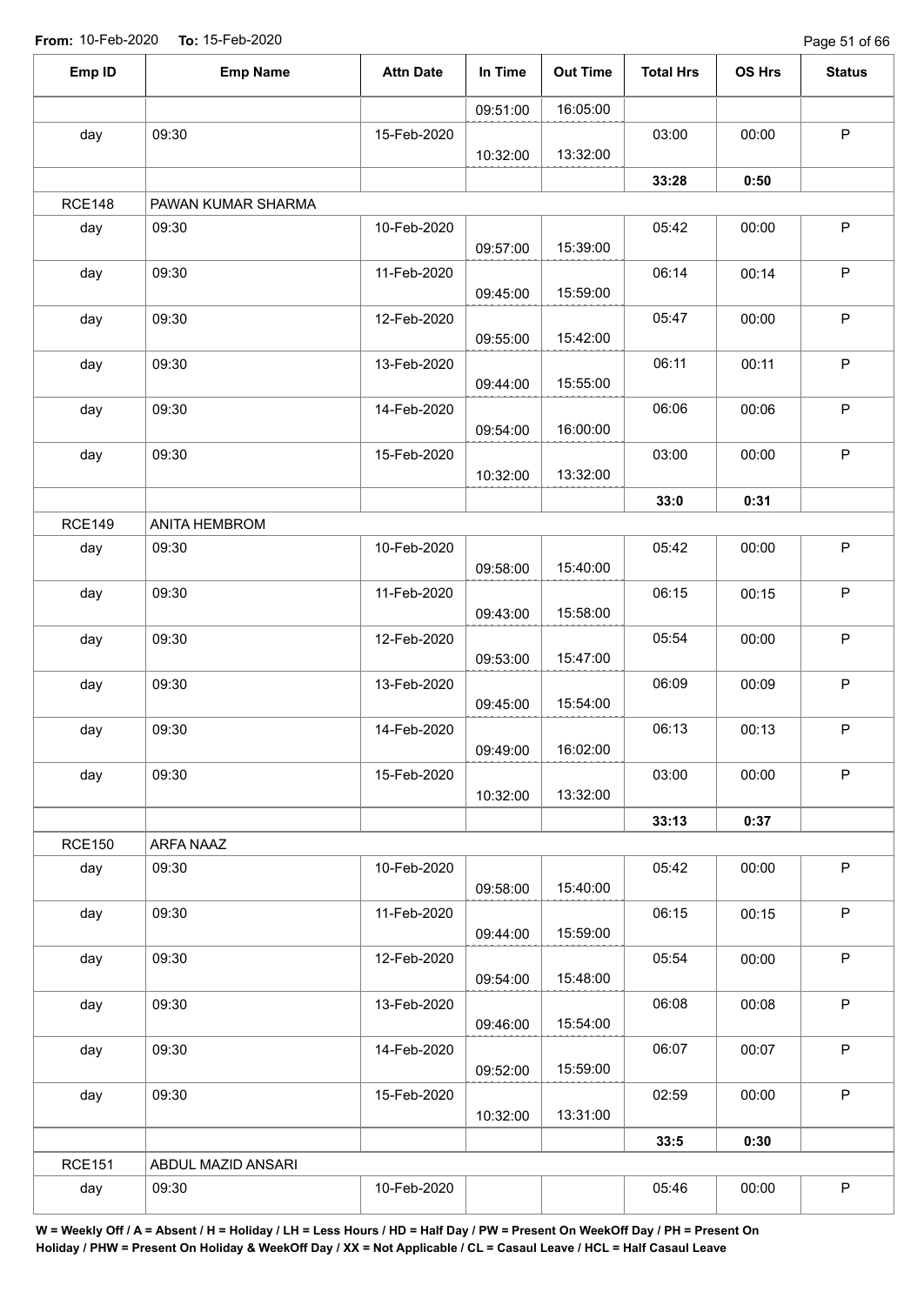| Emp ID        | <b>Emp Name</b> | <b>Attn Date</b> | In Time  | <b>Out Time</b> | <b>Total Hrs</b> | OS Hrs | <b>Status</b>             |
|---------------|-----------------|------------------|----------|-----------------|------------------|--------|---------------------------|
|               |                 |                  | 09:55:00 | 15:41:00        |                  |        |                           |
|               |                 | 11-Feb-2020      |          |                 | 00:00            | 00:00  | $\mathsf A$               |
| day           | 09:30           | 12-Feb-2020      | 09:55:00 | 15:41:00        | 05:46            | 00:00  | $\sf P$                   |
| day           | 09:30           | 13-Feb-2020      | 09:40:00 | 15:58:00        | 06:18            | 00:18  | $\mathsf P$               |
|               |                 | 14-Feb-2020      |          |                 | 00:00            | 00:00  | A                         |
| day           | 09:30           | 15-Feb-2020      | 10:42:00 | 13:30:00        | 02:48            | 00:00  | $\mathsf{P}$              |
|               |                 |                  |          |                 | 20:38            | 0:18   |                           |
| <b>RCE152</b> | SANJEEV KISKU   |                  |          |                 |                  |        |                           |
| day           | 09:30           | 10-Feb-2020      | 09:58:00 | 15:40:00        | 05:42            | 00:00  | $\mathsf P$               |
|               |                 | 11-Feb-2020      |          |                 | 00:00            | 00:00  | $\boldsymbol{\mathsf{A}}$ |
| day           | 09:30           | 12-Feb-2020      | 09:55:00 | 15:40:00        | 05:45            | 00:00  | $\sf P$                   |
| day           | 09:30           | 13-Feb-2020      | 09:42:00 | 15:57:00        | 06:15            | 00:15  | $\mathsf P$               |
| day           | 09:30           | 14-Feb-2020      | 09:51:00 | 16:04:00        | 06:13            | 00:13  | $\sf P$                   |
|               |                 | 15-Feb-2020      |          |                 | 00:00            | 00:00  | $\boldsymbol{\mathsf{A}}$ |
|               |                 |                  |          |                 | 23:55            | 0:28   |                           |
| <b>RCE153</b> | SATINDRA TUDU   |                  |          |                 |                  |        |                           |
| day           | 09:30           | 10-Feb-2020      | 09:56:00 | 15:41:00        | 05:45            | 00:00  | $\mathsf P$               |
| day           | 09:30           | 11-Feb-2020      | 09:46:00 | 15:56:00        | 06:10            | 00:10  | $\mathsf P$               |
| day           | 09:30           | 12-Feb-2020      | 09:53:00 | 15:45:00        | 05:52            | 00:00  | $\mathsf P$               |
| day           | 09:30           | 13-Feb-2020      | 09:46:00 | 15:54:00        | 06:08            | 00:08  | P                         |
| day           | 09:30           | 14-Feb-2020      | 09:50:00 | 16:02:00        | 06:12            | 00:12  | $\mathsf P$               |
| day           | 09:30           | 15-Feb-2020      | 10:32:00 | 13:32:00        | 03:00            | 00:00  | $\mathsf P$               |
|               |                 |                  |          |                 | 33:7             | 0:30   |                           |
| <b>RCE154</b> | ROSHAN BESRA    |                  |          |                 |                  |        |                           |
| day           | 09:30           | 10-Feb-2020      | 09:53:00 | 15:42:00        | 05:49            | 00:00  | $\mathsf P$               |
| day           | 09:30           | 11-Feb-2020      | 09:42:00 | 16:01:00        | 06:19            | 00:19  | $\mathsf P$               |
| day           | 09:30           | 12-Feb-2020      | 09:54:00 | 15:40:00        | 05:46            | 00:00  | $\mathsf P$               |
|               |                 | 13-Feb-2020      |          |                 | 00:00            | 00:00  | $\boldsymbol{\mathsf{A}}$ |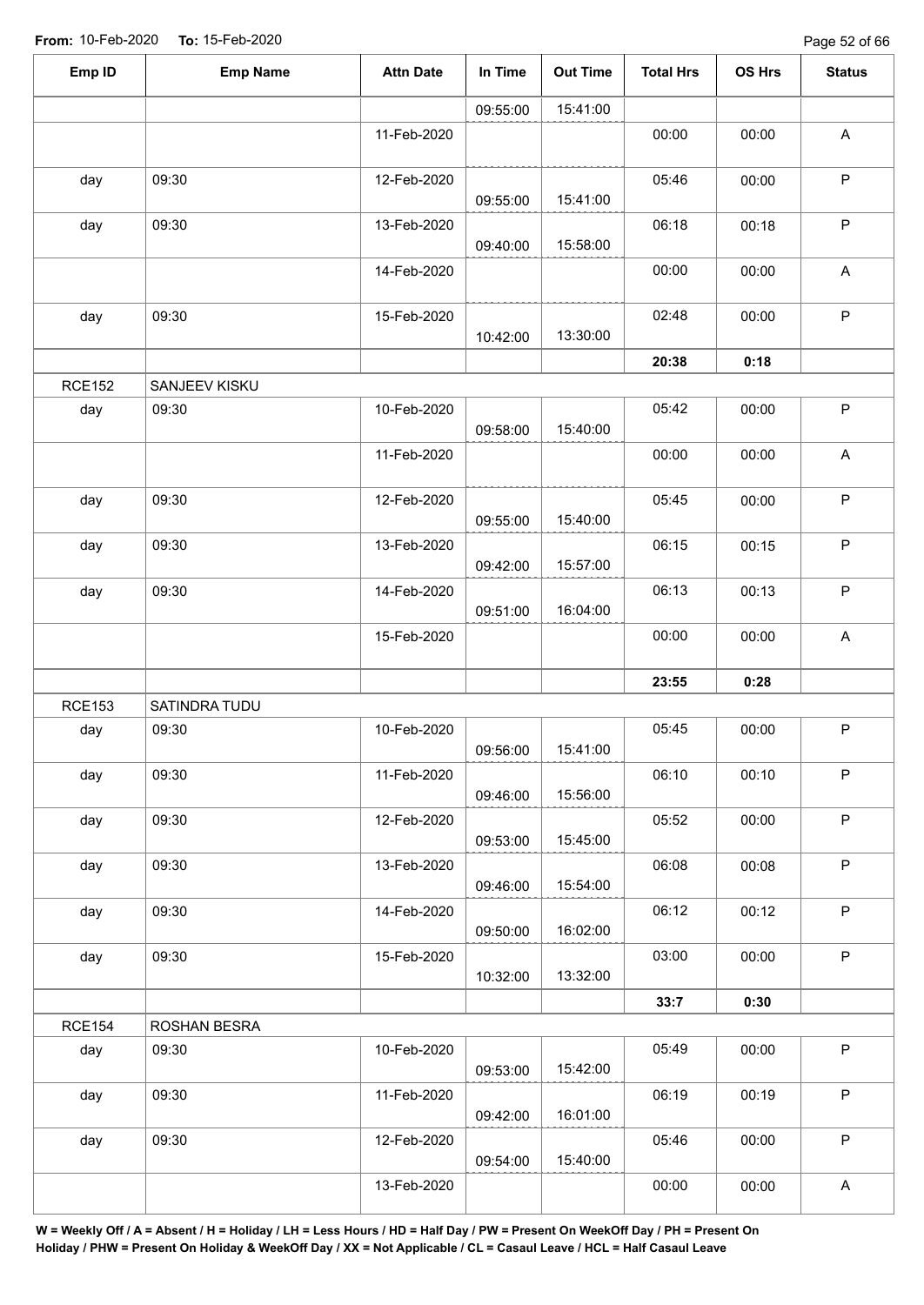Page 53 of 66

| Emp ID        | <b>Emp Name</b>   | <b>Attn Date</b> | In Time  | <b>Out Time</b> | <b>Total Hrs</b> | OS Hrs | <b>Status</b>             |
|---------------|-------------------|------------------|----------|-----------------|------------------|--------|---------------------------|
|               |                   |                  |          |                 |                  |        |                           |
| day           | 09:30             | 14-Feb-2020      | 09:54:00 | 15:59:00        | 06:05            | 00:05  | $\mathsf P$               |
| day           | 09:30             | 15-Feb-2020      | 10:32:00 | 13:32:00        | 03:00            | 00:00  | $\mathsf P$               |
|               |                   |                  |          |                 | 26:59            | 0:24   |                           |
| <b>RCE155</b> | SUNIL MURMU       |                  |          |                 |                  |        |                           |
|               |                   | 10-Feb-2020      |          |                 | 00:00            | 00:00  | $\mathsf{A}$              |
| day           | 09:30             | 11-Feb-2020      | 09:45:00 | 15:57:00        | 06:12            | 00:12  | $\sf P$                   |
| day           | 09:30             | 12-Feb-2020      | 09:54:00 | 15:40:00        | 05:46            | 00:00  | $\sf P$                   |
| day           | 09:30             | 13-Feb-2020      | 09:40:00 | 15:58:00        | 06:18            | 00:18  | $\sf P$                   |
| day           | 09:30             | 14-Feb-2020      | 09:51:00 | 16:05:00        | 06:14            | 00:14  | $\sf P$                   |
| day           | 09:30             | 15-Feb-2020      | 10:32:00 | 13:32:00        | 03:00            | 00:00  | $\mathsf P$               |
|               |                   |                  |          |                 | 27:30            | 0:44   |                           |
| <b>RCE156</b> | SHAILESH SOREN    |                  |          |                 |                  |        |                           |
| day           | 09:30             | 10-Feb-2020      | 09:57:00 | 15:39:00        | 05:42            | 00:00  | $\mathsf P$               |
| day           | 09:30             | 11-Feb-2020      | 09:45:00 | 15:59:00        | 06:14            | 00:14  | $\sf P$                   |
| day           | 09:30             | 12-Feb-2020      | 09:53:00 | 15:47:00        | 05:54            | 00:00  | $\mathsf P$               |
| day           | 09:30             | 13-Feb-2020      | 09:45:00 | 15:54:00        | 06:09            | 00:09  | $\sf P$                   |
| day           | 09:30             | 14-Feb-2020      | 09:49:00 | 16:02:00        | 06:13            | 00:13  | $\mathsf P$               |
|               |                   | 15-Feb-2020      |          |                 | 00:00            | 00:00  | $\boldsymbol{\mathsf{A}}$ |
|               |                   |                  |          |                 | 30:12            | 0:36   |                           |
| <b>RCE157</b> | <b>HARI SOREN</b> |                  |          |                 |                  |        |                           |
| day           | 09:30             | 10-Feb-2020      | 09:56:00 | 15:41:00        | 05:45            | 00:00  | $\mathsf P$               |
| day           | 09:30             | 11-Feb-2020      | 09:46:00 | 15:57:00        | 06:11            | 00:11  | $\sf P$                   |
| day           | 09:30             | 12-Feb-2020      | 09:55:00 | 15:40:00        | 05:45            | 00:00  | $\sf P$                   |
| day           | 09:30             | 13-Feb-2020      | 09:41:00 | 15:58:00        | 06:17            | 00:17  | $\mathsf P$               |
|               |                   | 14-Feb-2020      |          |                 | 00:00            | 00:00  | $\boldsymbol{\mathsf{A}}$ |
|               |                   | 15-Feb-2020      |          |                 | 00:00            | 00:00  | $\boldsymbol{\mathsf{A}}$ |
|               |                   |                  |          |                 | 23:58            | 0:28   |                           |
|               |                   |                  |          |                 |                  |        |                           |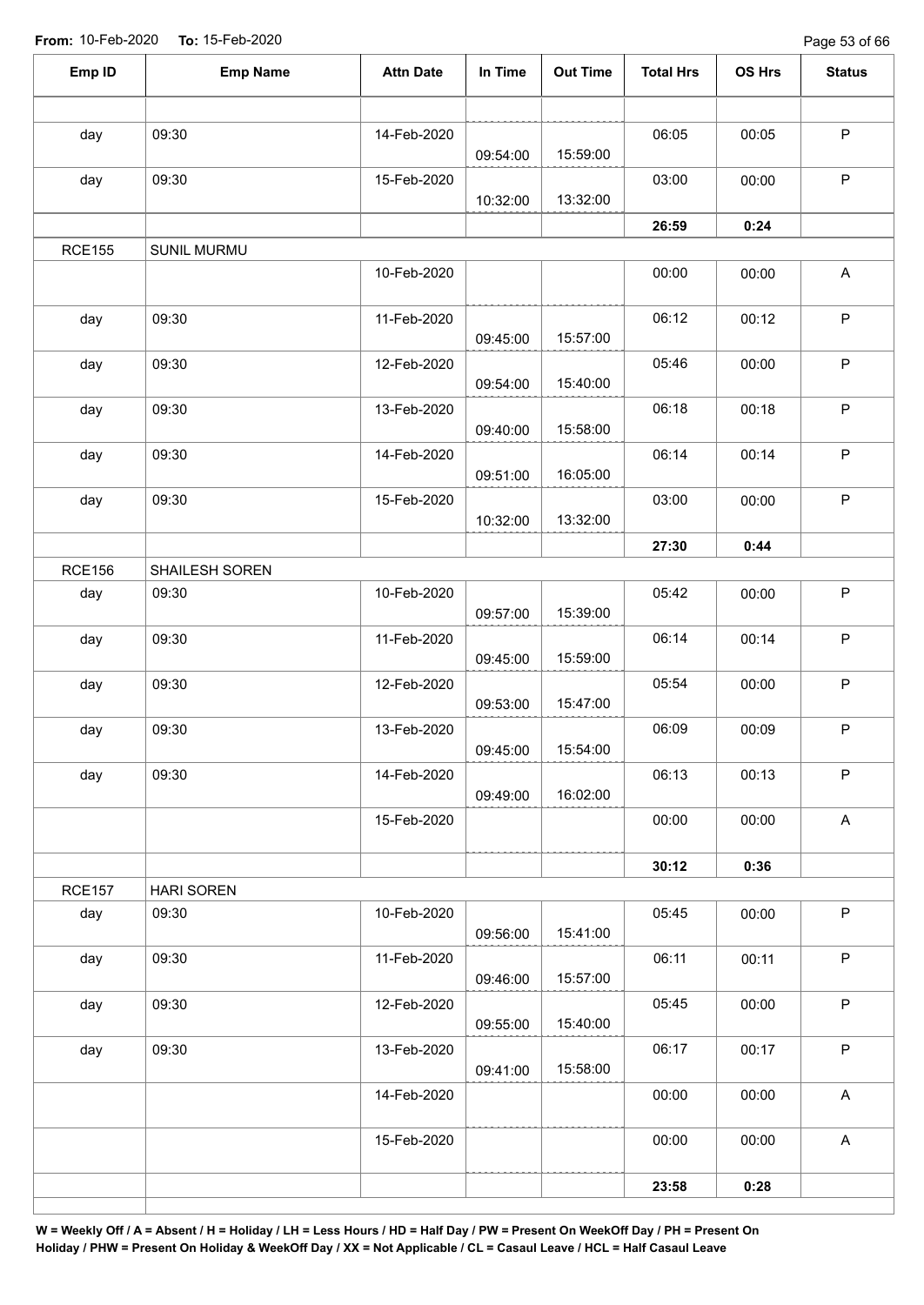Page 54 of 66

| Emp ID        | <b>Emp Name</b>      | <b>Attn Date</b> | In Time  | <b>Out Time</b> | <b>Total Hrs</b> | OS Hrs | <b>Status</b>             |
|---------------|----------------------|------------------|----------|-----------------|------------------|--------|---------------------------|
| <b>RCE158</b> | <b>KRISHNA SOREN</b> |                  |          |                 |                  |        |                           |
| day           | 09:30                | 10-Feb-2020      | 09:56:00 | 15:41:00        | 05:45            | 00:00  | $\mathsf P$               |
| day           | 09:30                | 11-Feb-2020      | 09:46:00 | 15:56:00        | 06:10            | 00:10  | $\mathsf P$               |
| day           | 09:30                | 12-Feb-2020      | 09:54:00 | 15:47:00        | 05:53            | 00:00  | $\mathsf P$               |
| day           | 09:30                | 13-Feb-2020      | 09:46:00 | 15:54:00        | 06:08            | 00:08  | $\mathsf P$               |
| day           | 09:30                | 14-Feb-2020      | 09:52:00 | 16:00:00        | 06:08            | 00:08  | $\mathsf P$               |
| day           | 09:30                | 15-Feb-2020      | 10:32:00 | 13:28:00        | 02:56            | 00:00  | $\mathsf P$               |
|               |                      |                  |          |                 | 33:0             | 0:26   |                           |
| <b>RCE159</b> | DHANESH TUDU         |                  |          |                 |                  |        |                           |
| day           | 09:30                | 10-Feb-2020      | 09:57:00 | 15:40:00        | 05:43            | 00:00  | $\mathsf P$               |
| day           | 09:30                | 11-Feb-2020      | 09:45:00 | 15:59:00        | 06:14            | 00:14  | $\mathsf P$               |
| day           | 09:30                | 12-Feb-2020      | 09:55:00 | 15:42:00        | 05:47            | 00:00  | $\mathsf P$               |
| day           | 09:30                | 13-Feb-2020      | 09:44:00 | 15:56:00        | 06:12            | 00:12  | $\mathsf P$               |
| day           | 09:30                | 14-Feb-2020      | 09:50:00 | 16:04:00        | 06:14            | 00:14  | $\mathsf P$               |
| day           | 09:30                | 15-Feb-2020      | 10:32:00 | 13:31:00        | 02:59            | 00:00  | $\mathsf P$               |
|               |                      |                  |          |                 | 33:9             | 0:40   |                           |
| <b>RCE160</b> | UTTPAL TUDU          |                  |          |                 |                  |        |                           |
| day           | 09:30                | 10-Feb-2020      | 09:59:00 | 15:40:00        | 05:41            | 00:00  | $\mathsf P$               |
| day           | 09:30                | 11-Feb-2020      | 09:43:00 | 15:59:00        | 06:16            | 00:16  | $\mathsf P$               |
|               |                      | 12-Feb-2020      |          |                 | 00:00            | 00:00  | $\boldsymbol{\mathsf{A}}$ |
| day           | 09:30                | 13-Feb-2020      | 09:43:00 | 15:56:00        | 06:13            | 00:13  | $\mathsf P$               |
| day           | 09:30                | 14-Feb-2020      | 09:51:00 | 16:05:00        | 06:14            | 00:14  | $\mathsf P$               |
|               |                      | 15-Feb-2020      |          |                 | 00:00            | 00:00  | $\mathsf A$               |
|               |                      |                  |          |                 | 24:24            | 0:43   |                           |
| <b>RCE161</b> | LUKHI HANSDAK        |                  |          |                 |                  |        |                           |
| day           | 09:30                | 10-Feb-2020      | 10:00:00 | 15:44:00        | 05:44            | 00:00  | $\mathsf P$               |
| day           | 09:30                | 11-Feb-2020      | 09:47:00 | 16:03:00        | 06:16            | 00:16  | $\mathsf P$               |
| day           | 09:30                | 12-Feb-2020      |          |                 | 05:42            | 00:00  | $\sf P$                   |
|               |                      |                  |          |                 |                  |        |                           |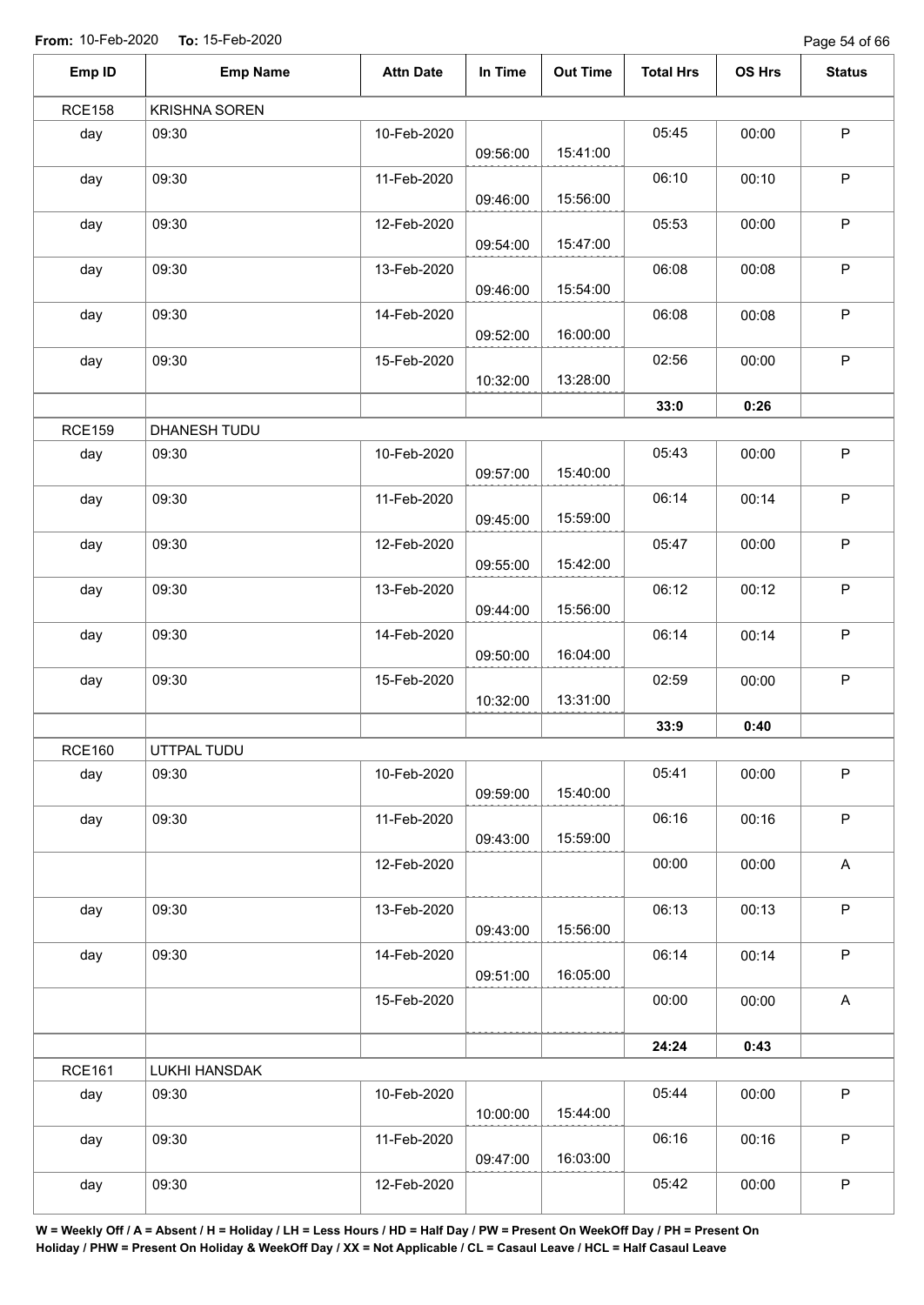Page 55 of 66

| Emp ID        | <b>Emp Name</b>           | <b>Attn Date</b> | In Time  | <b>Out Time</b> | <b>Total Hrs</b> | OS Hrs | <b>Status</b> |
|---------------|---------------------------|------------------|----------|-----------------|------------------|--------|---------------|
|               |                           |                  | 09:57:00 | 15:39:00        |                  |        |               |
| day           | 09:30                     | 13-Feb-2020      | 09:47:00 | 15:52:00        | 06:05            | 00:05  | $\mathsf P$   |
| day           | 09:30                     | 14-Feb-2020      | 09:55:00 | 16:06:00        | 06:11            | 00:11  | $\mathsf P$   |
| day           | 09:30                     | 15-Feb-2020      | 10:33:00 | 13:31:00        | 02:58            | 00:00  | $\mathsf P$   |
|               |                           |                  |          |                 | 32:56            | 0:32   |               |
| <b>RCE162</b> | <b>BISHWANATH MARANDI</b> |                  |          |                 |                  |        |               |
| day           | 09:30                     | 10-Feb-2020      | 09:51:00 | 15:43:00        | 05:52            | 00:00  | $\mathsf P$   |
| day           | 09:30                     | 11-Feb-2020      | 09:41:00 | 16:01:00        | 06:20            | 00:20  | $\mathsf P$   |
| day           | 09:30                     | 12-Feb-2020      | 09:56:00 | 15:43:00        | 05:47            | 00:00  | $\mathsf P$   |
| day           | 09:30                     | 13-Feb-2020      | 09:42:00 | 15:56:00        | 06:14            | 00:14  | P             |
| day           | 09:30                     | 14-Feb-2020      | 09:54:00 | 15:59:00        | 06:05            | 00:05  | $\sf P$       |
|               |                           | 15-Feb-2020      |          |                 | 00:00            | 00:00  | $\mathsf{A}$  |
|               |                           |                  |          |                 | 30:18            | 0:39   |               |
| <b>RCE163</b> | RENUKA HEMBROM            |                  |          |                 |                  |        |               |
| day           | 09:30                     | 10-Feb-2020      | 09:55:00 | 15:41:00        | 05:46            | 00:00  | $\mathsf P$   |
| day           | 09:30                     | 11-Feb-2020      | 09:45:00 | 15:57:00        | 06:12            | 00:12  | $\mathsf P$   |
| day           | 09:30                     | 12-Feb-2020      | 09:56:00 | 15:42:00        | 05:46            | 00:00  | $\mathsf P$   |
| day           | 09:30                     | 13-Feb-2020      | 09:44:00 | 15:55:00        | 06:11            | 00:11  | $\mathsf P$   |
| day           | 09:30                     | 14-Feb-2020      | 09:49:00 | 16:01:00        | 06:12            | 00:12  | $\mathsf P$   |
| day           | 09:30                     | 15-Feb-2020      | 10:33:00 | 13:31:00        | 02:58            | 00:00  | $\mathsf P$   |
|               |                           |                  |          |                 | 33:5             | 0:35   |               |
| <b>RCE164</b> | <b>LALITA HEMBROM</b>     |                  |          |                 |                  |        |               |
| day           | 09:30                     | 10-Feb-2020      | 09:55:00 | 15:42:00        | 05:47            | 00:00  | $\mathsf P$   |
| day           | 09:30                     | 11-Feb-2020      | 09:45:00 | 15:57:00        | 06:12            | 00:12  | $\mathsf P$   |
| day           | 09:30                     | 12-Feb-2020      | 09:53:00 | 15:45:00        | 05:52            | 00:00  | $\mathsf P$   |
| day           | 09:30                     | 13-Feb-2020      | 09:45:00 | 15:54:00        | 06:09            | 00:09  | $\mathsf P$   |
| day           | 09:30                     | 14-Feb-2020      | 09:49:00 | 16:02:00        | 06:13            | 00:13  | $\mathsf P$   |
| day           | 09:30                     | 15-Feb-2020      |          |                 | 02:58            | 00:00  | $\sf P$       |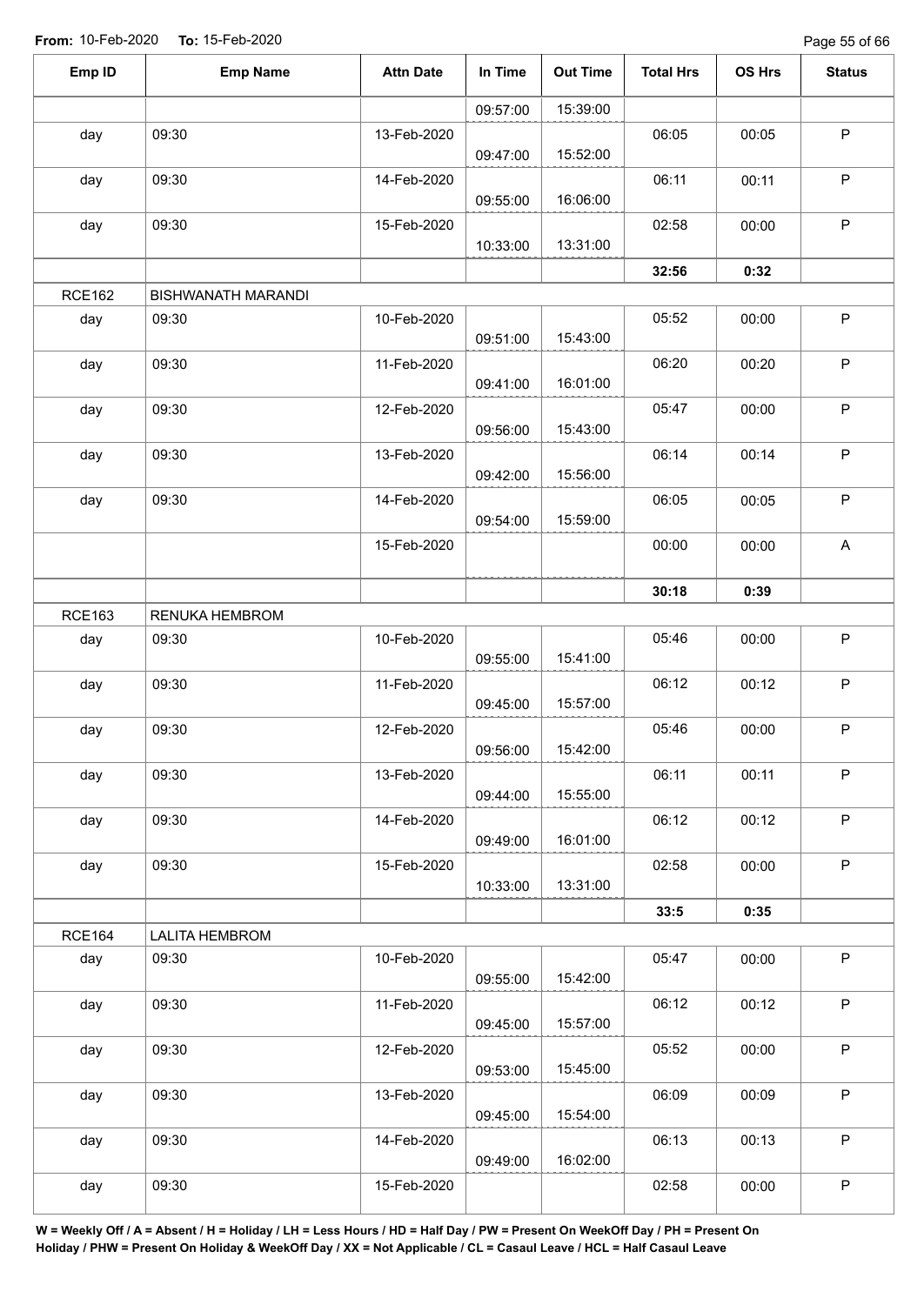| Emp ID        | <b>Emp Name</b>  | <b>Attn Date</b> | In Time  | <b>Out Time</b> | <b>Total Hrs</b> | OS Hrs | <b>Status</b> |
|---------------|------------------|------------------|----------|-----------------|------------------|--------|---------------|
|               |                  |                  | 10:33:00 | 13:31:00        |                  |        |               |
|               |                  |                  |          |                 | 33:11            | 0:34   |               |
| <b>RCE165</b> | NUZHAT ZABEEN    |                  |          |                 |                  |        |               |
| day           | 09:30            | 10-Feb-2020      | 09:56:00 | 15:41:00        | 05:45            | 00:00  | $\mathsf P$   |
| day           | 09:30            | 11-Feb-2020      | 09:46:00 | 15:56:00        | 06:10            | 00:10  | $\mathsf P$   |
| day           | 09:30            | 12-Feb-2020      | 09:55:00 | 15:40:00        | 05:45            | 00:00  | $\mathsf P$   |
| day           | 09:30            | 13-Feb-2020      | 09:41:00 | 15:58:00        | 06:17            | 00:17  | $\mathsf P$   |
| day           | 09:30            | 14-Feb-2020      | 09:49:00 | 16:02:00        | 06:13            | 00:13  | $\sf P$       |
|               |                  | 15-Feb-2020      |          |                 | 00:00            | 00:00  | A             |
|               |                  |                  |          |                 | 30:10            | 0:40   |               |
| <b>RCE166</b> | MD. KASIM ANSARI |                  |          |                 |                  |        |               |
| day           | 09:30            | 10-Feb-2020      | 10:00:00 | 15:43:00        | 05:43            | 00:00  | $\mathsf P$   |
| day           | 09:30            | 11-Feb-2020      | 09:47:00 | 16:02:00        | 06:15            | 00:15  | $\mathsf P$   |
| day           | 09:30            | 12-Feb-2020      | 09:57:00 | 15:39:00        | 05:42            | 00:00  | $\mathsf P$   |
| day           | 09:30            | 13-Feb-2020      | 09:47:00 | 15:51:00        | 06:04            | 00:04  | $\mathsf P$   |
| day           | 09:30            | 14-Feb-2020      | 09:55:00 | 16:07:00        | 06:12            | 00:12  | $\mathsf P$   |
| day           | 09:30            | 15-Feb-2020      | 10:36:00 | 13:28:00        | 02:52            | 00:00  | $\sf P$       |
|               |                  |                  |          |                 | 32:48            | 0:31   |               |
| <b>RCE167</b> | PARWATI SOREN    |                  |          |                 |                  |        |               |
| day           | 09:30            | 10-Feb-2020      | 09:56:00 | 15:41:00        | 05:45            | 00:00  | $\mathsf{P}$  |
| day           | 09:30            | 11-Feb-2020      | 09:46:00 | 15:56:00        | 06:10            | 00:10  | P             |
| day           | 09:30            | 12-Feb-2020      | 09:53:00 | 15:45:00        | 05:52            | 00:00  | P             |
| day           | 09:30            | 13-Feb-2020      | 09:45:00 | 15:54:00        | 06:09            | 00:09  | P             |
| day           | 09:30            | 14-Feb-2020      | 09:50:00 | 16:02:00        | 06:12            | 00:12  | P             |
| day           | 09:30            | 15-Feb-2020      | 10:33:00 | 13:30:00        | 02:57            | 00:00  | $\mathsf{P}$  |
|               |                  |                  |          |                 | 33:5             | 0:31   |               |
| <b>RCE168</b> | SHARMILA TUDU    |                  |          |                 |                  |        |               |
| day           | 09:30            | 10-Feb-2020      | 09:55:00 | 15:42:00        | 05:47            | 00:00  | P             |
| day           | 09:30            | 11-Feb-2020      |          |                 | 06:12            | 00:12  | $\mathsf P$   |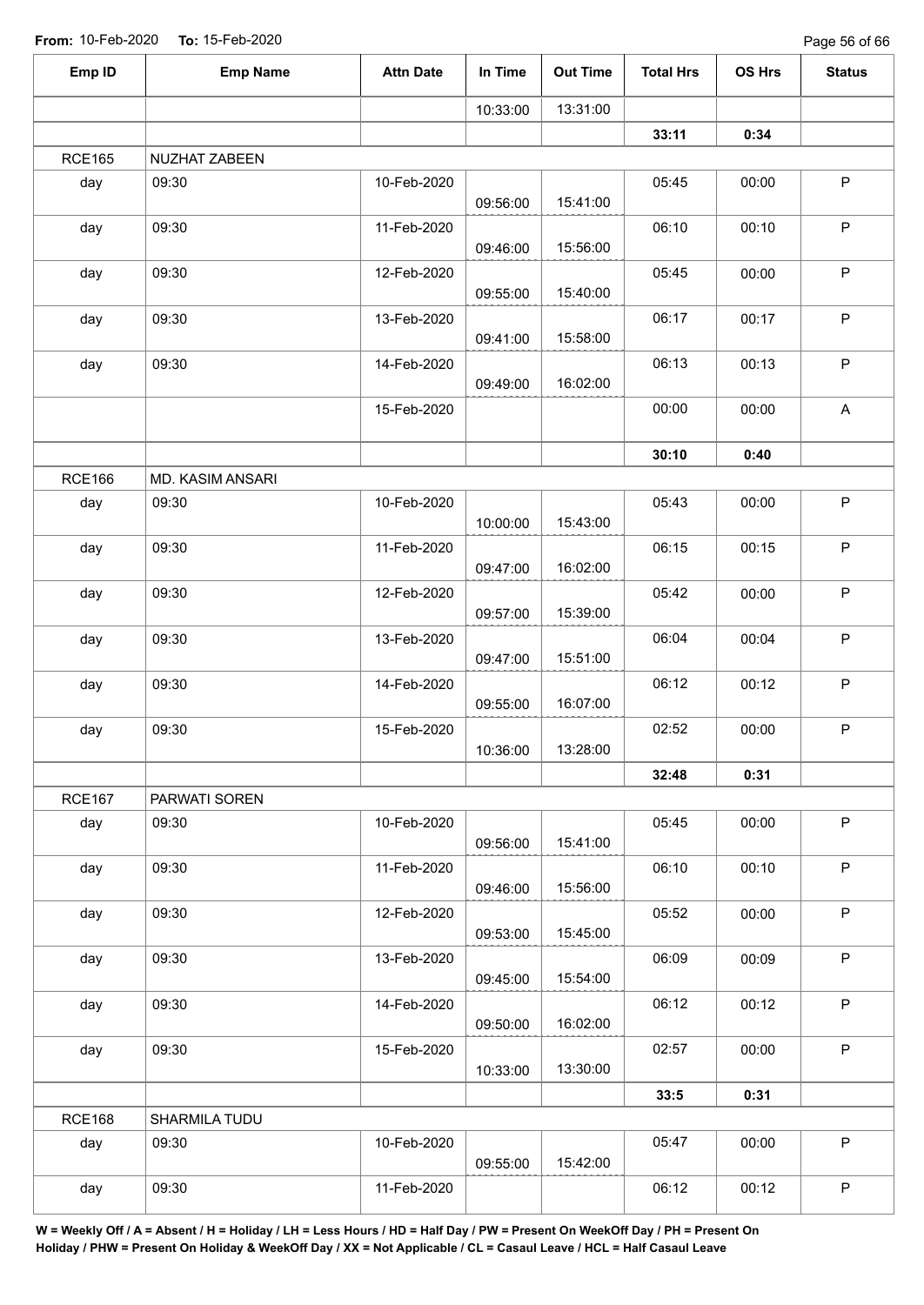Page 57 of 66

| Emp ID        | <b>Emp Name</b>     | <b>Attn Date</b> | In Time  | <b>Out Time</b> | <b>Total Hrs</b> | OS Hrs | <b>Status</b>             |
|---------------|---------------------|------------------|----------|-----------------|------------------|--------|---------------------------|
|               |                     |                  | 09:45:00 | 15:57:00        |                  |        |                           |
| day           | 09:30               | 12-Feb-2020      | 09:56:00 | 15:42:00        | 05:46            | 00:00  | $\mathsf P$               |
| day           | 09:30               | 13-Feb-2020      | 09:44:00 | 15:55:00        | 06:11            | 00:11  | $\sf P$                   |
| day           | 09:30               | 14-Feb-2020      | 09:49:00 | 16:02:00        | 06:13            | 00:13  | $\sf P$                   |
| day           | 09:30               | 15-Feb-2020      | 10:33:00 | 13:30:00        | 02:57            | 00:00  | $\mathsf P$               |
|               |                     |                  |          |                 | 33:6             | 0:36   |                           |
| <b>RCE169</b> | MAHFUJ ALAM         |                  |          |                 |                  |        |                           |
| day           | 09:30               | 10-Feb-2020      | 09:58:00 | 15:40:00        | 05:42            | 00:00  | $\mathsf P$               |
| day           | 09:30               | 11-Feb-2020      | 09:43:00 | 15:58:00        | 06:15            | 00:15  | $\sf P$                   |
| day           | 09:30               | 12-Feb-2020      | 09:53:00 | 15:47:00        | 05:54            | 00:00  | $\sf P$                   |
|               |                     | 13-Feb-2020      |          |                 | 00:00            | 00:00  | $\boldsymbol{\mathsf{A}}$ |
| day           | 09:30               | 14-Feb-2020      | 09:53:00 | 16:00:00        | 06:07            | 00:07  | $\sf P$                   |
|               |                     | 15-Feb-2020      |          |                 | 00:00            | 00:00  | A                         |
|               |                     |                  |          |                 | 23:58            | 0:22   |                           |
| <b>RCE170</b> | <b>ASHOK RAJWAR</b> |                  |          |                 |                  |        |                           |
| day           | 09:30               | 10-Feb-2020      | 09:56:00 | 15:41:00        | 05:45            | 00:00  | $\mathsf P$               |
|               |                     | 11-Feb-2020      |          |                 | 00:00            | 00:00  | $\boldsymbol{\mathsf{A}}$ |
| day           | 09:30               | 12-Feb-2020      | 09:56:00 | 15:43:00        | 05:47            | 00:00  | $\mathsf P$               |
| day           | 09:30               | 13-Feb-2020      | 09:43:00 | 15:55:00        | 06:12            | 00:12  | $\sf P$                   |
| day           | 09:30               | 14-Feb-2020      | 09:53:00 | 15:59:00        | 06:06            | 00:06  | $\sf P$                   |
| day           | 09:30               | 15-Feb-2020      | 10:33:00 | 13:30:00        | 02:57            | 00:00  | $\mathsf P$               |
|               |                     |                  |          |                 | 26:47            | 0:18   |                           |
| <b>RCE171</b> | PREMLATA TDU        |                  |          |                 |                  |        |                           |
| day           | 09:30               | 10-Feb-2020      | 10:00:00 | 15:43:00        | 05:43            | 00:00  | $\mathsf P$               |
| day           | 09:30               | 11-Feb-2020      | 09:47:00 | 16:02:00        | 06:15            | 00:15  | $\mathsf P$               |
| day           | 09:30               | 12-Feb-2020      | 09:57:00 | 15:39:00        | 05:42            | 00:00  | $\sf P$                   |
| day           | 09:30               | 13-Feb-2020      | 09:47:00 | 15:51:00        | 06:04            | 00:04  | $\mathsf P$               |
| day           | 09:30               | 14-Feb-2020      |          |                 | 06:12            | 00:12  | $\sf P$                   |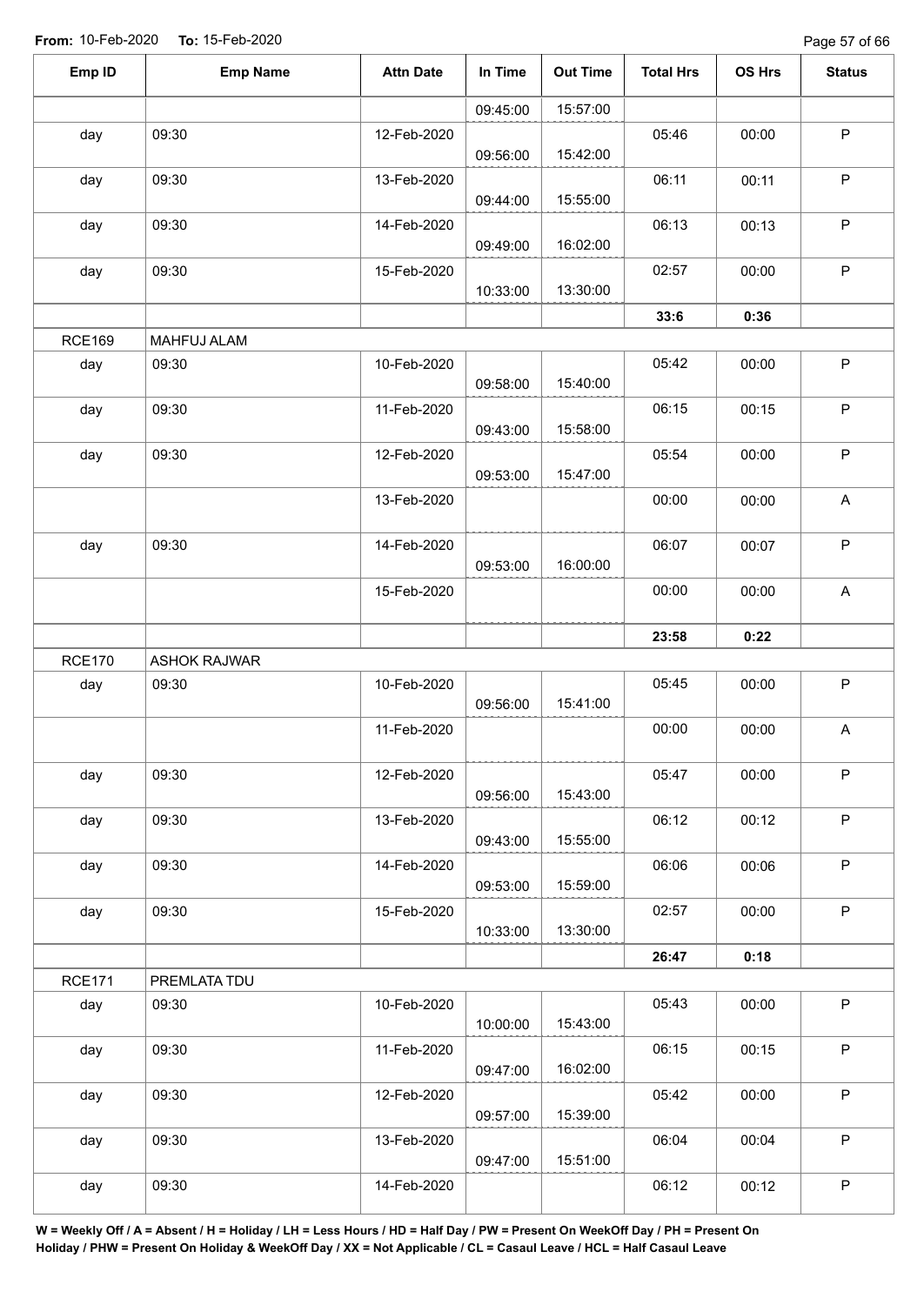Page 58 of 66

| Emp ID        | <b>Emp Name</b>         | <b>Attn Date</b> | In Time  | <b>Out Time</b> | <b>Total Hrs</b> | OS Hrs | <b>Status</b> |
|---------------|-------------------------|------------------|----------|-----------------|------------------|--------|---------------|
|               |                         |                  | 09:55:00 | 16:07:00        |                  |        |               |
|               |                         | 15-Feb-2020      |          |                 | 00:00            | 00:00  | $\mathsf A$   |
|               |                         |                  |          |                 | 29:56            | 0:31   |               |
| <b>RCE172</b> | MERUSENT TUDU           |                  |          |                 |                  |        |               |
| day           | 09:30                   | 10-Feb-2020      | 09:52:00 | 15:43:00        | 05:51            | 00:00  | $\mathsf P$   |
| day           | 09:30                   | 11-Feb-2020      | 09:41:00 | 16:00:00        | 06:19            | 00:19  | $\mathsf P$   |
| day           | 09:30                   | 12-Feb-2020      | 09:54:00 | 15:41:00        | 05:47            | 00:00  | $\sf P$       |
| day           | 09:30                   | 13-Feb-2020      | 09:41:00 | 15:58:00        | 06:17            | 00:17  | $\mathsf P$   |
| day           | 09:30                   | 14-Feb-2020      | 09:53:00 | 15:59:00        | 06:06            | 00:06  | $\mathsf P$   |
| day           | 09:30                   | 15-Feb-2020      | 10:33:00 | 13:31:00        | 02:58            | 00:00  | $\mathsf P$   |
|               |                         |                  |          |                 | 33:18            | 0:42   |               |
| <b>RCE173</b> | <b>BIKASH KUMAR SAH</b> |                  |          |                 |                  |        |               |
|               |                         | 10-Feb-2020      |          |                 | 00:00            | 00:00  | A             |
| day           | 09:30                   | 11-Feb-2020      | 09:46:00 | 15:56:00        | 06:10            | 00:10  | $\mathsf P$   |
| day           | 09:30                   | 12-Feb-2020      | 09:55:00 | 15:40:00        | 05:45            | 00:00  | $\sf P$       |
|               |                         | 13-Feb-2020      |          |                 | 00:00            | 00:00  | $\mathsf A$   |
| day           | 09:30                   | 14-Feb-2020      | 09:51:00 | 16:05:00        | 06:14            | 00:14  | $\mathsf P$   |
| day           | 09:30                   | 15-Feb-2020      | 10:42:00 | 13:30:00        | 02:48            | 00:00  | $\mathsf P$   |
|               |                         |                  |          |                 | 20:57            | 0:24   |               |
| <b>RCE174</b> | RITA KUMARI             |                  |          |                 |                  |        |               |
| day           | 09:30                   | 10-Feb-2020      | 09:52:00 | 15:43:00        | 05:51            | 00:00  | $\mathsf P$   |
| day           | 09:30                   | 11-Feb-2020      | 09:41:00 | 16:00:00        | 06:19            | 00:19  | $\mathsf P$   |
| day           | 09:30                   | 12-Feb-2020      | 09:56:00 | 15:42:00        | 05:46            | 00:00  | $\mathsf P$   |
|               |                         | 13-Feb-2020      |          |                 | 00:00            | 00:00  | A             |
| day           | 09:30                   | 14-Feb-2020      | 09:54:00 | 16:00:00        | 06:06            | 00:06  | $\mathsf P$   |
| day           | 09:30                   | 15-Feb-2020      | 10:33:00 | 13:29:00        | 02:56            | 00:00  | $\mathsf P$   |
|               |                         |                  |          |                 | 26:58            | 0:25   |               |
| <b>RCE175</b> | RAGINI KUMARI           |                  |          |                 |                  |        |               |
| day           | 09:30                   | 10-Feb-2020      |          |                 | 05:43            | 00:00  | $\sf P$       |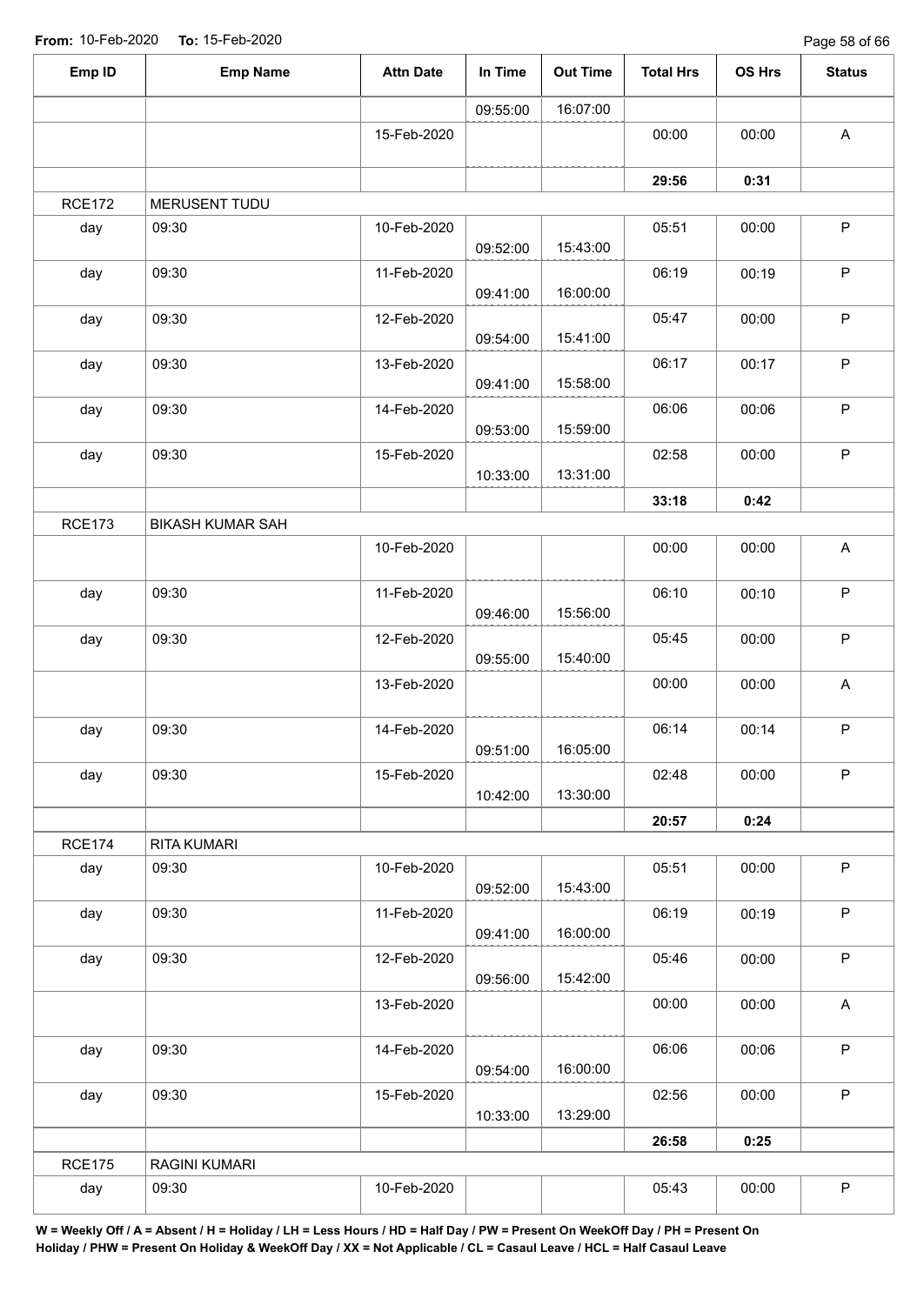Page 59 of 66

| Emp ID        | <b>Emp Name</b>     | <b>Attn Date</b> | In Time  | <b>Out Time</b> | <b>Total Hrs</b> | OS Hrs | <b>Status</b> |
|---------------|---------------------|------------------|----------|-----------------|------------------|--------|---------------|
|               |                     |                  | 10:00:00 | 15:43:00        |                  |        |               |
| day           | 09:30               | 11-Feb-2020      | 09:47:00 | 16:02:00        | 06:15            | 00:15  | $\mathsf P$   |
| day           | 09:30               | 12-Feb-2020      | 09:57:00 | 15:39:00        | 05:42            | 00:00  | $\sf P$       |
| day           | 09:30               | 13-Feb-2020      | 09:47:00 | 15:52:00        | 06:05            | 00:05  | $\mathsf P$   |
| day           | 09:30               | 14-Feb-2020      | 09:55:00 | 16:06:00        | 06:11            | 00:11  | $\mathsf P$   |
|               |                     | 15-Feb-2020      |          |                 | 00:00            | 00:00  | A             |
|               |                     |                  |          |                 | 29:56            | 0:31   |               |
| <b>RCE177</b> | MD. MUSHTAQUE AHMAD |                  |          |                 |                  |        |               |
| day           | 09:30               | 10-Feb-2020      | 09:52:00 | 15:43:00        | 05:51            | 00:00  | $\mathsf P$   |
| day           | 09:30               | 11-Feb-2020      | 09:41:00 | 16:00:00        | 06:19            | 00:19  | $\mathsf P$   |
| day           | 09:30               | 12-Feb-2020      | 09:54:00 | 15:41:00        | 05:47            | 00:00  | $\mathsf P$   |
| day           | 09:30               | 13-Feb-2020      | 09:40:00 | 15:58:00        | 06:18            | 00:18  | $\sf P$       |
| day           | 09:30               | 14-Feb-2020      | 09:53:00 | 15:59:00        | 06:06            | 00:06  | $\mathsf P$   |
| day           | 09:30               | 15-Feb-2020      | 10:33:00 | 13:29:00        | 02:56            | 00:00  | $\sf P$       |
|               |                     |                  |          |                 | 33:17            | 0:43   |               |
| <b>RCE178</b> | <b>ANITA KUMARI</b> |                  |          |                 |                  |        |               |
| day           | 09:30               | 10-Feb-2020      | 09:55:00 | 15:41:00        | 05:46            | 00:00  | $\sf P$       |
|               |                     | 11-Feb-2020      |          |                 | 00:00            | 00:00  | A             |
| day           | 09:30               | 12-Feb-2020      | 09:56:00 | 15:42:00        | 05:46            | 00:00  | $\sf P$       |
| day           | 09:30               | 13-Feb-2020      | 09:43:00 | 15:56:00        | 06:13            | 00:13  | $\mathsf P$   |
| day           | 09:30               | 14-Feb-2020      | 09:52:00 | 16:04:00        | 06:12            | 00:12  | $\mathsf P$   |
| day           | 09:30               | 15-Feb-2020      | 10:33:00 | 13:29:00        | 02:56            | 00:00  | $\mathsf P$   |
|               |                     |                  |          |                 | 26:53            | 0:25   |               |
| <b>RCE179</b> | AMNA KHATOON        |                  |          |                 |                  |        |               |
| day           | 09:30               | 10-Feb-2020      | 09:54:00 | 15:42:00        | 05:48            | 00:00  | $\sf P$       |
| day           | 09:30               | 11-Feb-2020      | 09:45:00 | 15:57:00        | 06:12            | 00:12  | $\sf P$       |
| day           | 09:30               | 12-Feb-2020      | 09:53:00 | 15:47:00        | 05:54            | 00:00  | $\mathsf P$   |
| day           | 09:30               | 13-Feb-2020      |          |                 | 06:09            | 00:09  | $\mathsf P$   |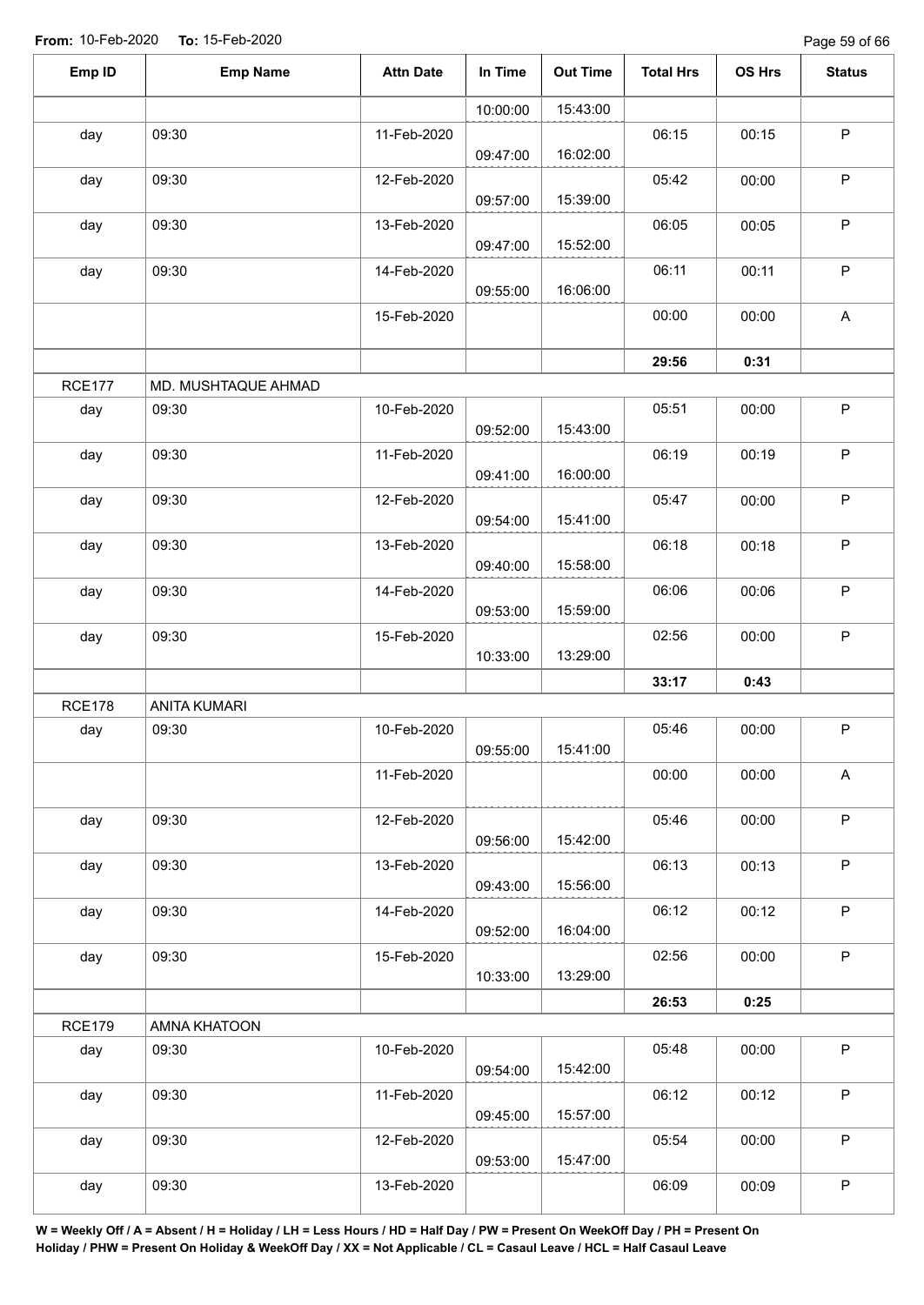Page 60 of 66

| Emp ID        | <b>Emp Name</b>     | <b>Attn Date</b> | In Time  | <b>Out Time</b> | <b>Total Hrs</b> | OS Hrs | <b>Status</b> |
|---------------|---------------------|------------------|----------|-----------------|------------------|--------|---------------|
|               |                     |                  | 09:45:00 | 15:54:00        |                  |        |               |
| day           | 09:30               | 14-Feb-2020      | 09:49:00 | 16:01:00        | 06:12            | 00:12  | $\sf P$       |
| day           | 09:30               | 15-Feb-2020      | 10:33:00 | 13:30:00        | 02:57            | 00:00  | $\mathsf P$   |
|               |                     |                  |          |                 | 33:12            | 0:33   |               |
| <b>RCE180</b> | PARMILA SOREN       |                  |          |                 |                  |        |               |
| day           | 09:30               | 10-Feb-2020      | 09:51:00 | 15:43:00        | 05:52            | 00:00  | $\sf P$       |
| day           | 09:30               | 11-Feb-2020      | 09:41:00 | 16:01:00        | 06:20            | 00:20  | $\sf P$       |
| day           | 09:30               | 12-Feb-2020      | 09:56:00 | 15:43:00        | 05:47            | 00:00  | $\sf P$       |
| day           | 09:30               | 13-Feb-2020      | 09:42:00 | 15:56:00        | 06:14            | 00:14  | $\sf P$       |
| day           | 09:30               | 14-Feb-2020      | 09:54:00 | 15:59:00        | 06:05            | 00:05  | $\sf P$       |
| day           | 09:30               | 15-Feb-2020      | 10:33:00 | 13:31:00        | 02:58            | 00:00  | $\mathsf P$   |
|               |                     |                  |          |                 | 33:16            | 0:39   |               |
| <b>RCE181</b> | <b>TUMPA KUMARI</b> |                  |          |                 |                  |        |               |
| day           | 09:30               | 10-Feb-2020      | 09:56:00 | 15:41:00        | 05:45            | 00:00  | $\sf P$       |
| day           | 09:30               | 11-Feb-2020      | 09:46:00 | 15:57:00        | 06:11            | 00:11  | $\mathsf P$   |
| day           | 09:30               | 12-Feb-2020      | 09:55:00 | 15:41:00        | 05:46            | 00:00  | $\mathsf P$   |
| day           | 09:30               | 13-Feb-2020      | 09:41:00 | 15:57:00        | 06:16            | 00:16  | $\mathsf P$   |
| day           | 09:30               | 14-Feb-2020      | 09:51:00 | 16:04:00        | 06:13            | 00:13  | $\mathsf P$   |
|               |                     | 15-Feb-2020      |          |                 | 00:00            | 00:00  | $\mathsf{A}$  |
|               |                     |                  |          |                 | 30:11            | 0:40   |               |
| <b>RCE182</b> | SIKANDAR TUDU       |                  |          |                 |                  |        |               |
| day           | 09:30               | 10-Feb-2020      | 09:53:00 | 15:42:00        | 05:49            | 00:00  | $\mathsf P$   |
| day           | 09:30               | 11-Feb-2020      | 09:42:00 | 16:01:00        | 06:19            | 00:19  | $\sf P$       |
| day           | 09:30               | 12-Feb-2020      | 09:56:00 | 15:44:00        | 05:48            | 00:00  | $\mathsf P$   |
| day           | 09:30               | 13-Feb-2020      | 09:44:00 | 15:55:00        | 06:11            | 00:11  | $\sf P$       |
| day           | 09:30               | 14-Feb-2020      | 09:53:00 | 16:00:00        | 06:07            | 00:07  | $\sf P$       |
| day           | 09:30               | 15-Feb-2020      | 10:33:00 | 13:31:00        | 02:58            | 00:00  | $\mathsf P$   |
|               |                     |                  |          |                 | 33:12            | 0:37   |               |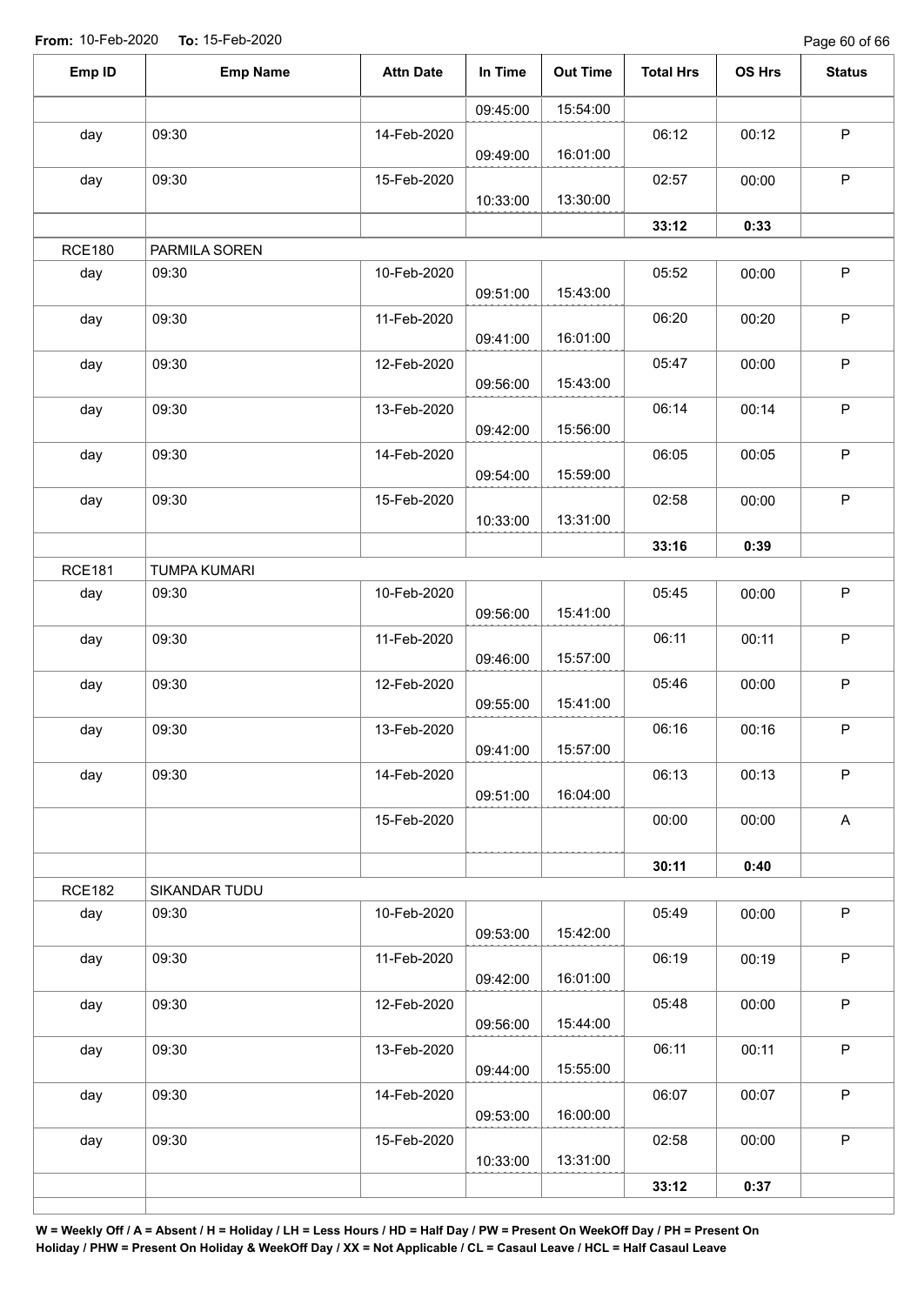Page 61 of 66

| Emp ID        | <b>Emp Name</b>       | <b>Attn Date</b> | In Time  | <b>Out Time</b> | <b>Total Hrs</b> | OS Hrs | <b>Status</b> |
|---------------|-----------------------|------------------|----------|-----------------|------------------|--------|---------------|
| <b>RCE183</b> | SHUBHRASANTOSHI MURMU |                  |          |                 |                  |        |               |
| day           | 09:30                 | 10-Feb-2020      | 09:55:00 | 15:42:00        | 05:47            | 00:00  | $\sf P$       |
| day           | 09:30                 | 11-Feb-2020      | 09:45:00 | 15:57:00        | 06:12            | 00:12  | P             |
| day           | 09:30                 | 12-Feb-2020      | 09:56:00 | 15:42:00        | 05:46            | 00:00  | $\mathsf P$   |
| day           | 09:30                 | 13-Feb-2020      | 09:43:00 | 15:56:00        | 06:13            | 00:13  | $\mathsf P$   |
| day           | 09:30                 | 14-Feb-2020      | 09:50:00 | 16:04:00        | 06:14            | 00:14  | $\mathsf P$   |
| day           | 09:30                 | 15-Feb-2020      | 10:34:00 | 13:31:00        | 02:57            | 00:00  | $\mathsf P$   |
|               |                       |                  |          |                 | 33:9             | 0:39   |               |
| <b>RCE184</b> | AMITABH MURMU         |                  |          |                 |                  |        |               |
| day           | 09:30                 | 10-Feb-2020      | 09:52:00 | 15:43:00        | 05:51            | 00:00  | $\mathsf P$   |
| day           | 09:30                 | 11-Feb-2020      | 09:41:00 | 16:00:00        | 06:19            | 00:19  | $\mathsf P$   |
| day           | 09:30                 | 12-Feb-2020      | 09:54:00 | 15:40:00        | 05:46            | 00:00  | $\mathsf P$   |
| day           | 09:30                 | 13-Feb-2020      | 09:40:00 | 15:58:00        | 06:18            | 00:18  | P             |
| day           | 09:30                 | 14-Feb-2020      | 09:49:00 | 16:02:00        | 06:13            | 00:13  | P             |
| day           | 09:30                 | 15-Feb-2020      | 10:34:00 | 13:31:00        | 02:57            | 00:00  | $\mathsf P$   |
|               |                       |                  |          |                 | 33:24            | 0:50   |               |
| <b>RCE185</b> | BIRENDRA NATH MARANDI |                  |          |                 |                  |        |               |
| day           | 09:30                 | 10-Feb-2020      | 09:51:00 | 15:43:00        | 05:52            | 00:00  | $\mathsf P$   |
| day           | 09:30                 | 11-Feb-2020      | 09:41:00 | 16:00:00        | 06:19            | 00:19  | $\mathsf P$   |
| day           | 09:30                 | 12-Feb-2020      | 09:56:00 | 15:43:00        | 05:47            | 00:00  | $\mathsf P$   |
| day           | 09:30                 | 13-Feb-2020      | 09:43:00 | 15:56:00        | 06:13            | 00:13  | $\mathsf P$   |
|               |                       | 14-Feb-2020      |          |                 | 00:00            | 00:00  | $\mathsf{A}$  |
| day           | 09:30                 | 15-Feb-2020      | 10:34:00 | 13:29:00        | 02:55            | 00:00  | $\mathsf P$   |
|               |                       |                  |          |                 | 27:6             | 0:32   |               |
| <b>RCE186</b> | SUBODH MURMU          |                  |          |                 |                  |        |               |
| day           | 09:30                 | 10-Feb-2020      | 09:52:00 | 15:43:00        | 05:51            | 00:00  | $\sf P$       |
| day           | 09:30                 | 11-Feb-2020      | 09:41:00 | 16:00:00        | 06:19            | 00:19  | $\sf P$       |
|               |                       | 12-Feb-2020      |          |                 | 00:00            | 00:00  | A             |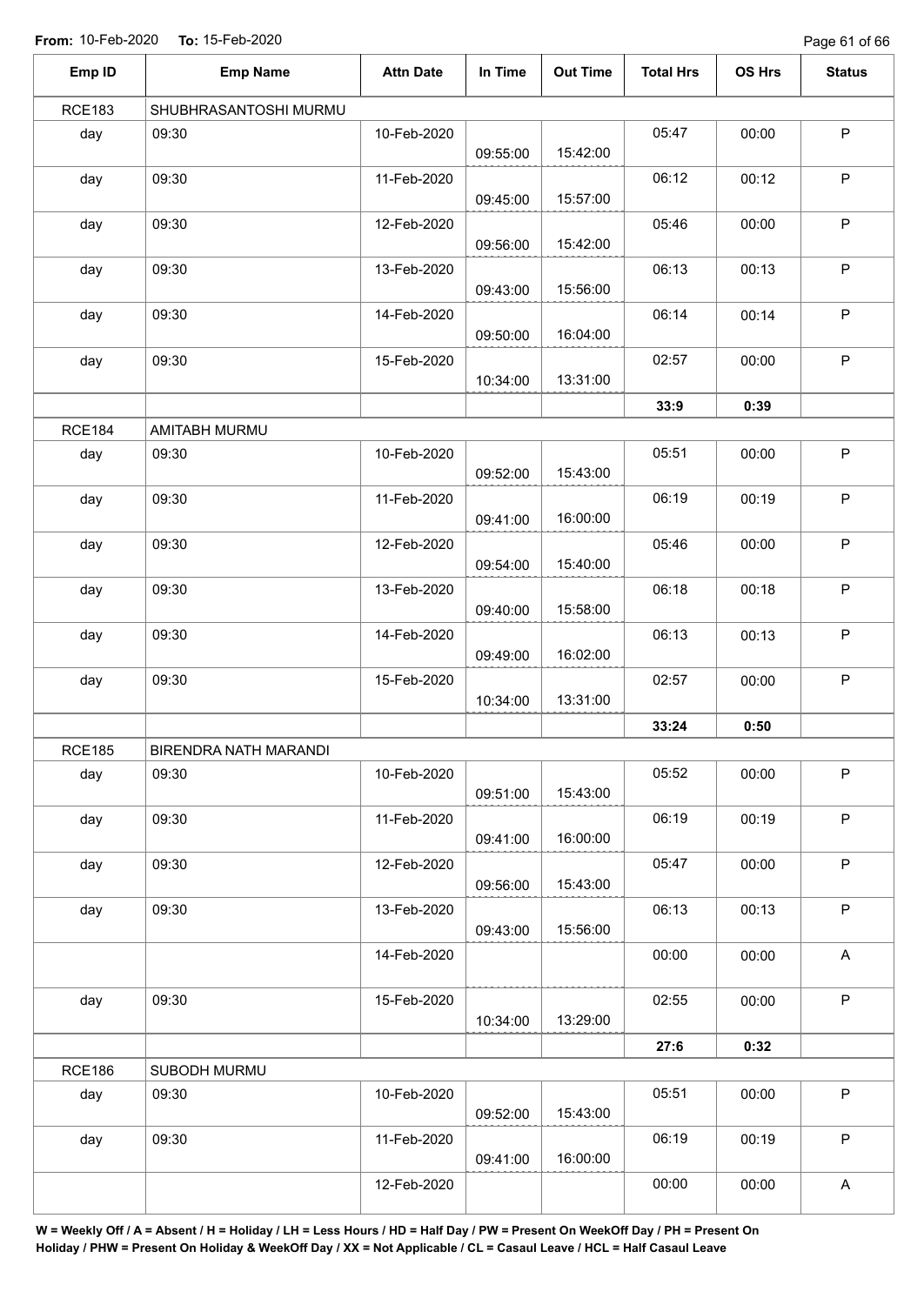Page 62 of 66

| Emp ID        | <b>Emp Name</b>     | <b>Attn Date</b> | In Time  | <b>Out Time</b> | <b>Total Hrs</b> | OS Hrs | <b>Status</b> |
|---------------|---------------------|------------------|----------|-----------------|------------------|--------|---------------|
|               |                     |                  |          |                 |                  |        |               |
| day           | 09:30               | 13-Feb-2020      | 09:46:00 | 15:54:00        | 06:08            | 00:08  | $\mathsf P$   |
| day           | 09:30               | 14-Feb-2020      | 09:52:00 | 16:00:00        | 06:08            | 00:08  | $\mathsf P$   |
| day           | 09:30               | 15-Feb-2020      | 10:34:00 | 13:31:00        | 02:57            | 00:00  | $\mathsf P$   |
|               |                     |                  |          |                 | 27:23            | 0:35   |               |
| <b>RCE187</b> | VIJAY KUMAR RAUT    |                  |          |                 |                  |        |               |
| day           | 09:30               | 10-Feb-2020      | 09:56:00 | 15:41:00        | 05:45            | 00:00  | $\mathsf P$   |
| day           | 09:30               | 11-Feb-2020      | 09:46:00 | 15:57:00        | 06:11            | 00:11  | $\mathsf P$   |
| day           | 09:30               | 12-Feb-2020      | 09:55:00 | 15:40:00        | 05:45            | 00:00  | $\sf P$       |
| day           | 09:30               | 13-Feb-2020      | 09:41:00 | 15:57:00        | 06:16            | 00:16  | $\mathsf P$   |
| day           | 09:30               | 14-Feb-2020      | 09:51:00 | 16:04:00        | 06:13            | 00:13  | $\sf P$       |
| day           | 09:30               | 15-Feb-2020      |          | 13:32:00        | 02:58            | 00:00  | $\mathsf P$   |
|               |                     |                  | 10:34:00 |                 | 33:8             | 0:40   |               |
| <b>RCE189</b> | SAJDA KHATUN        |                  |          |                 |                  |        |               |
| day           | 09:30               | 10-Feb-2020      | 09:56:00 | 15:41:00        | 05:45            | 00:00  | $\sf P$       |
| day           | 09:30               | 11-Feb-2020      | 09:46:00 | 15:56:00        | 06:10            | 00:10  | $\mathsf P$   |
| day           | 09:30               | 12-Feb-2020      | 09:55:00 | 15:41:00        | 05:46            | 00:00  | P             |
| day           | 09:30               | 13-Feb-2020      | 09:41:00 | 15:58:00        | 06:17            | 00:17  | $\mathsf P$   |
| day           | 09:30               | 14-Feb-2020      | 09:50:00 | 16:04:00        | 06:14            | 00:14  | $\mathsf P$   |
|               |                     | 15-Feb-2020      |          |                 | 00:00            | 00:00  | $\mathsf{A}$  |
|               |                     |                  |          |                 | 30:12            | 0:41   |               |
| <b>RCE190</b> | MD. SALUDDIN ANSARI |                  |          |                 |                  |        |               |
| day           | 09:30               | 10-Feb-2020      | 09:55:00 | 15:41:00        | 05:46            | 00:00  | $\mathsf P$   |
| day           | 09:30               | 11-Feb-2020      | 09:46:00 | 15:57:00        | 06:11            | 00:11  | P             |
| day           | 09:30               | 12-Feb-2020      | 09:55:00 | 15:40:00        | 05:45            | 00:00  | $\sf P$       |
| day           | 09:30               | 13-Feb-2020      | 09:41:00 | 15:57:00        | 06:16            | 00:16  | $\mathsf P$   |
| day           | 09:30               | 14-Feb-2020      | 09:51:00 | 16:04:00        | 06:13            | 00:13  | $\mathsf P$   |
|               |                     | 15-Feb-2020      |          |                 | 00:00            | 00:00  | $\mathsf A$   |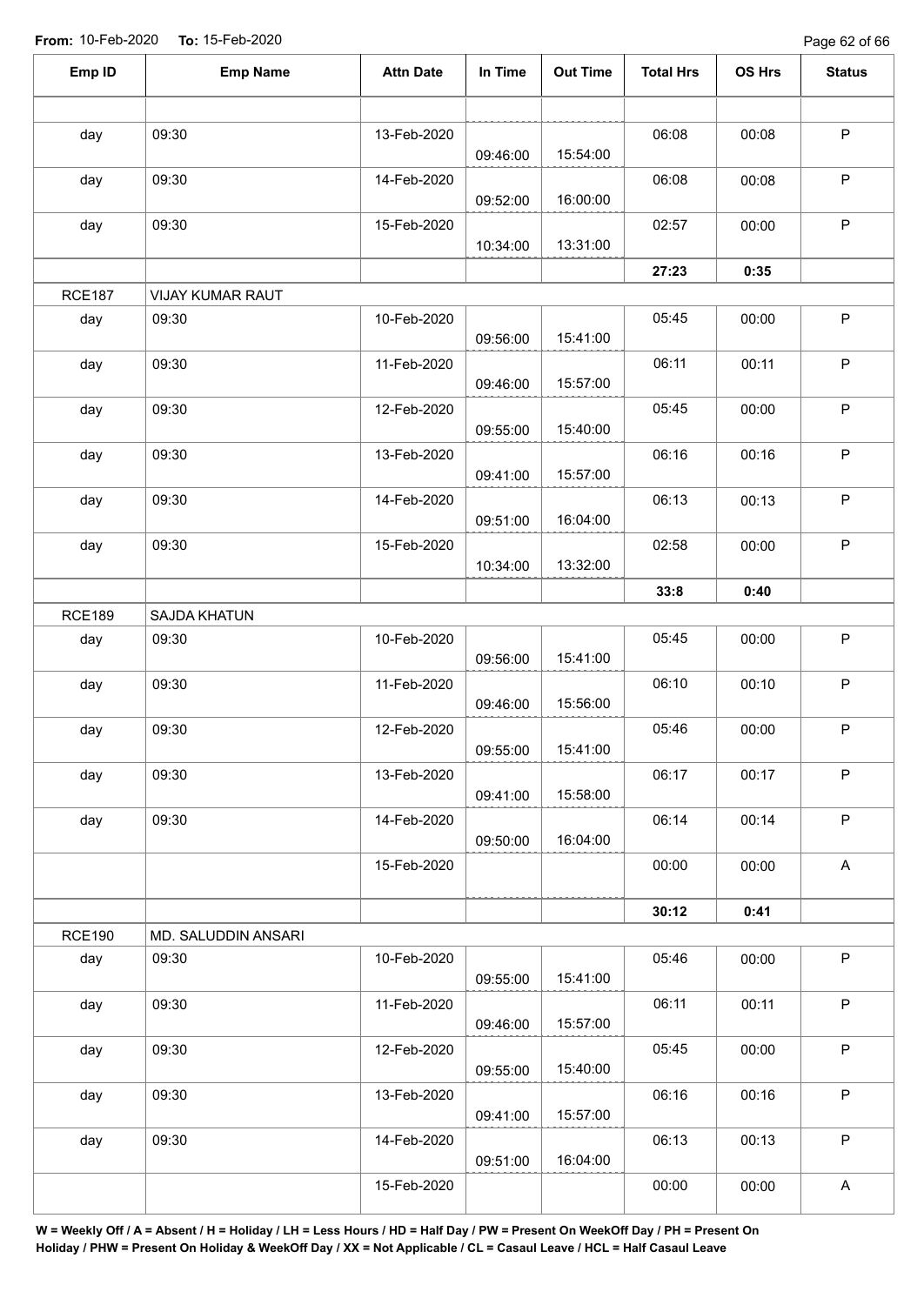| Emp ID        | <b>Emp Name</b>       | <b>Attn Date</b> | In Time  | <b>Out Time</b> | <b>Total Hrs</b> | OS Hrs | <b>Status</b> |
|---------------|-----------------------|------------------|----------|-----------------|------------------|--------|---------------|
|               |                       |                  |          |                 |                  |        |               |
|               |                       |                  |          |                 | 30:11            | 0:40   |               |
| <b>RCE191</b> | <b>INJMAMUL RAHIM</b> |                  |          |                 |                  |        |               |
| day           | 09:30                 | 10-Feb-2020      | 09:55:00 | 15:41:00        | 05:46            | 00:00  | $\sf P$       |
|               |                       | 11-Feb-2020      |          |                 | 00:00            | 00:00  | A             |
| day           | 09:30                 | 12-Feb-2020      | 09:56:00 | 15:43:00        | 05:47            | 00:00  | $\sf P$       |
| day           | 09:30                 | 13-Feb-2020      | 09:43:00 | 15:56:00        | 06:13            | 00:13  | $\mathsf P$   |
| day           | 09:30                 | 14-Feb-2020      | 09:51:00 | 16:04:00        | 06:13            | 00:13  | $\sf P$       |
|               |                       | 15-Feb-2020      |          |                 | 00:00            | 00:00  | $\mathsf A$   |
|               |                       |                  |          |                 | 23:59            | 0:26   |               |
| <b>RCE192</b> | SONAMUNI TUDU         |                  |          |                 |                  |        |               |
| day           | 09:30                 | 10-Feb-2020      | 09:53:00 | 15:42:00        | 05:49            | 00:00  | $\sf P$       |
| day           | 09:30                 | 11-Feb-2020      | 09:42:00 | 16:01:00        | 06:19            | 00:19  | $\mathsf P$   |
| day           | 09:30                 | 12-Feb-2020      | 09:56:00 | 15:44:00        | 05:48            | 00:00  | $\mathsf P$   |
| day           | 09:30                 | 13-Feb-2020      | 09:44:00 | 15:56:00        | 06:12            | 00:12  | $\mathsf P$   |
| day           | 09:30                 | 14-Feb-2020      | 09:51:00 | 16:04:00        | 06:13            | 00:13  | $\sf P$       |
| day           | 09:30                 | 15-Feb-2020      | 10:34:00 | 13:32:00        | 02:58            | 00:00  | $\mathsf P$   |
|               |                       |                  |          |                 | 33:19            | 0:44   |               |
| <b>RCE193</b> | RAMCHANDRA HANSDA     |                  |          |                 |                  |        |               |
| day           | 09:30                 | 10-Feb-2020      | 09:55:00 | 15:42:00        | 05:47            | 00:00  | $\mathsf{P}$  |
| day           | 09:30                 | 11-Feb-2020      | 09:45:00 | 15:57:00        | 06:12            | 00:12  | $\mathsf P$   |
| day           | 09:30                 | 12-Feb-2020      | 09:55:00 | 15:41:00        | 05:46            | 00:00  | $\mathsf P$   |
| day           | 09:30                 | 13-Feb-2020      | 09:42:00 | 15:58:00        | 06:16            | 00:16  | P             |
| day           | 09:30                 | 14-Feb-2020      | 09:53:00 | 15:59:00        | 06:06            | 00:06  | $\mathsf P$   |
| day           | 09:30                 | 15-Feb-2020      | 10:34:00 | 13:32:00        | 02:58            | 00:00  | $\mathsf P$   |
|               |                       |                  |          |                 | 33:5             | 0:34   |               |
| <b>RCE194</b> | MUSARRAF HUSSAIN      |                  |          |                 |                  |        |               |
| day           | 09:30                 | 10-Feb-2020      | 09:58:00 | 15:40:00        | 05:42            | 00:00  | $\mathsf{P}$  |
| day           | 09:30                 | 11-Feb-2020      |          |                 | 06:16            | 00:16  | $\mathsf P$   |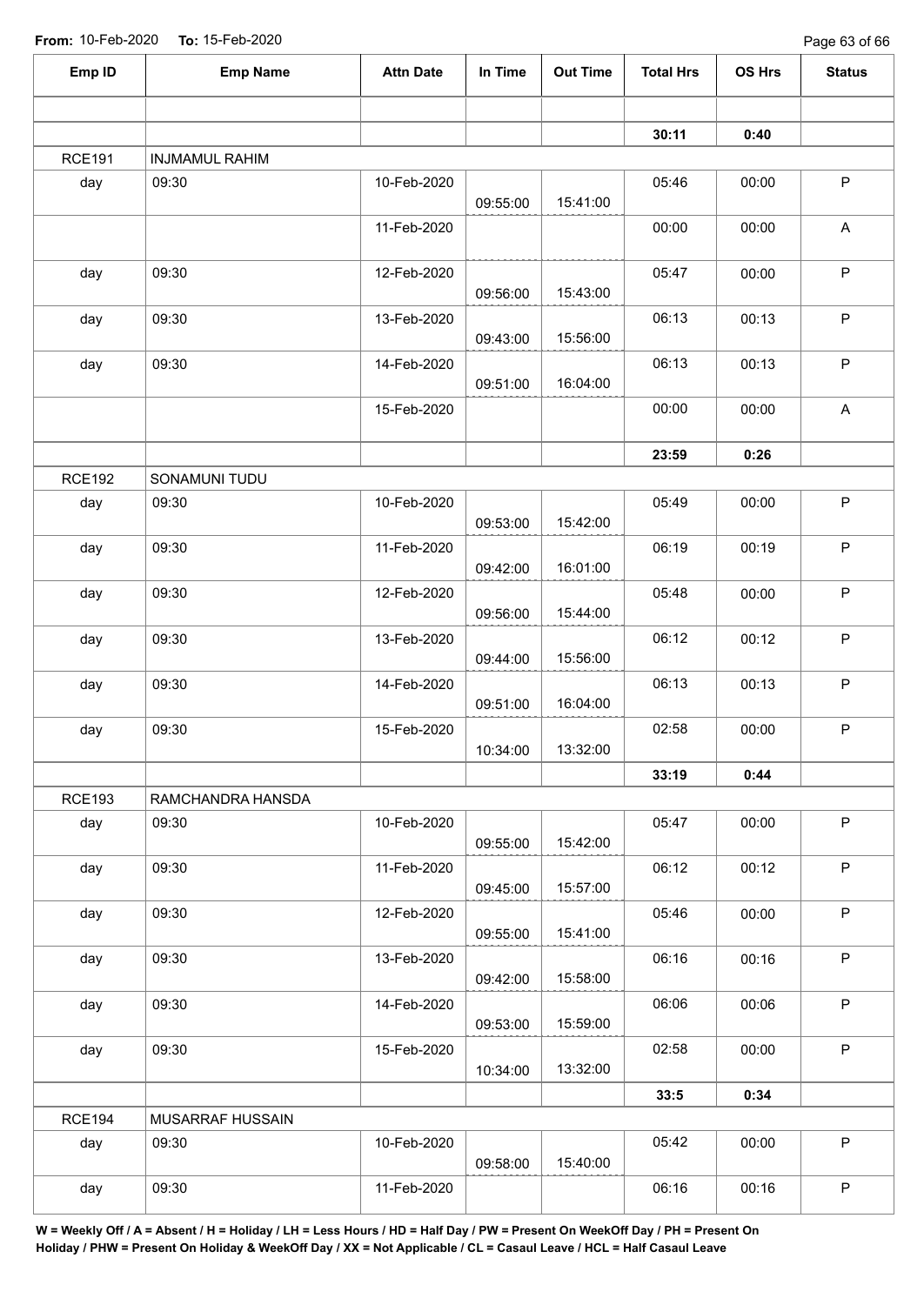| Emp ID        | <b>Emp Name</b> | <b>Attn Date</b> | In Time  | <b>Out Time</b> | <b>Total Hrs</b> | OS Hrs | <b>Status</b>             |
|---------------|-----------------|------------------|----------|-----------------|------------------|--------|---------------------------|
|               |                 |                  | 09:43:00 | 15:59:00        |                  |        |                           |
| day           | 09:30           | 12-Feb-2020      | 09:54:00 | 15:41:00        | 05:47            | 00:00  | $\mathsf P$               |
| day           | 09:30           | 13-Feb-2020      | 09:40:00 | 15:58:00        | 06:18            | 00:18  | $\sf P$                   |
| day           | 09:30           | 14-Feb-2020      | 09:49:00 | 16:02:00        | 06:13            | 00:13  | $\mathsf P$               |
|               |                 | 15-Feb-2020      |          |                 | 00:00            | 00:00  | $\boldsymbol{\mathsf{A}}$ |
|               |                 |                  |          |                 | 30:16            | 0:47   |                           |
| <b>RCE195</b> | SANTOSH HEMBROM |                  |          |                 |                  |        |                           |
| day           | 09:30           | 10-Feb-2020      | 09:58:00 | 15:40:00        | 05:42            | 00:00  | $\mathsf P$               |
| day           | 09:30           | 11-Feb-2020      | 09:43:00 | 15:58:00        | 06:15            | 00:15  | $\sf P$                   |
| day           | 09:30           | 12-Feb-2020      | 09:53:00 | 15:47:00        | 05:54            | 00:00  | $\sf P$                   |
| day           | 09:30           | 13-Feb-2020      | 09:45:00 | 15:54:00        | 06:09            | 00:09  | $\mathsf P$               |
| day           | 09:30           | 14-Feb-2020      | 09:49:00 | 16:02:00        | 06:13            | 00:13  | $\sf P$                   |
| day           | 09:30           | 15-Feb-2020      | 10:34:00 | 13:29:00        | 02:55            | 00:00  | $\mathsf P$               |
|               |                 |                  |          |                 | 33:8             | 0:37   |                           |
| <b>RCE196</b> | NILESH KUMAR    |                  |          |                 |                  |        |                           |
| day           | 09:30           | 10-Feb-2020      | 09:58:00 | 15:40:00        | 05:42            | 00:00  | $\sf P$                   |
| day           | 09:30           | 11-Feb-2020      | 09:44:00 | 15:59:00        | 06:15            | 00:15  | $\sf P$                   |
| day           | 09:30           | 12-Feb-2020      | 09:54:00 | 15:45:00        | 05:51            | 00:00  | $\sf P$                   |
| day           | 09:30           | 13-Feb-2020      | 09:46:00 | 15:54:00        | 06:08            | 00:08  | $\mathsf P$               |
| day           | 09:30           | 14-Feb-2020      | 09:52:00 | 16:00:00        | 06:08            | 00:08  | $\sf P$                   |
| day           | 09:30           | 15-Feb-2020      | 10:34:00 | 13:32:00        | 02:58            | 00:00  | $\mathsf P$               |
|               |                 |                  |          |                 | 33:2             | 0:31   |                           |
| <b>RCE197</b> | ANISHA RANI     |                  |          |                 |                  |        |                           |
| day           | 09:30           | 10-Feb-2020      | 09:53:00 | 15:42:00        | 05:49            | 00:00  | $\mathsf{P}$              |
| day           | 09:30           | 11-Feb-2020      | 09:42:00 | 16:01:00        | 06:19            | 00:19  | $\mathsf P$               |
| day           | 09:30           | 12-Feb-2020      | 09:56:00 | 15:44:00        | 05:48            | 00:00  | $\mathsf P$               |
| day           | 09:30           | 13-Feb-2020      | 09:44:00 | 15:55:00        | 06:11            | 00:11  | $\mathsf P$               |
| day           | 09:30           | 14-Feb-2020      |          |                 | 06:07            | 00:07  | $\sf P$                   |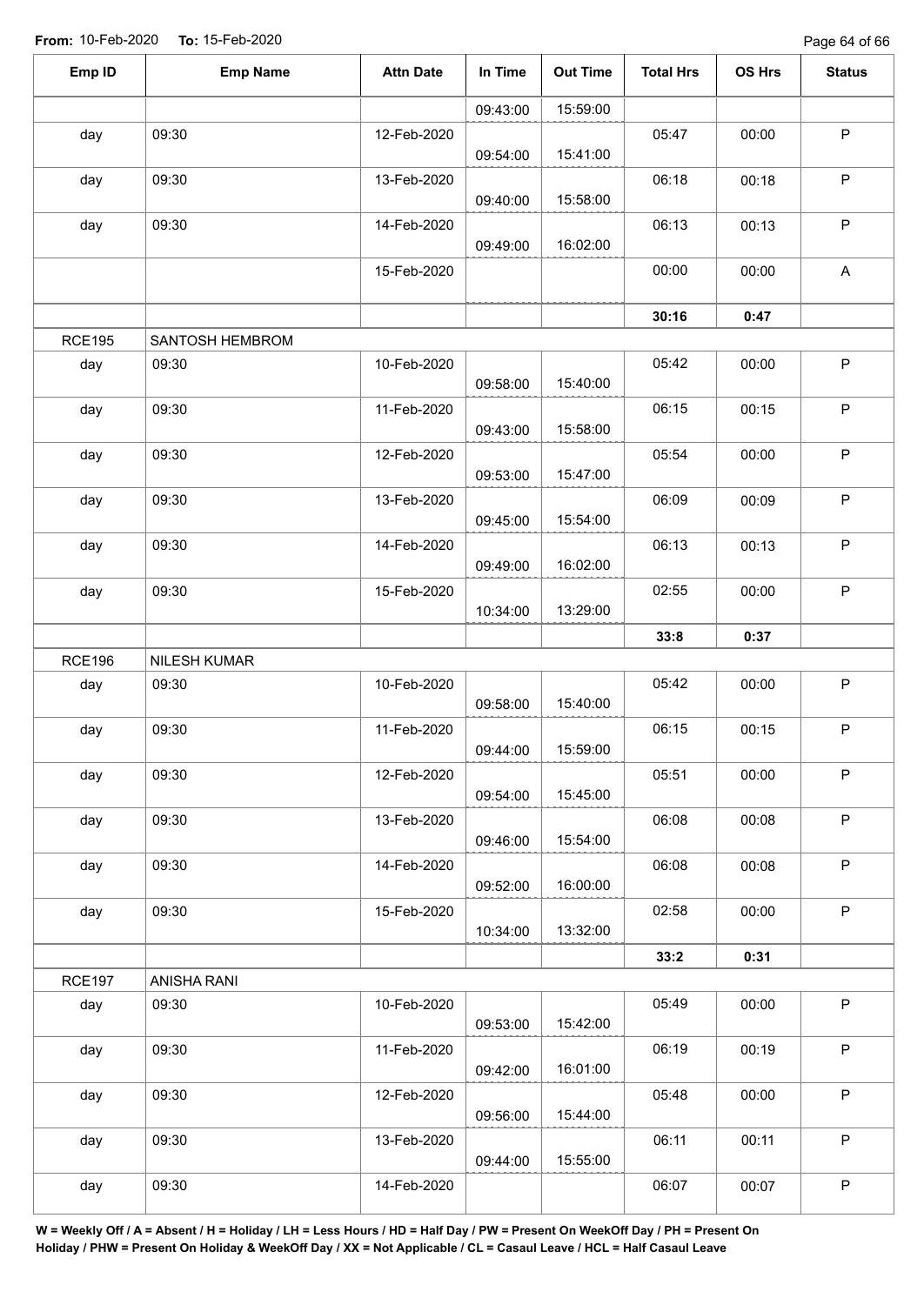Page 65 of 66

| Emp ID        | <b>Emp Name</b>        | <b>Attn Date</b> | In Time  | <b>Out Time</b> | <b>Total Hrs</b> | OS Hrs | <b>Status</b>             |
|---------------|------------------------|------------------|----------|-----------------|------------------|--------|---------------------------|
|               |                        |                  | 09:53:00 | 16:00:00        |                  |        |                           |
|               |                        | 15-Feb-2020      |          |                 | 00:00            | 00:00  | $\mathsf A$               |
|               |                        |                  |          |                 | 30:14            | 0:37   |                           |
| <b>RCE198</b> | <b>TAMANNA KHATOON</b> |                  |          |                 |                  |        |                           |
| day           | 09:30                  | 10-Feb-2020      | 09:51:00 | 15:43:00        | 05:52            | 00:00  | $\sf P$                   |
|               |                        | 11-Feb-2020      |          |                 | 00:00            | 00:00  | A                         |
| day           | 09:30                  | 12-Feb-2020      | 09:56:00 | 15:43:00        | 05:47            | 00:00  | $\mathsf P$               |
| day           | 09:30                  | 13-Feb-2020      | 09:43:00 | 15:55:00        | 06:12            | 00:12  | $\sf P$                   |
| day           | 09:30                  | 14-Feb-2020      | 09:54:00 | 15:59:00        | 06:05            | 00:05  | ${\sf P}$                 |
|               |                        | 15-Feb-2020      |          |                 | 00:00            | 00:00  | $\boldsymbol{\mathsf{A}}$ |
|               |                        |                  |          |                 | 23:56            | 0:17   |                           |
| <b>RCE199</b> | MD. BABER ALI          |                  |          |                 |                  |        |                           |
| day           | 09:30                  | 10-Feb-2020      | 09:52:00 | 15:42:00        | 05:50            | 00:00  | $\mathsf P$               |
| day           | 09:30                  | 11-Feb-2020      | 09:42:00 | 16:01:00        | 06:19            | 00:19  | ${\sf P}$                 |
| day           | 09:30                  | 12-Feb-2020      | 09:56:00 | 15:44:00        | 05:48            | 00:00  | $\sf P$                   |
| day           | 09:30                  | 13-Feb-2020      | 09:42:00 | 15:56:00        | 06:14            | 00:14  | $\sf P$                   |
| day           | 09:30                  | 14-Feb-2020      | 09:50:00 | 16:05:00        | 06:15            | 00:15  | $\mathsf P$               |
|               |                        | 15-Feb-2020      |          |                 | 00:00            | 00:00  | A                         |
|               |                        |                  |          |                 | 30:26            | 0:48   |                           |
| <b>RCE200</b> | ABDUL HAMID            |                  |          |                 |                  |        |                           |
| day           | 09:30                  | 10-Feb-2020      | 09:59:00 | 15:40:00        | 05:41            | 00:00  | $\mathsf P$               |
| day           | 09:30                  | 11-Feb-2020      | 09:43:00 | 15:58:00        | 06:15            | 00:15  | P                         |
| day           | 09:30                  | 12-Feb-2020      | 09:53:00 | 15:47:00        | 05:54            | 00:00  | $\mathsf P$               |
| day           | 09:30                  | 13-Feb-2020      | 09:45:00 | 15:54:00        | 06:09            | 00:09  | P                         |
|               |                        | 14-Feb-2020      |          |                 | 00:00            | 00:00  | $\mathsf{A}$              |
|               |                        | 15-Feb-2020      |          |                 | 00:00            | 00:00  | $\mathsf{A}$              |
|               |                        |                  |          |                 | 23:59            | 0:24   |                           |
| <b>RCE176</b> | <b>VIDDYA BHARTI</b>   |                  |          |                 |                  |        |                           |
| day           | 09:30                  | 10-Feb-2020      |          |                 | 05:43            | 00:00  | $\sf P$                   |